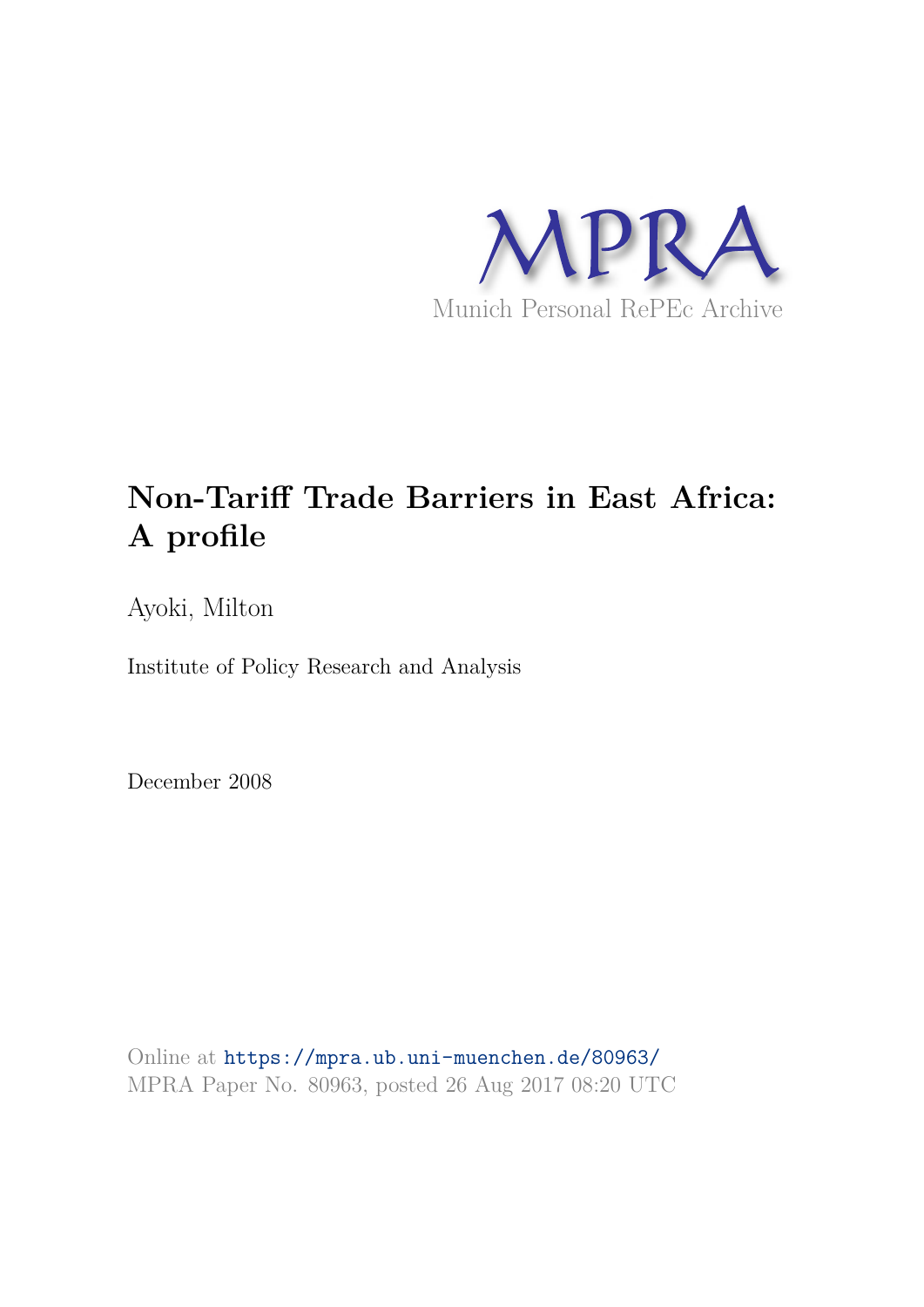# **Non-Tariff Trade Barriers in East Africa: A profile**

**Milton Ayoki**

IPRA Working Paper 24 Institute of Policy Research and Analysis, Kampala December 2008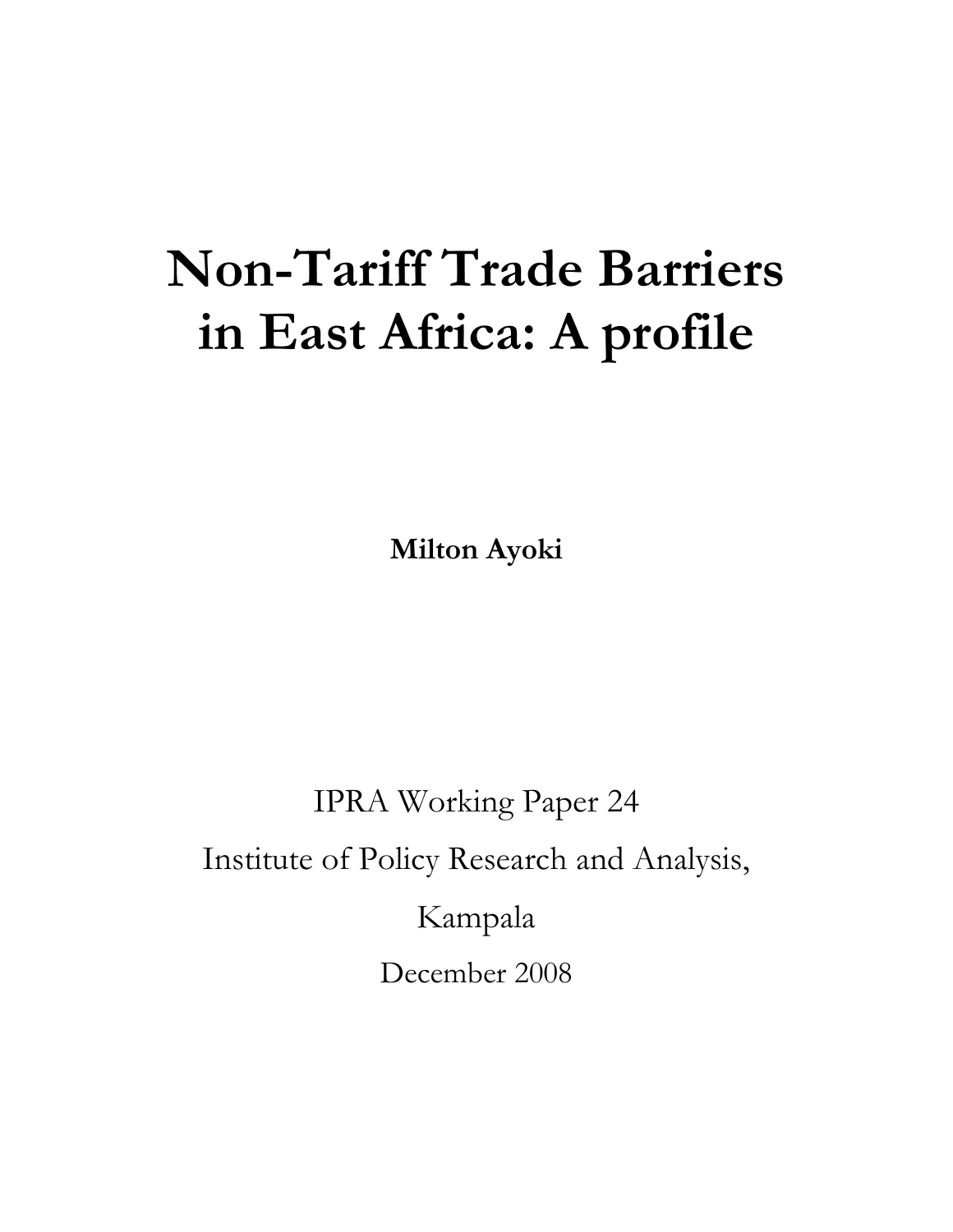# **Abstract**

This paper examines the current non-tariff barriers (NTBs) to trade in goods in the East African Community (EAC). It identifies inefficiencies and delays at port and customs, as well as transport delays, multiple transit fees, customs documentation, restricted axle load limits and too many weigh bridges and police road blocks, import and export inspection and certification procedures, arbitrary use of rules of origin and interpretation of standards and SPS requirements, and infrastructure constraints as major obstacles to integration of the East African community. They elevate the cost of trading across borders, and severely impair export competitiveness of the trading partners especially the landlocked EAC members. The other key non-tariff barriers highlighted in the paper are congestion of trucks at the port, bribery and corruption, business registration and licensing procedures, import and export bans various national documents and inland terminal or transit parking yards procedures and facilities, and poor flow or dissemination of policy information.

# *JEL Classification*: D78, F10, F13, F14, F15.

*Key words*: Non tariff barriers, Trade Policies, intra-EAC trade, EAC trade corridors, East Africa Community.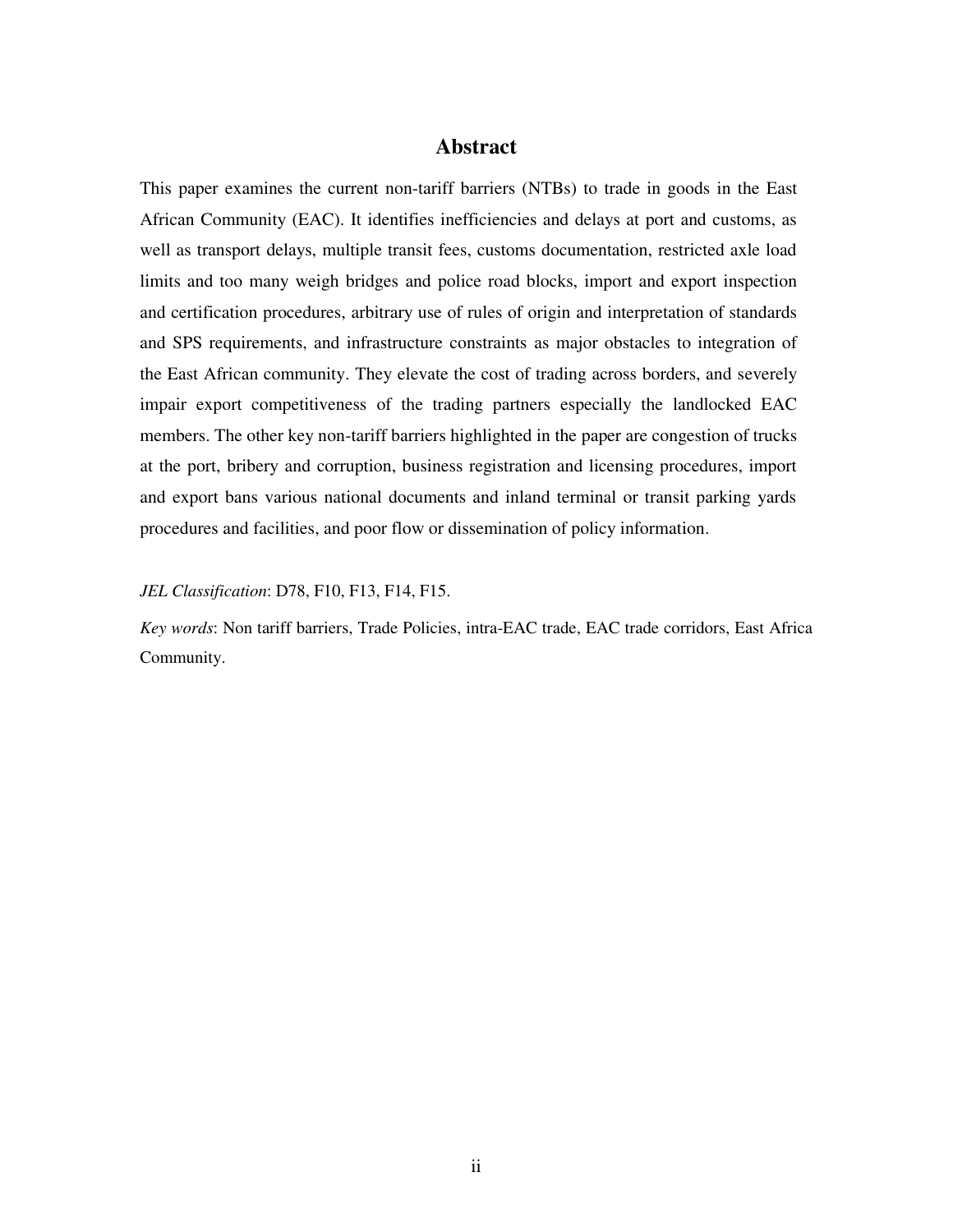# Table of Contents

| 1           | <b>Introduction</b>                                         | 1  |
|-------------|-------------------------------------------------------------|----|
| $\mathbf 2$ | <b>Trade patterns inside the EAC</b>                        | 6  |
| 2.1         | <b>EAC in world trade</b>                                   | 6  |
| 2.2         | <b>Participation in EAC trade</b>                           | 6  |
| 2.2.1       | Kenya's trade with the EAC                                  | 8  |
| 2.2.2       | Tanzania's trade with the EAC                               | 10 |
| 2.2.3       | Uganda's trade with the EAC                                 | 13 |
| 2.2.4       | Burundi's trade with the EAC                                | 22 |
| 2.2.3       | Rwanda's trade with the EAC                                 | 24 |
| 2.3         | Informal cross-border trade                                 | 26 |
| 3           | Transit routes, procedures and requirements                 | 38 |
| 3.1         | <b>The Northern Corridor</b>                                | 38 |
| 3.1.1       | Transit procedures and requirements                         | 41 |
| 3.1.2       | Delays at weighbridges, and variation in axle load limits   | 43 |
| 3.1.3       | Customs documentation /border post procedures               | 43 |
| 3.1.4       | Import and export inspection and certification procedures   | 45 |
| 3.1.5       | Police road blocks, bribery and corruption                  | 46 |
| 3.1.6       | Infrastructure constraints                                  | 47 |
| 3.2         | <b>The Central Corridor</b>                                 | 49 |
| 3.2.1       | Immigration procedures and visa fees                        | 50 |
| 3.2.2       | Variations in axle load limits                              | 51 |
| 3.2.3       | Delays in offloading and clearing cargo at Dar-es-Salaam    | 51 |
| 3.3         | Comparative transport costs along transit routes            | 51 |
| 4           | Other non-tariff barriers to goods trade                    | 53 |
| 4.1         | Arbitrary use of Rules of Origin                            | 53 |
| 4.2         | Business registration and licensing procedures              | 53 |
| 4.3         | Import and export bans                                      | 54 |
| 4.4         | Inspection for standards / compliance with SPS requirements | 55 |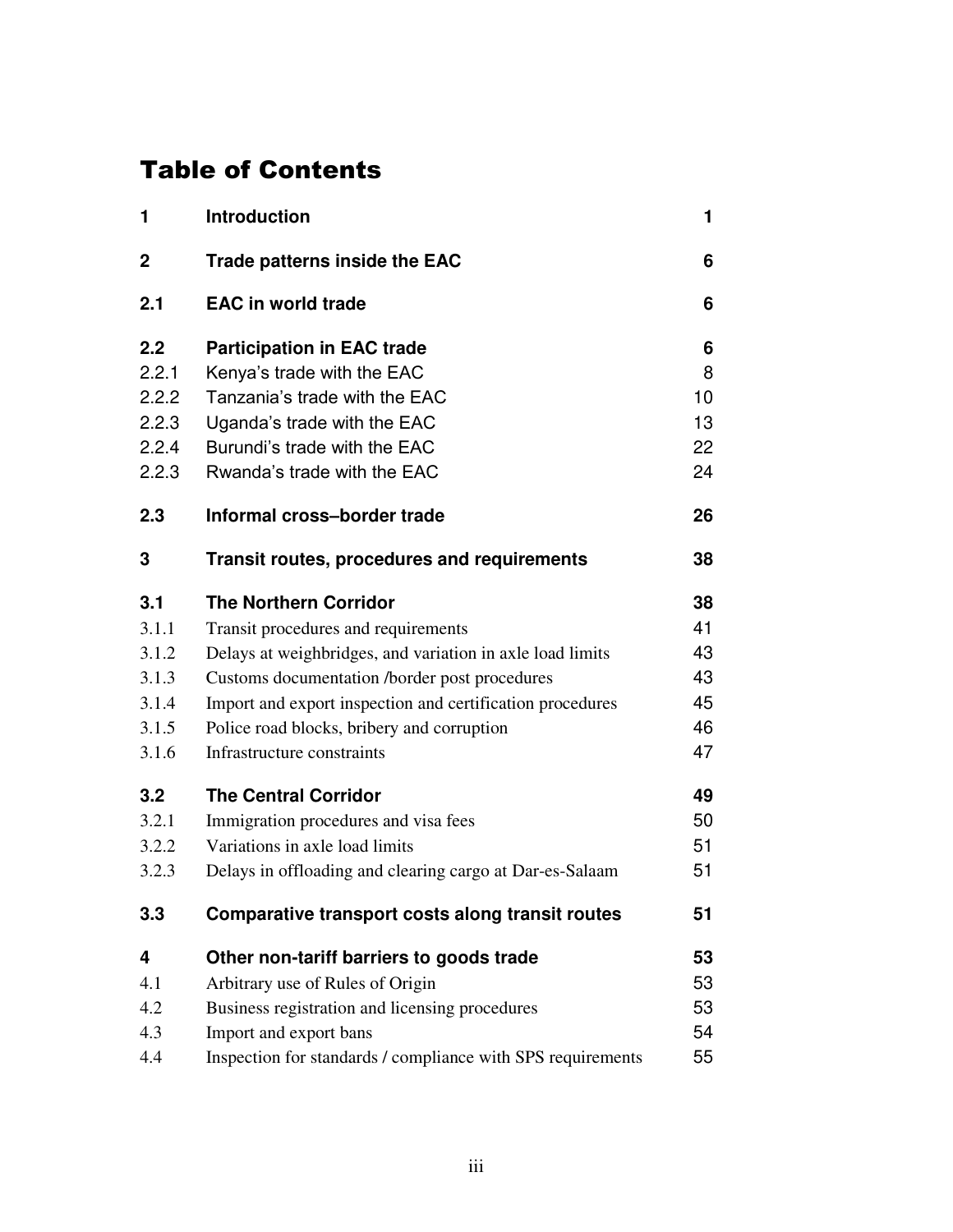| 5                 | <b>Efforts to eliminate NTBs and challenges</b>          | 59 |
|-------------------|----------------------------------------------------------|----|
| 6                 | Summary, conclusions and recommendations                 | 64 |
| <b>References</b> |                                                          | 69 |
|                   | Appendix 1: Preliminary action plan for eliminating NTBs | 70 |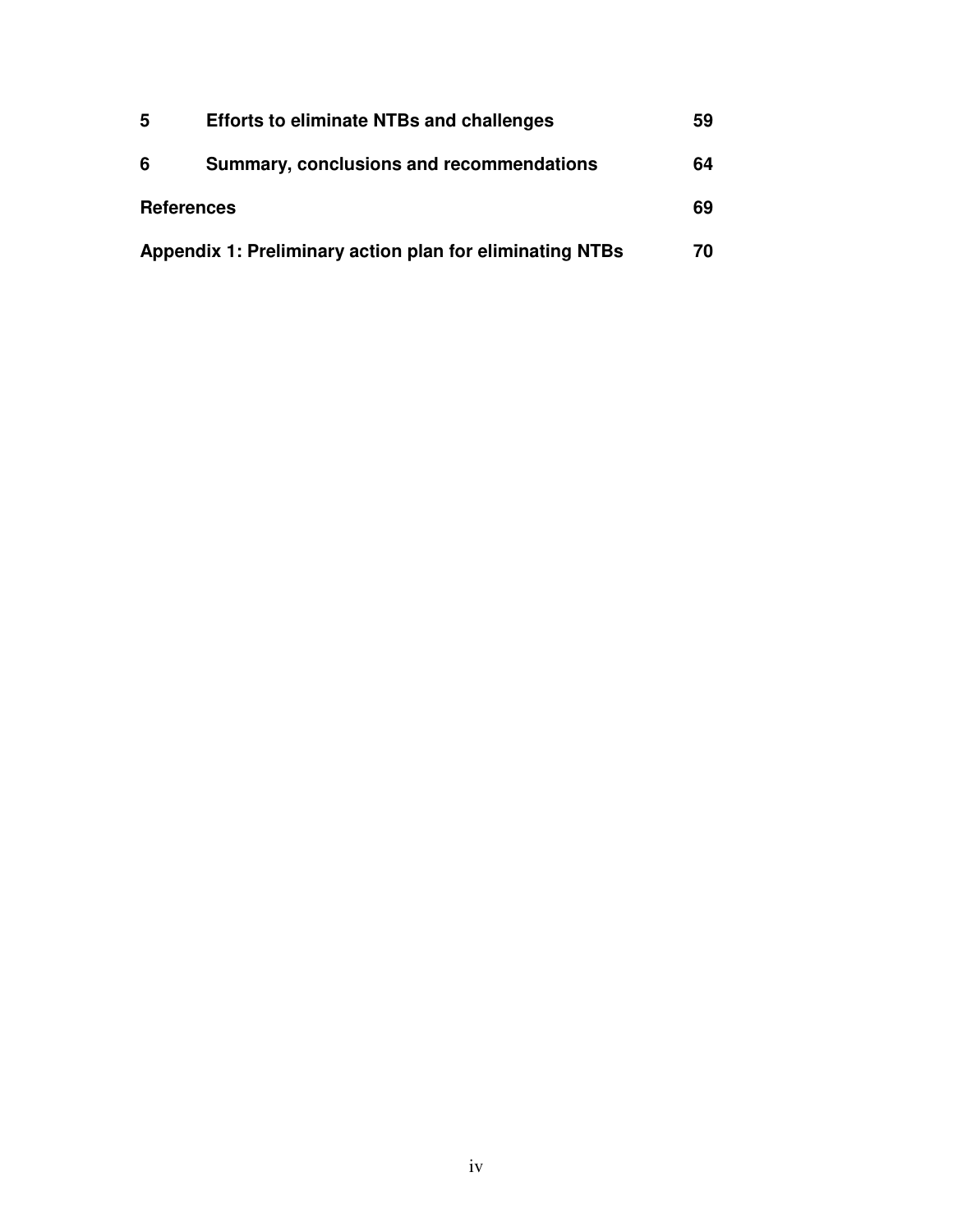# **1 Introduction**

 $\overline{a}$ 

The need to facilitate free movement of goods, services, and capital and to support the better integration of developing and least-developed countries (LDCs) into the global economy has been one of the main forces driving multilateral trade negotiations and policies over the last two decades. Traders from both developed and developing countries have long pointed to the vast amount of "red tape" that still exists in moving goods and capital across borders (WTO, 2008). Documentation requirements often lack transparency and are vastly duplicated in many places, involving multiple agencies in some cases, a problem often compounded by a lack of infrastructure. Despite advances in information technology, automatic data submission is still not commonplace. This working paper documents the existing non-tariff barriers on goods trade in East Africa.

The EAC is a regional bloc, made up of six partner states: Burundi, Kenya, Rwanda, Tanzania, Uganda and South Sudan. Article 5(2) of the Treaty for the Establishment of the East African Community sets out a vision for the eventual unification of the partner states–beginning with the establishment of a customs union; followed by a common market, a monetary union, and eventually, a political federation (EAC, 2002). The first step in this process is underway, with the Protocol for the Establishment of the East African Community (EAC) Customs Union, signed in March 2004, coming into effect on 1 January 2005 for the three founding Partner States (Kenya, Tanzania and Uganda), establishing a common external tariff (CET) and set to remove all intra-EAC tariffs over a five-year transition period. The two new Partner States, Burundi and Rwanda, adopted the protocol in July 2007. Thus far, internal tariffs between the EAC countries have largely been eliminated.<sup>1</sup>

<sup>&</sup>lt;sup>1</sup> With exception of category B goods: exports from Kenya to Uganda for 443 items, and for exports from Kenya to Tanzania for 880 items, which are to be phased out by 2010. The asymmetry in liberalizing intra-regional trade is intended to give Uganda and Tanzania, which have less developed industrial sectors and large trade deficits with Kenya, additional time for structural adjustments. The 443 products on Uganda's list are subject to import tariffs of 10 per cent that will be reduced to zero in five annual steps (starting with 10 percent in 2005; to 8 percent in 2006; 6 percent in 2007; 4 percent in 2008; 2 percent in 2009; and finally 0 percent in 2010). Trade between Tanzania and Uganda, as well as exports from Tanzania and Uganda to Kenya; have been duty free since 1 January 2005. Exports from Kenya to Tanzania and Uganda are divided into Category A and Category B goods. The Category "A" goods have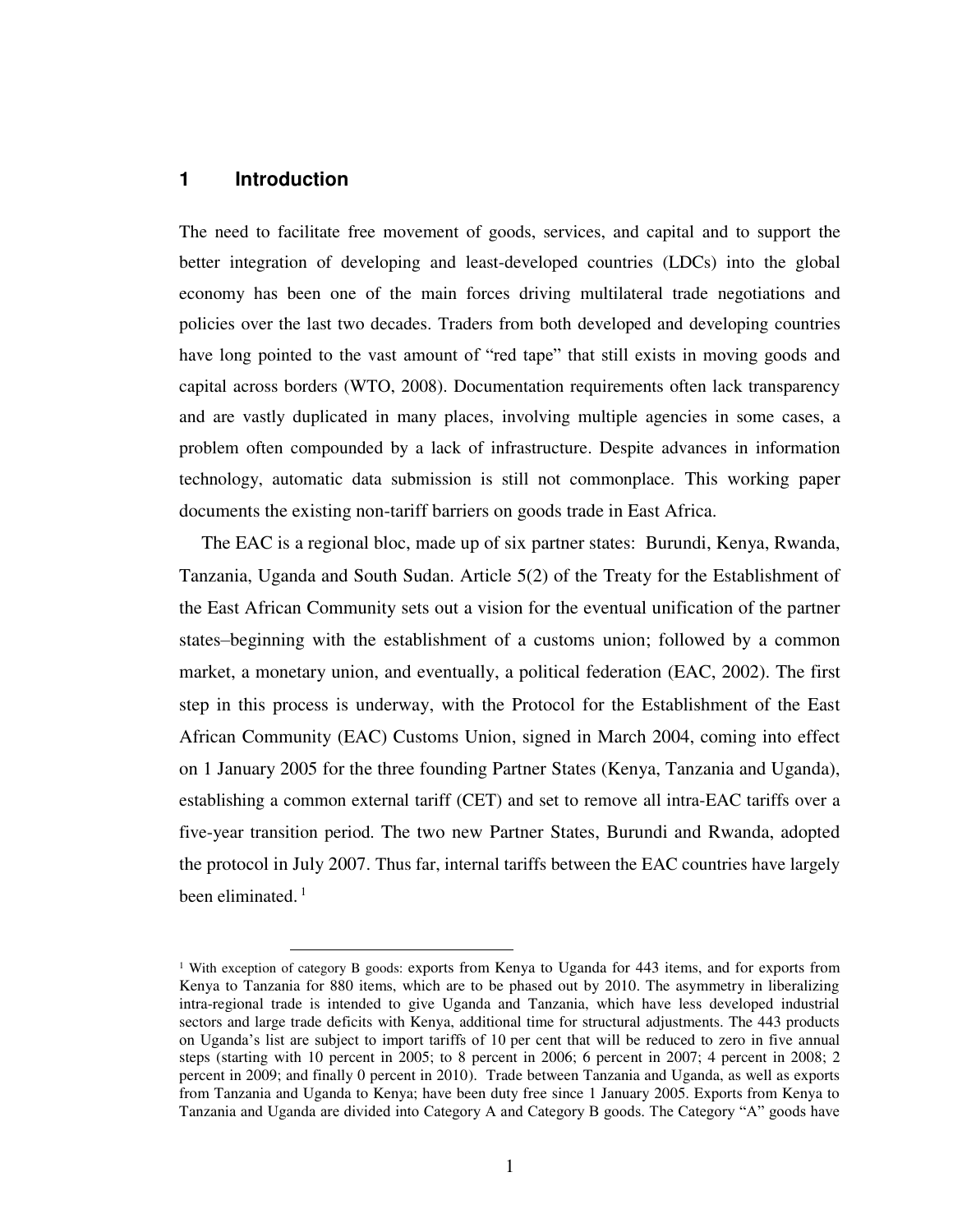The integration of EAC will create a large market of a population of approximately 120 million people (Table A2) and a combined GDP of US\$300 billion. However, the existence of large non-tariff barriers may make this hope elusive. Indeed, one of the factors cited for inhibiting trade in the EAC has been the non-tariff barriers (NTBs) maintained by partner states after signing of EAC Treaty and the Customs Protocol. Many commentators argue that the success of EAC integration can be fully realized if trading partners can eliminate existing non-tariff barriers to trade in goods, and control for trade costs.

For developing-country economies (such as the EAC), inefficiencies in areas such as customs, port and transport, import and export inspection and certification procedures, arbitrary use of rules of origin, arbitrary interpretation of standards and SPS requirements, and infrastructure constraints can be roadblocks to their integration into the global economy and may severely impair export competitiveness or inflow of foreign direct investment. The United Nations Conference on Trade and Development (UNCTAD) estimates that the average customs transaction involves 20–30 different parties, 40 documents, 200 data elements, 30 of which are repeated at least 30 times, and the rekeying of 60 to70 per cent of all data at least once.

With the lowering of tariffs across the globe, the cost of complying with customs formalities and other non-tariff barriers has been reported to exceed in many instances the cost of duties to be paid. In the changing global business environment, traders need fast and predictable release and movement of goods.

#### WTO provisions

 $\overline{a}$ 

As members of the WTO, the EAC agreements are expected to be in conformity to WTO rules. The WTO rules include a variety of provisions that aim to enhance transparency and set minimum procedural standards. Among them are Article 5 (which deals with Freedom of Transit of transit for goods), Article 8 (Fees and Formalities connected with Importation and Exportation) and Article 10 (on Publication and Administration of Trade Regulations) of the General Agreement on Tariffs and Trade (GATT 1994), aimed at expediting the

been treated duty free. Internal tariffs on the Category "B" goods (880 tariff lines at six-digit level in the case of Tanzania, and 443 lines in the case of Uganda) are to be phased out in five years, as mentioned.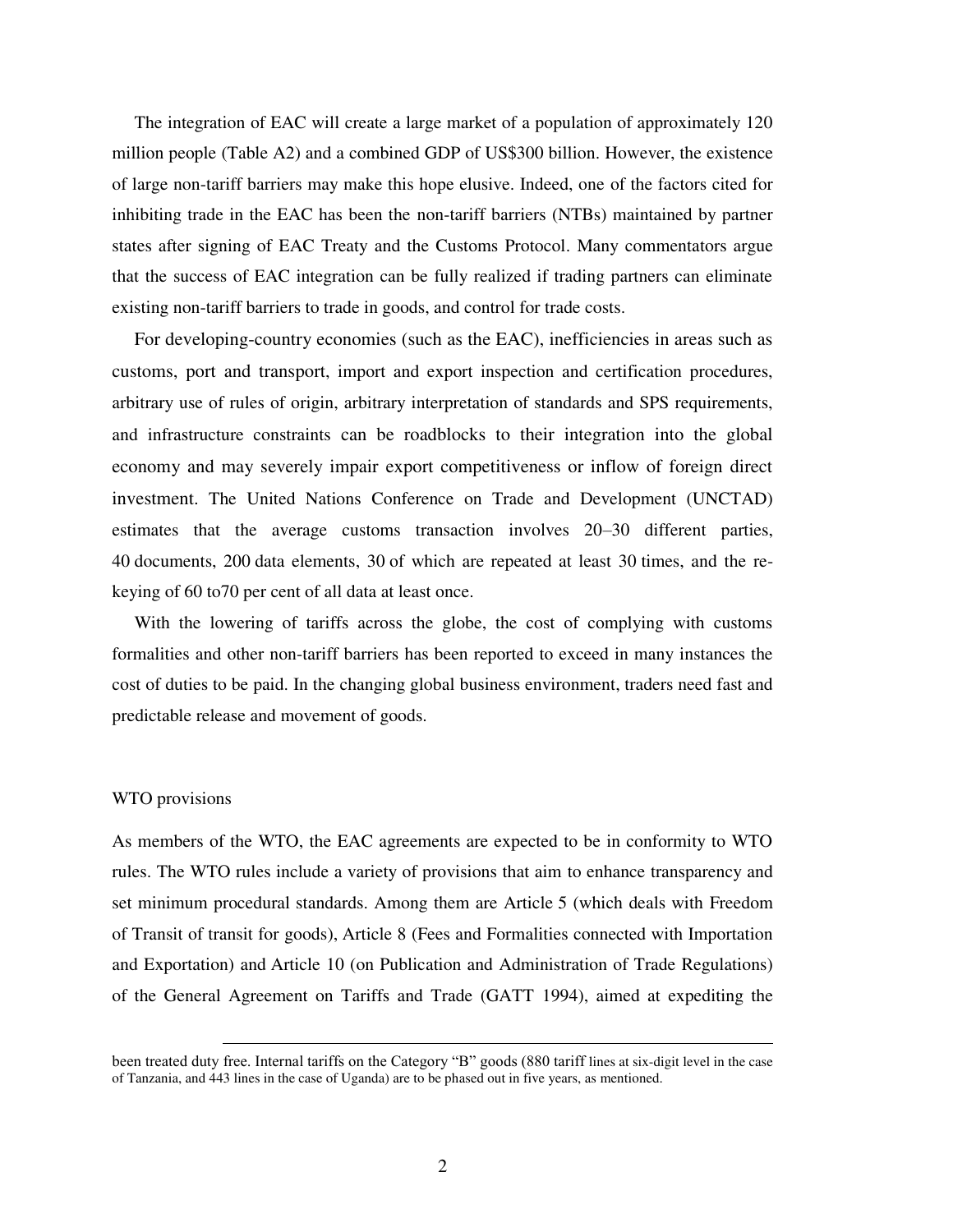movement, release and clearance of goods, including goods in transit. The WTO agreement on customs valuation aims for a fair, uniform and neutral system for the valuation of goods for customs purposes—as opposed to the use of arbitrary or fictitious customs values. Customs administrations have the right to request further information in cases where they have reason to doubt the accuracy of the declared value of imported goods.

The obligations placed on governments which use pre-shipment inspections include nondiscrimination, transparency, protection of confidential business information, avoiding unreasonable delay, the use of specific guidelines for conducting price verification and avoiding conflicts of interest by the inspection agencies.

The Rules of Origin Agreement requires WTO members to ensure that their rules of origin are transparent; that they do not have restricting, distorting or disruptive effects on international trade; that they are administered in a consistent, uniform, impartial and reasonable manner; and that they are based on a positive standard (in other words, they should state what *does confer origin rather than what does not*).

The WTO Agreement on Import Licensing Procedures requires import licensing to be simple, transparent and predictable. For example, the agreement requires governments to publish sufficient information for traders to know how and why the licences are granted. It also describes how countries should notify the WTO when they introduce new import licensing procedures or change existing procedures. The agreement offers guidance on how governments should assess applications for licences.

In Paragraph 27 of the 2001 Doha Ministerial Declaration, WTO Members "recognize the case for further expediting the movement, release and clearance of goods, including goods in transit, and the need for enhanced technical assistance and capacity building in this area…" However, the WTO legal framework lacks specific provisions in some areas, particularly on customs procedures and documentation, and on transparency. The spectacular increase in the amount of goods traded worldwide in the last few years and the advances in technology and the computerization of business transactions have added a sense of urgency to the need to make the rules more uniform, user-friendly and efficient.

The primary goal of WTO Trade Facilitation negotiations launched in August 2004 is to reduce the transaction cost and complexity of international trade for business and improve the trading environment in a country, while at the same time optimising efficient and effective levels of government controls. It includes, the reform and standardization of physical infrastructure and transport facilities (such as ports, customs points and various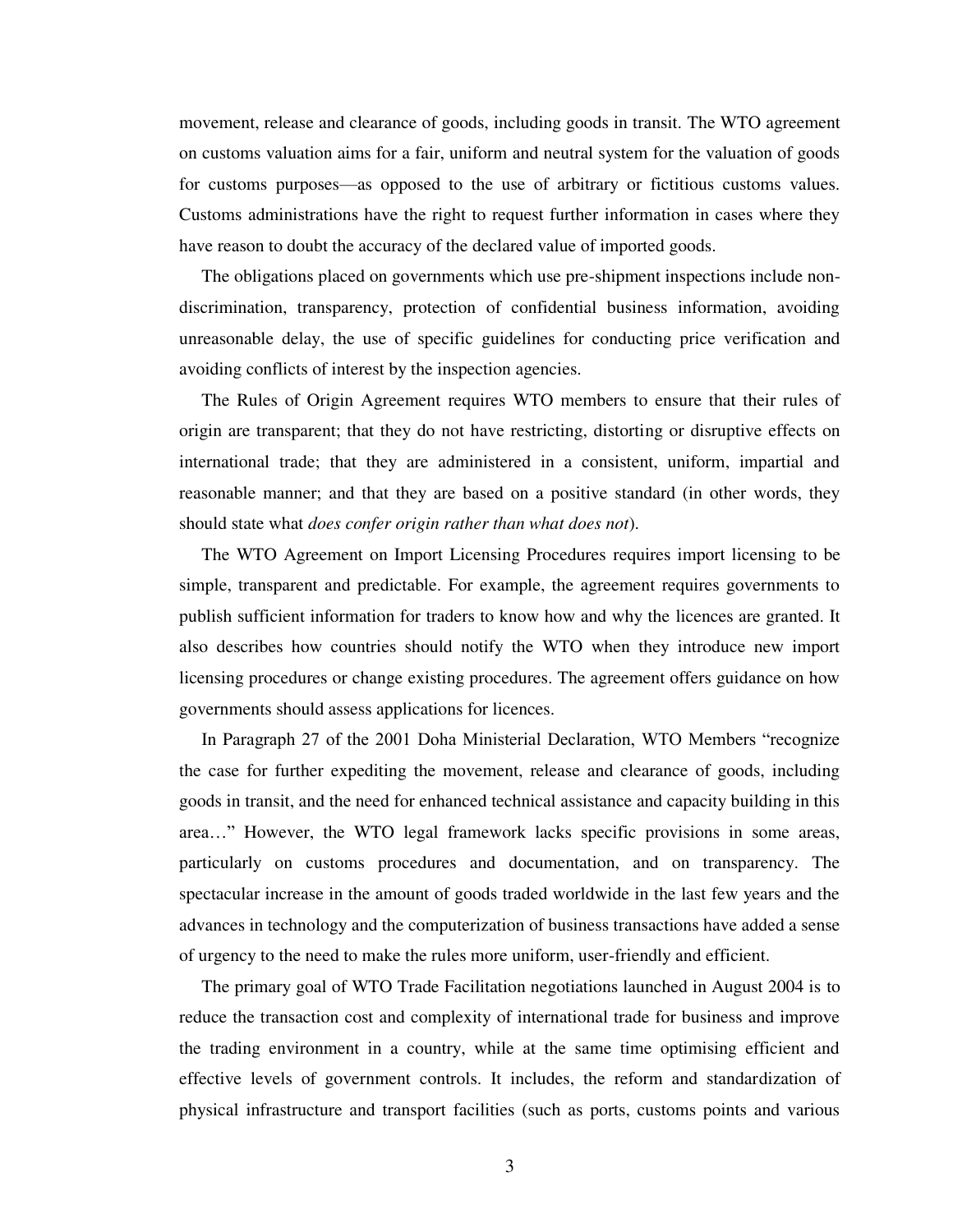agencies involved in facilitating trade), improving transparency and efficiency (in the clearance and release of goods), especially at the border, and the application of international standards in order to simplify and harmonize customs procedures, documents and formalities.

Annex D of the 1 August 2004 decision ('the July Framework') contains the framework for work on trade facilitation. Annex D provides, for negotiations which aim to "clarify and improve relevant aspects of Articles V (on transit), VIII (on fees and formalities) and X (on publication and appeal) of the GATT 1994 with a view to further expediting the movement, release and clearance of goods, including goods in transit".

To reiterate the subject matter of the 3 GATT Articles: Article V provides general principles permitting freedom of transit through another Member's territory (without unnecessary delays and exempt from customs duties). Article VIII contains 3 provisions that are relevant for the negotiations: (i) fees and charges in connection with import and export (for example, additional customs fees beyond a tariff duty) must be commensurate with the cost of providing the service; (ii) the number and complexity of import and export formalities must be minimized; and (iii) import and export documentation requirements should be simplified and kept at a minimum. Although Article VIII does not provide any mandatory requirements in this area, some Members have suggested that international standards should be applied in order to make border-related documentation and procedures more straightforward.

There are two relevant provisions in Article X requiring that: (i) laws, regulations and other information (including on cross-border procedures and customs administration) that affect or relate to importing and exporting must be published promptly in such a manner as to enable governments and traders to familiarize themselves with them; and (ii) laws relating to trade must be administered in a uniform, impartial and reasonable manner, with provision made for judicial or quasi-judicial review of administrative decisions.

#### EAC provisions on NTB

Article 13 of Protocol on the Establishment of the EAC Customs Union states that "except as may be provided for or permitted by this Protocol, each of the Partner States agrees to remove, with immediate effect, all the existing non-tariff barriers to the importation into their respective territories of goods originating in the other Partner States and, thereafter,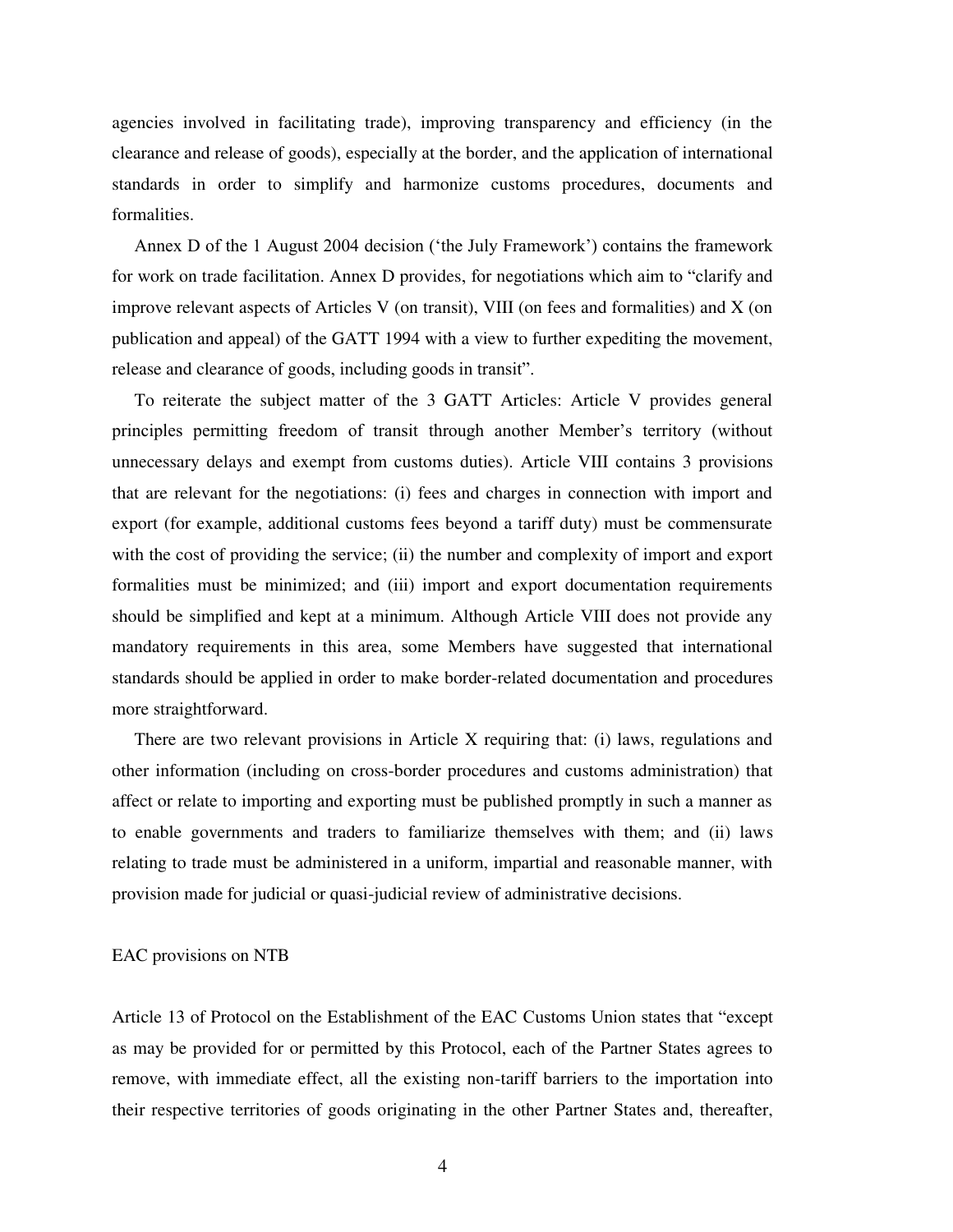not to impose any new non-tariff barriers. The Partner States shall formulate a mechanism for identifying and monitoring the removal of non-tariff barriers" (EAC, 1999).

Using various sources (including face to face interviews with private sector organisations), traders, production associations and the government bodies, and Government officials and key stakeholders in the transport sector; and available documents), the paper:

- (i) Documents a list of non-tariff barriers (NTBs) to trade in goods export, import, and re-import;
- (ii) suggests which of these NTBs are the critical and constrain intra-EAC trade;
- (iii) for each of the critical NTBs, it presents and analyzes the political economy of its existence – the way it functions, the institutional support or acceptance, the impact on private sector in terms of higher cost and/or transit time of goods, and the solutions the private sector has found to cope; and
- (iv) suggests way(s) in which the NTBs could be eliminated.

For the purpose of the study we use a broad definition of non-tariff barriers that is in line with the interpretation provided in the Protocol on the Establishment of the East African Community Customs Union, and includes "laws, regulations, administrative and technical requirements other than tariffs imposed by a Partner State whose effect is to impede trade".

The rest of the paper is organized as follows: the second section provides a brief profile of Uganda's trade. The third section delves on the major transit routes and the constraints along these routes. Section four gives an account of other non-tariff barriers to trade, followed by discussion of efforts and challenges to eliminate them (NTBs) in section five, and section six concludes.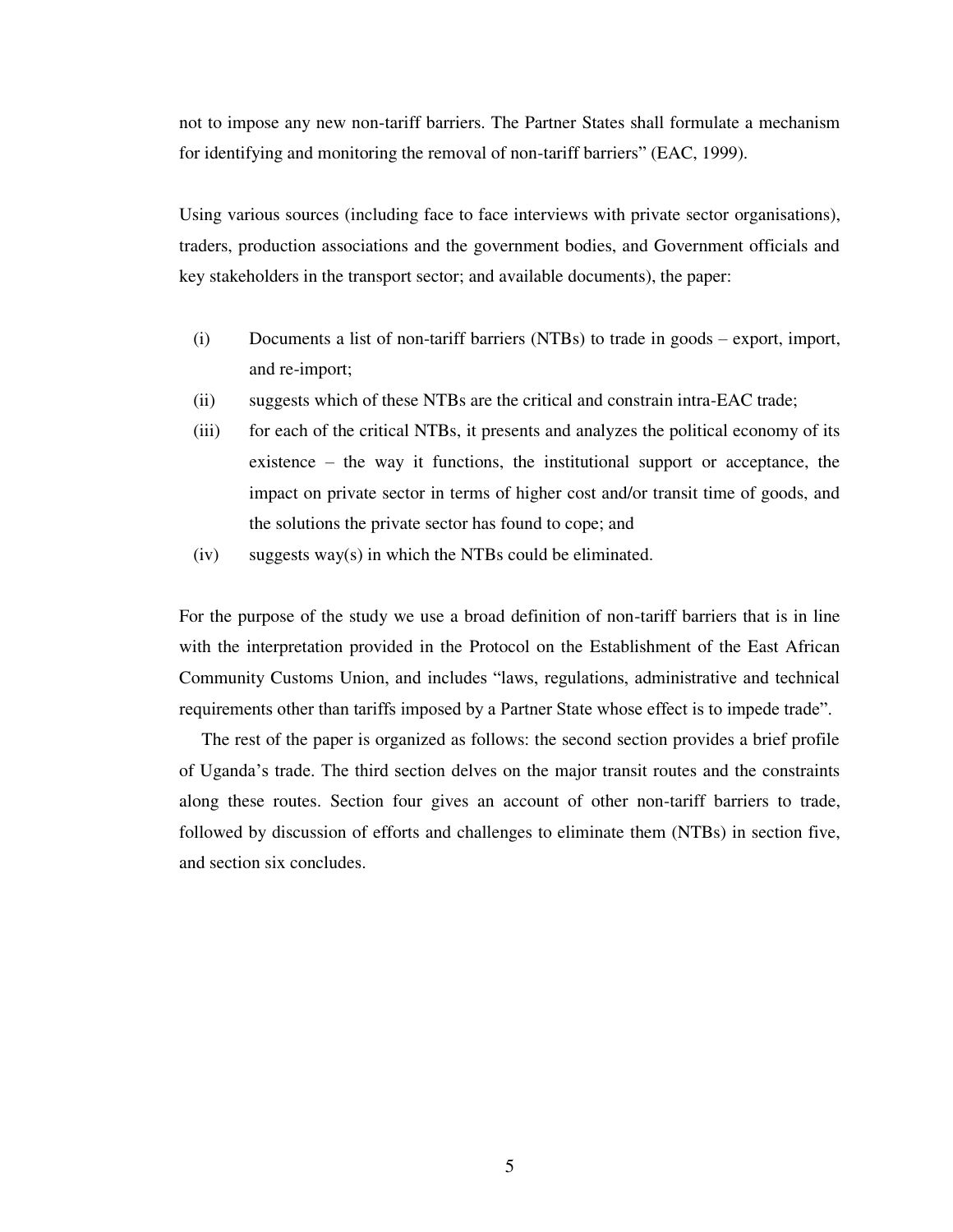# **2 Trade patterns inside the EAC**

# **2.1 EAC in world trade**

Since 1990, absolute improvements have been noted in overall trade performance for EAC countries, stimulated by increased openness of their economies.<sup>2</sup> EAC exports grew by 4.4 percent against 4.5 percent growth in imports, between 1990 and 2004 (Table 1). However, its share in world trade (exports and imports) has declined between 1990-92 and 2002-2004 (Table 1). Uganda's share in world exports increased from 0.006 percent to 0.007 percent, between 1990-92 and 2002-2004. Uganda's share in world exports lags behind Kenya's (0.035 percent) and Tanzania's (0.014 percent). Uganda also increased its share in world imports from 0.012 percent in 1990-92 to 0.016 percent in 2002-2004.

|                      | Growth rates (1990-2004), % |         |        |         | Share in world exports (%) | Share in world imports<br>(%) |         |
|----------------------|-----------------------------|---------|--------|---------|----------------------------|-------------------------------|---------|
|                      | Exports                     | Imports | GDP    | 1990-92 | 2002-2004                  | 1990-92                       | 2002-04 |
| EAC                  | 4.4                         | 4.5     | 3.5    | 0.066   | 0.059                      | 0.110                         | 0.109   |
| Kenya                | 2.8                         | 5.5     | 1.7    | 0.04    | 0.035                      | 0.054                         | 0.056   |
| Tanzania             | 5.9                         | 2.3     | 4.0    | 0.013   | 0.014                      | 0.023                         | 0.030   |
| Uganda               | 10.9                        | 6.5     | 6.5    | 0.006   | 0.007                      | 0.012                         | 0.016   |
| Burundi              | 11.7                        | 6.9     | $-0.4$ | 0.003   | 0.001                      | 0.005                         | 0.002   |
| Rwanda               | $-0.1$                      | 5.4     | 1.6    | 0.004   | 0.003                      | 0.006                         | 0.005   |
| <b>COMESA</b>        | 4.4                         | 2.8     | 3.4    | 0.549   | 0.472                      | 0.699                         | 0.634   |
| Developing countries | 8.4                         | 7.0     | 3.9    | 18.45   | 31.05                      | 18.68                         | 28.28   |

Table 1. Comparative trade performance among EAC countries

Source: UN COMTRADE (adopted from World Bank, 2007)

# **2.2 Participation in EAC trade**

 $\overline{a}$ 

Overall, the EAC members have a similar trade pattern, with commodity exports focused on extra-EAC markets, especially the EU. An average of 3 to 10 percent of the exports of the EAC members have gone to African markets outside the EAC, and 31 to 82 percent to

<sup>2</sup> However, measured in relation to country's GDP, all the countries experienced decline in the export-to-GDP ratio which shows the volume of exports has not expanded in proportion with economic growth in the EAC countries. The low export-to-GDP ratios for all the EAC countries are associated with inward-oriented strategies still applied by these countries, among other factors.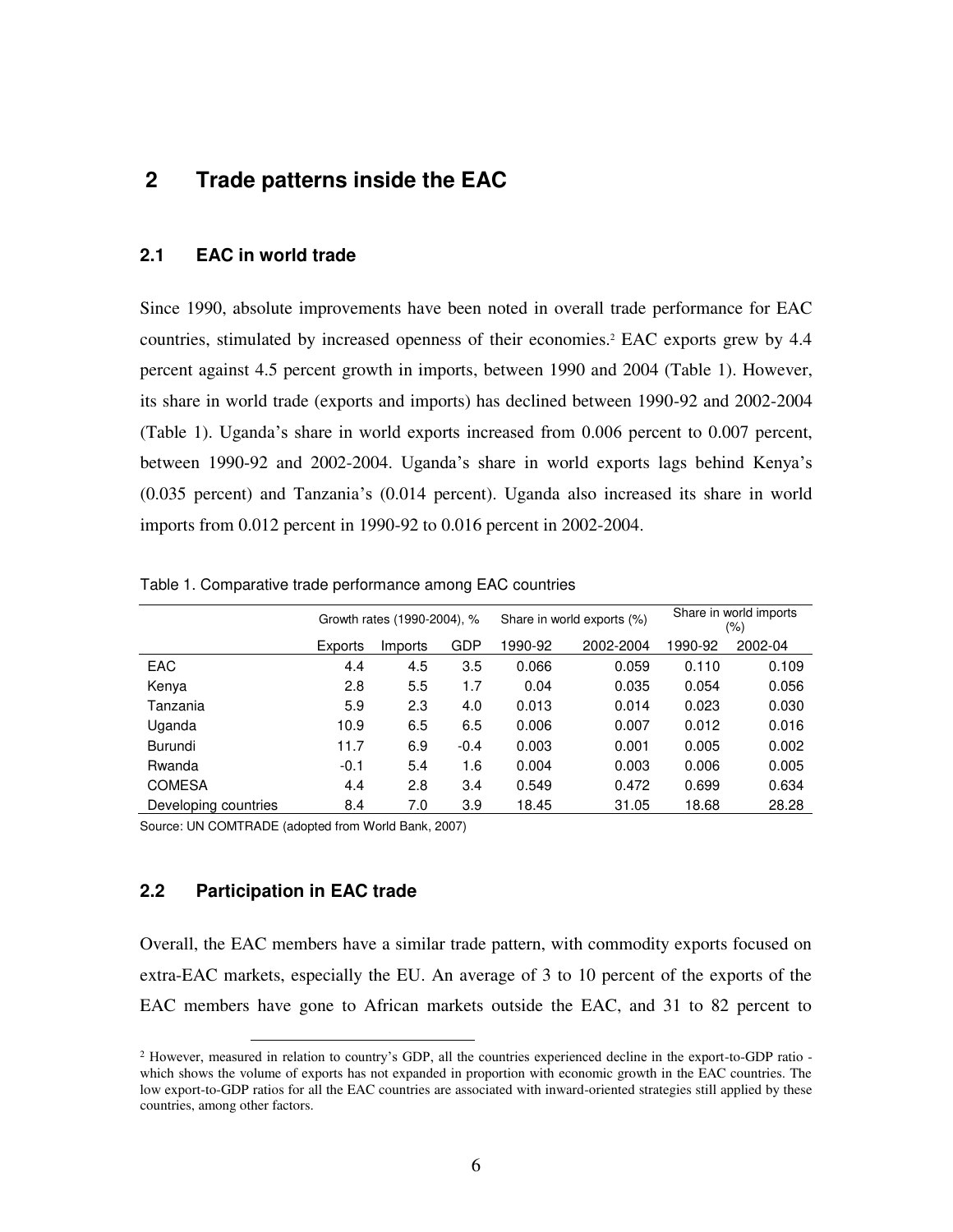markets outside Africa. An average of 9 to 14 percent of the imports of members has been received from Africa outside EAC, while imports from the rest of the world ranged from 50 to 80 percent.

Detailed results of intra – and extra – EAC trade are presented in Tables 2 and 3. Table 2 shows overall improvements in intra-EAC exports performance since the 2005, most likely attributable to increased openness of the EAC economies. Over the 2000–2004 period, Uganda accounted for 5 percent of intra-EAC exports, and a huge 57.5 percent of intra-EAC imports. In 2005–2008, Uganda's share of intra-EAC export rose substantially to 15.3 percent, while its share of intra-EAC imports declined to 44.4 percent. This means that Uganda's trade performance improved since the launch of the EAC Customs Union in 2005. The same applies to Tanzania and Burundi.

For the case of Tanzania, its share of total intra-EAC exports rose from 8.56 percent in 2004–2004 (i.e. before the Customs Union) to 14 percent in 2005–2008 (after the Customs Union). Its share of total intra-EAC imports declined from 19.25 percent before the Customs Union to 14.8 percent after the Customs Union.

|                                      |                |       | <b>EXPORTING COUNTRIES</b> |                                  |        |              |
|--------------------------------------|----------------|-------|----------------------------|----------------------------------|--------|--------------|
| <b>IMPORTING</b><br><b>COUNTRIES</b> | <b>Burundi</b> | Kenya | Rwanda                     | Tanzania                         | Uganda | <b>TOTAL</b> |
|                                      |                |       |                            | Trade flows 2000 - 2004 averages |        |              |
| <b>Burundi</b>                       |                | 2.70  | 0.12                       | 2.71                             | 0.71   | 6.25         |
| Kenya                                | 0.01           |       | 0.02                       | 2.49                             | 1.58   | 4.10         |
| Rwanda                               | 0.12           | 9.25  |                            | 1.67                             | 1.86   | 12.91        |
| Tanzania                             | 0.02           | 18.17 | 0.04                       |                                  | 1.02   | 19.25        |
| Uganda                               | 0.01           | 55.69 | 0.12                       | 1.68                             |        | 59.49        |
| <b>Total</b>                         | 0.15           | 85.81 | 0.31                       | 8.56                             | 5.18   | 100.00       |
|                                      |                |       |                            | Trade flows 2005 - 2008 averages |        |              |
| <b>Burundi</b>                       |                | 2.67  | 0.16                       | 0.97                             | 2.17   | 5.97         |
| Kenya                                | 0.18           |       | 0.13                       | 6.67                             | 4.24   | 11.23        |
| Rwanda                               | 0.46           | 11.40 |                            | 3.35                             | 8.33   | 23.53        |
| Tanzania                             | 0.01           | 14.29 | 0.01                       |                                  | 0.53   | 14.83        |
| Uganda                               | 0.04           | 41.18 | 0.12                       | 3.10                             |        | 44.44        |
| <b>Total</b>                         | 0.69           | 69.54 | 0.42                       | 14.09                            | 15.26  | 100.00       |

**Table 2. Intra-EAC trade flows (percent)** 

Source: COMTRADE

Burundi saw a slight decline in its share of intra-EAC imports from 6.3 percent in 2000–2004 to 5.97 percent in 2005 – 2008 and a rise in its share of total intra-EAC exports from 0.15 percent in 2000–2004 to 0.7 percent in 2005–2008. Rwanda and Kenya's export-import status worsened in 2005–2008. However, Kenya dominates intra-EAC trade, with exports and imports share of 86 percent and 4 percent, respectively in 2000–2004 and intra-EAC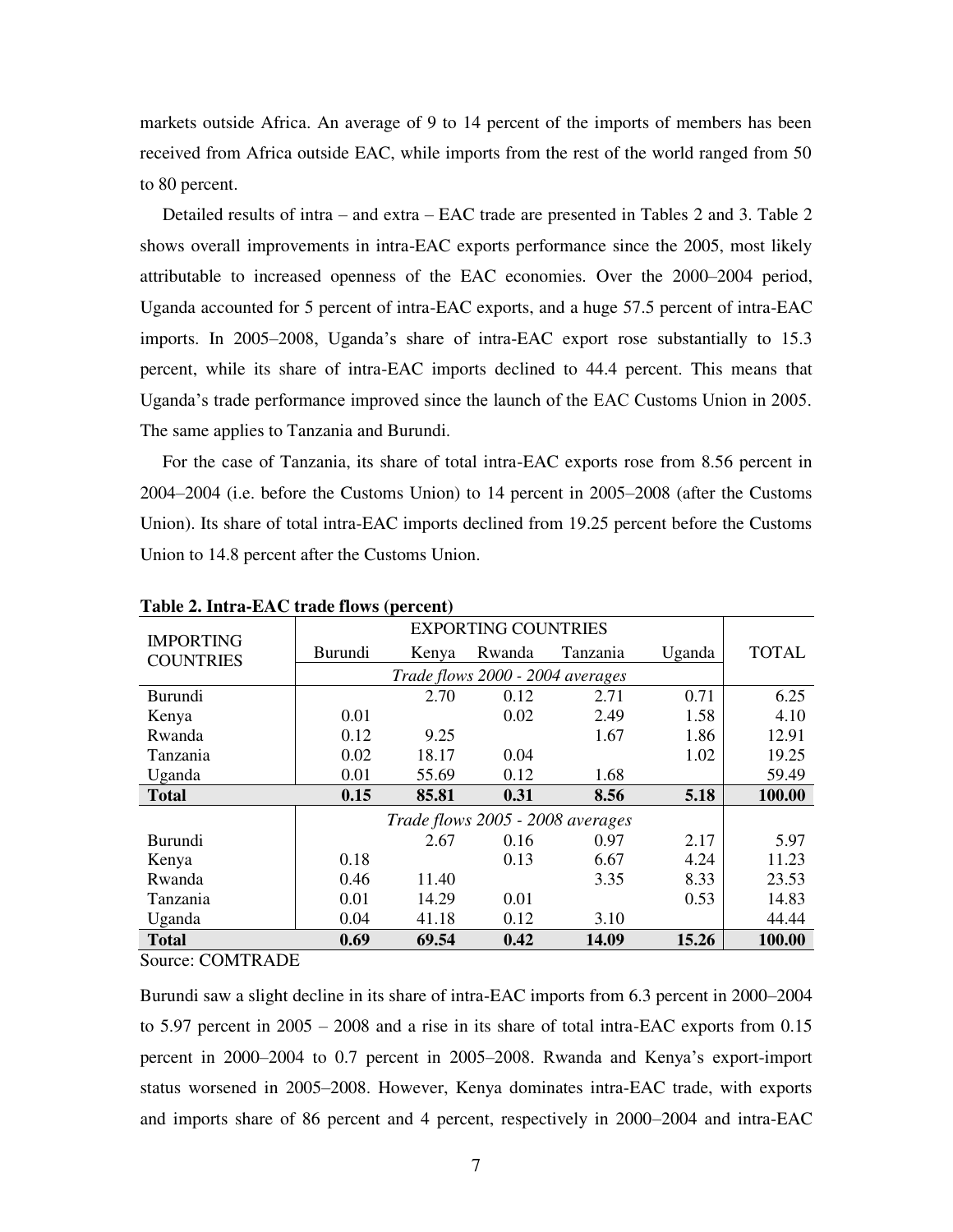exports and imports share of 70 percent and 11 percent, respectively in 2005–2008. Kenya's dominance in intra-EAC trade is reflected in its huge trade surplus with all the EAC countries. When trade volumes are compared, Uganda accounts for the largest volume of imports from EAC and COMESA, while Kenya's and Tanzania's volume of imports from SADC countries ranks first to those from EAC or COMESA countries.

Moreover, total imports from EAC, SADC and rest of COMESA to the EAC Partner States, collectively accounted for only 18 percent of total imports in the Partner States in 2005 – 2008, a slight fall from 21 percent in 2000 – 2004 (Table 3).

| Percentage of total imports from |            |                                 |             |              |                                 | <b>Percentage of total Imports from</b> |             |              |  |
|----------------------------------|------------|---------------------------------|-------------|--------------|---------------------------------|-----------------------------------------|-------------|--------------|--|
|                                  | <b>EAC</b> | <b>Rest of COMESA</b>           | <b>SADC</b> | <b>TOTAL</b> | <b>EAC</b>                      | <b>Rest of COMESA</b>                   | <b>SADC</b> | <b>TOTAL</b> |  |
|                                  |            | $(2000 - 2004 \text{ average})$ |             |              | $(2005 - 2008 \text{ average})$ |                                         |             |              |  |
| Burundi                          | 25.8       | 6.3                             | 8.6         | 40.7         | 19.3                            | 4.3                                     | 5.4         | 29.1         |  |
| Kenya                            | 1.0        | 3.3                             | 10.3        | 14.4         | 1.5                             | 3.1                                     | 7.9         | 12.5         |  |
| Rwanda                           | 29.4       | 2.2                             | 5.9         | 37.5         | 38.7                            | 3.4                                     | 6.6         | 48.7         |  |
| Tanzania                         | 5.5        | 1.8                             | 12.9        | 20.2         | 3.8                             | 1.8                                     | 12.8        | 18.4         |  |
| Uganda                           | 27.0       | 1.6                             | 8.8         | 37.4         | 16.3                            | 1.9                                     | 7.5         | 25.6         |  |
| Total                            | 8.0        | 2.6                             | 10.6        | 21.2         | 6.6                             | 2.6                                     | 9.0         | 18.2         |  |

**Table 3. Imports from EAC, rest of COMESA and SADC as a share of total imports** 

Source: COMTRADE

Note: *Rest of COMESA* excludes COMESA Member States that belong to EAC (i.e. Burundi, Kenya, Rwanda and Uganda). SADC excludes imports from Tanzania

## **2.2.1 Kenya's trade with the EAC**

As we saw in Table 1, Kenya dominates intra-EAC trade, with its exports accounting for as high as 86 percent of the total intra–EAC exports. Yet, its imports from EAC countries accounts for only 4 percent of the total intra-EAC imports. As a result, Kenya runs a huge trade surplus with all the EAC countries. Kenya has a stronger manufacturing base than any of its EAC partners, resulting in a higher capacity to export to the region.

Figure 1 shows that the European Union is Kenya's leading destination market and that Kenya's exports to the EAC and COMESA have been increasing but at a relatively slower pace than its exports to the EU especially after 2005. Kenya's exports to EAC as a percent of its total exports declined from 23.4 percent in 2005 to 16.6 percent in 2008. Kenyan exports to COMESA followed similar trends. The share of Kenyan exports to the EU increased slightly from 34.7 percent in 2005 to 35.6 in 2008 (it was 43.6 percent in 1998, and 57.7 percent in 2004).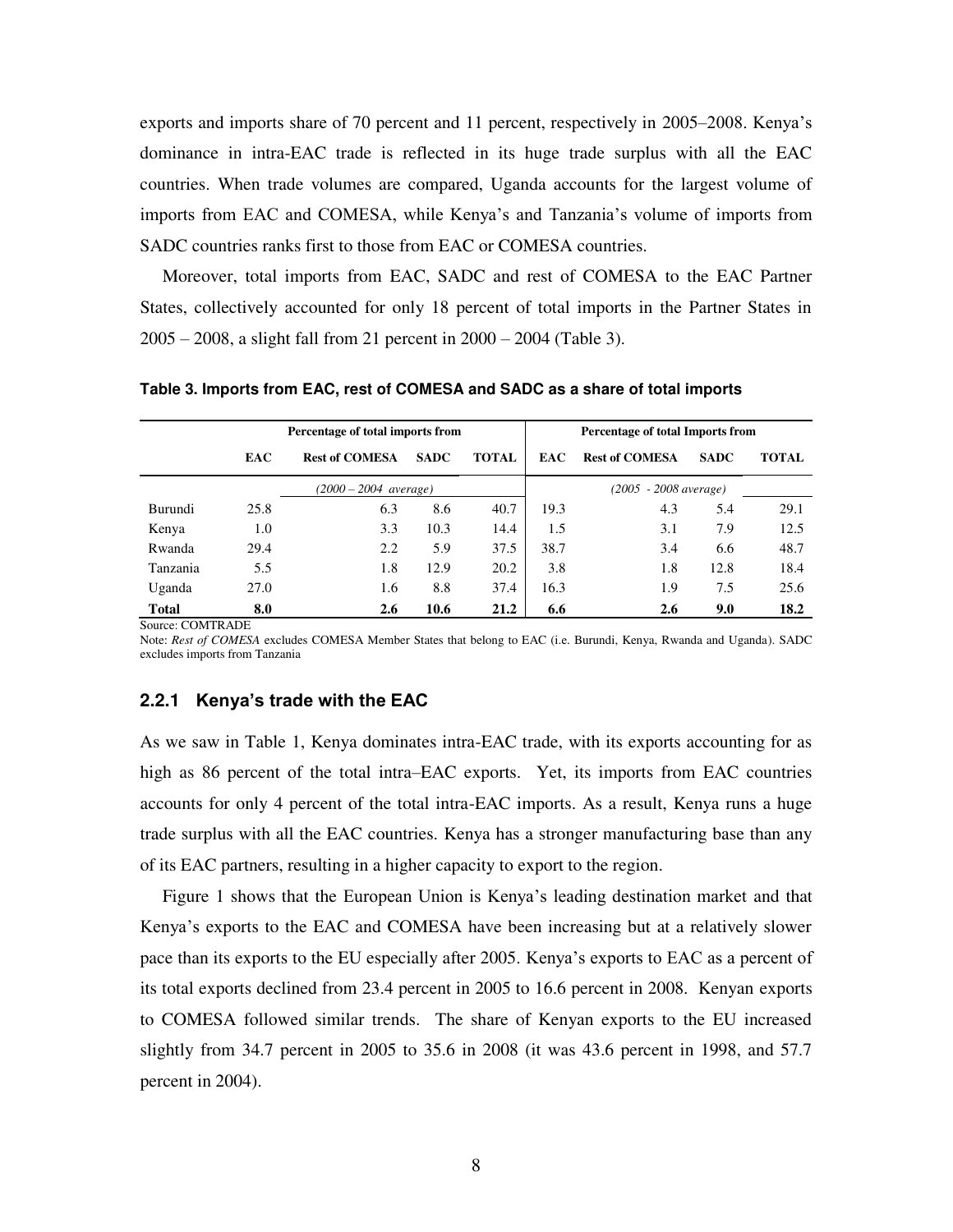

**Figure 1. Kenya's exports to selected regional destinations**

Source: Based on COMTRADE database

In the EAC, Kenya's merchandise exports are primarily oriented towards Uganda (followed by Tanzania, Rwanda and Burundi). Its major extra-EAC destinations are the United Kingdom, the United States, and the Netherlands. Petroleum products dominate Kenya's exports to the EAC, constituting an average of 39 percent of total exports to Uganda between 1998 and 2007, 18 percent of total exports to Tanzania, 52 percent to Rwanda, and 46 percent to Burundi during the same period. Other major Kenyan exports to the region include construction materials, particularly, cement and lime, as well as plastics articles, paper and paperboard, iron and steel products, medicaments, soap, cleansing and polishing products, vegetable fats and oils, footwear, and textile materials.

Trends in Kenya's merchandise imports from 2001 to 2008, presented in Figure 2 put European Union on top of all the regions that import into Kenya. One year after signing of the EPA Interim Agreement, imports from the EU increased dramatically. Under this agreement, Kenya with its EAC partners has agreed to gradually liberalise 80 percent of its trade for imports from EU covering mainly capital goods, raw material and intermediate / industrial goods over a period of 15 years (attaining full liberalization over a period of 25 years). Large proportion of Kenya's imports comprise capital goods and intermediate/industrial goods, and manufactured products such as machinery, transportation equipment, motor vehicles, and petroleum products.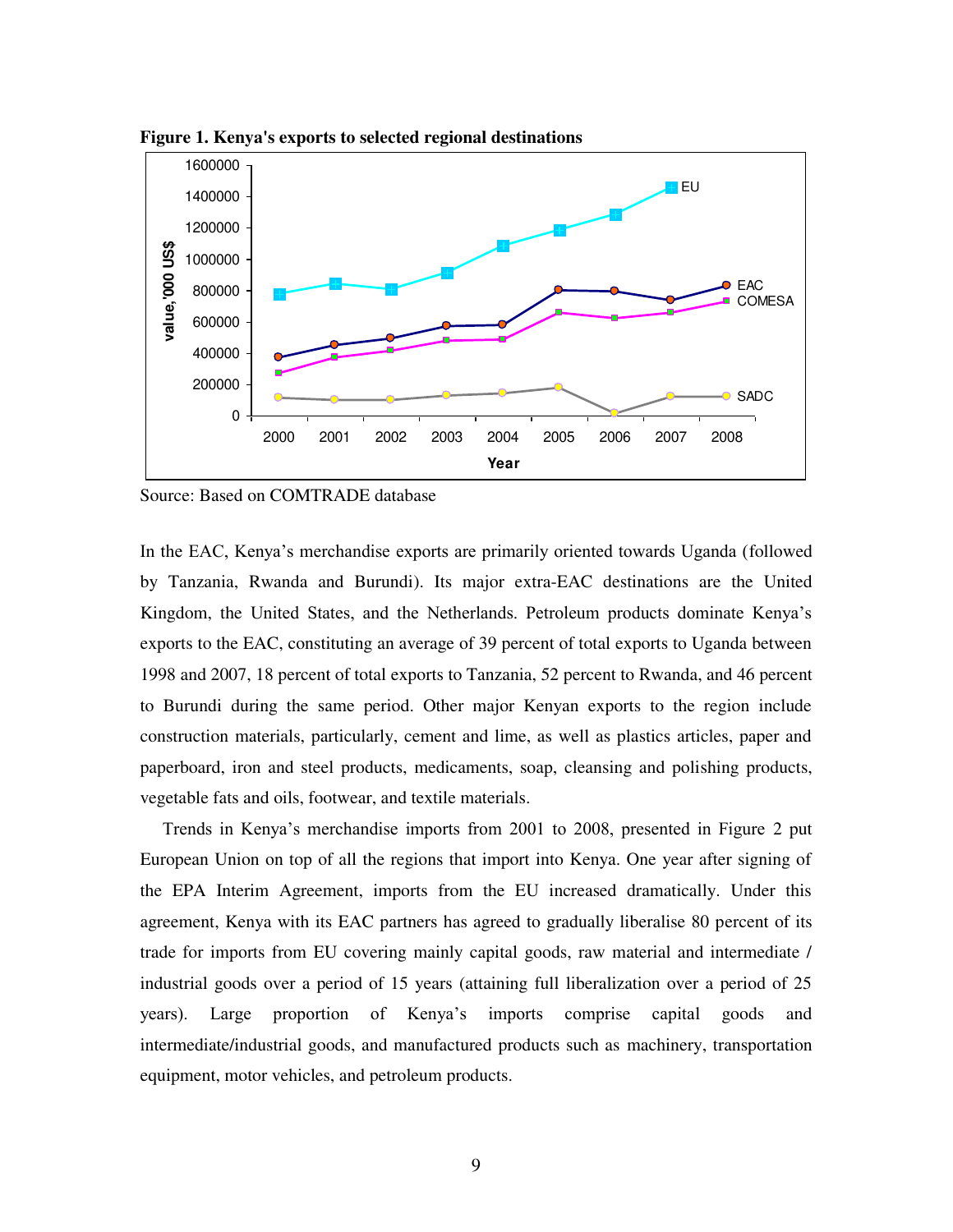Besides EU, a large bulk of imports comes from the United Arab Emirates, India, China, and Saudi Arabia. In the neighbourhood, clearly, the EAC region is not a significant source of Kenya's imports (Figure 2). Imports from EAC accounted for 1.4 percent of the total imports in 2008.

From an insignificant share of 0.35 percent of total imports in 1998 and 2001, imports from EAC countries have grown to 1.4 percent in 2008. In value terms, Kenya's imports from EAC partners grew from US\$ 13.874 million in 2001 to US\$ 182.4 million in 2008. Imports from COMESA countries increased from 1.28 percent of total imports in 1998 to 3.5 percent in 2001, and 3.2 percent in 2008. Most of the imports originating from EAC actually come from Tanzania, followed by Uganda, with minute amounts from Rwanda and Burundi (accounting for only about 0.03 to 0.04 percent of total Kenyan imports respectively).



**Figure 2. Trends in Kenya imports from selected regions**

Source: Based on COMTRADE database

Kenya's major imports from the EAC partners include textile materials, wood, maize, paper and paperboard, cotton, cereals, medicines, vegetables, and unprocessed hides and skins. The imports from Tanzania and Uganda are mainly unprocessed agricultural products.

# **2.2.2 Tanzania's trade with the EAC**

Tanzania is a member of several regional initiatives, including the Southern Africa Development Community (SADC), East African Community (EAC), Indian Ocean Rims-Association for Regional Cooperation (IOR-ARC), and Economic Partnership Agreement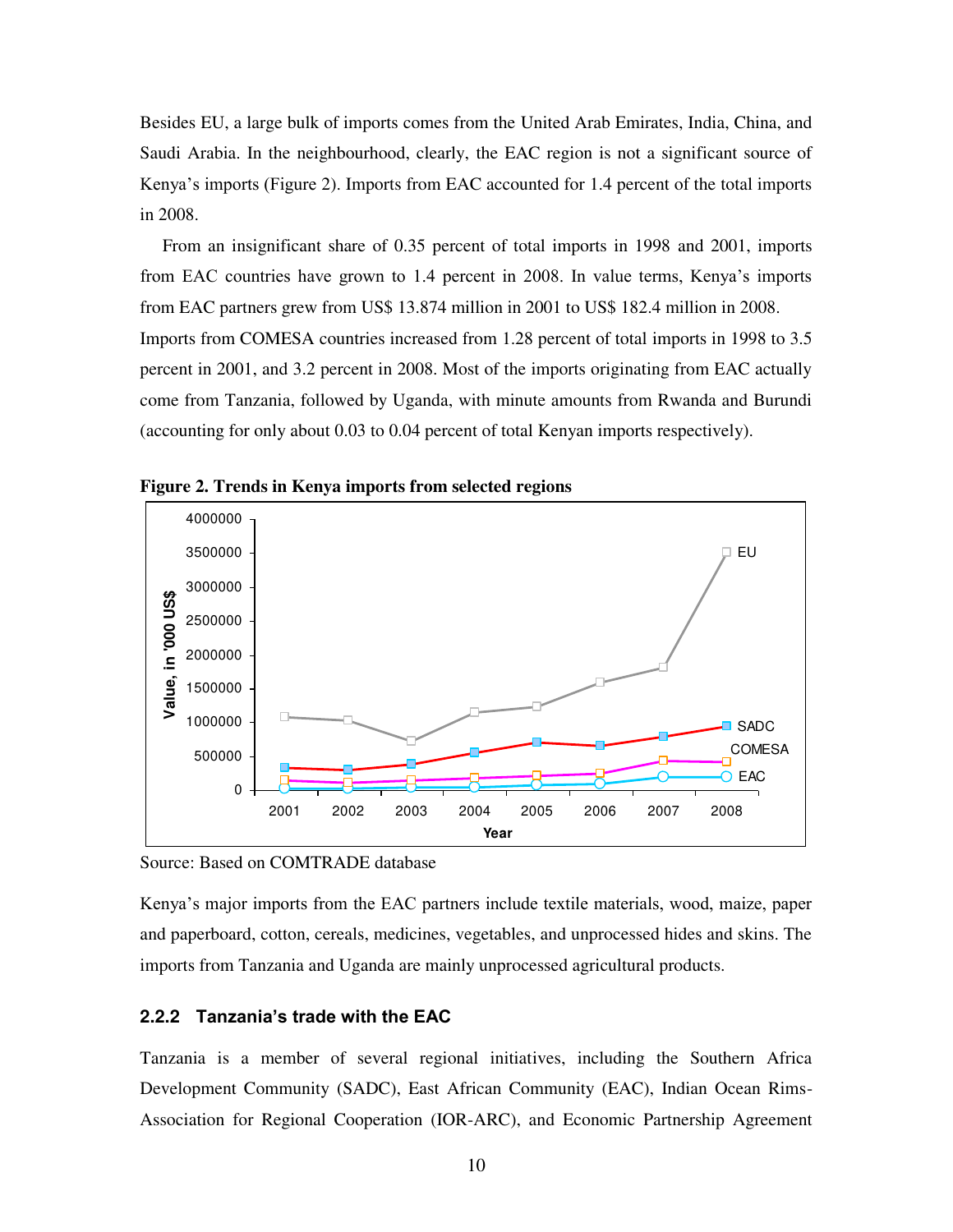with the EU. $<sup>3</sup>$  In parallel, Tanzania has signed 11 bilateral trade agreements. None of these</sup> serves Tanzania's exports interest better than the agreemnent with the EU.

The EU is Tanzania's main destination market (Figure 3). In recent years, exports to EU have dropped to the levels of 2000–2002, partly due to fall in fish exports, but EU still remains the most important destination for goods from Tanzania.<sup>4</sup> Since the Lomé Convention/Cotonou (now EPA era), most of Tanzanian exports to the EU are exempt from import duties. In addition, Tanzania's goods enjoy non-reciprocal preferential access to the EU markets under Everything-But-Arm (EBA) initiative extended to LDCs in the ACP. Tanzania's other main trading partners are United Arab Emirate, Switzerland, Japan, India, Kenya, South Africa and Malawi.



**Figure 3. Tanzania's exports trends in selected regional markets** 

Source: Based on COMTRADE database

 $\overline{a}$ 

Tanzania exports primarily agricultural products — mainly cotton, coffee, tobacco, tea, cashew nuts, and cloves. South Africa is Tanzania's largest trading partner in SADC, and the two countries have signed a memorandum of understanding on trade and industry programmes and a general agreement on economic, scientific, technical and cultural cooperation. In 2008, Tanzania's exports to South Africa amounted to US\$73.1 million, from

<sup>3</sup> On November 23, 2007, Tanzania, along with other EAC Partners States, initiated an interim Economic Partnership Agreement (EPA) with the European Union; and is currently negotiating a full EPA.

<sup>4</sup> Tanzania has a long history of exporting fish to the EU market. In 2005, fish export to the EU dropped by about a third the value of the previous years (COMTRADE) and since then hasn't picked up well. Some have attributed this to stiffening competition from Vietnam that also exports fish to EU market and declining number of fish (Nile perch) catch in Lake Victoria.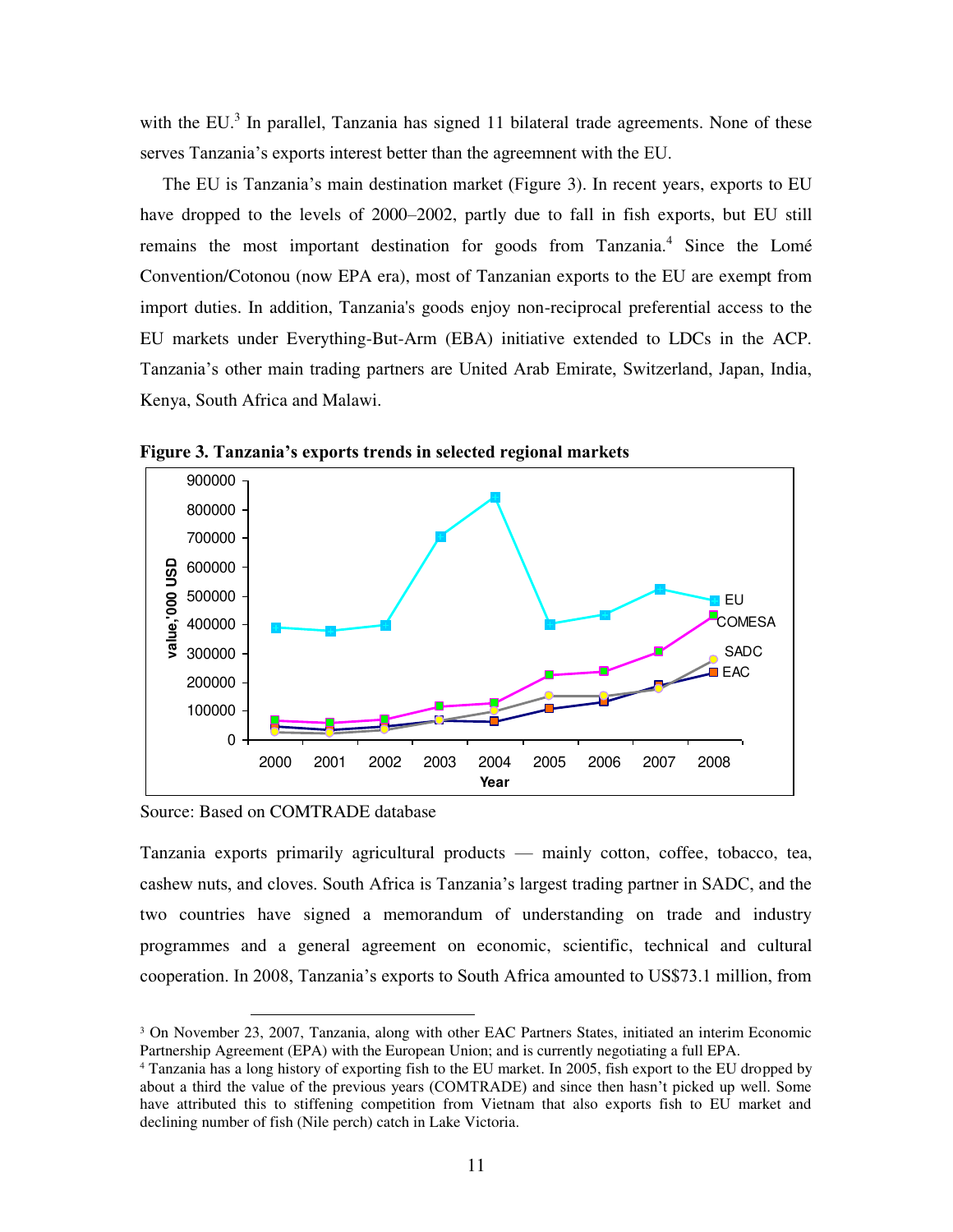US\$3.5 million in 2000. About a third (26.5 percent) of Tanzania's exports in 2008 went to South Africa, and about 10 percent of Tanzania's imports came from South Africa in the same year.

Though it stopped being a member of COMESA, Tanzania still exports more to COMESA than it does to SADC, where it currently belongs. In Figure 3, we see that Tanzania's exports to COMESA have grown faster than its exports to EAC or SADC in recent years — hence strong economic links with COMESA countries. While exports to SADC as a share of total exports increase by 0.6 percentage point between 2005 and 2008 (i.e. from 9% in 2005 to 9.6% in 2008), the shares of exports to COMESA increased by about 2 percentage point during the same period (from 13.3% to 15%). Exports to EAC as share of total exports increase from 6.3 percent in 2005 to 8 percent in 2008, which could have been attributed to reduction/elimination of intra-EAC tariffs upon introduction of the EAC Customs Union.

On the imports front, the EU is the largest importer into Tanzania (Figure 4). EU imports into Tanzania amounted to US\$1.04 billion in 2007 (accounting for 17.6 percent of Tanzania's total imports that year). Other major sources of Tanzania's imports are South Africa (SADC), and United Arab Emirates.



**Figure 4. Tanzania's import trends from selected regions, 2001–2008** 

Source: Based on COMTRADE database

The EAC region is not a very significant source of Tanzania's imports, accounting for about 2 percent of the total imports in 2007.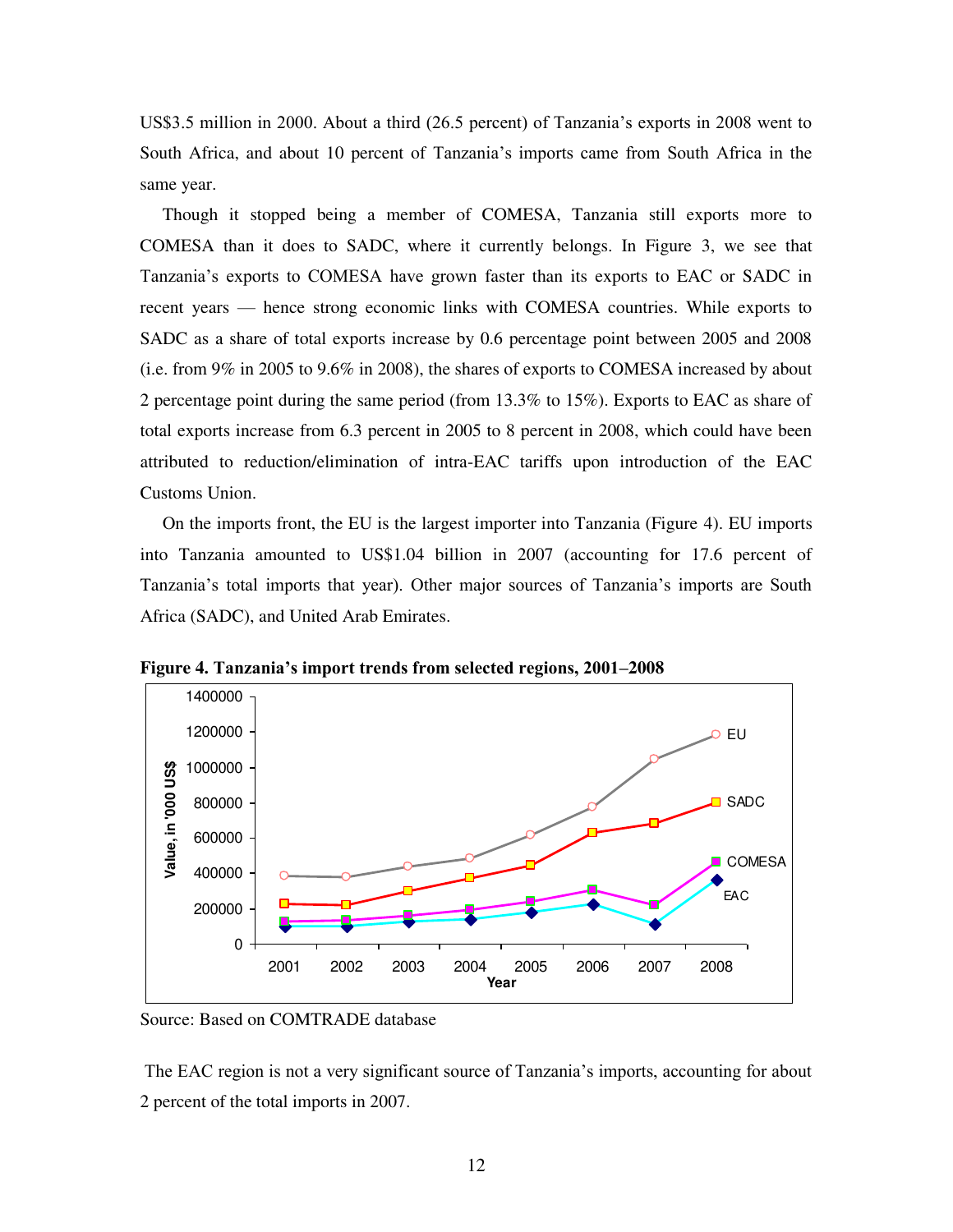# **2.2.3 Uganda's trade with the EAC**

As shown in Table 4, Uganda accounts for only 6 percent of intra-EAC exports, but a huge 50 percent of intra-EAC imports. Tanzania accounts for 9 percent of intra-EAC exports against 26 percent of intra-EAC imports. Kenya's share of intra-EAC exports (amounting to 86 percent) is the largest in the region, and her share of intra-EAC imports of 4 percent is the lowest in the region. Kenya, therefore, runs a huge trade surplus with all the EAC countries. Uganda's trade deficits with Kenya amount to over US\$ 473 million and slightly over US\$ 5million with Tanzania. Uganda's runs a trade surplus with Rwanda and Burundi.

|                        |                    |            | Exporting countries |           |           |           |
|------------------------|--------------------|------------|---------------------|-----------|-----------|-----------|
|                        | <b>Burun</b><br>di | Rwand<br>a | Kenya               | Tanzania  | Uganda    | Total     |
| Importing              |                    |            |                     |           |           |           |
| countries              |                    |            |                     |           |           |           |
| <b>Burundi</b>         |                    | 0.93       | 36.99               | 23.37     | 0.059     | 73.04     |
| Rwanda                 | 2.99               |            | 90.45               | 6.85      | 0.035     | 129.38    |
| Kenya                  | 0.04               | 0.17       |                     | 24.13     | 0.014     | 38.01     |
| Tanzania               | 0.03               | 0.68       | 486.84              | 13.72     | 0.007     | 501.27    |
| Uganda                 | 0.04               | 0.07       | 248.26              |           | 0.001     | 256.53    |
| Total                  | 3.10               | 1.85       | 862.55              | 68.07     | 0.003     | 998.24    |
|                        |                    |            | Exporting countries |           |           |           |
|                        | Burun<br>di        | Rwand<br>a | Kenya               | Tanzania  | Uganda    | Total     |
| Importing<br>countries |                    |            |                     |           |           |           |
| <b>Burundi</b>         |                    | $-2.06$    | 36.95               | 23.33     | 11.72     | 69.94     |
| Rwanda                 | 2.06               |            | 90.28               | 6.78      | 28.41     | 127.53    |
| Kenya                  | $-36.95$           | $-90.28$   |                     | $-224.13$ | $-473.17$ | $-824.54$ |
| Tanzania               | $-11.72$           | $-28.41$   | 473.17              | 5.56      |           | 438.60    |
| Uganda                 | $-23.33$           | $-6.78$    | 224.13              |           | $-5.56$   | 188.46    |
|                        |                    |            |                     |           |           |           |

Table 4. Intra-EAC trade flows and trade balances (million US\$), average 2003 – 2005

Source: UN COMTRADE (adopted from World Bank, 2007)

Kenya and Tanzania have improved their trade balance in relation to GDP between 2004 and 2006, except Uganda. Intra-EAC trade rose by 21.2 percent between 2004 and 2005 and comprised 11 percent of total EAC trade. Increases in shares of bilateral trade (in total trade)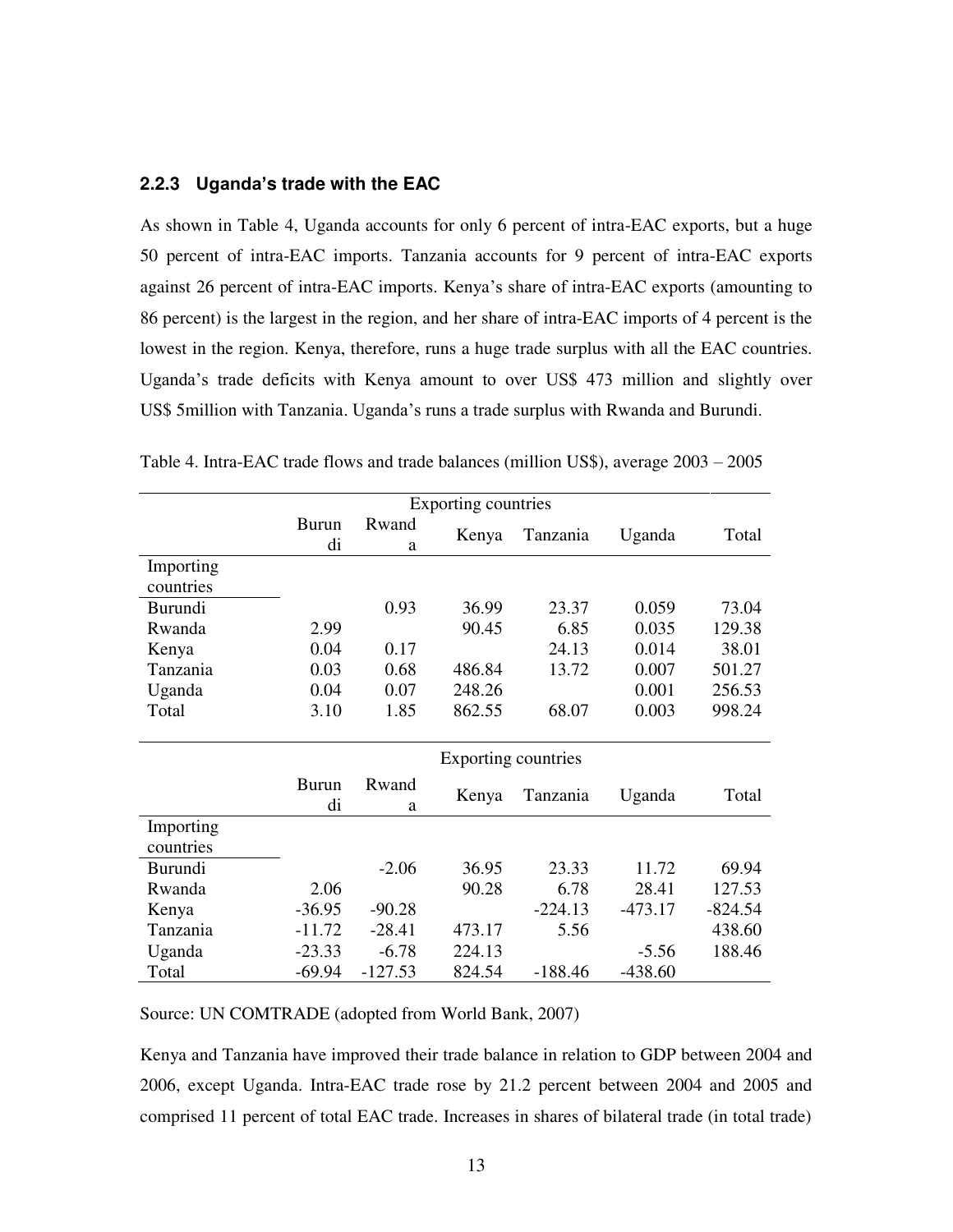between 2004 and 2006 are further indications of improved intra-trade flows in the EAC member states.

As Figure 5 shows, the EU is Uganda's largest destination market, accounting for over 40 percent of Uganda's merchandise exports. Although between 2005 and 2008, Uganda's exports to EU experienced a 10 percentage point decline in total merchandise exports (i.e. from 37 percent of total exports in 2005 to 26.9 percent in 2008), in value terms, Uganda's exports to the EU rose by 55 percent during the same period.



**Figure 5. Selected destinations of Uganda's exports**

At the regional level, the EAC and COMESA countries are Uganda's most important trading partners. Exports to the EAC market rose dramatically between 2006 and 2008. This can be attributed to the launching of the EAC Customs Union. The EAC now accounts for 20 percent Uganda's merchandise exports.

Outside EAC and COMESA, SADC countries are not very significant importers of Uganda's goods. COMESA (excluding EAC countries) accounts for about 6 percent of Uganda's merchandise exports in 2008, while exports to SADC-only countries, that is, countries in the region that are neither members of COMESA nor EAC, such as South Africa and Democratic Republic of Congo, amounted to 2.6 percent of total exports in 2008.

From trade flows, while Uganda's trade link with COMESA is strong, Uganda's major trading partners in COMESA, outside EAC borders (i.e. countries in COMESA, but not members of EAC ) are very few in numbers. The only noticeable one is Sudan, which

Source: Based on COMTRADE database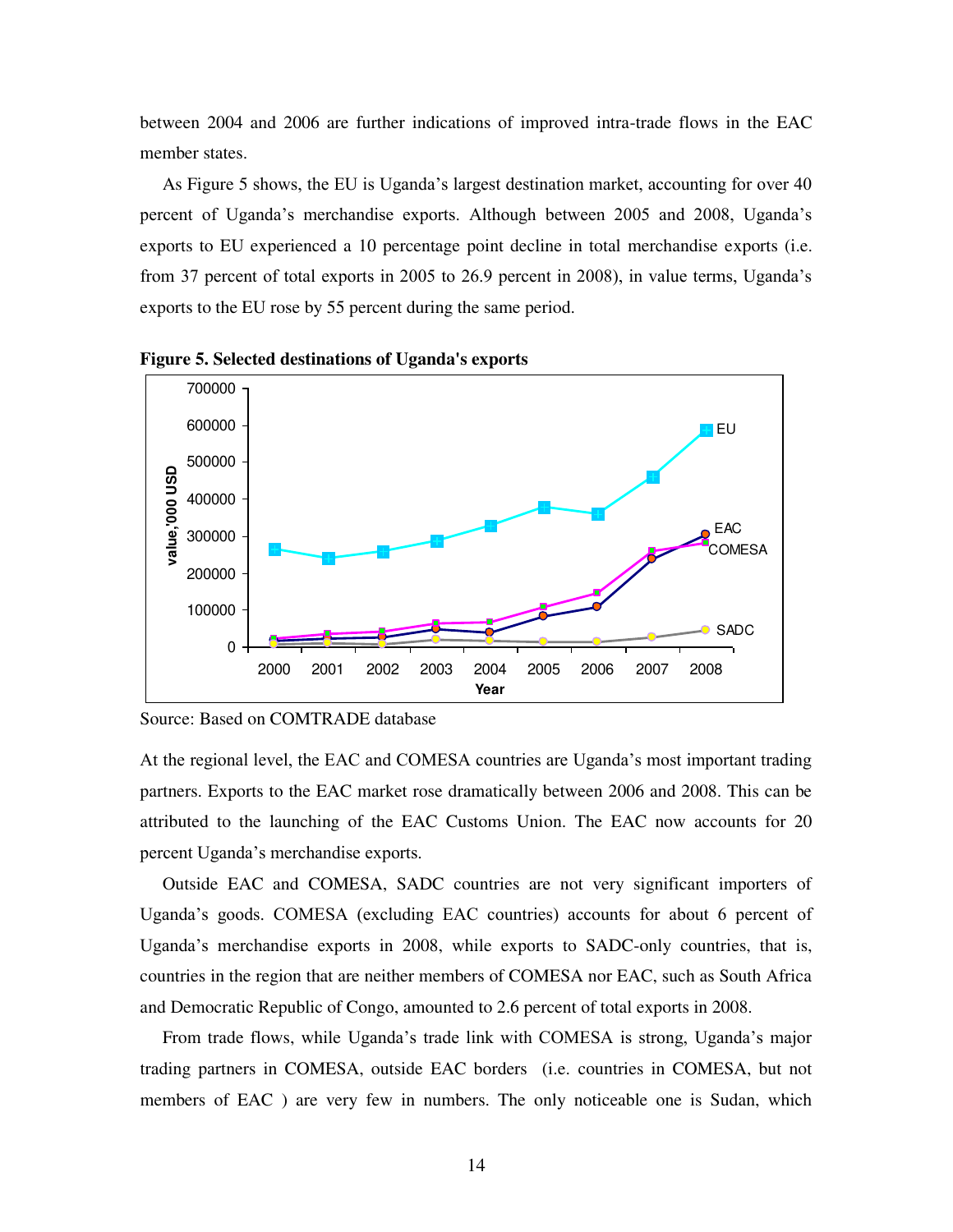accounted for about 1 percent of Uganda's total exports in 2008. However, there is evidence of large volume of trade especially, agricultural food communities from Uganda to Sudan that go unrecorded. If such trade is taken into account, Sudan could account for over 2 percent of Uganda's exports in 2008, and perhaps much higher in 2009 (Uganda Bureau of Statistics and Bank of Uganda, 2008).<sup>5</sup>

Export to COMESA and SADC as share of total exports increased by 2.2 percentage points (from 10.6% to 12.8%) and 0.7 percentage point (from 1.3% to 2%) respectively, leaving room for further expansion in exports to EAC. Uganda's exports to EAC as a share of total imports rose from 8 percent in 2005 to 13.8 percent in 2008 (5.8 percentage point rise). This rise was also met my fall in share of exports to Asia from 7.5 percent in 2005 to slightly below 6 percent in 2008. This means that with the coming of the EAC Customs Union, Uganda is increasingly exporting more and more merchandise to the EAC than to any single regional market in Africa. Agricultural products constitute more than half of Uganda's merchandise exports (especially coffee, tobacco, cotton, and cut flowers).

Since 2006, the EU has dominated Uganda's imports, overtaking imports from EAC and COMESA (Figure 6). Imports from EU as a share of total imports increased from 18.8 percent in 2005 to 19.3 percent in 2008.



**Figure 6. Trends in Ugandan imports from selected regions**

Source: Based on COMTRADE database

 $\overline{a}$ 

<sup>5</sup> Uganda Bureau of Statistics and Bank of Uganda conducted informal cross-border trade survey in 2007 which established that Uganda's informal agricultural exports to Sudan amounted to US\$ 57.1 million that year, equivalent to about 3 percent Uganda's total exports the same year.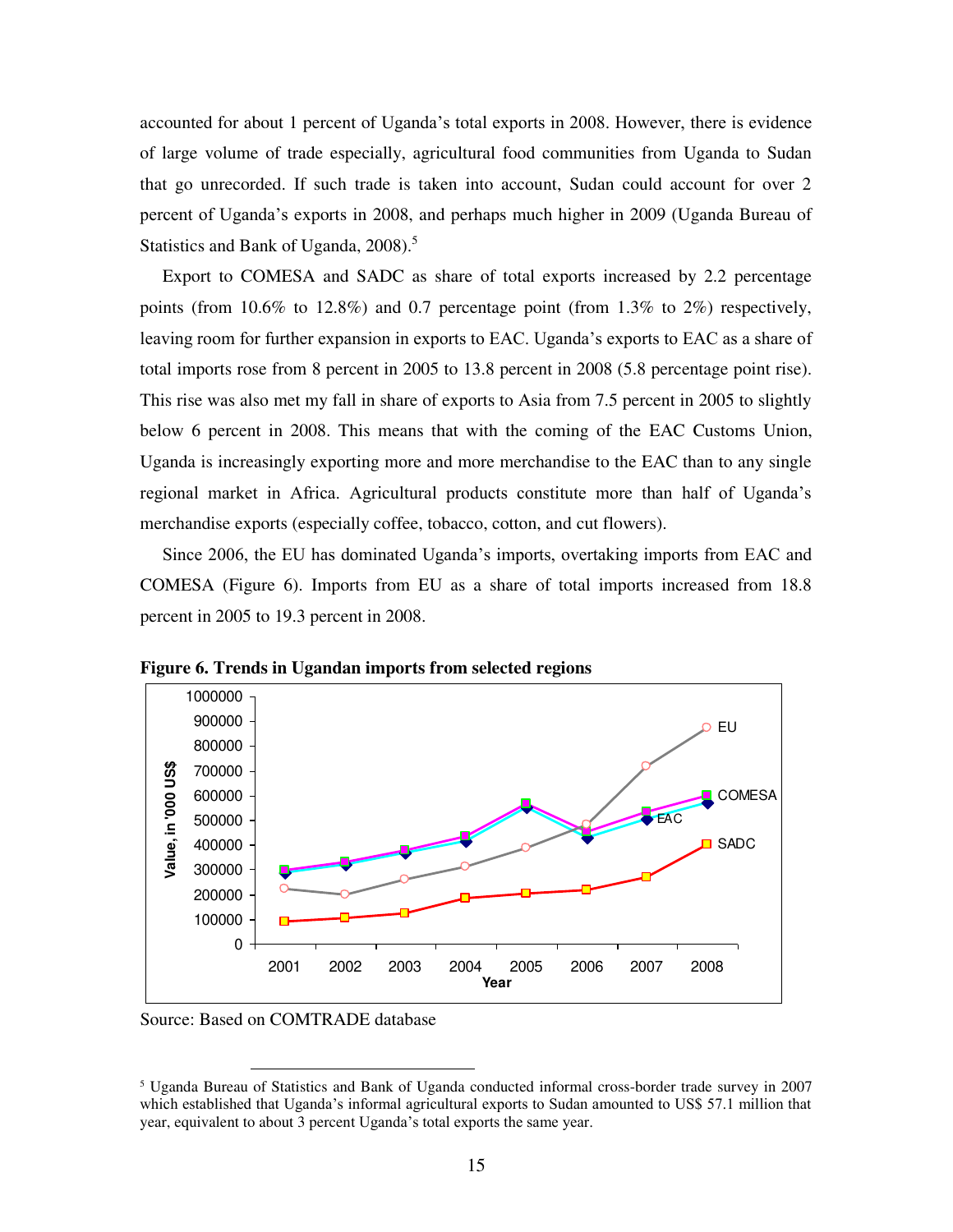Uganda's imports from EAC as share of total imports declined substantially from 26.8 percent in 2005 to 12.6 percent in 2008, also reflected in a drop in share of imports originating from COMESA (from 27 percent to 13 percent). Share of imports from SADC dropped slightly by 1 percentage point (i.e. 9.8 percent in 2005 to 8.8 percent in 2008). In recent years, SADC imports into Uganda have grown faster than Uganda's imports from EAC or COMESA. South Africa is Uganda's main trading partner in SADC. The two countries signed a bilateral trade agreement in 2002 (as we saw in previous chapter, Table 6).

# **Structure of Uganda's exports**

Table 5 provides the trends in the volume of exports for major traded commodities for the period 2002 to 2007.

| <b>Commodity</b>                | 2002    | 2003           | 2004    | 2005    |
|---------------------------------|---------|----------------|---------|---------|
| <b>Traditional Exports</b>      |         |                |         |         |
| Coffee                          | 96,626  | 100,233        | 124,237 | 172,942 |
| Cotton                          | 9,519   | 17,755         | 42,758  | 28,821  |
| Tea                             | 31,293  | 38,314         | 37,258  | 34,274  |
| Tobacco                         | 45,262  | 43,042         | 40,702  | 31,486  |
| <b>Non-Traditional Exports</b>  |         |                |         |         |
| Maize                           | 10,609  | 13,724         | 17,896  | 21,261  |
| Beans and other Legumes         | 3,284   | 5,235          | 8,968   | 8,693   |
| Fish and Fish products          | 87,945  | 88,113         | 103,309 | 142,691 |
| Cattle hides                    | 9,810   | 4,925          | 5,409   | 7,064   |
| Sesame seeds                    | 510     | 2,183          | 2,788   | 4,779   |
| Soya beans                      | 74      | 87             | 118     | 126     |
| Soap                            | 3,434   | 5,553          | 7,708   | 7,194   |
| <b>Electric Current</b>         | 15,645  | 13,778         | 12,075  | 4,465   |
| Cocoa beans                     | 2,023   | 7,001          | 6,801   | 9,638   |
| Cobalt                          | 7,032   | 0              | 11,548  | 14,320  |
| Hoes and hand tools             | 385     | 580            | 348     | 1,159   |
| Pepper                          | 111     | 176            | 368     | 594     |
| Vanilla                         | 6,898   | 13,546         | 6,120   | 6,135   |
| Live animals                    | 80      | 61             | 130     | 29      |
| Fruits                          | 670     | 436            | 917     | 1,158   |
| Groundnuts                      | 75      | $\overline{7}$ | 1       | 23      |
| <b>Bananas</b>                  | 225     | 110            | 850     | 806     |
| Roses and Cut flowers           | 17,828  | 22,080         | 26,424  | 24,128  |
| Ginger                          | 462     | 15             |         | 78      |
| Gold and gold compounds         | 60,342  | 38,446         | 61,233  | 73,072  |
| <b>Other Precious Compounds</b> | 0       | 13,612         | 4,713   | 6       |
| Other products                  | 46,714  | 77,193         | 114,507 | 183,935 |
| Petroleum products              | 10,749  | 27,901         | 27,904  | 32,015  |
| Traditional export              | 182,700 | 199,344        | 244,955 | 267,522 |
| Non-traditional exports         | 284,905 | 334,762        | 420,134 | 545,335 |
| <b>Total</b>                    | 467,605 | 534,106        | 665,090 | 812,857 |

Table 5. Exports by value ('000 US \$), 2002 – 2005

Source: Uganda Bureau of Statistics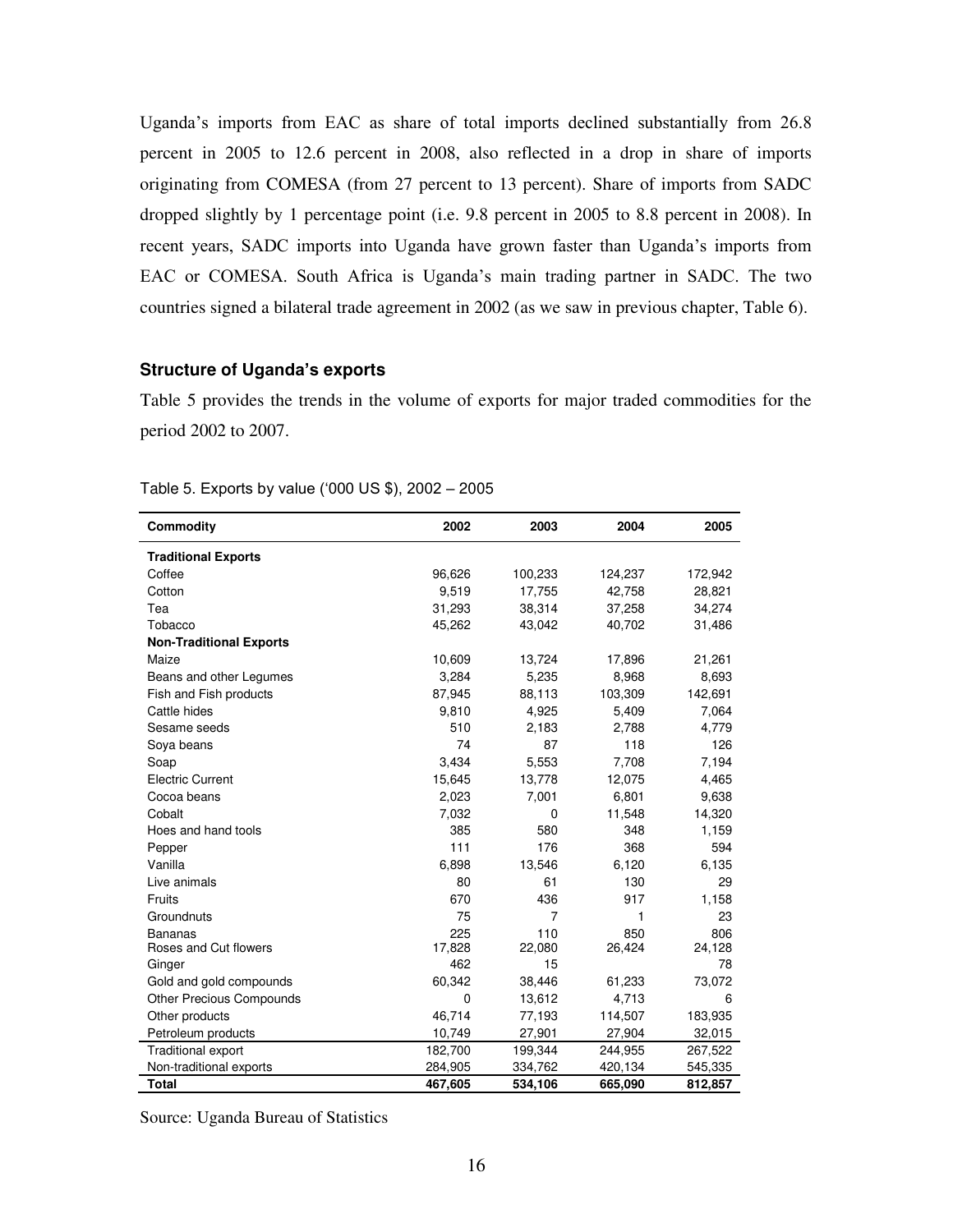The export sector in Uganda comprises the traditional and non-traditional traded commodities. The traditional export commodities include coffee, cotton, tea and tobacco. The major non–traditional exports include fish, maize, beans, sim sim, flowers, hides and skins, leather products, textile, yarns and fibres. Past statistics indicate a steady increase in volume of exports (and real earnings) over the last twenty years. Exports grew from US\$ 196 million in 1991 to US\$ 478.75 million in 1999 (at an average rate of 25 percent per annum), and from US\$ 665.090 million in 2004 to US\$ 1,336.7 million in 2007, representing an increase of 10.98 percent.

Coffee has maintained the lead as the main exchange earner although with declining share to the total export earnings. The share of coffee in total exports declined from 20.7 percent in 2002 to 18.7 percent in 2003, and only increased slightly to 21.3 in 2005, following improvements in the international coffee prices in 2005. Coffee export receipts increased from US \$ 96.6 million in 2002 to US \$ 124.2 million in 2004 and US \$ 172.9 million in 2005 – representing and increase of 79 percent between 2002 and 2005. This is due to an increase in the realised average unit of world market price of coffee from US\$1.0 per kg in 2004 to US\$1.4 in 2005 although the export volume of coffee decreased from 2.5 million bags (of 60kg) in 2004 to 2.1 million bags in 2005.

Fish and fish products is one commodity which has picked tremendously from the nontraditional export sector, especially since the lifting of the ban of Uganda fish in the European market which led to a revenue loss of 70 percent in fish sub-sector, between 1999 and 2000. For over six years, now, fish is ranked second (to coffee) as a foreign exchange earner for Uganda. It increased from US \$ 88.1 million in 2003 which increased to US \$ 142.7 million in 2005 on account of an increase in export volumes. Average unit price of fish, however, remained unchanged at US\$3.8 per kg in 2006.

During the last four years tea has emerged as the third main export for Uganda taking the place of Tobacco which now ranks fourth in the contribution to foreign exchange. Export proceeds from tea and tobacco have been declining in recent years. Tea export receipts declined by 10.4 percent to US\$34.3 million in 2005, from US\$38.3 in 2003 due a fall in world market prices.

The major outlet (market) for Ugandan tea is Mombasa Auction – which accounts for 80 percent of tea export receipts. Tex Box 1 highlights some of the non-tariff barriers affecting the sector.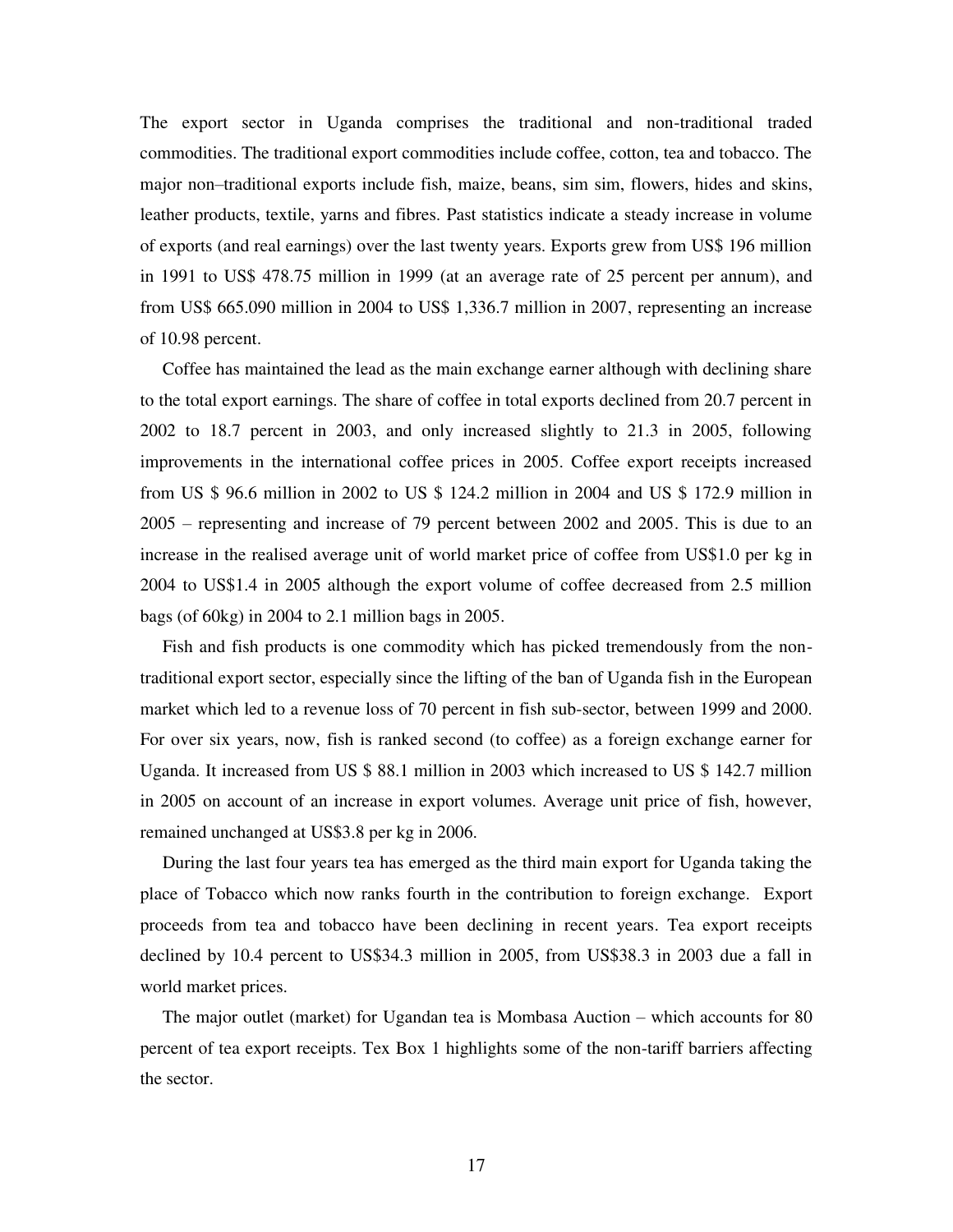#### Box 1. Barriers faced by Uganda tea sector

# *Phyto-sanitary requirement*

International requirement is that every tea dealer should have a phyto-sanitary certificate, which traces the tea right back to the plantation and all subsequent handling. The normal international practice is for phyto-sanitary certificates to be issued by a competent authority in the country of origin (in this case, Uganda), not country of destination or transit. On the contrary, Kenyan authority require Uganda exporter to produce an original phyto-sanitary certificate, or otherwise a fine of of Kshs 1,000 (equivalent to Ushs 25,000) in lieu must be paid and an extra Kshs 500 (i.e. Ushs 12,500 at an exchange rate of 25 for the import permit).

## *Border delays*

Sources in Kampala cited a number of cases where Kenyan authorities intentionally delayed track carrying Uganda tea from proceeding to Mombasa. A system of "convoy" was introduced – whereby transporters are compelled to wait at he border post for other trucks, before they can be allowed to depart or proceed to Mombasa.

As trucks have to wait for convoys to move, consignment arrives late in Mombasa. This makes it difficult for Uganda's tea to compete favourable at the auction. Some alleged that this is unfair trade practice or a deliberate mechanism by Kenyan authority to delay Ugandan tea to allow Kenya tea to sell.

# *The plant Inspection Permit*

The Plant Inspection Permit (PIP) is the latest requirement that has been introduced by the Kenya Plant Health Inspectorate Service (KEPHIP). It requires tea exporters to pay Kshs500 (Ushs 13,398 at an exchange rate of 26.796) for every loaded truck, and each truck is supposed to have its own certificate. The new levy introduced in September 2007 is expensive and involves a lengthy bureaucratic inspection process that hinders Ugandan exporters from reaching the auction market in time. As a result, Uganda traders are reduced to a less competitive position compared to their Kenyan counterparts. Many of them have been frustrated by losses incurred from missing out on premium prices.

The exporters have been using the Common Market for Eastern and Southern Africa (COMESA) certificate of origin which allowed them to travel to all the member states. The Plant Inspection Permit requirement is an extra cost to tea dealers. Each truck transporting tea must have its own Plant Inspection Permit, no matter how many trucks belong to the same company. In case of delays, an exporter incurs additional costs in demurrage – amounting to \$200 (Ushs 340,000) per truck per day.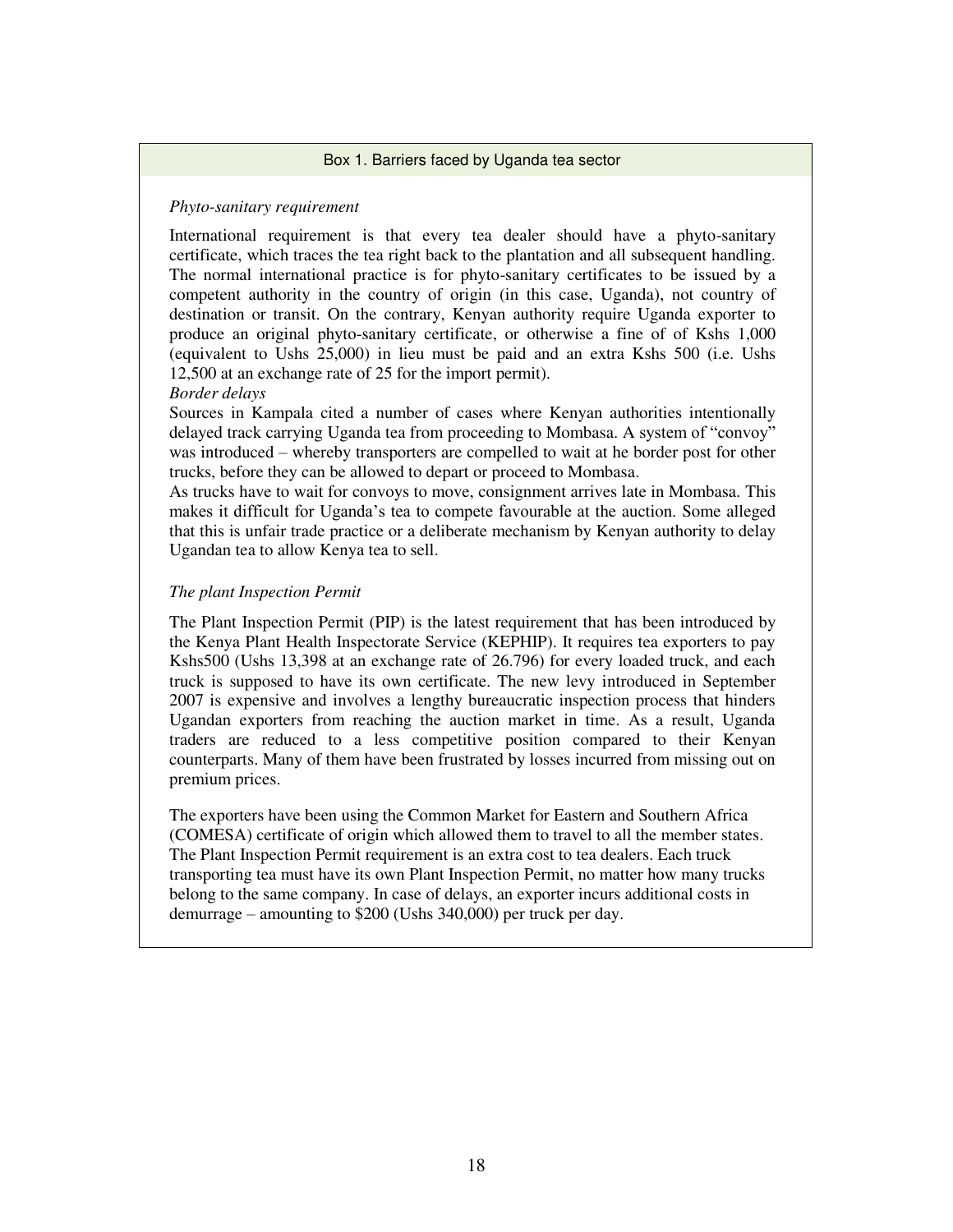The volume of tobacco exports reached a peak level of 10,600 million tonnes in 1998/99 at the unit price of US\$ 2.16/kg in the world market (the highest price in the last decade). It is generally believed that the world-wide campaign against the tobacco industry contributed to decreased demand for tobacco products.

#### **Transit challenges – as observed by BAT - Uganda**

British American Tobacco Uganda is a tobacco company which trades globally. Its major export route is Mombasa port and only uses air to send samples. It also exports mainly to Kenya within the East African community.

Bonded warehouses are very expensive, and since Uganda has got limited bonded warehouses the only option they have is to keep their product in the bonded ware houses in Mombasa. This is so expensive that some traders end up under declaring the value of their products to avoid high expenses at the ware houses.

The railway transport is very unreliable and it's not an option for BAT. It is slow and its operations are not up to standard. When used, it delays the goods. This, therefore, leaves BAT with only one means of transport to Mombasa – i.e. the road. Following the recent event in Kenya businesses were paralysed – as the port was completely inaccessible.

In the fifth and sixth place in Uganda's export ranking is cotton and flowers, respectively. Though these commodities were ranked in the first ten main exports for Uganda, their share to the export revenue have continued to decline in recent years. The share for cotton to total export earning declined from 6.5 percent in 2004 to 3.5 percent in 2005, with corresponding drop in export revenues from US \$ 42.7 million to US \$ 28.8 million. That of flowers declined form 4.0 percent in 2004 to 3.0 percent in 2005, and a corresponding fall in export earnings from US\$ 26.4 million to US\$24.1 million.

Table 6 shows Uganda's major export destinations. About 31 percent of Uganda's merchandise exports are destined to the EU, followed EAC countries (20 percent). Other COMESA countries (excluding EAC) account for about 6 percent of total exports. Asia accounts for about 9 percent of total exports. Exports to EU grew from 25 percent of total exports in 2000 to 41.2 percent in 2005. Export to Asia as share of total exports declined from 9.8 percent in 2000 to 7.5 percent in 2005.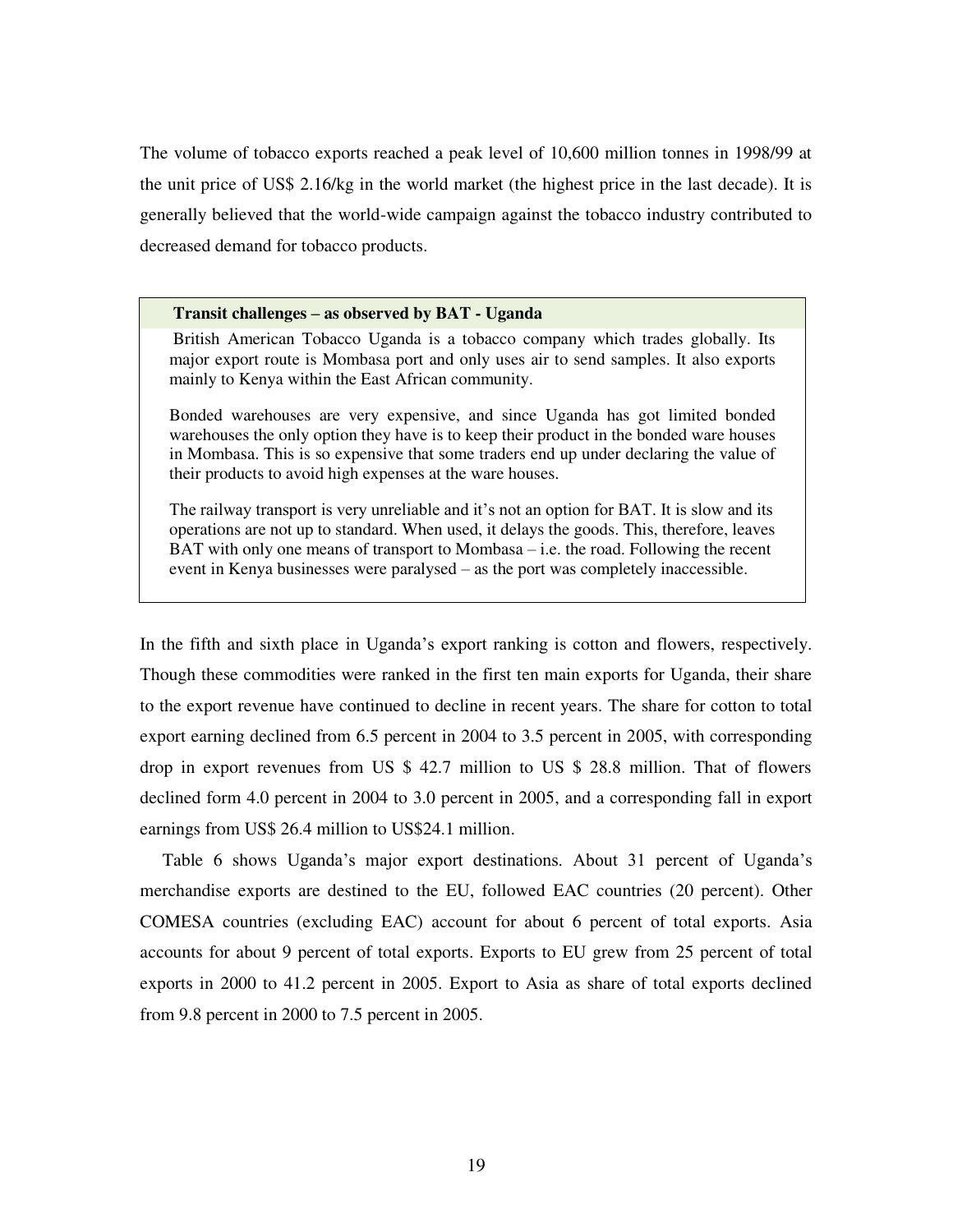| <b>Region/Country</b> | 2000     | 2001    | 2002    | 2003    | 2004    | 2005     | 2006    | 2007      |
|-----------------------|----------|---------|---------|---------|---------|----------|---------|-----------|
| <b>COMESA</b>         | 93,733   | 122,040 | 107,493 | 147,793 | 177,995 | 249,336  | 283,747 | 506,509   |
| o/w Kenya             | 62,947   | 59,063  | 61,504  | 78,432  | 76,903  | 72,437   | 88,002  | 118,191   |
| Tanzania              | 5,487    | 6,689   | 5,774   | 5,832   | 12,155  | 15,445   | 13,749  | 30,599    |
| Other Africa          | 32,160   | 33,465  | 55,141  | 45,963  | 37,823  | 38,931   | 37,763  | 87,745    |
| o/w South Africa      | 28,893   | 24,076  | 42,997  | 29,632  | 9,250   | 9,796    | 10,852  | 10,730    |
| European Union        | 100,021  | 128,237 | 156.386 | 140,529 | 195,849 | 335,174  | 263,752 | 324,395   |
| o/w United Kingdom    | 38,690   | 28,806  | 30,015  | 33,883  | 29,438  | 26,831   | 29,959  | 53,284    |
| Other Europe          | 102,576  | 75,662  | 73,206  | 79,033  | 110,770 | 82,466   | 49,074  | 91,361    |
| North America         | 9,264    | 8,348   | 10,549  | 14,635  | 18,653  | 18,340   | 16,442  | 23,777    |
| Middle East           | 5,971    | 9,898   | 9,138   | 18,489  | 37,421  | 88,111   | 14,211  | 19,593    |
| Asia                  | 39,225   | 52,953  | 42,255  | 49,797  | 53,488  | 61,180   | 198,544 | 190,847   |
| South America         | 332      | 1,138   | 1,286   | 342     | 379     | 1,005    | 75,194  | 71,937    |
| Rest of the World     | 18,348   | 20,023  | 1,505   | 2,334   | 5,029   | 566      | 899     | 2,472     |
| <b>Unknown</b>        | $\Omega$ | 0       | 10,646  | 35,191  | 27,683  | 20,214   | 297     | 159       |
| Other                 | 3,267    | 9,389   | 12,145  | 16,332  | 16,817  | $\Omega$ | 36,483  | 37,465    |
| <b>United States</b>  | 8,545    | 6,743   | 9,190   | 12,693  | 15,182  | 15,892   |         |           |
| Total                 | 401,645  | 451,764 | 467,605 | 534,106 | 665,090 | 812,857  | 962,194 | 1,336,668 |

Table 6. Volume of Uganda's exports (in '000 US\$) by regional destination, 2000 – 2007

Source: Uganda Bureau of Statistics

Table 7. Uganda's exports to different regions as share of total exports (%)

|                    | 2000   | 2001   | 2002   | 2003   | 2004   | 2005  | 2006  | 2007   |
|--------------------|--------|--------|--------|--------|--------|-------|-------|--------|
| <b>EAC</b>         | 19.69  | 19.29  | 18.48  | 21.56  | 19.82  | --    | --    | --     |
| o/w Rwanda         | 2.24   | 3.68   | 2.75   | 3.89   | 3.71   | $- -$ | --    | --     |
| Kenya              | 15.67  | 13.07  | 13.15  | 14.68  | 11.56  | 8.91  | 9.15  | 8.84   |
| Burundi            | 0.41   | 1.06   | 1.34   | 1.89   | 2.72   | --    | --    | --     |
| Tanzania           | 1.37   | 1.48   | 1.23   | 1.09   | 1.83   | 1.90  | 1.43  | 2.29   |
| COMESA (incl. EAC) | 23.34  | 27.01  | 22.99  | 27.67  | 26.76  | 30.67 | 29.49 | 37.89  |
| COMESA (excl. EAC) | 3.65   | 7.72   | 4.51   | 6.11   | 6.94   | 19.86 | 18.91 | 26.76  |
| European Union     | 76.66  | 72.99  | 77.01  | 72.33  | 73.24  | 41.23 | 27.41 | 24.27  |
| Asia               | 9.77   | 11.72  | 9.04   | 9.32   | 8.04   | 7.53  | 20.63 | 14.28  |
| <b>TOTAL</b><br>1/ | 100.00 | 100.00 | 100.00 | 100.00 | 100.00 | 99.30 | 96.45 | 103.20 |

Source: Uganda Revenue Authority and Uganda Bureau of Statistics

Notes: 1/ Total for 2005 and 2006 are below 100% caused by under reporting and total for 2007 above 100% is due to double reporting for COMESA.

#### **Trends in imports**

Table 8 shows the trends in imports from 2003–2007. Available trade statistics show that total imports grew from US\$ 522.7 million in 1991 to US\$ 671.1 million in 1999 and from US\$ 1,726.1 million in 2004 to US\$ 3,495.4 million in 2007. About 25 percent of total imports originate from EAC, less than 1 percent from other COMESA countries (excluding EAC), and over 70 percent from rest of the world (mostly EU).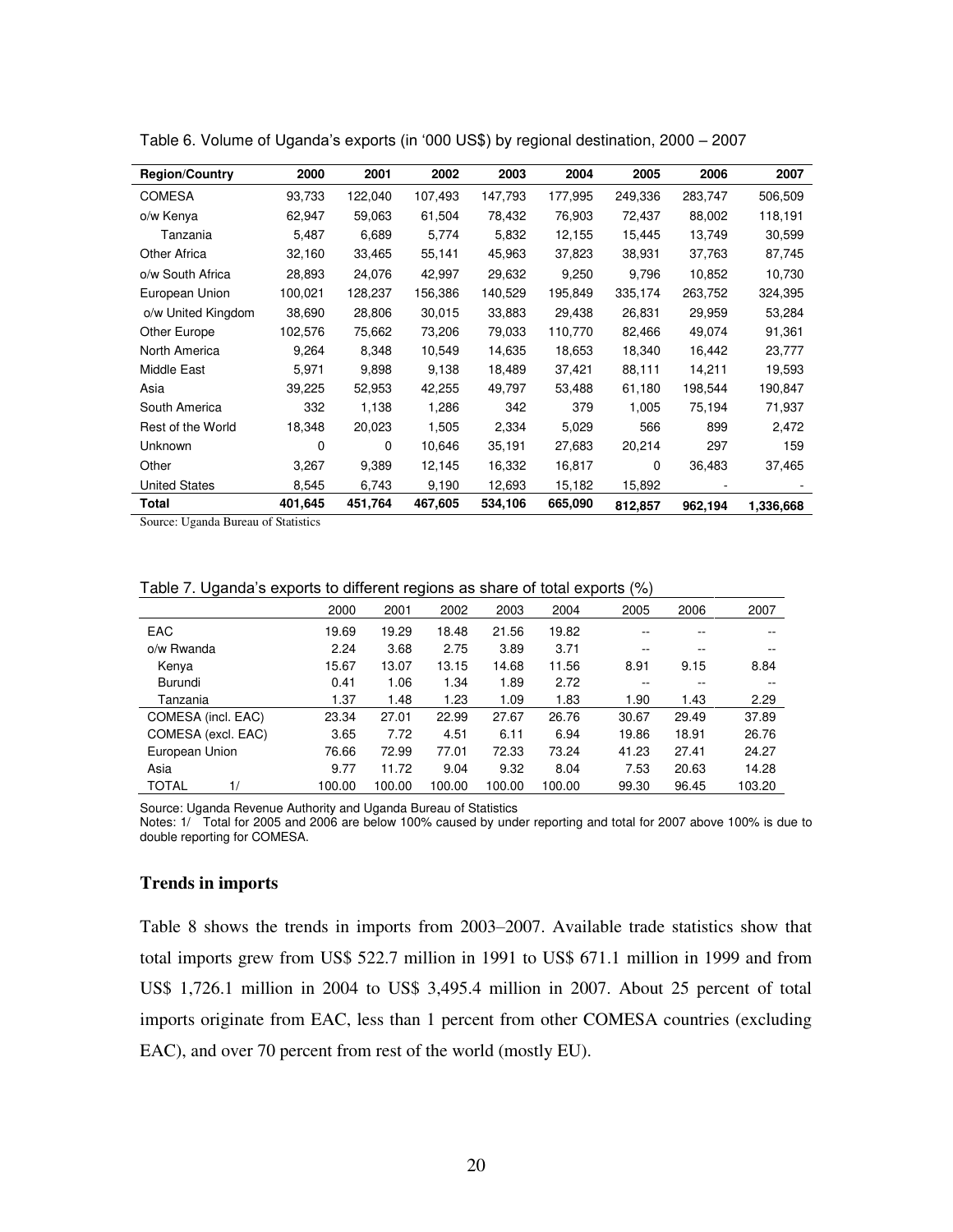Petroleum (petroleum products) accounts for the largest share of import bill, annually. Petroleum import bill increased from US\$ 161.9 million in 2001 to US\$ 343.2 million in 2005, representing an increase of 50 percent.

| <b>SITC</b> | <b>Description</b>                                | 2003      | 2004      | 2005      | 2006      | 2007             |
|-------------|---------------------------------------------------|-----------|-----------|-----------|-----------|------------------|
| 33          | Petroleum, petroleum products & related materials | 187,255   | 217,762   | 343,159   | 526,581   | 645,587          |
| 78          | Road vehicles (including air-cushion vehicles)    | 115,096   | 144.695   | 192.198   | 216.357   | 294,310          |
| 04          | Cereals and cereal preparations                   | 106,698   | 134,431   | 141,194   | 156,768   | 158,779          |
| 67          | Iron and steel                                    | 77.755    | 96.020    | 118.823   | 141.632   | 173.423          |
| 76          | Telecommunications, sound recording apparatus,    | 48.936    | 82,764    | 100.410   | 137.029   | 349,160          |
| 54          | Medical and pharmaceutical products               | 74,920    | 80,137    | 85,721    | 123.065   | 175,778          |
| 66          | Non-metallic mineral manufactures                 | 51.862    | 57.269    | 68.576    | 77.815    | 117.535          |
| 89          | Miscellaneous manufactured articles               | 52,358    | 62,078    | 81,723    | 68,211    | 72.442           |
| 57          | Plastics in primary forms                         | 28,332    | 43,886    | 62,606    | 70,588    | 96,071           |
| 72          | Machinery specialized for particular industries   | 40.070    | 59.104    | 60.491    | 66,781    | 101.525          |
| 77          | Electrical machinery, apparatus and appliances    | 52.178    | 61.971    | 56.843    | 76.873    | 112.604          |
| 75          | Office machines, automatic data-processing mach   | 37,678    | 36,779    | 50,233    | 48,352    | 70,707<br>69.127 |
| 64          | Paper, paperboard, articles of paper pulp         | 37.660    | 48.513    | 50.098    | 62.131    | 103,325          |
| 42          | Fixed vegetable fats & oils, crude, refined, etc. | 39,248    | 45,175    | 46,928    | 68,410    |                  |
| 65          | Textile yarn, fabrics, made-up articles, etc      | 36,904    | 40,028    | 42,703    | 53,372    | 73,979           |
|             | <b>Others</b>                                     | 388,156   | 515,626   | 552.431   | 663,343   | 881,039          |
|             | Total                                             | 1,375,106 | 1,726,238 | 2,054,137 | 2,557,308 | 3,495,391        |

Table 8. Imports by SITC and value (000 US\$), 2003-2007

Source: Uganda Bureau of Statistics

Second in share of import, are automobiles (road vehicles), which import bill increased from US\$89.2 million in 2001 to US\$ 192.2 million in 2005. Import bill from cereals and cereal preparations amounted to US\$141.2 million in 2005. Import bill from iron and steel increased by 82 percent between 2003 and 2005, that from telecommunication equipment by 180 percent.

Kenya is the largest source of Uganda's imports, accounting for 30 percent of total imports, annually; Asia about 27 percent, and the EU about 20 percent. About 7 percent of total imports come from the Middle East and 7 percent from South Africa. African countries accounted for 36.2 percent of the total imports expenditure in 2005, which means that over 60 percent of imports are still sourced from overseas.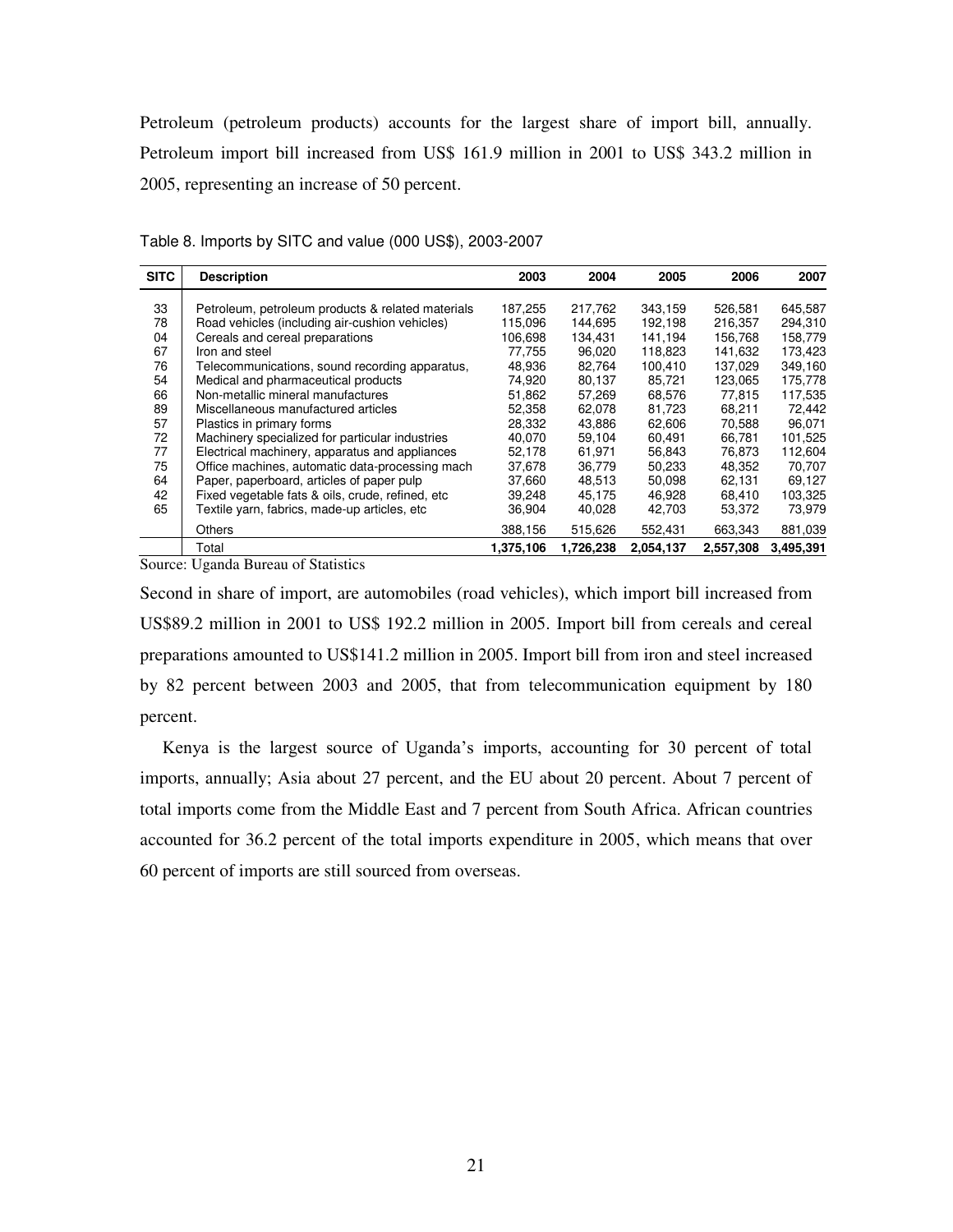| Region/Country           | 2000            | 2001            | 2002            | 2003            | 2004              | 2005             | 2006             | 2007              |
|--------------------------|-----------------|-----------------|-----------------|-----------------|-------------------|------------------|------------------|-------------------|
| <b>COMESA</b>            | 312,246         | 295,695         | 337,711         | 389,630         | 434,154           | 565,011          | 450,419          | 560,321           |
| o/wKenya                 | 296,033         | 281,472         | 312,870         | 357,327         | 399,152           | 520,686          | 400,965          | 495,687           |
| Other Africa             | 76,708          | 82,455          | 84,968          | 101,047         | 160,139           | 177,881          | 188,853          | 242,712           |
| o/w S/Africa             | 65,915          | 72,850          | 83,665          | 98.984          | 140,749           | 143.676          | 156.272          | 207,191           |
| Asia                     | 224,127         | 259,761         | 292,580         | 382,110         | 499,396           | 540,808          | 749,982          | 1,174,968         |
| o/w China                | 29,457          | 36,227          | 44,026          | 70,248          | 103,093           | 109,217          | 138,260          | 274,268           |
| European Union           | 185,566         | 198,181         | 183,573         | 243,734         | 314,496           | 387,158          | 481,209          | 717,642           |
| Other Europe             | 27,920          | 34,643          | 27,921          | 24,325          | 11,793            | 21,703           | 69,894           | 66,049            |
| Middle East              | 60,270          | 69,319          | 73,904          | 101,707         | 121,883           | 206,879          | 489,218          | 566,592           |
| North America            | 45,454          | 38,439          | 43,149          | 88,031          | 122,926           | 105,723          | 98,615           | 128,779           |
| o/w USA<br>South America | 30.813<br>8,823 | 28,133<br>7,457 | 35,842<br>2,175 | 78,129<br>5,521 | 103.499<br>26,092 | 78.143<br>31,550 | 89.720<br>11,557 | 100,939<br>32,407 |
| Rest of the world        | 17,316          | 20,607          | 27,752          | 38,999          | 35,250            | 17,424           | 17,561           | 5,921             |
| <b>Unknown</b>           | 33              |                 |                 |                 | $\Omega$          | 0                |                  |                   |
| Total                    | 958,464         | 1.006,557       | 1,073,732       | 1,375,106       | 1,726,128         | 2,054,137        | 2,557,308        | 3,495,391         |

Table 9. Imports by region ('000 US\$), 2000 – 2007

*Source: Uganda Bureau of Statistics*

 $\overline{a}$ 

#### **2.2.4 Burundi's trade with the EAC**

Burundi is a member of the Common Market for Eastern and Southern Africa (COMESA), the East African Community (since July 2007), the Economic Community for Great Lakes Countries (CEPGL)<sup>6</sup>, and the Economic Community of Central African States (ECCAS). On November 23, 2007, Burundi, together with the other EAC Partners States, initialed an interim Economic Partnership Agreement (EPA) with the European Union; and is currently negotiating a comprehensive EPA. At the same time, Burundi enjoys preferential market access under the EU's "Everything but Arms" initiative for least developed countries. In addition, Burundi's exports still enjoy preferential access to the U.S. market under the African Growth and Opportunity Act (AGOA).

However, the utilization rate of US and EU preferences has been rather modest and their value negligible, compared to other countries in the region. It is constrained by limited supply capacity – being a country emerging from decades of conflict. Nevertheless, the European Union is still one of Burundi's most important destination market (Figure 7), accounting for 40.6 percent of Burundi's exports in 2008. In recent years, United Arab Emirates has been the most significant importer of goods from Burundi, accounting for 43 percent of Burundi's total exports in 2008.

<sup>6</sup> Other members of CEPGL are Rwanda and the Democratic Republic of Congo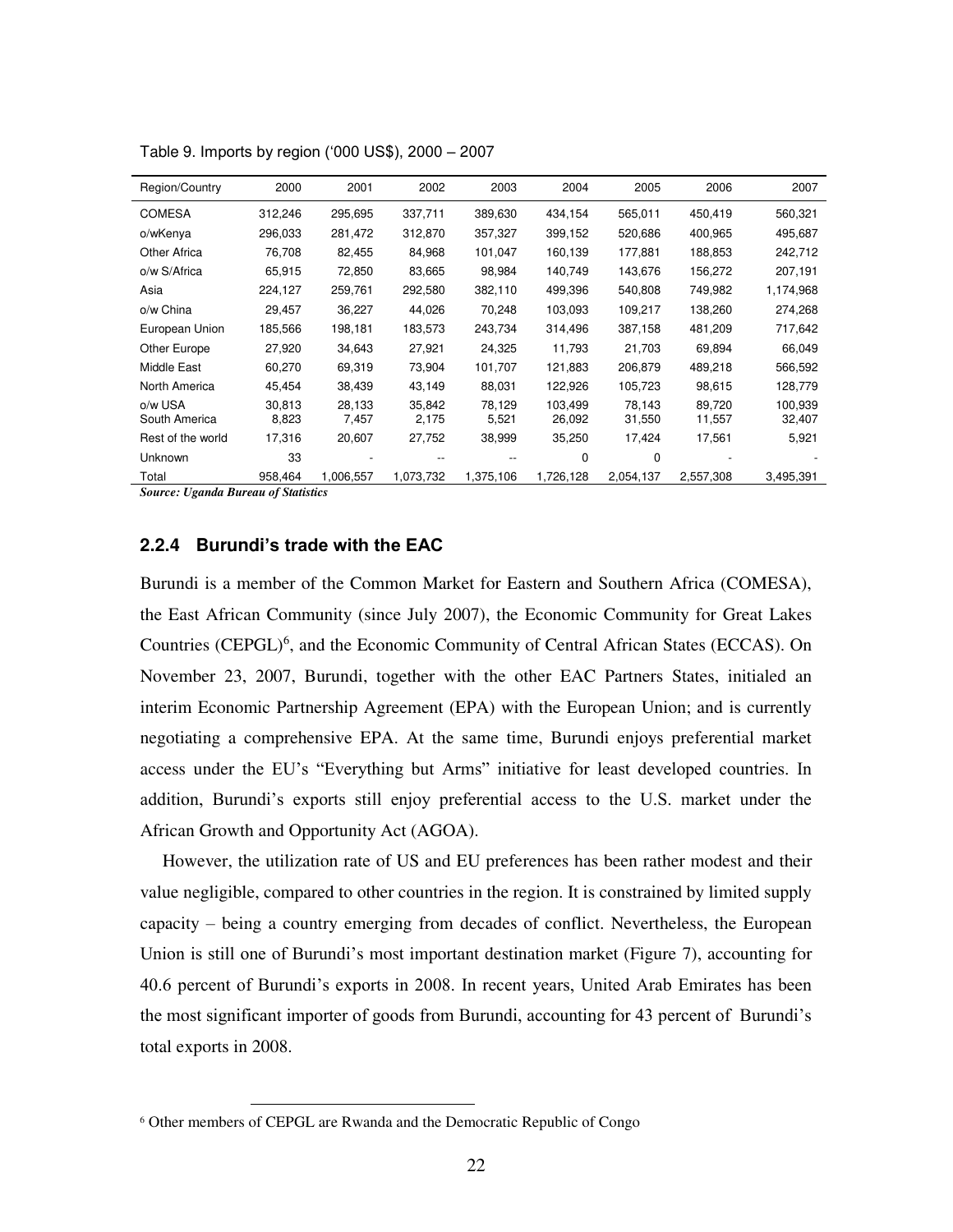Until recently, the EAC as a region has not been an important destination for goods from Burundi. In 2004 for example, only 0.5 percent of Burundi's exports went to EAC, but in 2008 this ratio rose to 5.8 percent. The EAC significance is being felt after Burundi joined the Community in 2007 with increase in exports to EAC, comprising mainly beer, cigarettes, sugar, and cotton fabric; and raw hides, ornamental fish, live plants, fruits, flour, and vegetables.



**Figure 7. Selected destinations of Burundi's merchandise exports**

Source: COMTRADE database

Notes: Burundi relies primarily on coffee and tea for exports.

**Figure 8. Trends in imports into Burundi from selected trade partners**



Source: COMTRADE database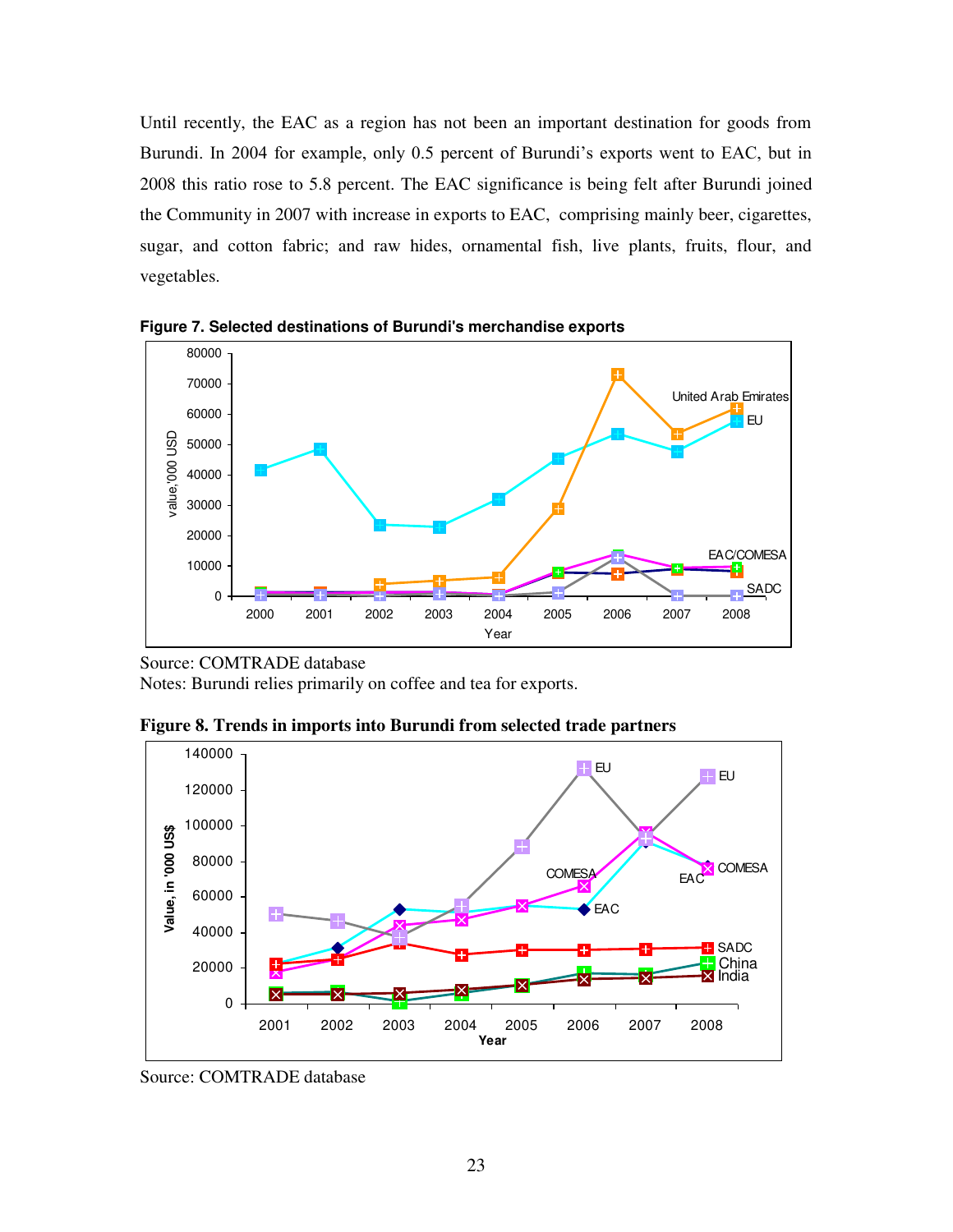With regards to imports, the EU is the largest importer into Burundi (Figure 8). After 2006 imports from the EAC rose sharply (corresponding to the period of joining the EAC) but only faced a slight decline in 2008. Petroleum products (fuels), rolling stock and machinery, inputs (construction materials, metallurgical products, agricultural inputs), pharmaceutical products, and foodstuffs dominate Burundi's merchandise imports.

#### **2.2.3 Rwanda's trade with the EAC**

Since 2004, Rwanda has implemented a 100 percent tariff reduction on imports from the Common Market for Eastern and Southern Africa (COMESA), of which it is a member. This measure is now superseded by its joining the East African Community (EAC) in 2007 and the gradual adoption of EAC Common External Tariff (CET) for trade with the rest of the world. However, Rwanda commodity exports remain largely focused on extra-EAC markets, especially the EU (Figure 9). Rwanda enjoys a preferential market access to the EU under the EU's "Everything But Arms" initiative for the LDCs.



**Figure 9. Selected destinations of Rwanda's merchandise exports**

In 2008, Rwandan merchandise exports to the EU accounted for 23 percent of Rwanda's total exports that year, while its exports to EAC accounted for only 2.7 percent. However, when trade volumes are considered, Rwanda exports to EAC markets actually grew faster, compared to its exports elsewhere (by about 50 percent between 2006 and 2008 compared to

Source of data: COMTRADE

Notes: Rwanda's exports of primary commodities are largely dominated in value terms by coffee and tea.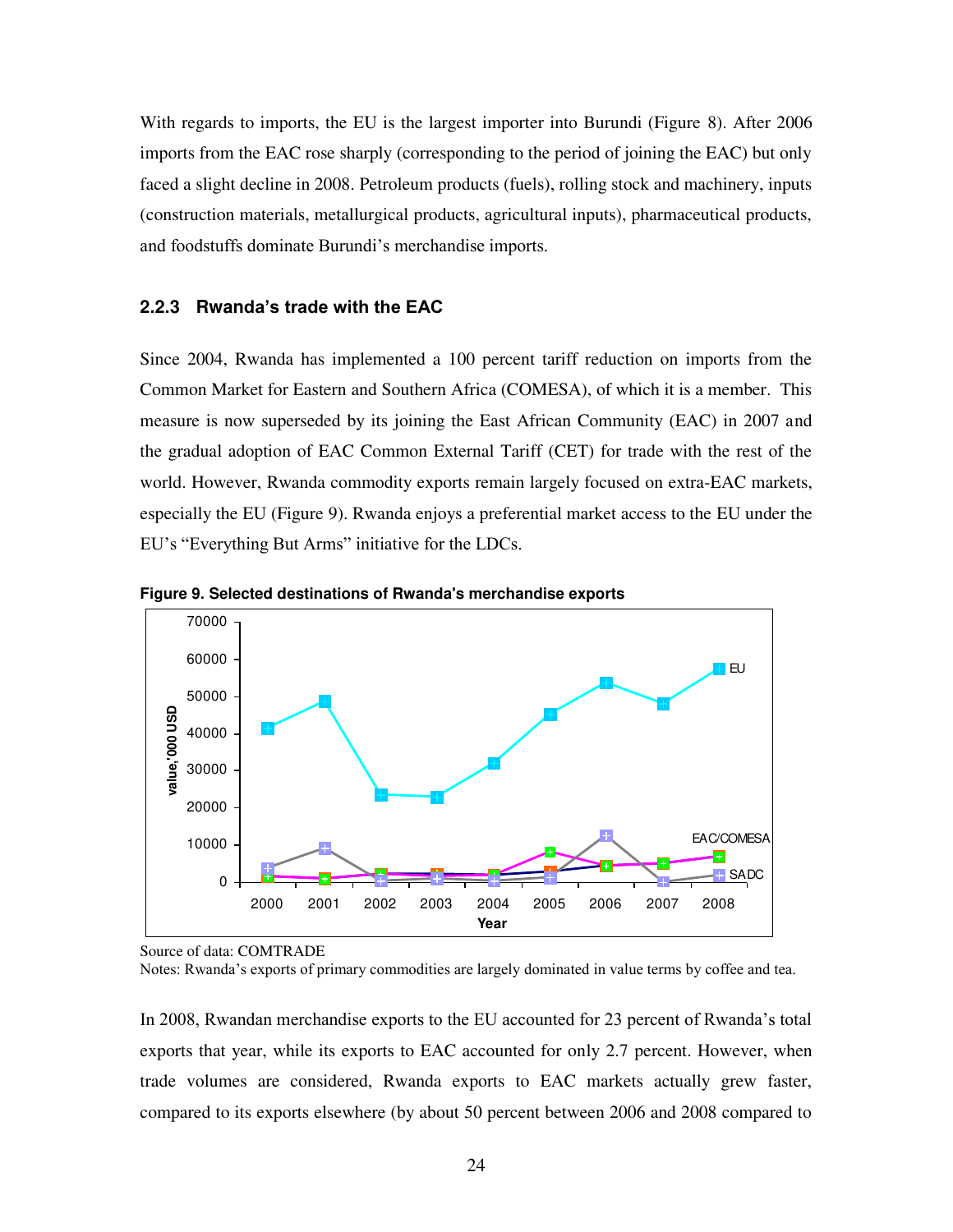the 7 percent exports growth gained in the EU markets during the same period). Though it is too early to judge (based on current results), the results nevertheless shows that Rwanda is increasingly making use of the EAC markets since it joined the Community in 2007 – which could see its share of intra-EAC exports increase substantially in the next two to five years.

In addition to being a member of COMESA and the EAC, Rwanda is also a member of the Economic Community of Central African States (ECCAS) and the Economic Community of the Countries of the Great Lakes (CEPGL). Its application is also pending to join the SADC. Rwand's exports to SADC market has more than tripled between 2005 and 2008 although its share of total exports still appears insignificant. Although Rwanda has been a beneficiary of the trade preferences under the Generalized System of Preferences (GSP) schemes, particulary the U.S' African Growth and Opportunity Act (AGOA) - since 2000, some sources have indicated that Rwanda has not been able to untilise it, and its exports to U.S. has remained insignificant (1 percent of its exports in 2008).

When it comes to imports, Rwanda shows a strong reliance on imports from EAC (Figure 14). As we saw in Table 1, the EAC accounted for 39 percent of Rwanda's total imports in 2005 – 2008, compared with Kenya's (1.5%) and Tanzania's (3.8%) share of total imports in 2005–2008 coming from EAC countries. Again as we saw earlier, most of Rwanda's imports are from Kenya (11.4% of total intra-EAC imports in 2005–2008), followed by Uganda  $(8.3\%)$ , Tanzania  $(3.4\%)$ , and Burundi  $(0.5\%)$ , while its largest regional destination market is Burundi, followed by Kenya, and Uganda.

The EU is still a significant importer into Rwanda (suppasing the SADC region and China, for example), and its imports into Rwanda grown quite fast in recent years (Figure 10) - signifying an increasing economic ties Rwanda. In November 2007, Rwanda initialed an interim Economic Partnership Agreement (EPA) with the EU.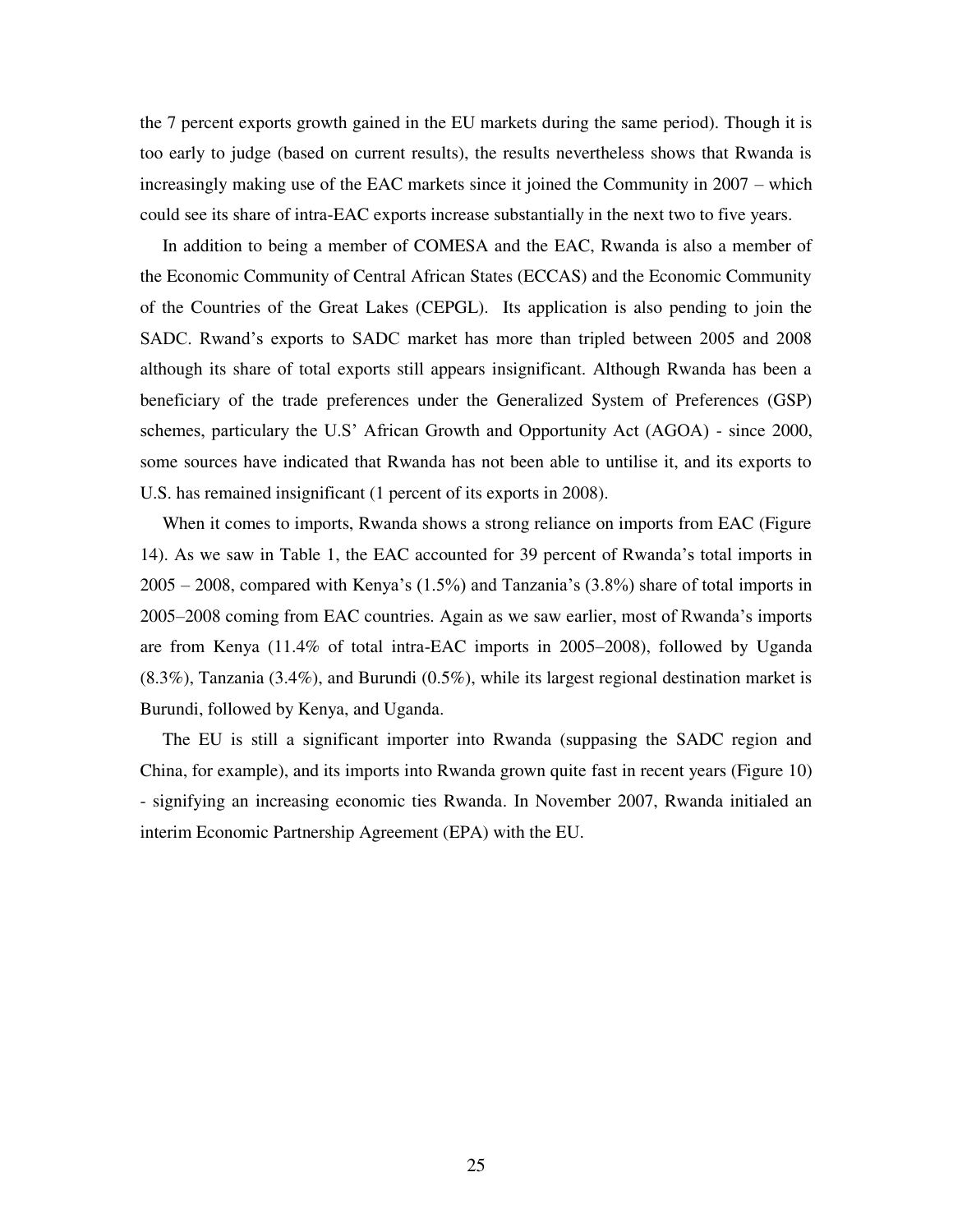

**Figure 10. Trends in Rwandan imports from selected regions**

Source of data: COMTRADE

# **2.3 Informal cross–border trade**

Table 10 summarizes the transactions along the selected CBTCs and the key constraints faced.

|  | Table 10. Top three commodities across selected borders and major constraints |  |  |
|--|-------------------------------------------------------------------------------|--|--|
|--|-------------------------------------------------------------------------------|--|--|

| Kenya-Uganda-Southern Sudan |                                                                                                                                                                      |                                  |                                                                                                                                                                                                               |                                                      |  |
|-----------------------------|----------------------------------------------------------------------------------------------------------------------------------------------------------------------|----------------------------------|---------------------------------------------------------------------------------------------------------------------------------------------------------------------------------------------------------------|------------------------------------------------------|--|
| Commodity                   | Kenya<br>Rice<br>Pulses/peas<br>Potato                                                                                                                               | Uganda<br>Beans<br>Maize<br>Fish | Uganda<br>Maize<br>Beans<br>Sorghum                                                                                                                                                                           | Southern Sudan<br>Hides/skin<br>Tobacco<br>Groundnut |  |
| <b>Border</b>               | <b>Busia</b>                                                                                                                                                         |                                  |                                                                                                                                                                                                               | Oraba                                                |  |
| Constraint                  | High trade cost – due to poor roads network<br>connecting supply region to transport corridor;<br>market and price information lacking                               |                                  | High trade $cost - due to poor roads$<br>network connecting supply region to<br>transport corridor; market and price<br>information<br>lacking, poor<br>border<br>infrastructure especially the Sudan<br>side |                                                      |  |
| Tanzania-Uganda-Rwanda      |                                                                                                                                                                      |                                  |                                                                                                                                                                                                               |                                                      |  |
|                             | <b>Tanzania</b>                                                                                                                                                      | Uganda                           | Uganda                                                                                                                                                                                                        | <b>Rwanda</b>                                        |  |
| Commodity                   | Beans<br>Fish<br>Rice                                                                                                                                                | Beans<br>Maize<br>Banana         | Maize<br>Beans<br>Potato                                                                                                                                                                                      | Peas<br>Passion fruit<br>Vegetables                  |  |
| <b>Border</b>               | <b>Mutukula</b>                                                                                                                                                      |                                  | Katuna                                                                                                                                                                                                        |                                                      |  |
| Constraint                  | Traders<br>are<br>not<br>a<br>procedures; Clearing Agents take advantage<br>of this to charge high fees $+$ high transport<br>costs, Tanzania export ban of food and | οf<br>customs<br>ware            | High taxes in Rwanda                                                                                                                                                                                          |                                                      |  |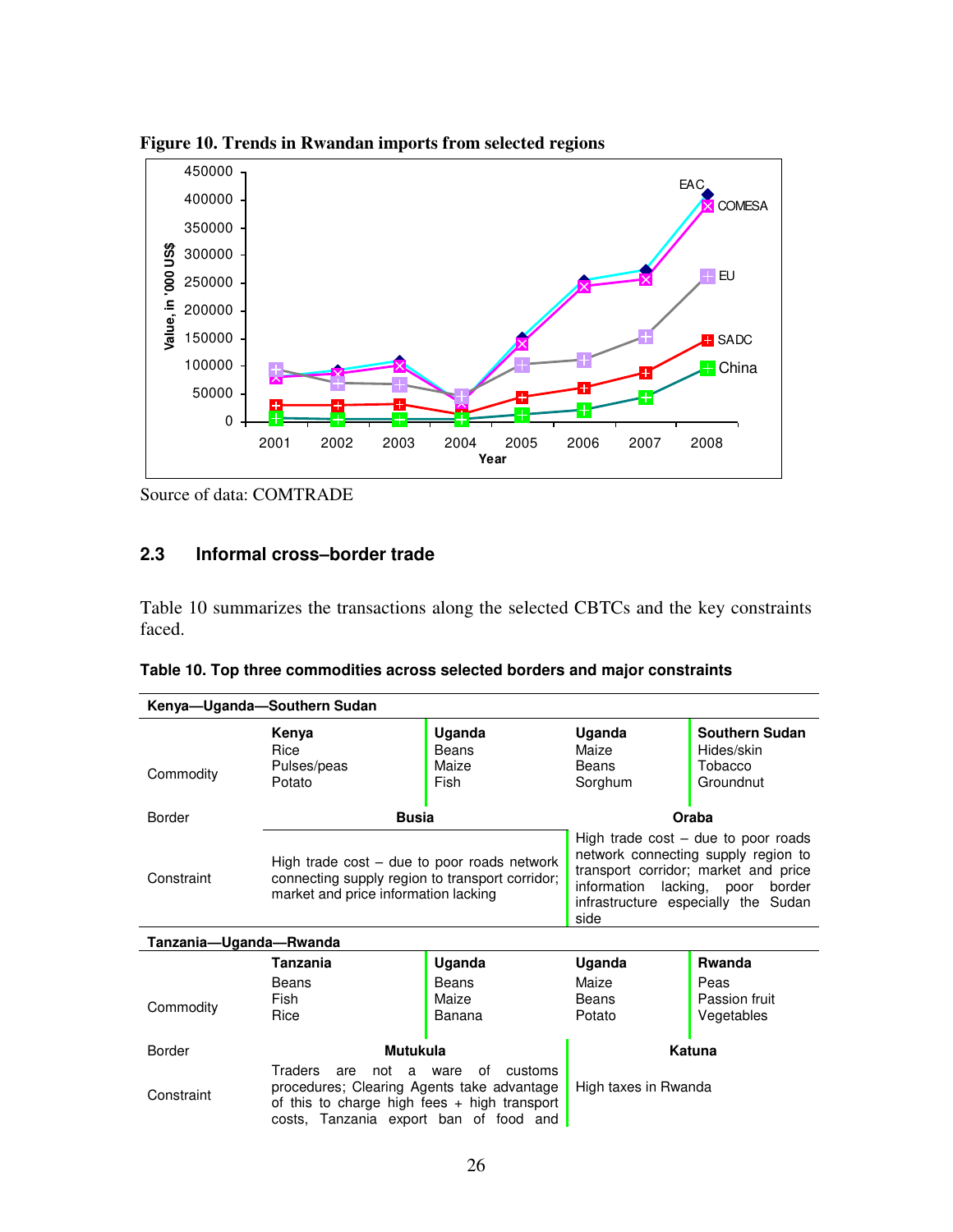|            | corruption by police at check point                                                                                                                                                                                        |                             |  |
|------------|----------------------------------------------------------------------------------------------------------------------------------------------------------------------------------------------------------------------------|-----------------------------|--|
|            | Tanzania                                                                                                                                                                                                                   | <b>Rwanda</b>               |  |
| Commodity  | Rice<br>Maize<br>Groundnuts                                                                                                                                                                                                | Coffee<br>Banana*<br>Potato |  |
| Border     | <b>Rusumo</b>                                                                                                                                                                                                              |                             |  |
| Constraint | High trade $cost - due to high transport cost$ ,<br>customs requirement for containerization, only<br>goods below 1 million RF is cleared at border<br>adding to cost of documentation, transport to<br>Kigali and waiting |                             |  |

# Table 10 Continued.

| Tanzania-Burundi-DR Congo |                                                                                                                                                                                                           |                                                             |                                        |                                                                                                                                                                                   |
|---------------------------|-----------------------------------------------------------------------------------------------------------------------------------------------------------------------------------------------------------|-------------------------------------------------------------|----------------------------------------|-----------------------------------------------------------------------------------------------------------------------------------------------------------------------------------|
|                           | <b>Tanzania</b>                                                                                                                                                                                           | <b>Burundi</b>                                              | <b>Burundi</b>                         | DR Congo                                                                                                                                                                          |
| Commodity                 | Cassava<br>Maize<br>Groundnuts<br>Fish                                                                                                                                                                    | Hardly any<br>agric<br>comm.<br>crossing<br>from<br>Burundi | Cassava<br>Maize<br>Vegetables<br>Fish | Milk powder<br>Vegetables<br>Very little agric<br>crossing<br>comm.<br>from DR Congo                                                                                              |
| <b>Border</b>             | <b>Kobero</b>                                                                                                                                                                                             |                                                             |                                        | Gatumba-Kavivimvira                                                                                                                                                               |
| Constraint                | Tanzania export ban on food – leading to increased<br>bribing (of police); delay at customs due<br>to<br>border<br>infrastructure and<br>insufficient<br>lack of<br>computerization of customs operations |                                                             | of<br>infrastructure at border customs | Border customs allowed to clear<br>goods up to 0.5 million BRF. Goods<br>above this threshold is cleared at<br>customs in Bujumbura, adding to cost<br>waiting at Bujumbura; poor |
|                           | <b>Tanzania</b>                                                                                                                                                                                           | <b>Burundi</b>                                              |                                        |                                                                                                                                                                                   |
| Commodity                 | Maize<br>Rice<br>Cassava/sorghum                                                                                                                                                                          | Agricultural commodity<br>from Burundi negligible           |                                        |                                                                                                                                                                                   |
| <b>Border</b>             | Mabamba - Gisuru                                                                                                                                                                                          |                                                             |                                        |                                                                                                                                                                                   |
| Constraint                | Poor border customs infrastructure; capacity of<br>personnel; and roads                                                                                                                                   |                                                             |                                        |                                                                                                                                                                                   |

Source: Survey data

Customs statistics<sup>7</sup> indicate that, over 90 percent of Uganda's overseas imports and exports transit through Busia each year. Over 90 percent of Kenyan exports to other countries in the Greater lakes region including Rwanda, DR Congo, Sudan, and Burundi transit through Busia. This clearly shows pivotal role Busia border plays in the intra-regional goods trade.

Uganda's informal exports to Kenya are mainly agricultural food commodities and these include maize, beans, fish, groundnuts, bananas and fruits. Exports of bananas earned US \$ 4.5 million (9,906 tonnes) and fruits (which include water melons, passion fruits, mangoes,

 $\overline{a}$ 

<sup>7</sup> by Uganda Revenue Authority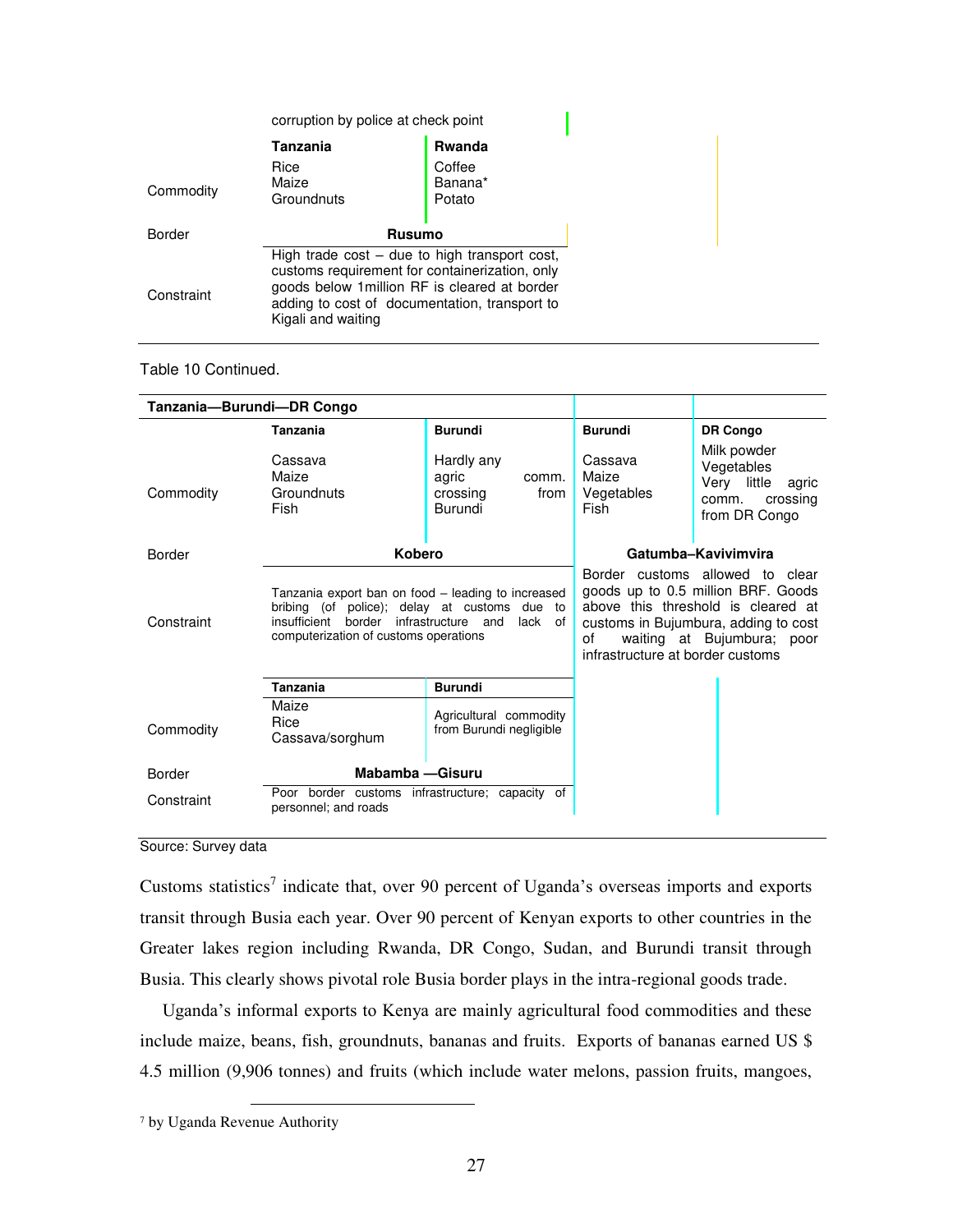oranges) accounted for US \$ 3.7 million. When informal trade is considered, cross-border trade in beans tops in the list of several agricultural commodities that cross from Uganda into Kenya at Busia (Table 11), followed by maize, fish, groundnuts and millet. Evidence also shows growing importance of fruit (e.g. water melon), vegetables and export of poultry product (egg) into Kenya.

However, the total value of informal exports into Kenya dropped by half between 2005 and 2007. This dramatic fall in export was driven by decline in export of beans and maize. Stakeholder contacted attributed this (decline in Uganda's food export to Kenya) to the emerging market in Southern Sudan. I tend to agree with this view because the growth of Uganda's informal cross border trade in beans (Table 11) has been astronomical (over 320 fold between 2005 and 2007. However, maize does not feature among leading informal food export to Sudan. The decline in the volume of maize into Kenya must find explanation somewhere else not necessarily the emerging market in Southern Sudan.

| <b>Commodity</b>      | 2005          | 2006          | 2007          |
|-----------------------|---------------|---------------|---------------|
| Beans                 | 29,363,861.65 | 16,349,532.36 | 6,633,740.87  |
| Maize                 | 22,740,263.86 | 14,969,032.87 | 6,512,703.49  |
| Fish                  | 5,967,641.00  | 10,518,469.52 | 6,457,139.93  |
| Groundnuts            | 2,794,080.86  | 4,535,908.82  | 4,450,939.02  |
| Millet                | 3,230,721.19  | 2,223,930.94  | 3,567,249.14  |
| Vegetables (Tomatoes) | 6,426.86      | 2,049,083.54  | 1,852,729.71  |
| Eggs                  | 756,644.12    | 1,031,766.85  | 1,461,109.50  |
| <b>Water Melons</b>   | 291,539.68    |               | 1,369,854.02  |
| <b>Others</b>         | 3,949,920.81  | 2,874,570.59  | 6,022,831.70  |
| <b>GROSS TOTAL</b>    | 69,101,100.03 | 54,552,295.49 | 38,328,297.38 |

**Table 11. Trend in Uganda's informal agricultural export to Kenya through Busia (US\$)** 

Author's compilation based on UBOS data

The leading agricultural products from Kenya into Uganda are rice and beans. Others include unprocessed coffee, tuber root crops and fruits. Rice tops among agricultural commodities flowing into Uganda from Kenya through the border at Busia (Table 12). Again, almost similar to the trends noted in Table 11, we see a dramatic decline in overall flow of food into Uganda, between 2006 and 2007, in particular rice and fish. This declining trend in informal food export could be attributed to trade diversion into other markets (such as Southern Sudan) and overall trends witnessed in most countries where agricultural food production generally declined in 2007 which culminated into 2008 food crisis.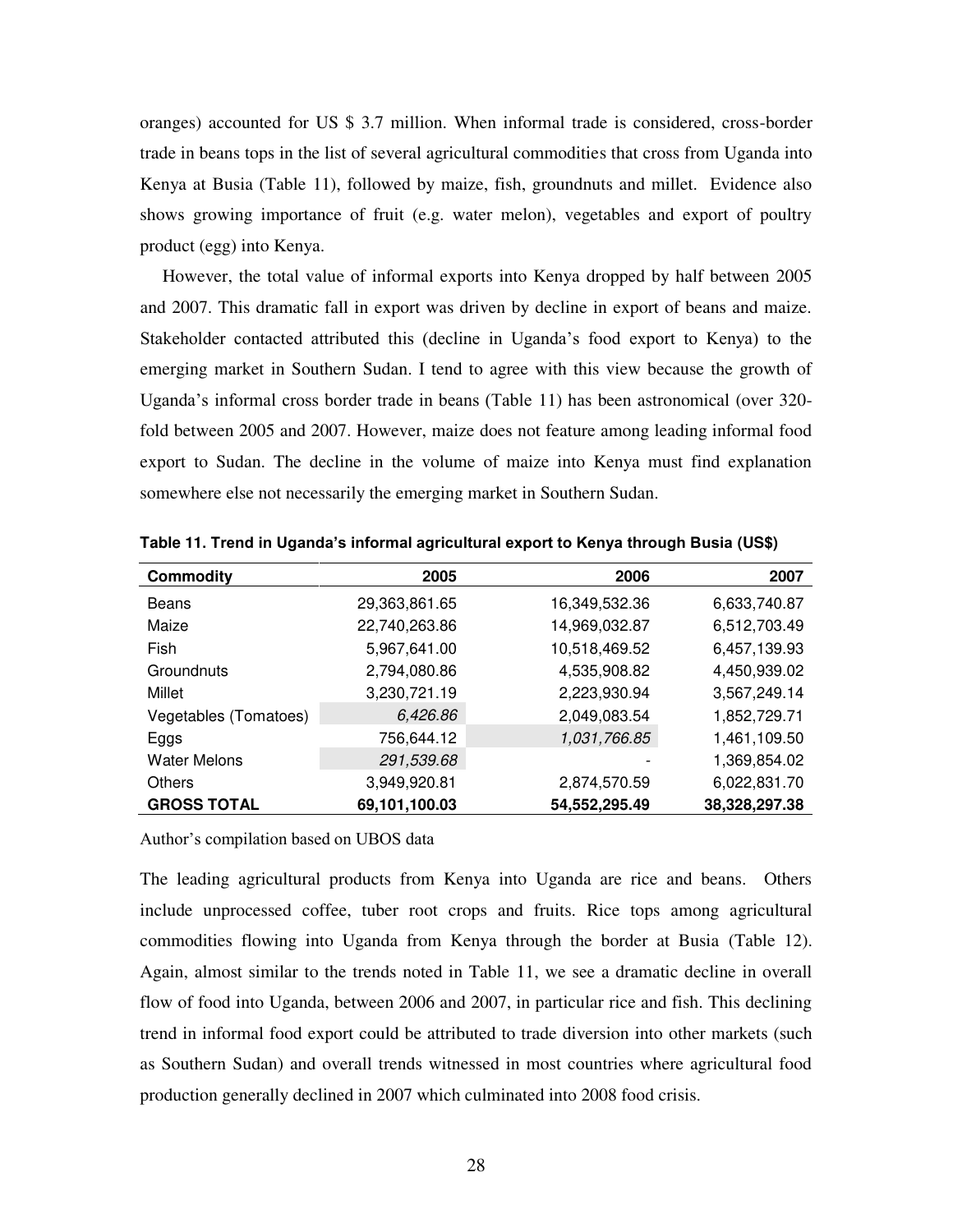| <b>Commodity</b>      | 2005         | 2006         | 2007         |
|-----------------------|--------------|--------------|--------------|
| Rice                  | 98,641.35    | 3,164,114.21 | 746,325.15   |
| Coffee (Unprocessed)* | 365,529.86   | 979,802.43   | 336,301.52   |
| Peas                  | 55,374.22    | 102,413.44   | 275,468.12   |
| Root crop (Potatoes)  | 130,874.29   | 249,626.58   | 243,117.90   |
| Maize                 | 50,239.43    | 2,491.11     | 120,263.97   |
| Fish                  | 27,892.81    | 388,662.71   | 62,913.97    |
| <b>Beans</b>          | 10,396.87    | 1,231,486.75 | 36,963.72    |
| <b>Passion Fruits</b> | 245,258.16   | 74,092.59    | 29,460.16    |
| <b>Others</b>         | 182,668.00   | 248,003.27   | 309,539.08   |
| <b>GROSS TOTAL</b>    | 1,166,874.99 | 6,440,693.09 | 2,160,353.59 |

**Table 12. Trend in Kenya's informal agricultural export to Uganda through Busia (US\$)** 

Author's compilation based on UBOS data

\*Unprocessed. The main fruits include bananas, ripe bogoya, apple bananas, pineapples, water melon, cabbage and pumpkins, oranges, lemons, mangoes and tomatoes while the main vegetables include greens especially sukuma wiki (cordies).

The intensive trade that thrives here is in agricultural products, especially in beans and maize from Uganda, and manufactured products from Kenya and, above all, products re-exported to Kenya via Mutukula coming from Tanzania. Most of the commodities exported to Kenya come from western Uganda, mainly Bushenyi and Mbarara districts (Table 13).

| <b>From Uganda to Kenya</b> |                                    | <b>From Kenya to Uganda</b> |                                                                               |  |
|-----------------------------|------------------------------------|-----------------------------|-------------------------------------------------------------------------------|--|
| <b>Commodity</b>            | <b>Source</b><br>(District/Uganda) | <b>Commodity</b>            | Source (Kenya)                                                                |  |
| Maize                       | Busoga, Kasese, Mbarara            | Carrots                     | <b>Bungoma</b>                                                                |  |
| <b>Beans</b>                | Ibanda, Mubende, Kasese            | Passion fruits              | Kisi (Nyanza Province)                                                        |  |
| <b>Bananas</b>              | Bushenyi, Rubare                   | Irish potatoes              | Bukusu & Rift Valley<br>Province - West Pokot,<br>Molo (Nakuru) &<br>Elbergon |  |
| <b>Groundnuts</b>           | Teso, Soroti, Lira                 | Mangoes (dodo)              | Mombasa                                                                       |  |
| Millet                      | Soroti, Bushenyi, Ibanda           |                             |                                                                               |  |
| <b>Tomatoes</b>             | <b>Bugerere</b>                    |                             |                                                                               |  |
| Water melon                 | Bushenyi, Busia                    |                             |                                                                               |  |
| Pineapples                  | Bugerere, Mbale                    |                             |                                                                               |  |
| Bogoya & Cabbage            | Mbale                              |                             |                                                                               |  |
| Pumpkins                    | Bushenyi, Sheema,<br><b>Ibanda</b> |                             |                                                                               |  |

Table 13. Source of commodities traded across Busia

The data on informal trade in Table 14 is an indication of the general rise in trade with southern Sudan in recent years. It is surprising why maize, which is Uganda's leading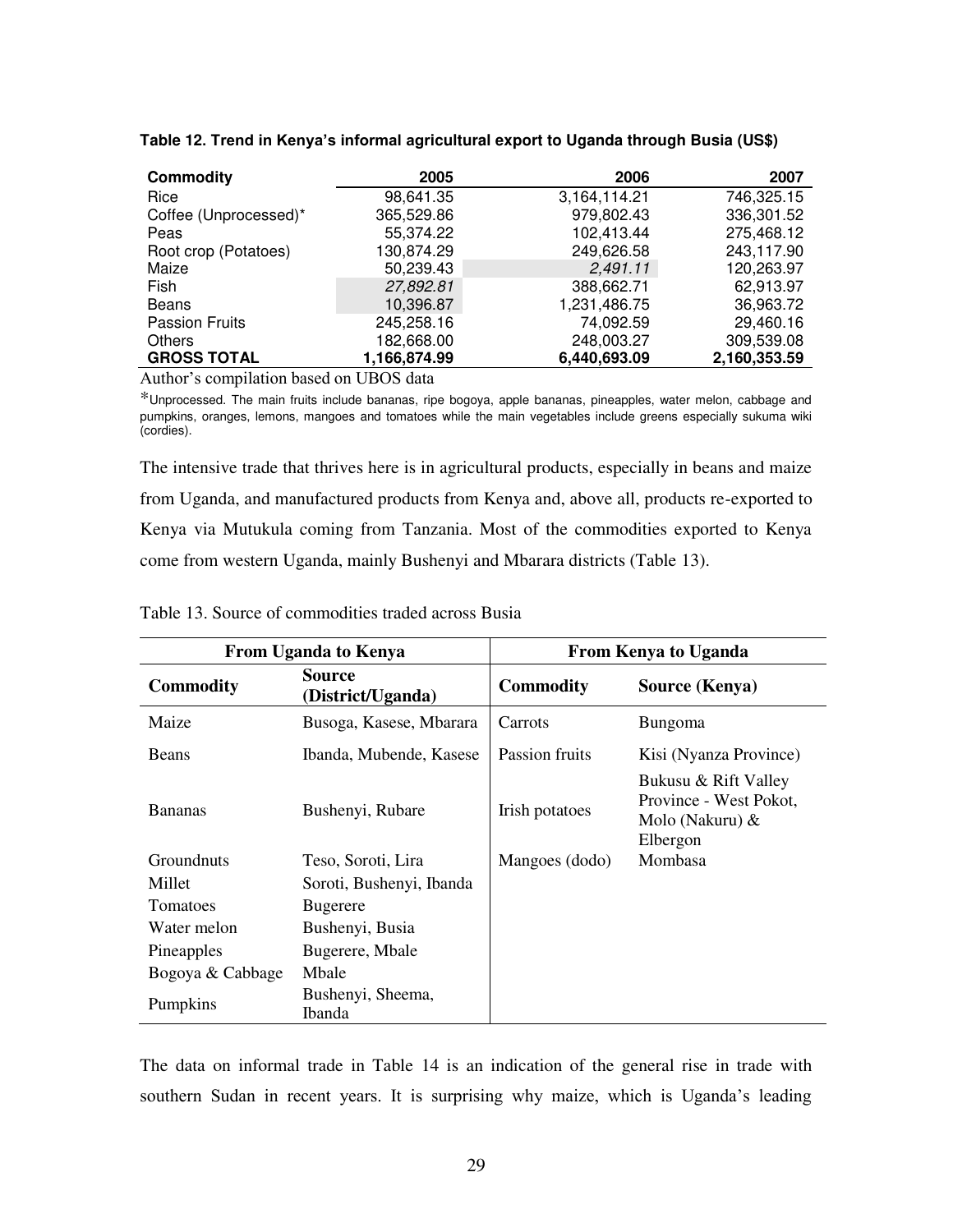agricultural export to Sudan is not captured by this table. The reason could be that maize is going through Biba border, but this only part of the reason. It is possible that the time the informal survey was conducted was off season for maize, and could not feature among top ten commodities. However, all the people interviewed agreed that maize tops among southern Sudan's agricultural imports from Uganda through the Oraba border.

|                       | 2005         | 2006         | 2007          |
|-----------------------|--------------|--------------|---------------|
| <b>Fish</b>           | 688,267.89   | 875,562.48   | 18,537,472.14 |
| Onions                | 160,854.86   |              | 6,406,531.83  |
| Beans                 | 146,380.42   | 88,699.33    | 4,687,165.82  |
| Chicken               | 11,751.21    | 42,925       | 2,532,402.28  |
| Cattle                | 9.086.64     | 27,765       | 2,467,518.53  |
| <b>Bananas</b>        | 12,351.02    | 111,469.87   | 2,386,751.46  |
| Root crops (Potatoes) | 91,787.35    | 54,436.35    | 2,366,840.24  |
| Tomatoes              | 21,017.08    | 8414.43      | 2,346,820.39  |
| <b>Others</b>         | 471.499.42   | 454.045.98   | 15,378,895.35 |
| <b>Gross Total</b>    | 1,612,995.89 | 1,663,318.14 | 57,110,398.04 |

**Table 14. Trend in Uganda's informal agricultural export to Southern Sudan through Oraba (US\$)**

Author's compilation based on UBOS data

The data in Table 15 clearly confirms that Uganda significantly dominates the cross border trade with Sudan. Nonetheless, there are signs of great potential for rice, live animals and livestock products from southern Sudan. It is easy to see in Table 8 that value of export of goats, beef and rice has gone up significantly 2006 and 2007 and could even be much higher in 2008. High demand for hides and skins by Uganda's industries also provide great opportunity for Sudan's hides and skin industry which could see significant rise in export of these products in near future.

|  | Table 15. Trend in Sudan's informal agricultural export to Uganda through Oraba (US\$) |  |
|--|----------------------------------------------------------------------------------------|--|
|--|----------------------------------------------------------------------------------------|--|

|                    | 2005       | 2006       | 2007      |
|--------------------|------------|------------|-----------|
| Hides & Skins      | 18,909.68  | 135,825.54 | 93,324.4  |
| Tobacco            | 1,963.62   |            | 51,377.4  |
| <b>Beef</b>        |            | 771.85     | 34,188.6  |
| <b>Ground Nuts</b> | 296,794.28 | 32,993.63  | 30,402.2  |
| Rice               | 405.08     | 4,147.12   | 24,676.2  |
| Meat               | 1,135.86   |            | 22.573.9  |
| Goats              | 23,651.92  | 12,318.89  | 18,609.0  |
| Beans              | 2,722.72   | 12,260.09  | 15,695.3  |
| <b>Others</b>      | 76,723.11  | 54,684.50  | 70,959.0  |
| <b>GROSS TOTAL</b> | 422.306.27 | 253,001.62 | 361.805.9 |

Author's compilation based on UBOS data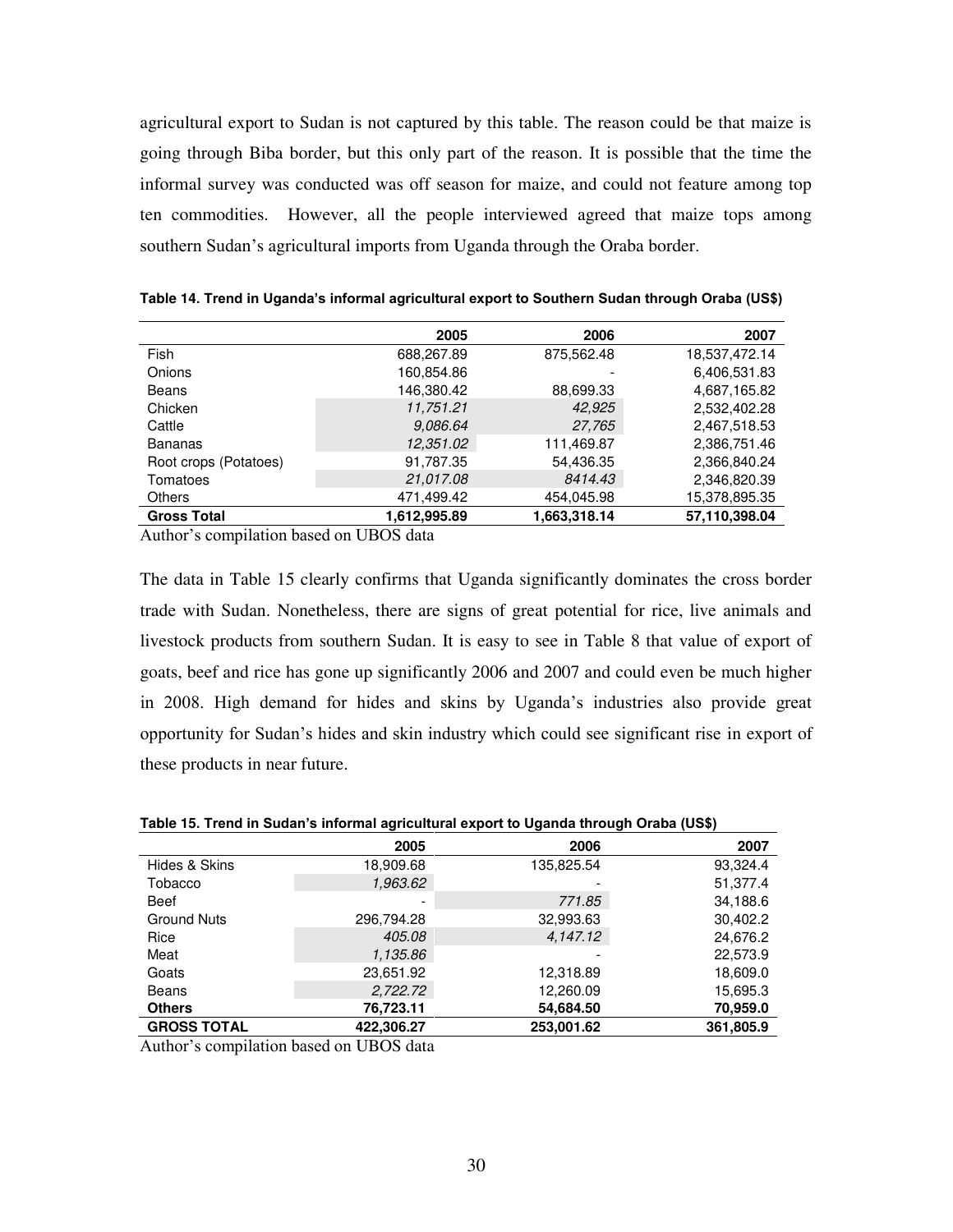# **Informal trade through Mutukula (Uganda – Tanzania border)**

Table 16 and 17 depict a positive trend in informal trade in recent years. Although the year 2007 witnessed a general decline in trade a cross a range of commodities, particularly Tanzania's imports from Uganda, comparison of 2005 and 2006 trade figures suggests that year 2007 was exceptional.

| <b>Commodity</b>   | 2005       | 2006         | 2007        |
|--------------------|------------|--------------|-------------|
| Beans              | 80,958.88  | 800,327.29   | 1,396,358.8 |
| Maize              | 644,329.20 | 5,771,861.22 | 1,228,722.0 |
| <b>Bananas</b>     | 2,472.80   | 41,624.95    | 340,842.4   |
| Millet             | -          | 7,400        | 125,681.8   |
| Eggs               | 3,802.57   | 19,141.69    | 105,450.4   |
| Sorghum            | -          | 48           | 57,981.4    |
| Groundnuts         | 3.03       | 154,766.65   | 45,895.2    |
| Coffee             | 37.28      | 57,863.05    | 36,834.8    |
| <b>Others</b>      | 5,704.60   | 50,415       | 85,165.9    |
| <b>GROSS TOTAL</b> | 737,308.36 | 6,903,447.9  | 3,422,932.6 |
|                    |            |              |             |

|  |  |  | Table 16 Trend in Uganda's informal agricultural export to Tanzania through Mutukula (US\$) |  |
|--|--|--|---------------------------------------------------------------------------------------------|--|
|--|--|--|---------------------------------------------------------------------------------------------|--|

Author's compilation based on UBOS data

Mutukula has been experiencing unprecedented informal trade flows. There is a seven feet trench, which was dug in the 1970s to separate the two countries. It is currently filled with logs and sand, and is being used by vehicles to ferry goods in guise of carrying firewood.

| Commodity                                                     | 2005      | 2006        | 2007        |
|---------------------------------------------------------------|-----------|-------------|-------------|
| Coffee (Unprocessed)                                          | 360       | 919,663     | 498,901.8   |
| Beans                                                         | 12,705    | 568,747     | 250,009.3   |
| <b>Fish</b>                                                   | 2,471     | 128,506     | 187,329.4   |
| Rice                                                          | 196,087   | 395,998     | 123,745.8   |
| Meat                                                          | 212       | 58,534      | 45,465.5    |
| Peas                                                          |           | 761,543     | 41,424.4    |
| <b>Bananas</b>                                                | 14,816    | 79,838      | 35,731.9    |
| Milk (Fresh)                                                  |           | 30,230      | 19,909.0    |
| <b>Others</b>                                                 | 6,801     | 125,973     | 95.687.2    |
| <b>GROSS TOTAL</b><br>Author's compilation based on UBOS data | 233,451.8 | 3.069.031.6 | 1,298,204.3 |

**Table 17. Trend in Tanzania's informal agricultural export to Uganda through Mutukula (US\$)**

Informal trade across Rusumo (Tanzania—Rwanda) border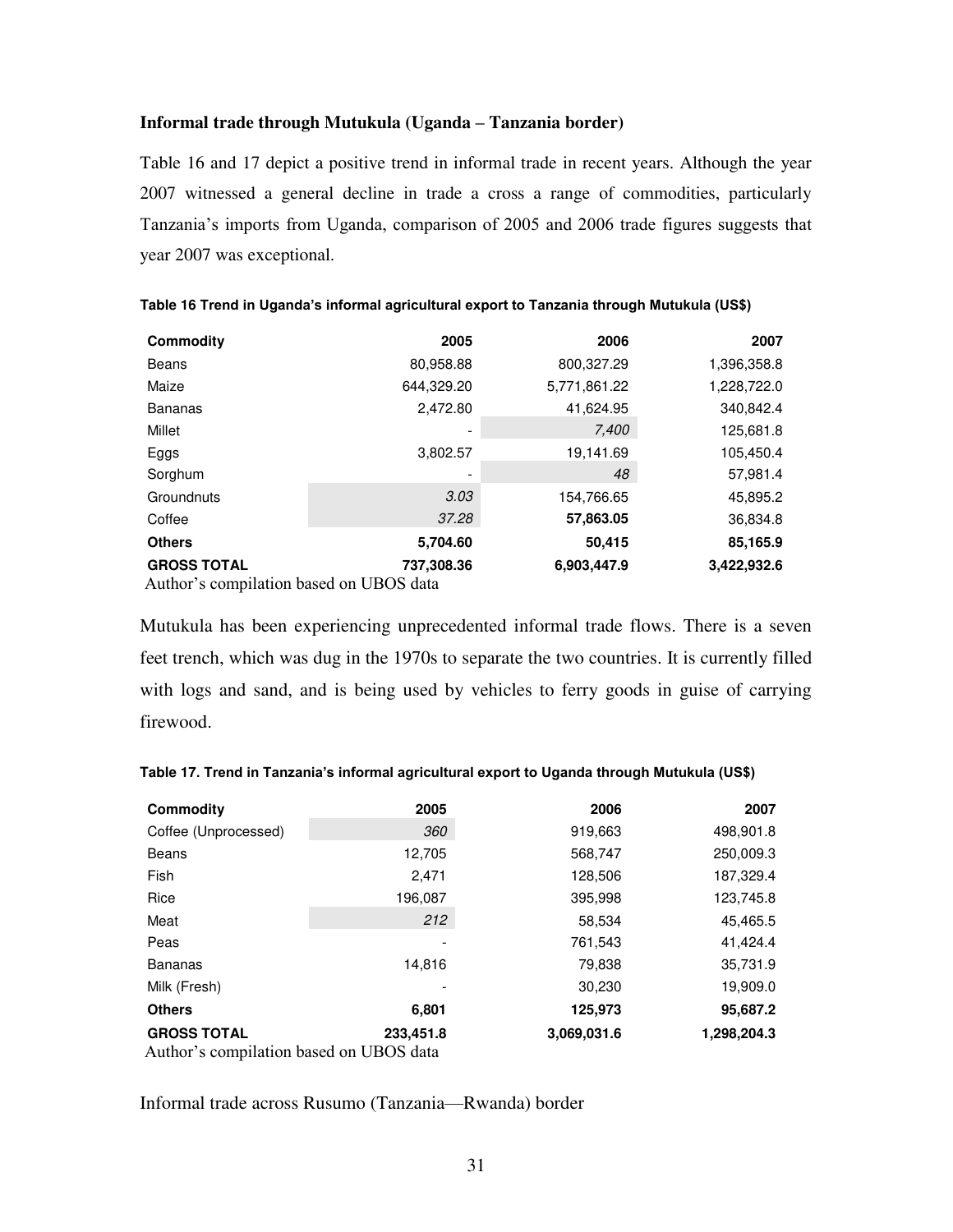Rusumo corridor **—** is the main link between Tanzania and Rwanda. It connects to DRC Congo through Goma and other outlets along Rwanda**—**DR Congo borders, and with the port of Dar-es-Salaam in Tanzania. Rusumo is second only to Katuna in the volume of trade flow into Rwanda. Rwanda regularly records production shortages and has to import from other countries in the region **—**mainly Uganda and Tanzania **—**to meet its consumption needs. Food security in Rwanda, therefore, depends largely on cross-border trade in agricultural products with Uganda and Tanzania, although agricultural supplies from Tanzania have proved to be very seasonal due to insufficient production and administrative control over trade in cereals and the ban on food exports, particularly rice.

The intensive trade that thrives here is in agricultural products, especially in cereals (rice and maize) and groundnuts from Tanzania. Other products that pass through this corridor are tea and coffee from Rwanda, and manufactured products from Kenya and, above all, products re-exported to Rwanda via Kenya and Tanzania coming from within the region. On average (as records at customs suggest), 40 goods-trucks cross to Rwanda through Rusumo border every day.

## **Informal trade through Katuna (Rwanda—Uganda) border**

From Uganda to Rwanda, the principal routes are Kampala–Kagitumba–Kigali and Kampala–Gatuna– Kigali. Katuna is the busiest customs post along the Uganda – Rwanda border for both formal and informal trade. It connects the segment of the northern corridor route that extends to Kigali (Rwanda) and Bujumbura (in Burundi). It is about 90 kilometers from Kigali and 22 km from Kabale. Uganda exports mainly maize, beans, bananas, potato and groundnuts to Rwanda. Although formal trade statistics at disaggregated level is hard to come by, it is easy to see from Tables 18 and 19 (on informal trade flows) that the magnitude of cross border agricultural trade between the two countries is substantial.

When informal cross-border trade is considered, the growth of trade over the last three years in which data is available has been quite dramatic, particularly for *maize* and *banana* exports form Uganda (Table 18)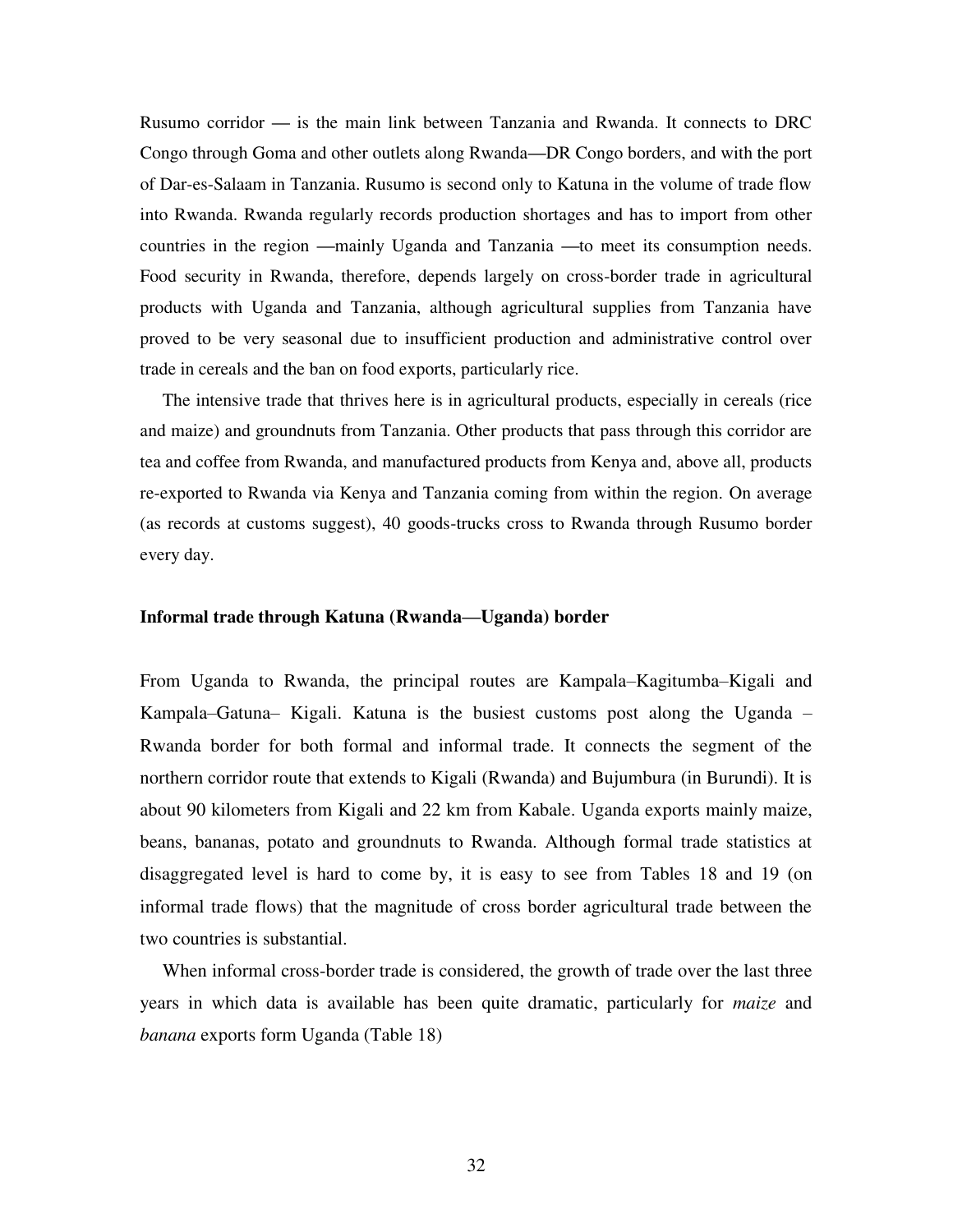|                    | 2005         | 2006         | 2007         |
|--------------------|--------------|--------------|--------------|
| Maize              | 289,363.51   | 1,142,373.71 | 3,883,483.81 |
| Beans              | 150,020.42   | 973,544.50   | 1,006,246.21 |
| Potatoes (Irish)   | 755,656.52   |              | 947,075.25   |
| <b>Bananas</b>     | 325,506.09   | 272,280.61   | 655,456.54   |
| Tobacco            | 337,916.77   | 459,401.76   | 600,985.58   |
| Sorghum            | 8,480.0      | 4,077.63     | 147,294.54   |
| Pineapple          | 6,961.8      | 7.80         | 139,778.68   |
| Apples             | 8,878.1      |              | 131,256.81   |
| <b>Others</b>      | 262,317.7    | 393,634      | 387,144.94   |
| <b>GROSS TOTAL</b> | 2,145,100.84 | 3,245,320.43 | 7,898,722.36 |

**Table 18 Trend in Uganda's informal agricultural export to Rwanda through Katuna (US\$)** 

Note: According to Key informant interviews, maize flour and wheat flour are the leading commodities from Uganda to Rwanda, followed by Irish potatoes and bananas.

|                       | 2005       | 2006      | 2007      |
|-----------------------|------------|-----------|-----------|
| Peas                  | 123,103.71 | 147,368   | 70,393.3  |
| <b>Passion Fruits</b> | 109,167.19 | 211,665   | 63,184.8  |
| Ovacadoes             | 13,678.34  | 20,000    | 37,784.9  |
| Onions                | 21         | 12,645    | 32,817.6  |
| Chicken               | 52,607     |           | 27,761.5  |
| <b>Berries</b>        |            |           | 15,763.6  |
| Egg Plants            | 1,528      |           | 8,815.0   |
| Cabbages              | 390        |           | 4,217.7   |
| <b>Others</b>         | 12,346     | 8,840     | 12,433.8  |
| <b>GROSS TOTAL</b>    | 312,841.3  | 400,518.6 | 273,172.2 |

## **Table 19. Trend in Rwanda's informal agricultural export to Uganda through Katuna (US\$)**

Author's compilation based on UBOS data base

 $\overline{a}$ 

Key informant sources indicate fruits, peas, hides and skins as topping the list of commodities crossing into Uganda (through Katuna).

## **Trade across Gatumba/Kavivimvira (Burundi—DR Congo) border**

Gatumba – Kavivimvira border points $^8$  are located about four kilometers from Bujumbura. Very low level of cross-border trade activities takes place here. This is reflected in the poor infrastructure at the customs. In Burundi, Gatumba is not recognized as important place for cross-border trade

<sup>&</sup>lt;sup>8</sup> The entry into Burundi is called Gatumba and the point of entry into DR Congo is called Kavivimvira.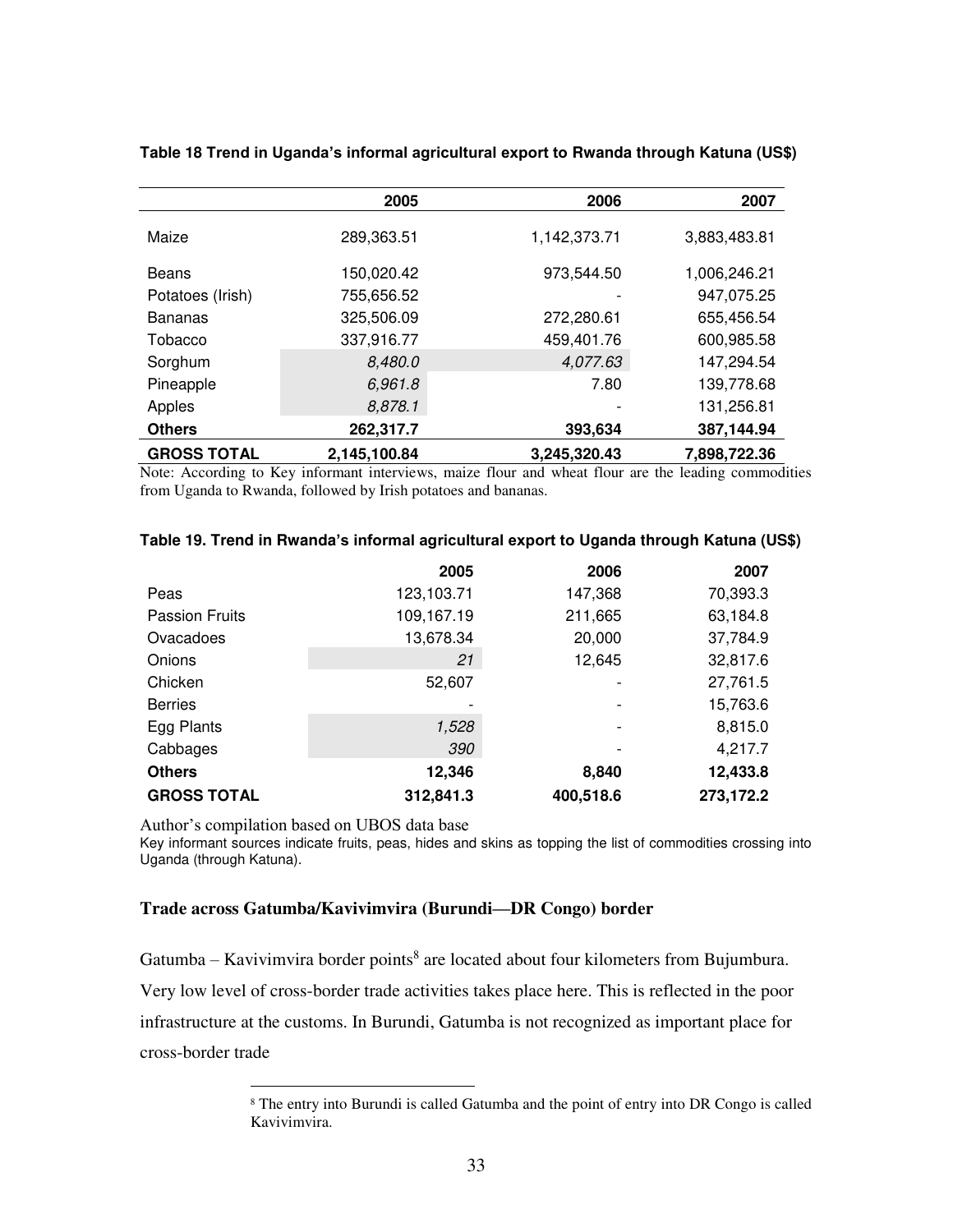## **Customs formalities**

At Gatumba post (in Burundi), a single import consignment exceeding BFr 0.5 million is beyond threshold that the customs authority at the border is allowed to clear.

The Bujumbura port clears all goods above this threshold, entering Burundi through all its border crossings. This happens because most of the border posts are largely nonfunctional. The clearance paperwork undergoes a process of control and verification simultaneously with the actual goods. The estimated time to complete this process (of clearance) is three to seven days. The great concern, however, is that during the same period, traders still face fees for services on the trucks, including truck fees of USD250 per day and parking fees of BFr 9,000 per truck per day.

Customs formalities (at Bujumbura) are very lengthy — involving the following steps:

- Presentation of PAC (summary statement of goods completed at the office of entry) at the customs clearance office
- Presentation of freight manifest (number of packages, quantities, and weights) by the hauler
- Intake and entry of manifest data by customs
- Unloading of cargo in Bujumbura Port Authority (Exploitation du Port de Bujumbura) warehouses
- Customs declaration by a customs clearance agency
- Documentary/physical verification of quantities and value of goods by the customs office
- Verification of the customs declaration by customs: acceptance/rectification of the declaration
- Payment of customs duties and taxes by the importer
- Issuance of the removal order by the office chief
- Removal of goods by the importer

## **Trade across Mabamba— Gisuru (Tanzania—Burundi) border**

There are six border points along the borders between Tanzania and Burundi—ranked in Table 20 in ascending order of their importance.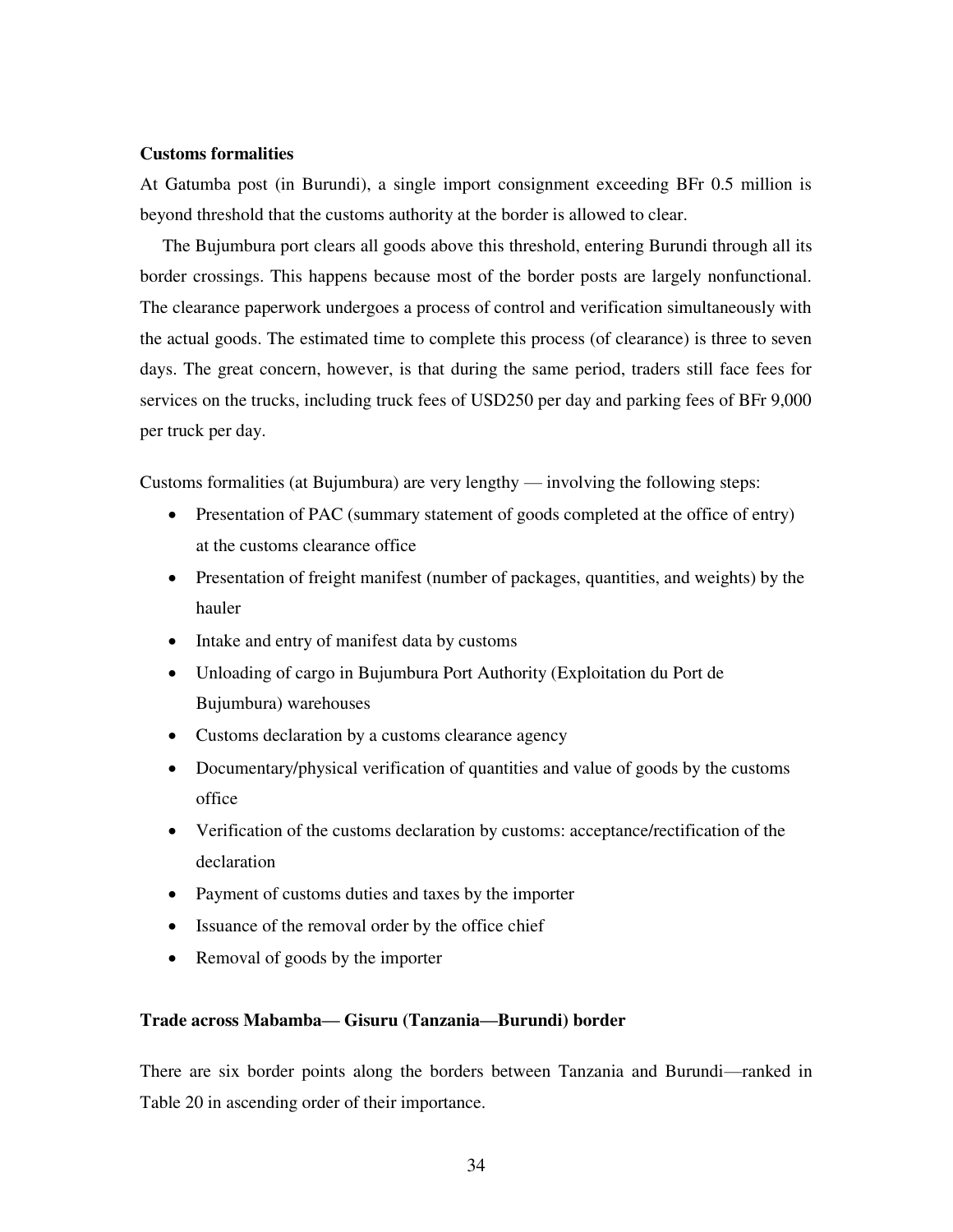| <b>Border</b> | <b>Location</b> (province) | <b>Commodity</b>                   | Rank |
|---------------|----------------------------|------------------------------------|------|
| Kobero        | Ruyinga Province           | Cassava, maize                     |      |
|               | Bururi, on Lake            |                                    |      |
| Rumonge       | Tangayika                  | Cassava, maize                     |      |
| Gahumo        | Cokuzo Province            | Maize, cassava                     |      |
| Mugina        | Mukamba Province           | Cassava                            |      |
| Kayogoro      | Mukamba Province           | Cassava                            |      |
| Gisuru        | Ruyigi Province            | Maize, groundnut, sorghum, cassava | 6    |

**Table 20. Border points along Tanzania—Burundi borders** 

# **Trading across Mabamba— Gisuru border points**

Mabamba—Gisuru borders<sup>9</sup> account for less than 5 percent of the aggregate cross-border trade taking place between Tanzania and Burundi (Kobero being the most preferred border). Table 21 shows the trends of agricultural imports into Burundi through Gicuru in July 2008.

|             |                  |              | Volume in |                            |
|-------------|------------------|--------------|-----------|----------------------------|
| <b>Date</b> | <b>Commodity</b> | Value in Bfr | tons      | <b>Customs duty in Bfr</b> |
| 7/7/2008    | Cassava          | 5,100,000    | 17.0      | 25,520                     |
| 8/7/2008    | Cassava          | 2,100,000    | 7.0       | 10,520                     |
| 9/7/2008    | Maize            | 2,000,000    | 6.0       | 4,520                      |
| 9/7/2008    | Cassava          | 1,500,000    | 5.0       | 7,520                      |
| 10/7/2008   | Cassava          | 5,100,000    | 17.0      | 25,520                     |
| 13/7/2008   | Maize            | 900,000      | 6.0       | 4,520                      |
| 13/7/2008   | Groundnut        | 2,400,000    | 6.0       | 12,020                     |
| 14/7/2008   | Maize            | 900,000      | 6.0       | 4,520                      |
| 19/7/2008   | Cassava          | 5,100,000    | 17.0      | 25,520                     |
| 21/7/2008   | Maize            | 1,500,000    | 10.0      | 7,520                      |
| 21/7/2008   | Maize            | 1,500,000    | 10.0      | 7,520                      |
| 21/7/2008   | Cassava          | 2,400,000    | 8.0       | 12,020                     |
| 21/7/2008   | Cassava          | 1,800,000    | 6.0       | 9,020                      |
| 22/7/2008   | Maize            | 1,050,000    | 7.0       | 5,270                      |
| 25/7/2008   | Maize            | 1,200,000    | 8.0       | 6,020                      |
| 27/7/2008   | Cassava          | 5,100,000    | 17.0      | 25,520                     |
| 30/7/2008   | Maize            | 1,900,000    | 10.0      | 7,520                      |
| 31/7/2008   | Groundnut        | 1,200,00     | 4.0       | 6,020                      |

Table 21. Agricultural imports cleared at Gicuru Customs, Burundi in July 2008

Source: Gicuru Customs

Note: 1 US\$ = 1240 BFr

 $\overline{a}$ 

The formal trade across this border flows in only one direction: from Tanzania to Burundi i.e. all the supplies are from Tanzania as confirmed by records at Mabamba and Gisuru customs. The main traded commodities are maize, groundnuts and cassava.

<sup>&</sup>lt;sup>9</sup> The entry into Tanzania is called Mabamba and the point of entry into Burundi is called Gisuru separated, about 5 kilometres apart.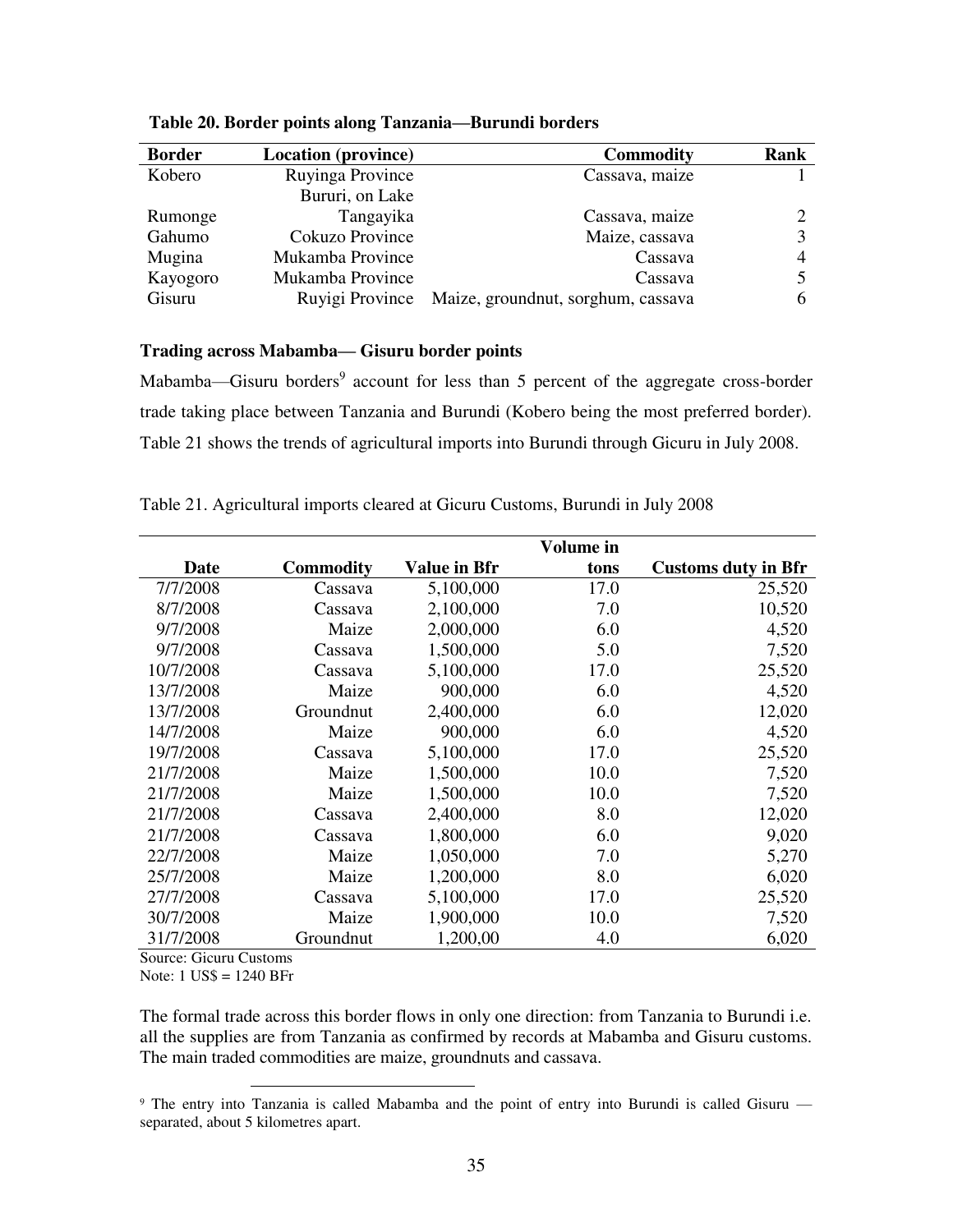For the two days I was at the border, I never saw a single truck or vehicle crossing the border. Informants attribute the low level of trade flow on this corridor to the sorrow state of roads. When asked why the border is not busy one official at the customs said, "people don't want to break their cars. They use other borders." Many business people complained of poor border infrastructure and attitude of customs officials particularly at Mabamba.

The corridor served by these borders extends up to the Tanzania port of Dar-es-Salaam by road, and on the Burundi side, up to Bujumbura — stretching over a distance of over 1,000 kilometer (400km from Gisuru to Bujumbura, and 600 from Mabamba to Dar-es-Salaam). Various spots along this route—for example, the Gicuru–Rujigi segment spanning around 50 kilometers—are in extremely poor condition, in need of rehabilitation.

Overloaded freight vehicles coupled with poor roads maintenance, and poor enforcement of axle load regulations further deteriorate the road network and reduce road life spans. Unlike the other countries traversed by trade corridors in which there are limits on axle loads, Burundi has no weight restrictions on road traffic. Burundi also has longer-term problems with road security, and travel between 6:00 p.m.—8:00 a.m. is restricted.

#### *Magnitude of informal trade*

While statistics on magnitude of informal trade across Mabamba—Gisuru borders is not available, all the people talked to at the borders agree that a large part of trade across Mabamba—Gisuru borders is informal trade, and that direction of trade in over 95 percent of the cases is from Tanzania to Burundi. That is, almost every thing comes from Tanzania —the commonly traded commodities include maize, followed by groundnuts, sorghum, cassava and rice. Most of the maize comes from Kibondo district – in Busunju area in particular – about 40 km from the border corridor. Transport from producing areas to the market is difficult because of poor infrastructure. Other important production areas are Iringa in the cental province, Mbeya, and Rukwa, and Kasura. Cassava is the main staple.

### **Trade across Kobero (Tanzania—Burundi) border**

Kobero is the busiest border point along the Tanzania-Burundi borders, used for most of the merchandise (over 80 percent) between Tanzania and Burundi including fuel and tea and coffee exports. It is located about 150km from Bujumbura and about 1000km from Dar-es-Salaam. It has sufficiently well developed infrastructure to facilitate trade. Roads on either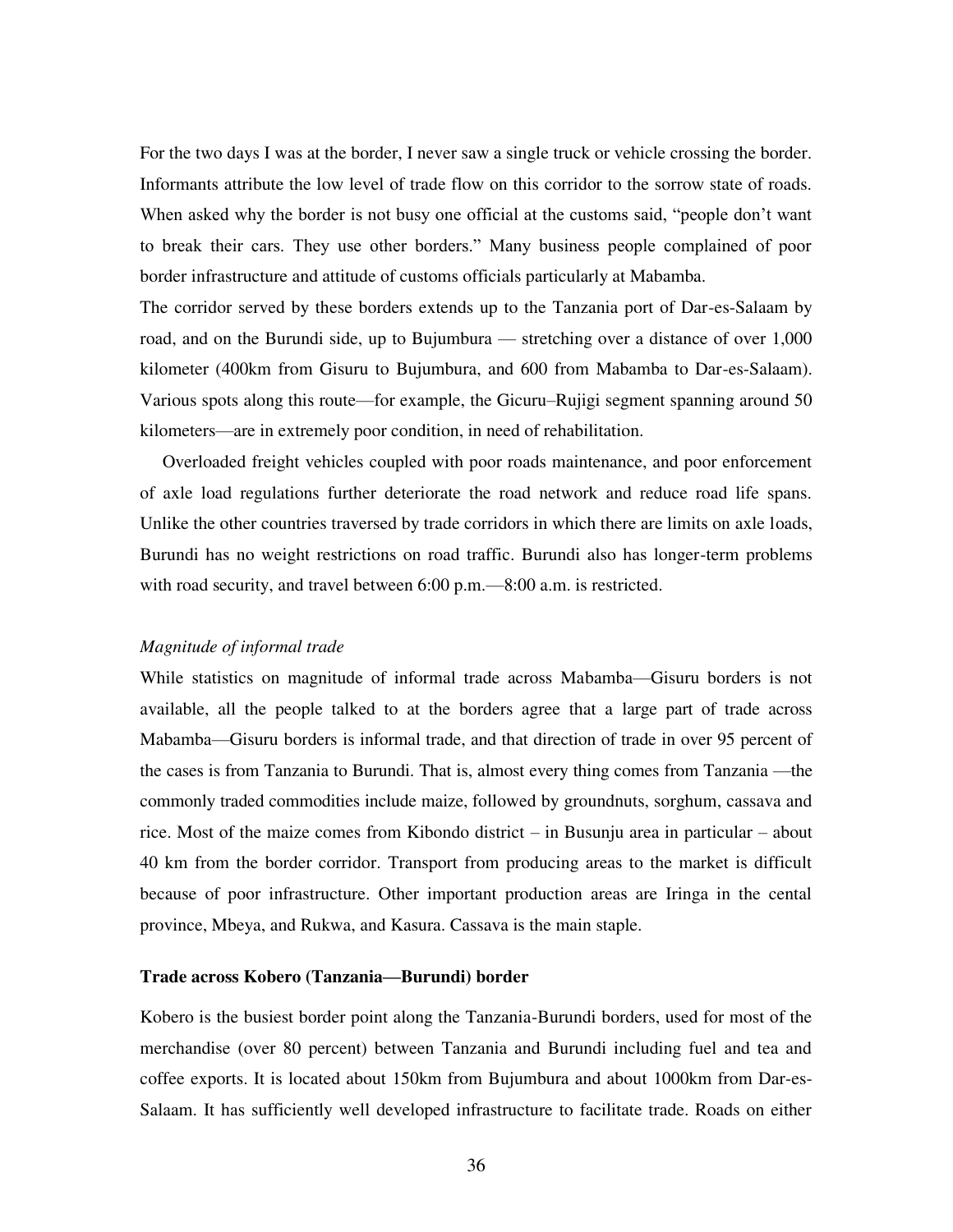side of the borders customs are tarmac. Supporting institutions such as police, immigration, and revenue agents are well established. There are well developed storage facilities on Burundi and Tanzania side of the border.

Kobero handles goods enroute through Mwanza and Dar es Salaam, and can be the gateway for goods from Uganda and Kenya through Lake Victoria. The roads on the Tanzania side have been paved, with the exception of the Manyoni–Singiola (90 km) segment. In Burundi, the Bugarama–Bujumbura segment (spanning around 40 km) is in poor condition. Average travel time for cargo – between the border and Bujumbura - is ten to twelve hours. Roundtrip cargo shipment time is estimated at about one month, taking into account the time required for travel, various customs and administrative formalities required, and loading/unloading at Dar es Salam and Bujumbura, as well as the truck maintenance.

### a) Commodities from Tanzania

Maize tops the list of commodities crossing to Burundi in terms of volume (and value), followed by cassava, rice and fish and groundnuts. Cross-border trade in livestock also takes place.

#### b) Commodities from Burundi

Cross-border flows of cereals are difficult to quantify because, unlike the trade in livestock, they are not subjected to custom registration procedures at borders.

### Magnitude of cross border trade in agriculture

While official statistics on magnitude of cross-border trade flows are hardly available, besides scattered records that are available at customs office, all participants interviewed agree that significant volume of trade takes place and that it continues to grow in magnitude every year. It was possible to confirm that this is true, when I observed what was taking place at the border and had the chance to looked at records at customs. For example, during 1-23 June 2009, I noticed that fish imports from Tanzania amounted to 132,325,000 BFr, while 31,497,500 BFr worth of maize was imported.

The next sections examine these corridors in greater details.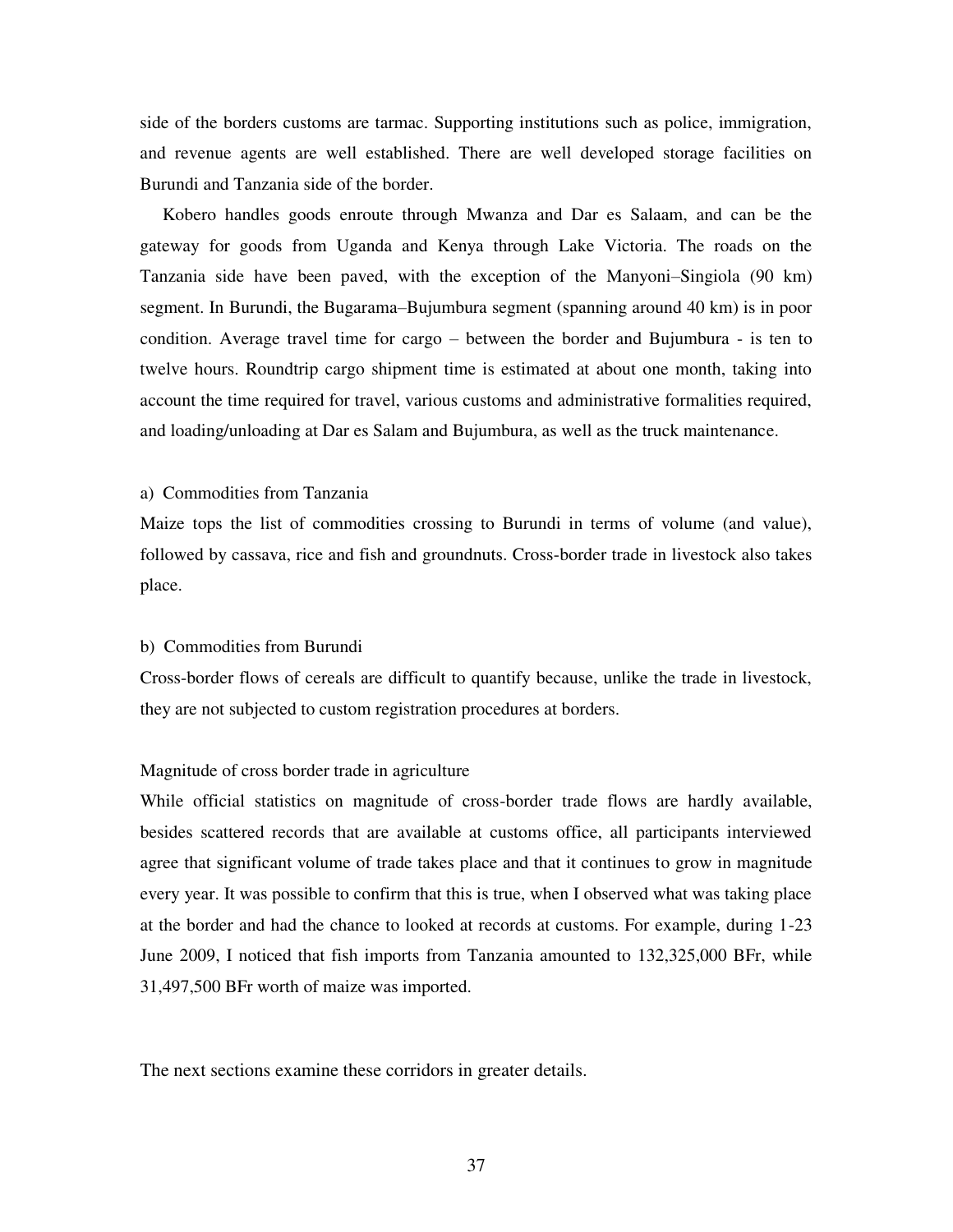# **3 Transit routes, procedures and requirements**

Uganda, being a land-locked country, relies on the ports of Mombassa and Dar-es-Salaam to transit her exports and imports. Uganda, Burundi, Rwanda and Eastern Congo rely on the Northern and Central Transit Corridors (Mombassa and Dar es Salaam ports, respectively) for their external trade activities.

# **3.1 The Northern Corridor**

The Northern Corridor comprises roads, rails and Lakes-network from the Kenyan port of Mombasa to Kampala. On surface mode, it consists of road routes from Mombasa via Malaba and Busia to Kampala – Mbarara /Kabale onward to Kigali and Butare in Rwanda, and to Bujumbura in Burundi. It is estimated that 85–90 percent of Uganda's exports and imports pass through the Northern Corridor.

The Northern Corridor is the main route for Uganda's external trade flows, carrying an average of 88 per cent of the traffic in the period 1998-2004 (Table 8) - Mombasa being Uganda's closest ocean port.

| <b>Traffic stream</b>                           | 1998  | 1999  | 2000  | 2001  | 2002         | 2003  | 2004  |
|-------------------------------------------------|-------|-------|-------|-------|--------------|-------|-------|
| All surface modes on corridors                  |       |       |       |       |              |       |       |
| Northern Corridor across Kenya border 1/        | 1,053 | 1.266 | 1.393 | 2,087 | 2,138        | 2.367 | 2,762 |
| <b>Central Corridor</b>                         | 98    | 260   | 251   | 278   | 284          | 263   | 348   |
| Total all surface modes                         | 1.151 | 1.527 | 1.644 | 2,366 | 2.422        | 2.630 | 3,111 |
| Northern Corridor share of corridor traffic (%) | 91.45 | 82.95 | 84.75 | 88.24 | 88.27        | 89.99 | 88.80 |
| Flows of goods trade by rail                    |       |       |       |       |              |       |       |
| Northern Corridor                               | 469   | 514   | 563   | 566   | 623          | 595   | 528   |
| Central Corridor                                | 86    | 226   | 218   | 242   | 247          | 229   | 303   |
| Rail sub-total                                  | 554   | 741   | 781   | 808   | 870          | 824   | 831   |
| Rail share of total traffic (%)                 | 48.16 | 48.52 | 47.51 |       | 34.16 35.93% | 31.33 | 26.71 |
| Rail share of Northern Corridor traffic (%)     | 44.53 | 40.61 | 40.41 | 27.12 | 29.14        | 25.14 | 19.11 |

| Table 22. Uganda's external trade movements on the Northern and Central corridors ('000 tonnes) |
|-------------------------------------------------------------------------------------------------|
|-------------------------------------------------------------------------------------------------|

Source: World Bank (2006) Uganda Diagnostic Trade Integration Study, the World Bank, Washington, D.C. based on Uganda Bureau of Statistics (UBOS), Kenya Port Authority (KPA), Tanzania Ports Authority (TPA), and Uganda Railways Corporation (URC). Notes: 1/ data are estimates (may not reflect the regional movements accurately).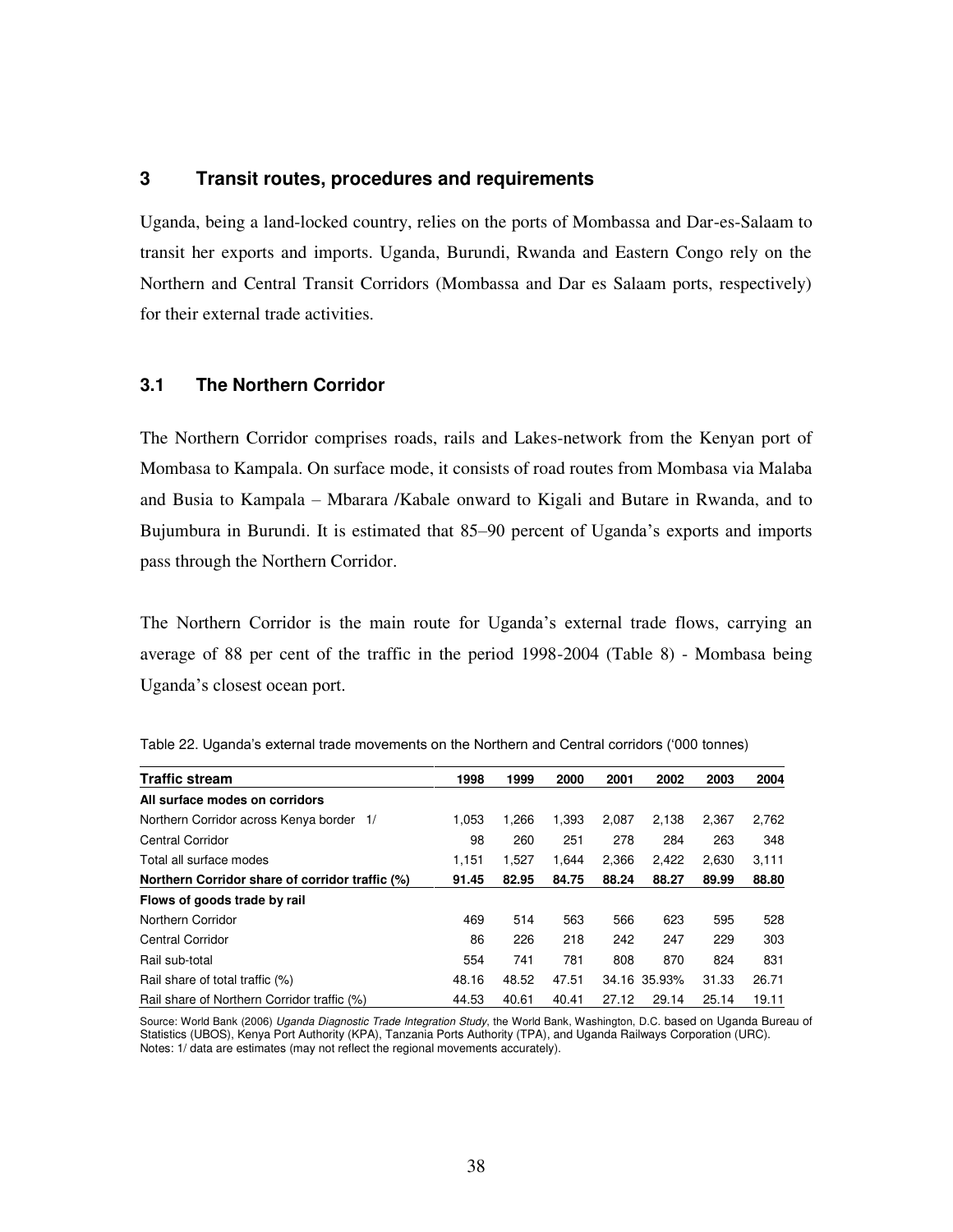Over 90 percent of Uganda's overseas imports and exports transit through Mombasa each year. Dar es Salaam caters for less than 4 percent, and about 2 percent are air freighted each year. Uganda's traffic through Mombasa is also seen to be growing each year, while its traffic through Dar es Salaam appears to be declining each year. The share of railways in Northern Corridor traffic has declined substantially (from 44.5 per cent in 1998 to 19 per cent in 2004).

The Northern Corridor is also regarded as the life line of the Great Lakes region as it accounts for over 80 percent of the cargo (exports/imports) - by road (Table 8). Along the Northern Corridor, Kampala represents a major transportation hub in the region – into Southern Sudan, Northeastern DRC, Rwanda and Burundi. While Rwanda and Burundi receive a good number of their imports through Tanzania, an estimated 80 million people in the region consume goods transported through Kampala – approximately 10 percent of Sub-Saharan Africa's total population.

In 1985, Kenya, Uganda, Rwanda, Burundi and the Democratic Republic of Congo signed the Northern Corridor Transit Agreement (NCTA) aimed at simplifying and harmonising procedures relevant to the expeditious movement of goods in transit. The agreement provided for establishment of Transit Transportation Coordination Authority (TTCA), which is responsible for implementation of NCTA particularly matters related to transit traffic.

The northern corridor has tried to sustain its traditional role as the main route to the landlocked countries. However, TTCA has not been fully successful in reducing the transit barriers along this route, such as delays and high transaction costs created by bureaucratic customs procedures, restricted axle load limits and too many weigh bridges, police roadblocks, etc. (Tex Box 2). These problems are perceived to have been created by the rigidities in government management at transit points, lack of political commitment and political instability in some countries in the region.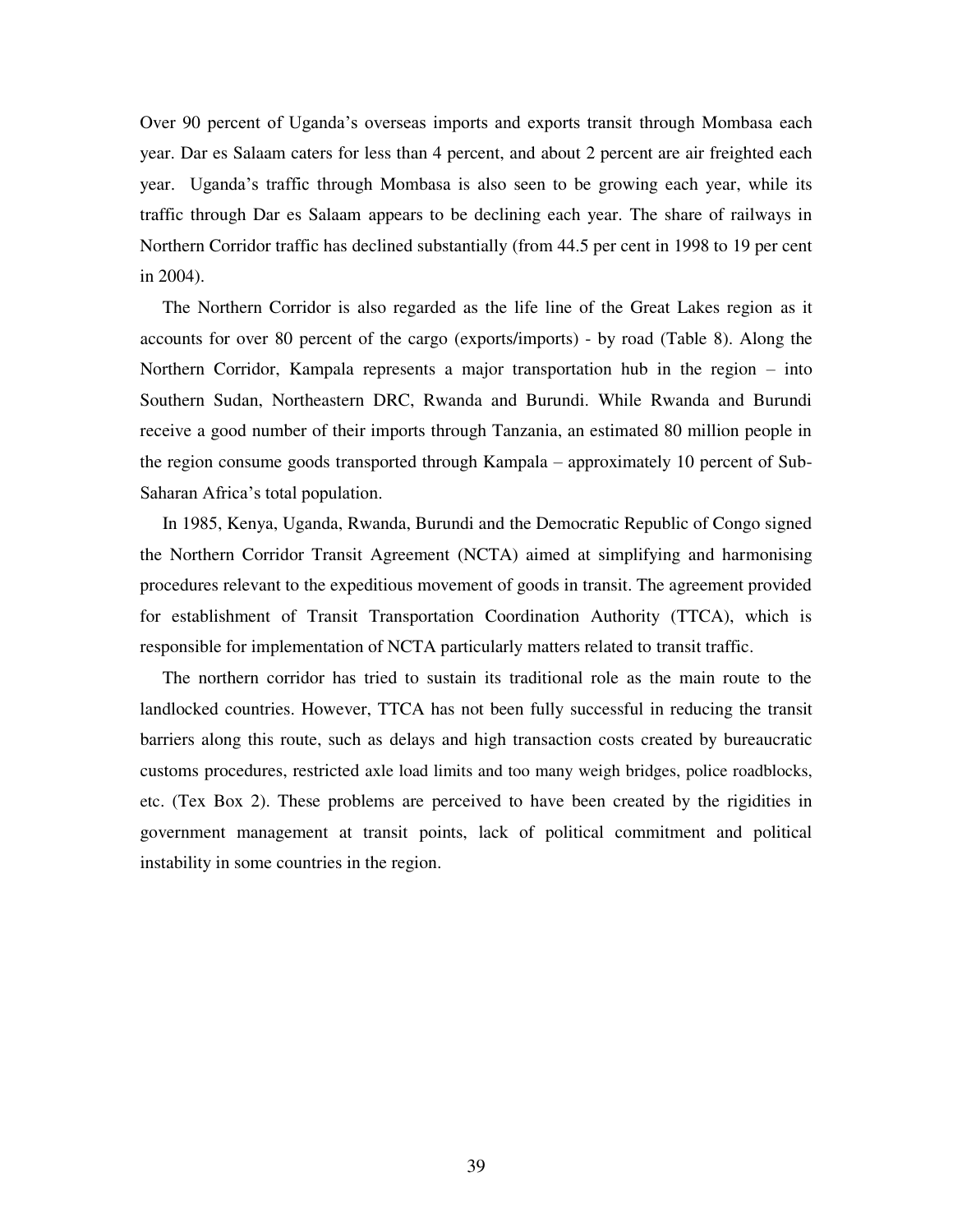## **Text Box 2: Major problems faced along the Northern Corridor**  (BASED ON STAKEHOLDER CONSULTATIONS)

- 1.1 The roads conditions deteriorated on most sections of the route owing to insufficient maintenance and axle overloads;
- 1.2 Inefficiencies along the corridor have led to slow speed, and long transit time. Increased transit times and operating costs have led to increased transit costs that are born by the consumer;
- 1.3 Inadequate facilities at Nakawa inland depot (in Uganda) and other container depots has led to delays in clearing imports and exports by customs (Uganda Revenue Authority);
- 1.4 Lengthy documentation and customs procedures and too many uncoordinated institutions involved in the processing of papers (at port of Mombasa and border crossing points). The facilities at Malaba (Kenya-Uganda border crossing point) are inadequate – impeding the free flow of transit traffic;
- 1.5 The Rift Valley Railways runs on an old rail network and has a shortage of locomotive powers and wagons. This impedes transportation by rail – making road transport the most preferred though expensive option;
- 1.6 The strict enforcement of axle load limits leads to less tonnage for most vehicles. This is unfavourable to cargo transporters, some of whom have ended up paying fines or corruptly paying their way through the weigh bridges or have had the excess cargo off loaded in places where there are no cargo storage facilities, especially at the border points;
- 1.7 It takes seven days to transport goods from Mombasa to the Kenya-Uganda Malaba border-post. Without barriers along the route, it should take 3-4 days. Port procedures take over 60 hours followed by border post procedures that take 15 hours;
- 1.8 Border crossing procedures, too many weighbridges and road blocks and insecurity are barriers to the smooth flow of cargo increase the cost of doing business along the Northern Corridor.
- 1.9 Barriers introduced along the route have a double effect of increasing the transit time and costs of transport, thereby impacting negatively on the economy of landlocked countries.
- 1.10 Congestion of trucks at the port, transit fees, various national documents and inland terminal or transit parking yards procedures and facilities.

The barriers highlighted in Text Box 2 are elaborated in subsequent sections 3.1.1 – 3.1.6.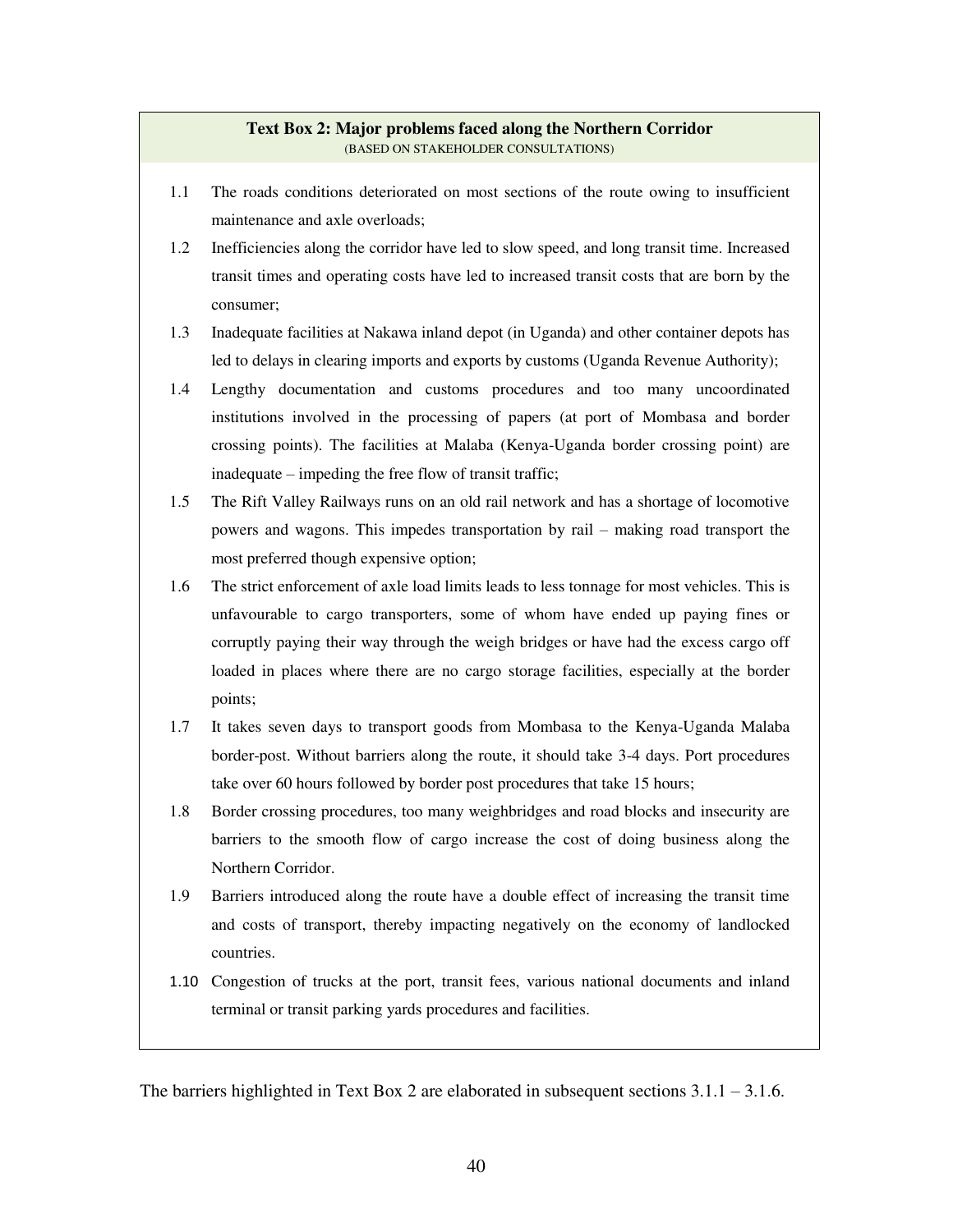### **3.1.1 Transit procedures and requirements**

Of the five EAC countries, only Kenya and Tanzania have access to the seaport and the rest get their imports or are able to export after going through transit procedures. All the officials interviewed in government and private sector (in Kampala) agreed that port and border crossing procedures top among the barriers along the Northern Corridor.

Port procedures take over 60 hours  $-$  i.e. it takes about two weeks in most cases, to have goods cleared by Kenya Port Authority. This result is similar to the findings of the World Bank Trade Diagnostic study which showed that transit cargo spent (on average) 17.9 days in Mombasa port (based on a sample of 802 import containers in the first 14 days of October 2005, using KPA data of containers railed from the port). For a sub-set of 177 boxes destined to Uganda and beyond, the time spent at the port was much higher at 37.5 days, while that of the  $625$  Kenyan boxes was 12.4 days<sup>10</sup>.

These figures are very high compared with those for some other developing countries compiled by the World Bank (reproduced in Table 9). Based on the data provided by the World Bank (2006), the reasonable time for stay at port should be 7 days instead of 37.5 days for cargo at Mombasa destined for Uganda.

|                                                                                                                | General                               | Green Channel*                    | <b>Yellow Channel</b> | <b>Red Channel</b> | Period            |  |  |
|----------------------------------------------------------------------------------------------------------------|---------------------------------------|-----------------------------------|-----------------------|--------------------|-------------------|--|--|
| Bolivia                                                                                                        | $2.2^{\circ}$                         | 1.6                               | 2.0                   | 3.0                | Jan-June 2003     |  |  |
| Ghana KIA Airport                                                                                              | 75 per cent clearance the same day    |                                   |                       |                    |                   |  |  |
| Ghana Tema Port                                                                                                |                                       | 44 per cent clearance in two days |                       |                    |                   |  |  |
| Morocco                                                                                                        | 0.025                                 |                                   |                       |                    | <b>March 2003</b> |  |  |
| Mozambique                                                                                                     | 8                                     |                                   |                       |                    | mid 2002          |  |  |
| Peru                                                                                                           |                                       | 0.1                               | 0.5                   | 1.0                | 2002              |  |  |
| The Philippines                                                                                                | December<br>0.8<br>0.8<br>1.0<br>1997 |                                   |                       |                    |                   |  |  |
| Within one day: 71.5 per cent of imports<br>2002<br>Turkey<br>Within 2 days: 82.5 per cent of imports          |                                       |                                   |                       |                    |                   |  |  |
| Uganda<br>Up to one week<br>Under simplified procedures: Single item cargo: one day<br>Mixed cargo: three days |                                       |                                   |                       |                    |                   |  |  |

**Table 23. Customs Processing Times (in days)** 

Source: Customs Modernization Handbook, 2005, the World Bank.

 $\overline{a}$ 

Question being asked is how to improve transparency and efficiency (in the clearance and release of goods), especially at the port. Documentary requirements, excessive transit fees,

 $10$  Time at port refers to the time taken from unloading containers to exiting ports and from entering port to loading on ships).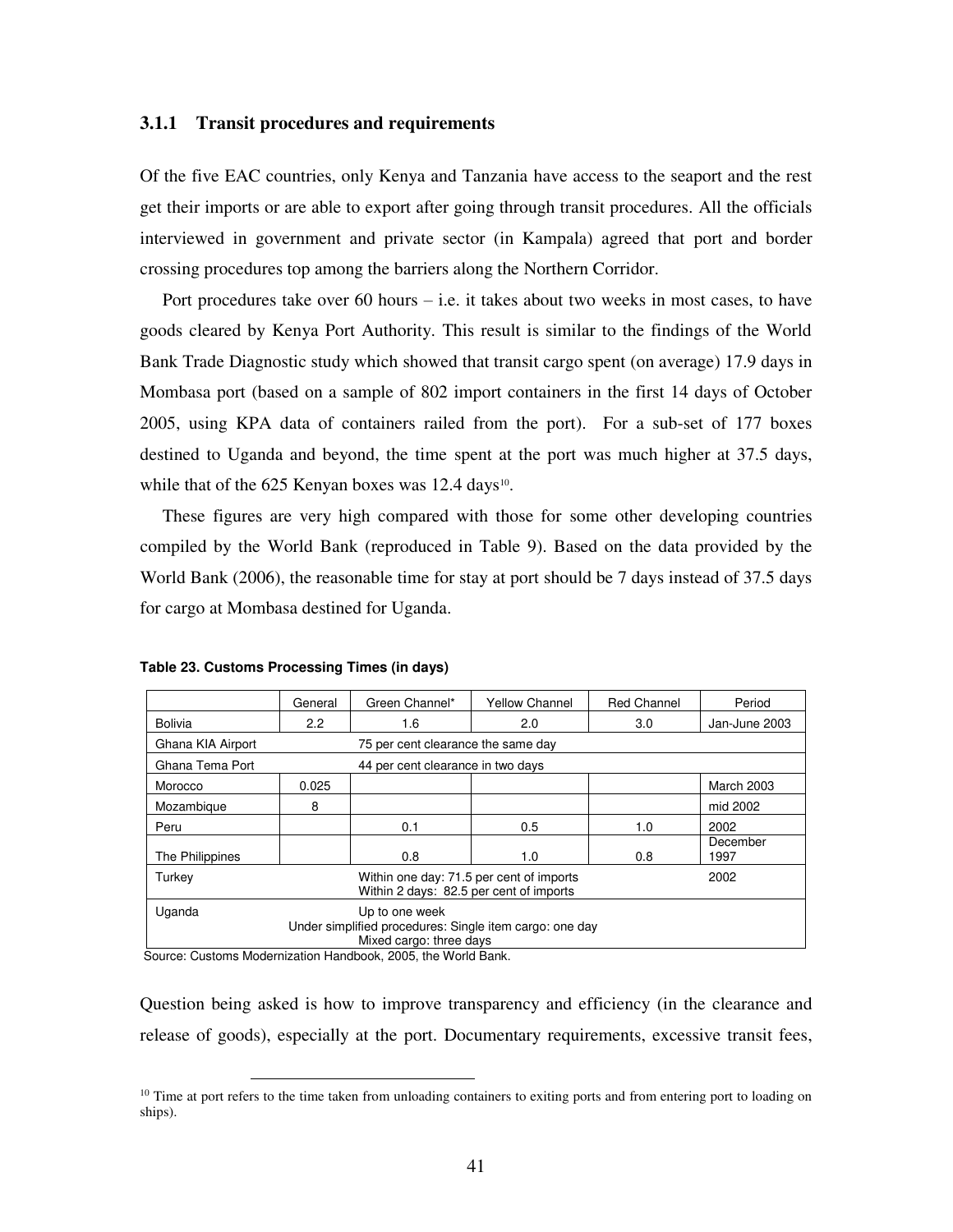and costs of warehouse and offloading imports at the port (with short grace periods given on imports before applying demurrage charges), as well as corruption, all add to the difficulty and cost of trading. Together with the already high transport costs, these result in landlocked countries, particularly Uganda, failing to be competitive.

There are indirect costs associated with these delays. For example, inventory holding costs caused by goods waiting in the ports, with each 10 days of delay is equivalent to about 0.5 percent of the value of goods in additional inventory costs.<sup>11</sup> There is also cost resulting from goods not being available for use. Hammels (2001) has estimated that such cost amounts to 0.8 percent of the value of goods per day, based on a study of what exporters are willing to pay for reducing transit time of manufactured goods.

With high port/warehouse charges, the level of damages at the port continues to rise while traders struggle to raise money, and delay to pick their goods. In early-May 2008, approximately 8000 containers were reported to have been affected at the Mombassa port. This problem does not seem to affect Kenya as much as Uganda since the port is in Kenya. It also became increasingly apparent that a number of traders were resentful about the treatment they receive at the Kenyan port of Mombasa. "We are treated as 'strangers', not as part of the EAC. We pay the same high charges, like 'foreigners' do", they complained.

The new EAC transit licenses - being issued as part of the new EAC transit regulations – amount to multiple fees: US\$1,500 for a Company Transit License, US\$600 for a Transit Goods License and KShs10 million for a security bond on goods in transit. A number of cargo transporters felt that these fees are quite excessive, and a few others reported that they were not aware of the new EAC transit regulations. Besides, different countries continued to charge their own rates. For example, it costs Ushs 500,000 (approx. Kshs 20,000) for a transit licence in Uganda, but KShs 42,000 (approx. Ushs 1,050,000) for one in Kenya – which is more than two times the rate in Uganda.

Transit goods licences issued by Kenya Revenue Authority (KRA) only allows goods to be routed through Kenya, but not local transportation within Kenya. The licenses prohibit transportation of locally produced goods from Kenya as exports. It prohibits transportation of goods from Uganda into Kenya as imports, as would be the normal occurrence on returning the truck to Kenya. Such restrictions, according to Uganda's importers escalate transport costs because they have to send back an empty truck which they should have used to

 $\overline{a}$ <sup>11</sup> Assuming interest rate of 20 percent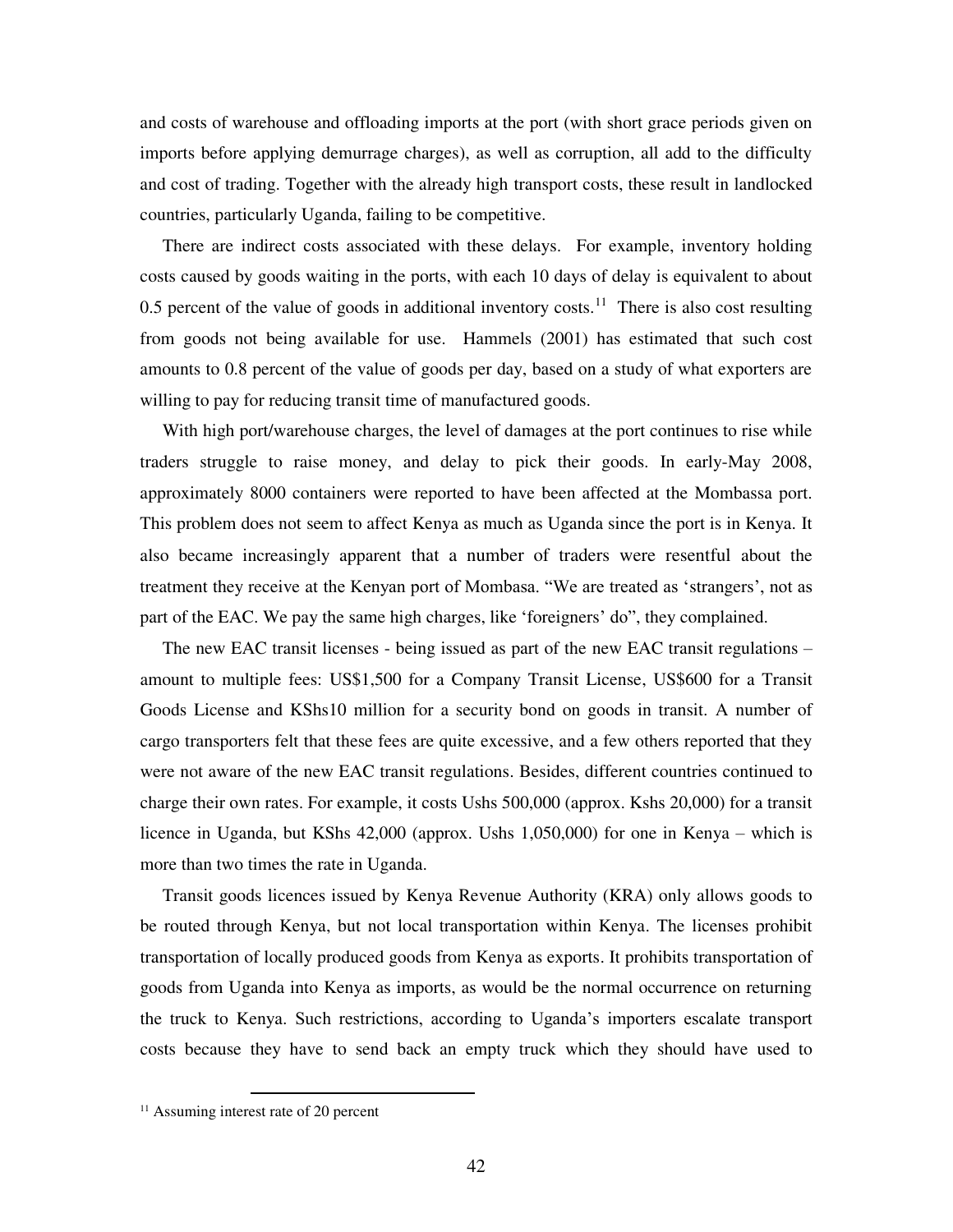transport some Ugandan exports. Some traders asked, "If the COMESA Yellow Card can be acceptable in the region, why isn't the Transit Goods Licence the same?"

Contrary to the East African Community Protocol, Kenya (and so is Tanzania and Rwanda) charge fees on each truck entering their territory (what some traders referred to as road toll). Kenya charges US\$60 for truck going up to Nairobi and \$90 beyond Nairobi (Rwanda charges US\$76 on each truck, while Tanzania charges US\$50 dollars). Besides, Mombasa Municipality has introduced a new levy on Uganda bound trucks.

From discussion with transporters, it was also mentioned that Uganda-registered trucks were not allowed to re-fuel in Rwanda. Since fuel prices are lower in Rwanda than they are in Uganda, refuelling Uganda's trucks in Rwanda is equated to smuggling. Ugandan transporters have to make sure that they have enough fuel before crossing Rwanda border to avoid getting stranded in Rwanda. Close to this, the EAC transit regulation allows a grace period of 7 days without payment of Temporary Road License – for vehicles entering the territory of a partner state, but it is not being followed in some countries.

### **3.1.2 Delays at weighbridges, and variation in axle load limits**

The customs checkpoints and mandatory weighbridges (along with poor roads) for goods in transit contribute greatly to transportation costs and serve as a real impediment to trade. Trucks are weighed on the way, causing delays to move goods from one territory to another. The acceptable weights are not harmonised in the region, causing conflicts.

Again, transporters must know what type of commercial trucks is accepted in different states because partner states do not agree on the same axle loading. This has contributed to limiting access to certain markets. In extreme examples, entries were temporary denied, even with the 'right' axle loading. Stories were narrated of Uganda registered trucks that were temporary denied transit permits to Congo by Rwandan authority in recent past. The reasons for this are not very clear, but the concern has been that "Ugandan trucks spoil their roads".

#### **3.1.3 Customs documentation /border post procedures**

One of the expectations from a customs union – anywhere in the world – is the simplification and harmonisation of customs procedures, documents and formalities, including the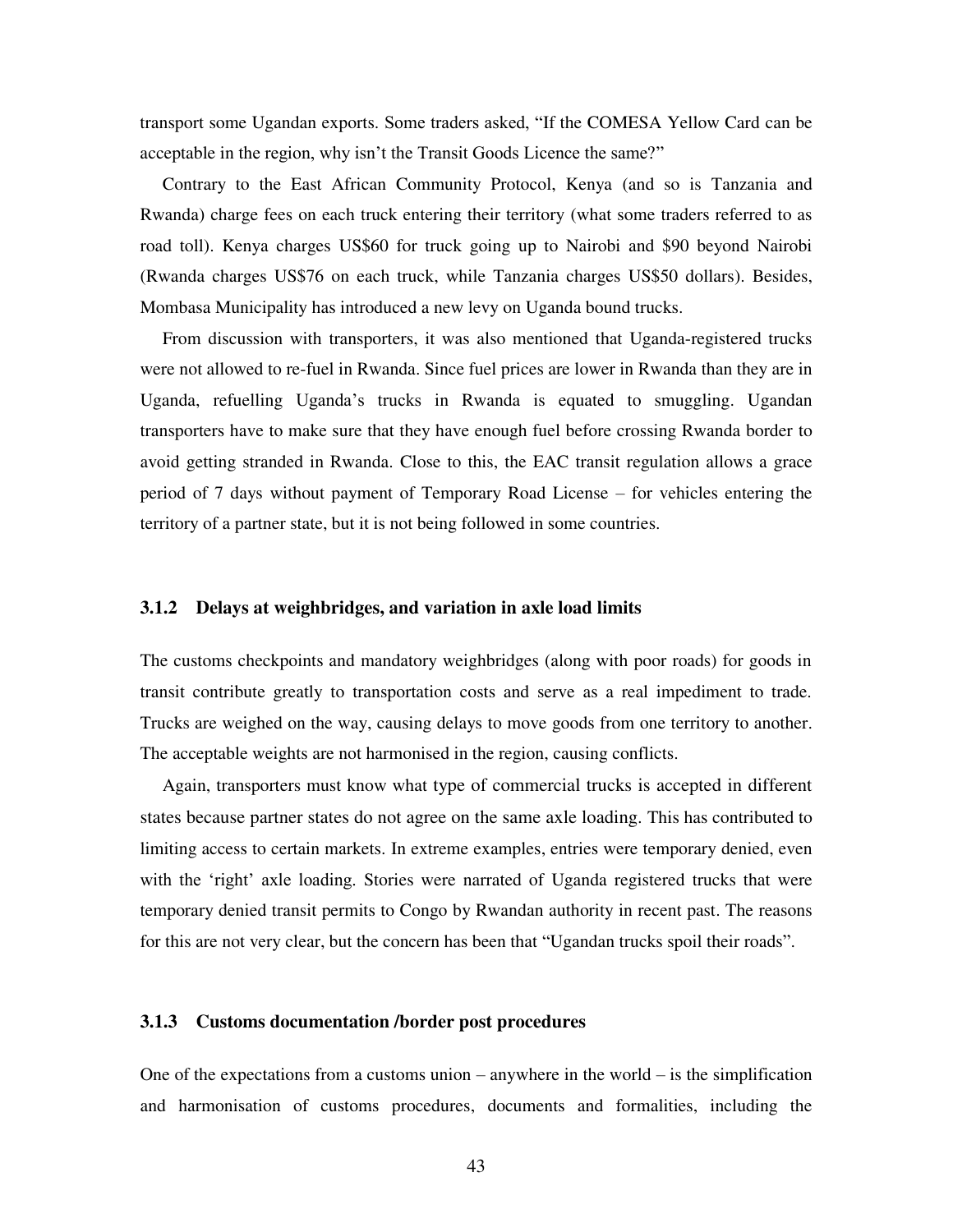standardisation of certificates of origin. This is yet to be seen in the EAC. Failure to fully achieve this has resulted in, for example, the continued use of COMESA certificates by Kenyan and Ugandan businesses, which they are entitled to do as they are still members of the preference trade area (PTA).

We are also witnessing varying systems of import declaration, payment of applicable duty rates, working hours at the customs posts, and standards (Sanitary and Phytosanitary requirements) applied by EAC member states. We heard about lengthy procedures, unfair treatment, corruption (at customs) and inadequate information to enable officials at customs make the right decisions. Some of the customs delays were attributed to limited working hours at the customs posts.<sup>12</sup>

At border posts, every country seems to be stuck to a different system of documentation, from the rest. Uganda uses ASYCUDA ++ (to implement key customs processes of cargo control, transit, entry processing, warehouse control and accounting). Kenya uses SIMBA. The problem around the link between these two systems has not been fully resolved yet. This does not help to speed up the process across customs where processes are supposed to be harmonised. A few years back, Kenya and Uganda concluded a bilateral agreement, which provides the necessary legal framework for joint controls at their common border posts, sort of creating a one–stop border posts, but this is yet to be seen in practice.

Besides, the two countries had agreed in the past to take immediate steps towards the introduction of a 24-hour service at their common border posts. This is yet to be implemented. It would also appear that the directive by the minister of roads and public works in Kenya, to the effect that transit trucks be weighed once and issued with certificates, has not been fully complied with.

At the same time, concerns about delays in processing export papers have been heard. Before transporters leave Kampala, it is a requirement that they file export papers with URA which are then sent to the border point. It was learnt that these papers often reach the border point late, and transporters are made to wait for 2 to 3 days. Goods are physically inspected in many cases, particularly where they involve refund or drawback claims, regardless of the compliance record of the exporter. This can unnecessarily slow down the operations of the exporter.

 $\overline{a}$ 

<sup>&</sup>lt;sup>12</sup> It takes about one week for process at KRA to be completed.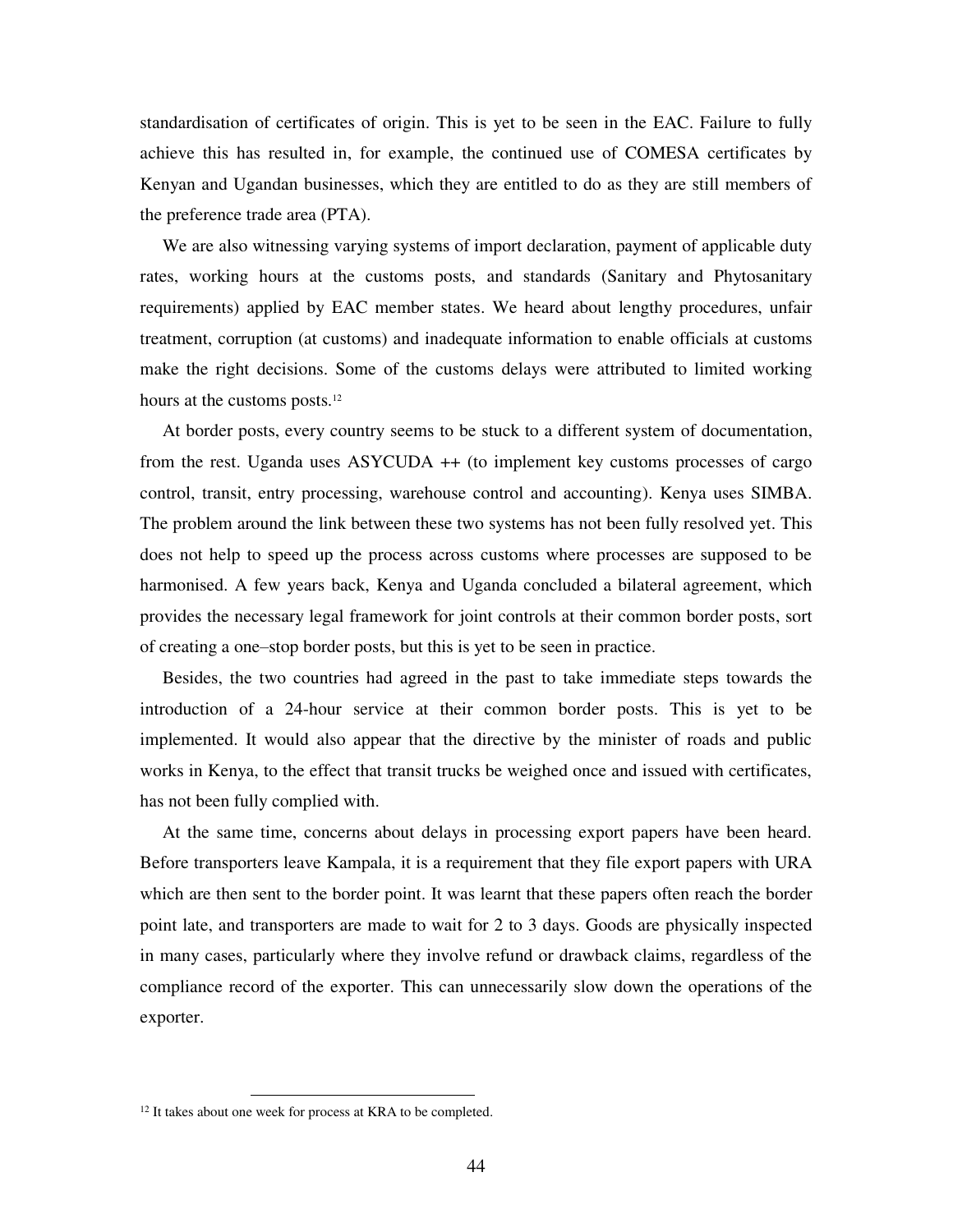Traders who export goods to Francophone countries (e.g. Burundi) pay a fee \$300 to translate the regulations (required documents) to English - at Jomo Kenyatta International Airport. They see this as a great inconvenience to them. Ugandan traders have suggested that Regulations should be translated in all the official languages spoken in EA community by the issuing country.

Some Ugandan importers also complained that while in Kenya, they are restricted from using Uganda's registered Clearing Agents, to clear goods in Kenya. They are forced to hire Kenyan clearing agents who, most times, are very expensive and some of them are dubious.

#### **3.1.4 Import and export inspection and certification procedures**

The EAC partners states have adopted (or are expected to adopt) the EAC harmonised standards of goods traded within the region (and supposed to be enacted into law – a mechanism that ensures mutual recognition of national quality marks on products by national standards agencies (Bureaus of Standards). The mechanism agreed by the Partner States exempt the goods from vigorous verification upon importation once they bear the quality marks.

This has not been implemented. Clearly, the concerns are on: product verification and inspection (that have continued despite quality marks or certificate by national agencies) and inspection fees (on goods in transit). Ugandan tea is transited through Kenya to countries outside the region like Pakistan. At the Kenyan-boarder, an inspection fee of \$400 is levied in disregards of inspection that was done in Uganda before tea left the country. Government will also accept that there are many agencies involved in import and export inspection and certification, amounting to duplication and additional costs. This is the second concern.

Why some stakeholders may have the impression that government agencies are not coordinated arise from that fact that some institutions have duplicated roles or functions. Numerous public agencies play a role in the management of food safety, agricultural health and/or quality standards in Uganda. The most important government entities in this area are:

- Uganda National Bureau of Standards (UNBS)
- Ministry of Tourism, Trade and Industry (MTTI)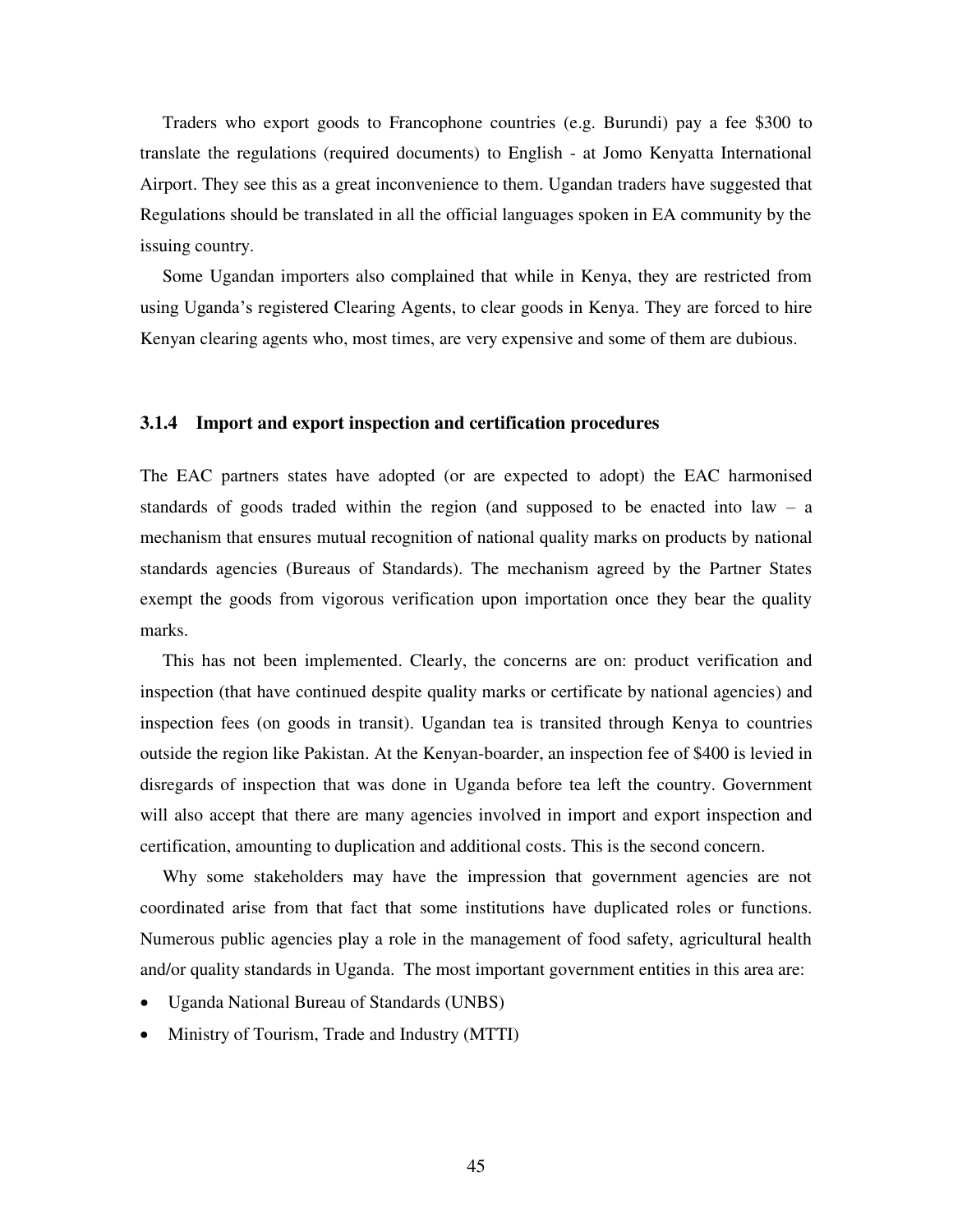- Ministry of Agriculture, Animal Industry and Fisheries (MAAIF), especially: Department of Livestock and Entomology; Department of Animal Production; Department of Crop Protection (DCP); Department of Fisheries Resources
- Ministry of Health (MOH), Environmental Health Division
- National Drugs Authority (NDA); Uganda Police.

While SPS is the mandate of the ministry of agriculture, there are instances where several government agencies converge with competing roles and influences on the SPS issues. Up to now, it has never been resolved whether the issue of food safety should be the mandate of the ministry of agriculture or ministry of health or National Drug Authority as all of them struggle to exert influence on regulations in this matter. This is a self-imposed bureaucratic issue that needs to be resolved to facilitate trade.

The agencies with the most direct involvement in the adoption or enforcement of standards for traded agro-food products are UNBS, and the various listed MAAIF departments. Many of these agencies need to work closely with health, veterinary, or other departments at the district local government level, presenting considerable challenges of coordination.

The inspection bodies have not developed the capacity to have laboratories at the entry and exit points which should have been the ideal situation. The issue of accreditation of laboratories as a requirement for compliance is one that sometimes gives the stakeholders the impression that the inspecting agencies are not coordinated. According to government officials, not many stakeholders appreciate the need for accreditation of laboratories. That is why you hear many complaints about cumbersome inspection requirements, strict standard requirements and inspection charges.

### **3.1.5 Police road blocks, bribery and corruption**

Police road blocks were constantly cited, and appear not to be serving the purpose for which they are intended. There are about 10 police controls (roadblocks), from Mombasa to Uganda border (it used to be about 27 in the past, 4-10 years ago). They lead to rent seeking and transit delays. It is estimated that 12 percent of checks (of commercial vehicles) take more than 1 hour. In some cases, police and local government check points at the border cause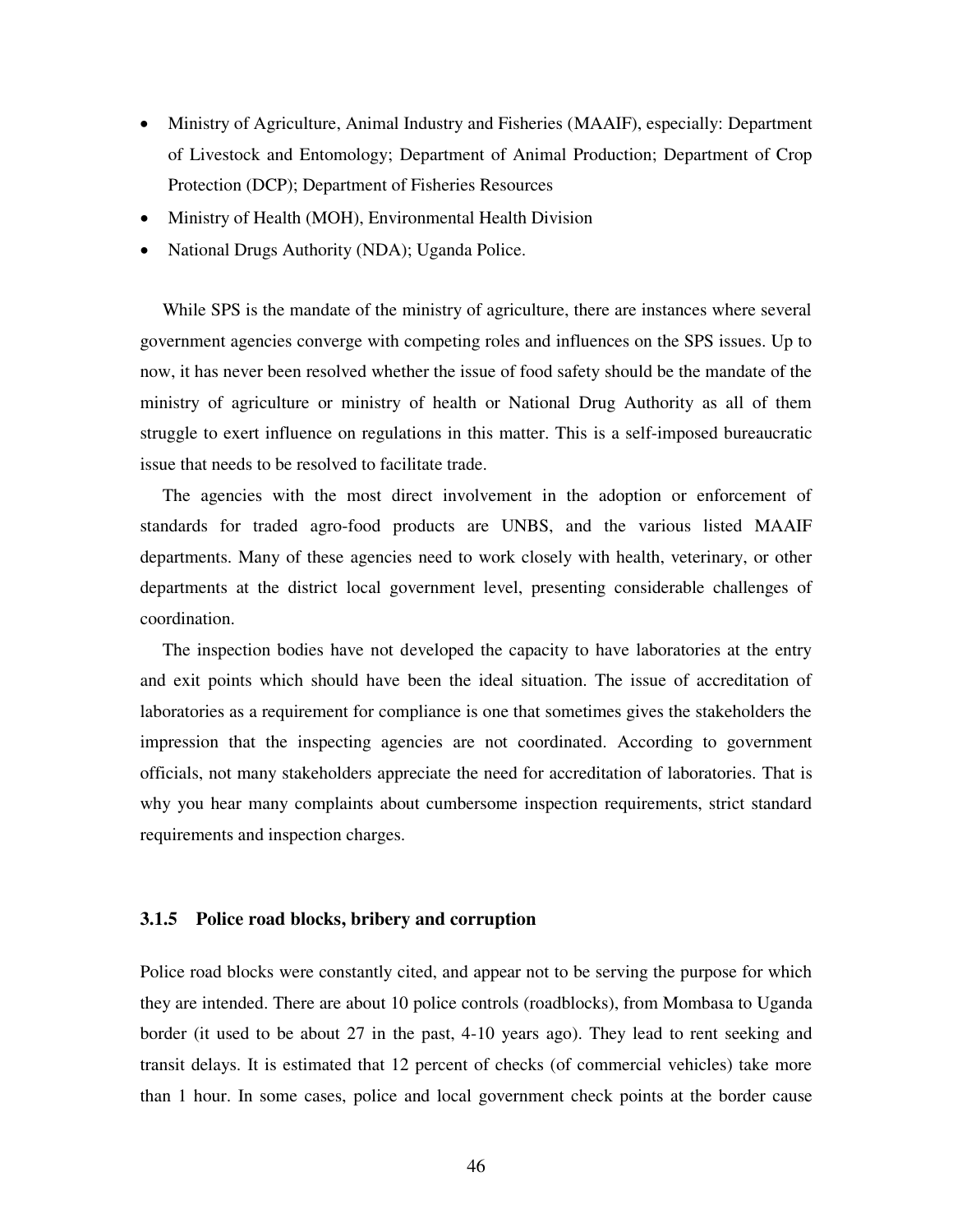delays even for returning vehicles not carrying goods. Some stakeholders have accused police for using roadblocks to solicit bribes.

"Police check points have become 'police-cash-points' as they are no longer serving their intended purpose of security control only but are using them as mediums of soliciting money from transit trailer trucks, especially those with foreign registration numbers", said one irritated transporter.

Yet these are not the only noted cases of corruption – officials at customs are also alleged with corrupt practices by the business sector.

## **3.1.6 Infrastructure constraints**

Problems cited relate to electricity power supply in Uganda, non functioning railways transport, inadequate vessels on Lake Victoria, and poor roads network. The roads conditions deteriorated on most sections of the route owing to insufficient maintenance and axle overloads and yet it is the dominant mode of transport.

Road as a mode of transport accounts for over 80 percent of the volume of freight and human movement (Figure 2), but driving from Kampala to Busia and Malaba borders, highlights the dilapidated state of the roads network.



**Figure 11. Share of export and imports by modes of transport (%), 2005** 

Source: Based on UBOS data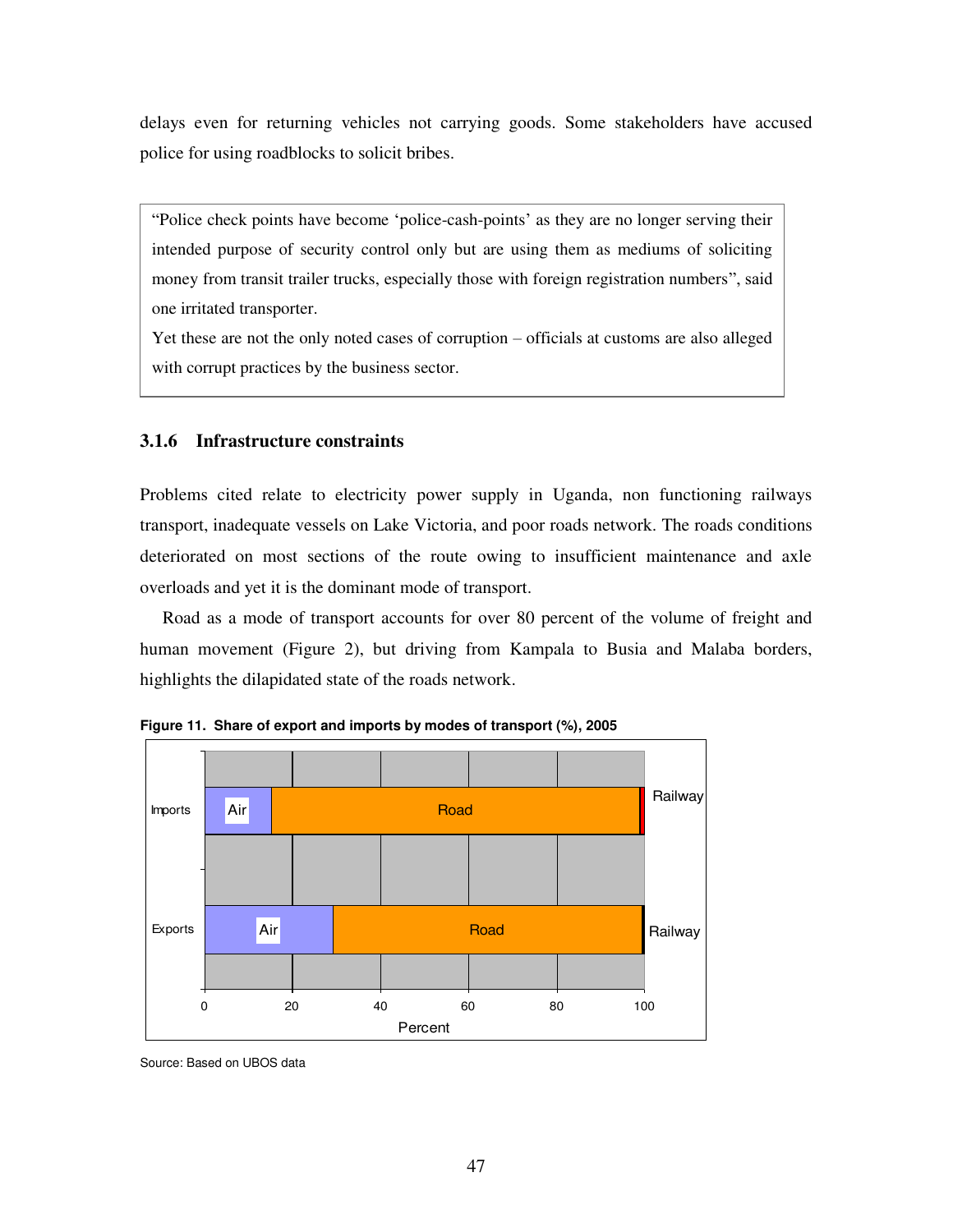Poor road networks in Uganda explain why it has the second highest transportation cost (after Ethiopia) for a landlocked African country (Figure 3). The contrast is more glaring when compared with exporting countries in Asia. High inland freight charges from Mombasa remains a major obstacle to trade. It is easy to understand why stakeholders would compare the costs of international shipment with that of transporting goods from port to Kampala.

Land transport costs are high mainly because less expensive railway transportation capacity is not presently available to cater for traffic demand. The railway network has virtually collapsed. Only 2 lines are functional (Kampala-Malaba and Tororo-Soroti line – commissioned in July 2004), yet it is the cheapest means of transport for cargo. Railways currently handle less than 30 percent of Uganda's bulk cargo to and from the ports of Mombasa and Dar-es-Salaam. An efficient railway system will reduce the costs of doing business and improve the competitiveness of products in the landlocked countries of the region.





In fact, if the report that some Uganda manufacturers were contemplating shifting bases to Kenya to reduce transport costs is true, this would have serious ramification on Uganda's

Source: World Bank (derived from IMF data)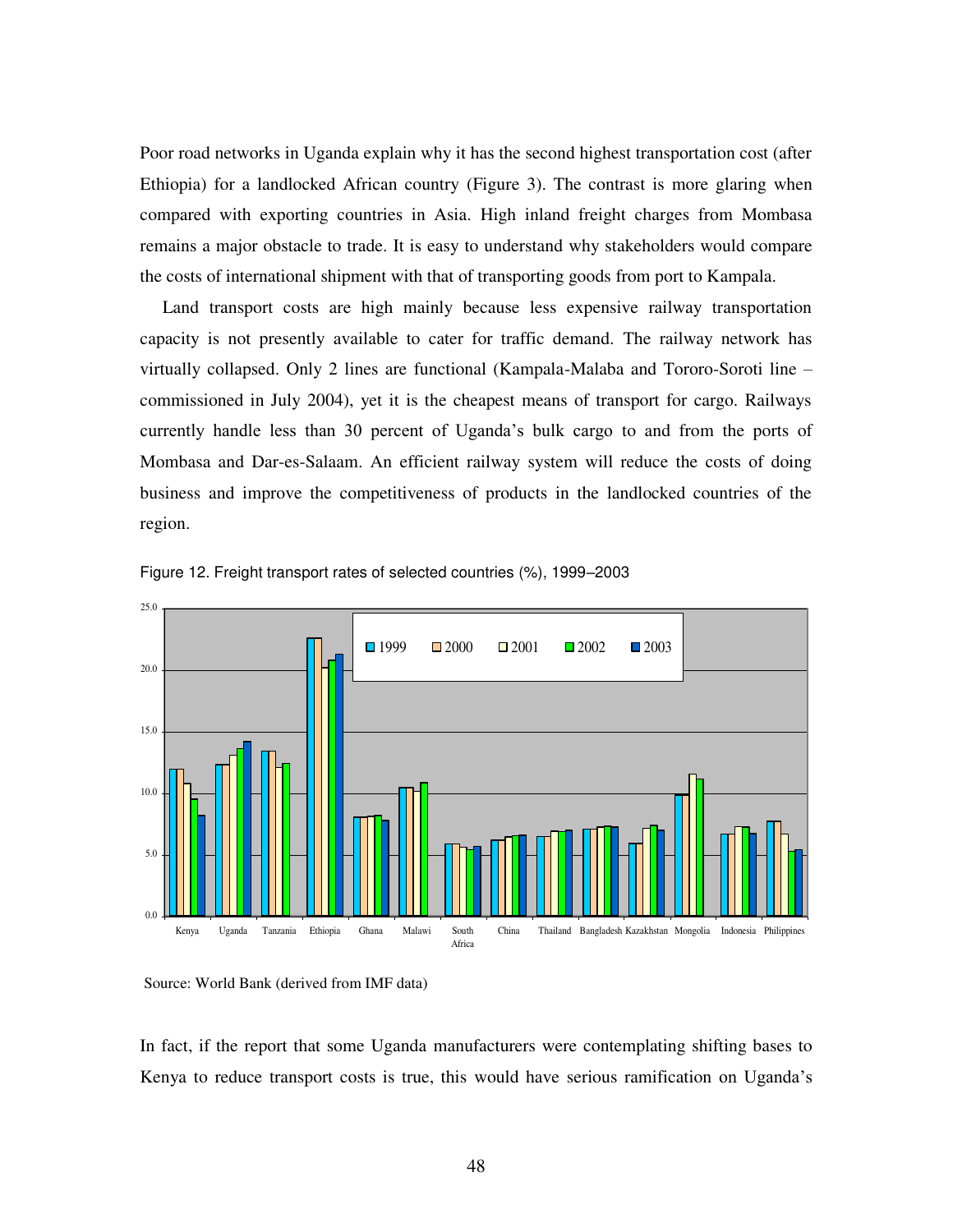Industrial base in the long run. To say the least, it can frustrate the country's efforts to industrialisation.

They would argue that it is cheaper (it costs only US\$2,000) to transport goods from China to Mombasa than transporting goods from Mombasa to Kampala (about US\$3,000), but it is still important to bear in mind that the mode of transport is different. Transport by roads, world over is more expensive than transport by sea. It is no surprise that it costs almost the same amount to transport a container from Mombasa to Kampala as transporting it from Europe to Mombasa port. It is however, true that numerous inland charges such as transit fees, licenses, road tolls, levies on goods in excess of the axle limits, container fees, etc exaggerates the costs of transport of cargos to destinations such as Uganda and other countries that use the Northern Corridor.

In the 2008/09 budget, Government has promised to invest over the medium term in building the Northern Transport Corridor into a dual carriageway, from Busia/Malaba to Mbarara (GoU, 2008). Another specific road that is receiving attention is the Kapchorwa-Bukwa; and Kapchorwa-Suam link near Mount Elgon that would be used by the horticulture export industry seeking to develop new farms to grow high value products.<sup>13</sup> A regional link is also planned to upgrade this road and extend it to Kenya. Further, the Mount Elgon area has some tourism traffic and the regional road could provide an alternative connection from Mombasa to the Northwest bypassing Malaba and Tororo.

With respect to links on the Corridor, there are stretches of the route to Rwanda and DRC that need to be upgraded. Plans are underway to link Goma in DRC at Bunagara from Kyanika near the Rwanda border, as well as the main link from Mbarara to Katuna. Also, growing trade with Southern Sudan has led to growth of traffic<sup>14</sup> on road links with Sudan and these are to be upgraded. Work is underway to provide a standard road to the Sudan border from Gulu, and a good standard road all the way from Kampala and Tororo.

### **3.2 The Central Corridor**

 $\overline{a}$ 

The Central Corridor comprises a network of road, rail and lake transport routes from the port of Dar-es-Salaam to Kigoma and Mwanza in Tanzania, onwards to Port Bell in Uganda. The

<sup>&</sup>lt;sup>13</sup> From Kapchorwa there is a good road to Mbale and Iganga Thereafter this meets the main Northern corridor to Kampala and Entebbe for air transportation. The upgrading of the latter section is ongoing.

<sup>&</sup>lt;sup>14</sup> Particularly on the road to Oraba (which connects to Yei and Rumbek/Juba, and has very little insurgency on it affecting traffic) the most recent traffic count indicated a high Average Daily Traffic (ADT) of 784 without two wheelers.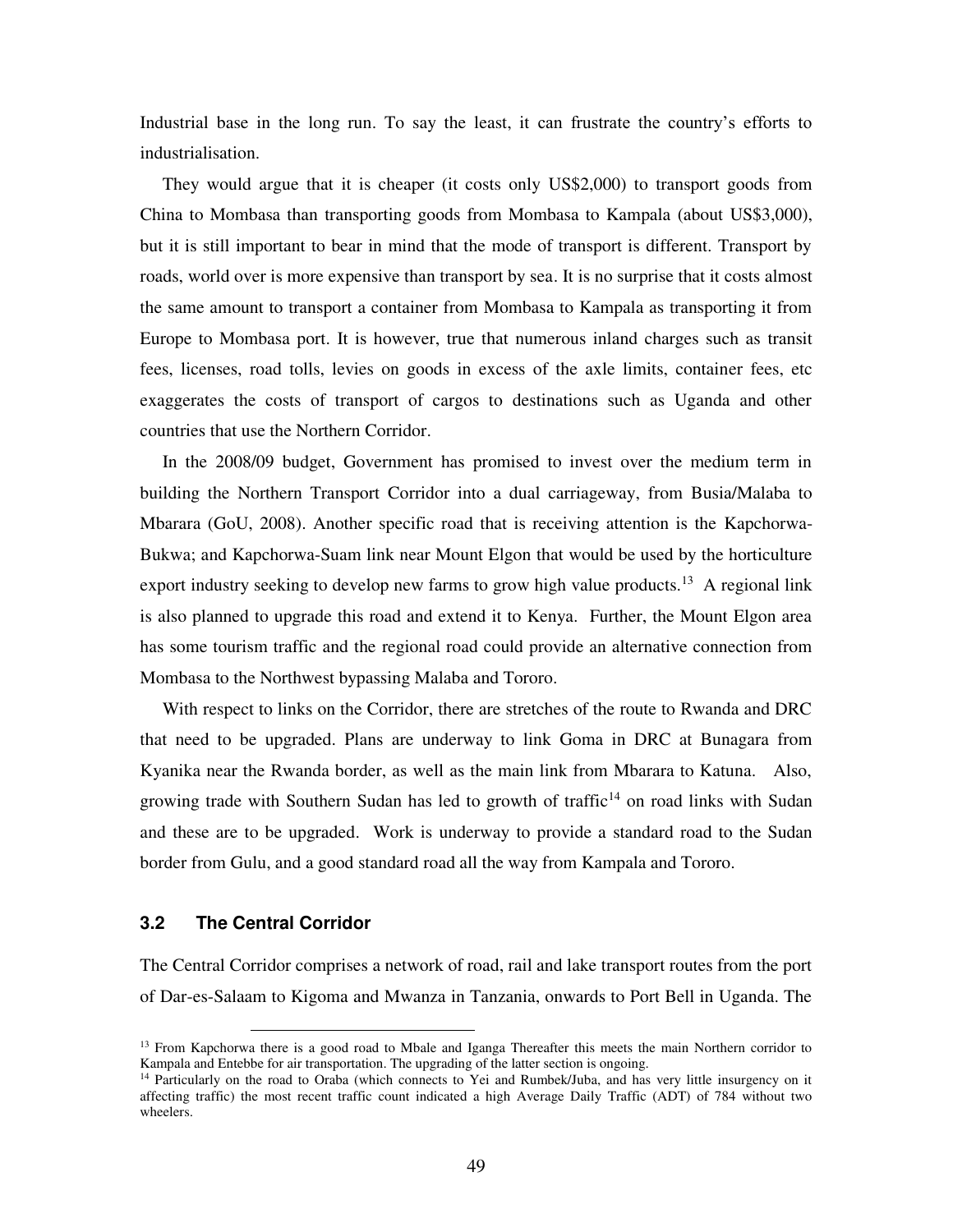transit corridor connects to Bujumbura by ships and barges at Kigoma on Lake Tanganyika and then to Rwanda by road. The complete roads network stretches from Dar-es-Salaam via Dodoma to Singida, Nzega, Lushaunga – into Rwanda and Burundi.

As mentioned earlier, less than 15 percent of total goods trade (from and to Uganda) is through the Central Corridor (sometimes associated with traders in Masaka), but it also provides a viable option for the landlocked countries of Central Africa as a transit route. These countries established an intergovernmental standing coordination (about ten years ago) to oversee the facilitation of transit transport along the corridor. The committee was to oversee the refurbishment of the Ishaka dry port to handle increased cargo from the port of Dar-es-Salaam for the hinterland countries. Due to lack of documentation, it has not been possible to give clear milestones in terms of achievement from the work of this committee.

Information from the interviews, points to three major problems that are typical to this route: high transport cost associated with long distance and poor road infrastructure (a long section of the road is not paved); lower axle load limit than the Northern Corridor's; and low off take. The Ishaka inland container freight station was meant to ease cargo off take from Dar-es-Salaam into the hinterland to Burundi, Rwanda and the Democratic Republic of Congo, but challenges remain. Although the Northern Corridor has its shortcomings as mentioned earlier, it remains the preferred route.

In the 2008/09 budget, Government has promised to develop an alternative route through the port of Dar-es-Salaam by rehabilitating wagon-ferries on Lake Victoria. Resources have also been located for the purchase of a new ferry wagon to replace the *MV Kabalega*, which sank in 2004. Government is also considering developing the Tanga–Moshi–Arusha– Shinyanga rail link to operationalise further alternatives for access to the sea (GoU, 2008).

### **3.2.1 Immigration procedures and visa fees**

Stake holders have complained about cumbersome and duplicated immigration procedures and the issue of visa by the EAC partner states. For instance, Tanzania charges visa fees contrary to the EA community customs protocol. At the border post of Kenya and Tanzania (Nyamanga) each truck that passes is charged \$50. Tanzania also charges \$100 as work permits for those who would like to exhibit their work/products in Tanzania.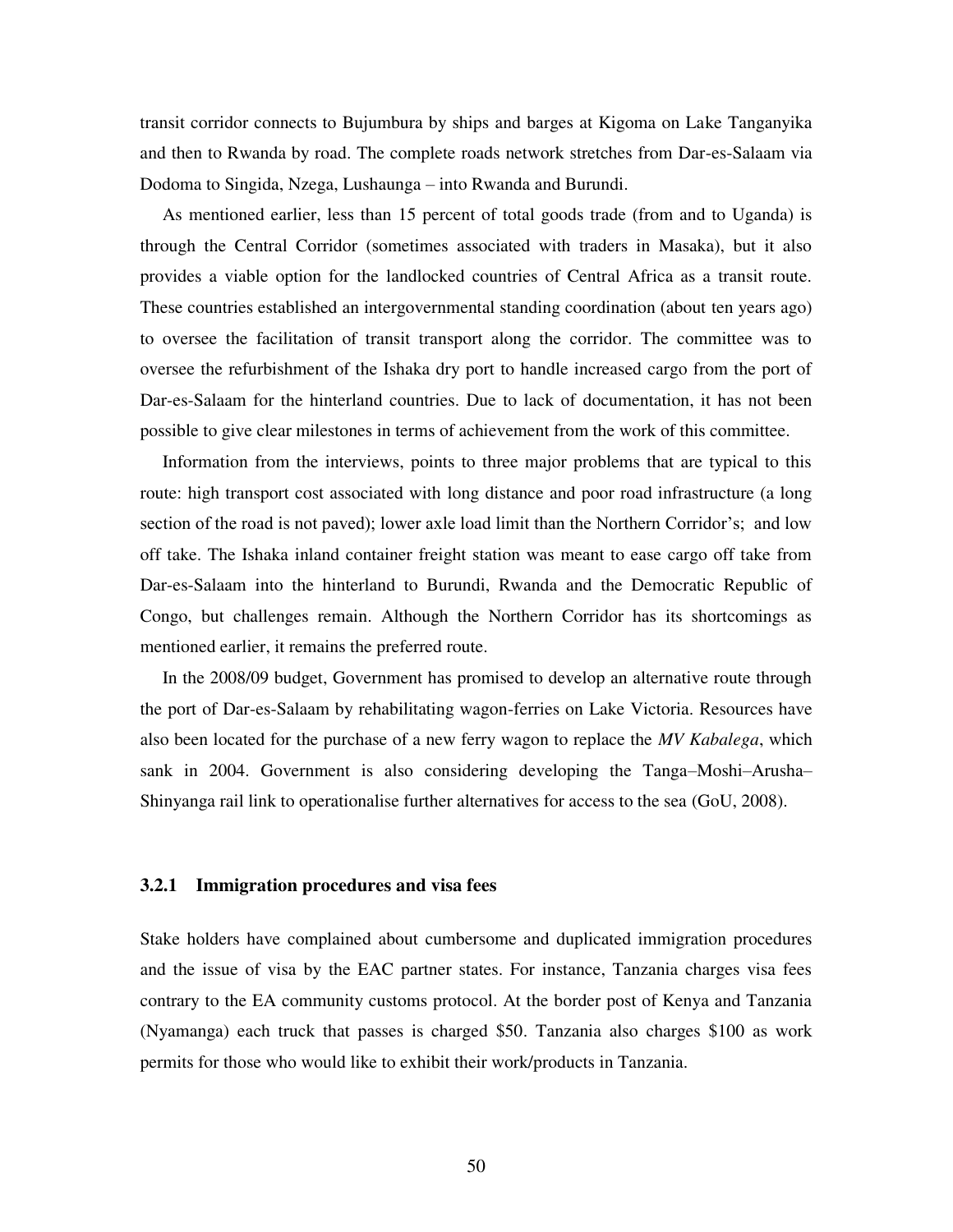Visa requirement is among some of the barriers that have already been removed – following EAC Council decision, but continued enforcement at Tanzania border posts is causing a lot of frustration to transporters. Visa fees were removed in June 2007 and replaced by temporary work permits for visitors seeking temporary assignments. These levies do not apply to traders, transporters and visitors who are not seeking temporary employment. On the contrary, Tanzania, continues to charge visa fees on every truck entering the country.

## **3.2.2 Variations in axle load limits**

Axle limits vary between Uganda and Tanzania. Tanzania has an axle load limit of 3 axles per truck, whereas Uganda's axle limit is 4. Ugandan trucks, therefore, have to remove the  $4<sup>th</sup>$  axle when in Tanzania, an activity which is very costly both in terms of time and money. During the political crisis in Kenya, Tanzania authority invited Uganda to use their ports, but it became impossible to continue using Tanzania route even for two weeks because of the huge fines charged by Tanzania on loads in excess of the standard axle load. The load limit is 7 tonnes per axle. It is a problem when the truck has a higher load capacity. Fuel prices are increasing as well as maintenance costs. Ultimately, costs of operation go up.

#### **3.2.3 Delays in offloading and clearing cargo at Dar-es-Salaam**

It takes 2–4 weeks to clear containers. In September 2005, there were about 11,000 containers, which after 4 weeks were not cleared. Yet, they incur demurrages after 15 days.

## **3.3 Comparative transport costs along transit routes**

In 2004 the WTO estimated that the share of transport costs in value of trade for most Sub-Saharan African countries is five times greater than actual duties paid. Increase in transport costs of 10 percent was estimated to result in 20 percent reduction in trade, which suggests that the cost of transport has direct correlation with country trade performance.

The data in Table 10 (compiled by United Nations Economic Commission for Africa – UNECA) indicates that unit transport cost of container is higher for the Central Corridor than for the Northern Corridor, which confirms why Northern Corridor is often a preferred route.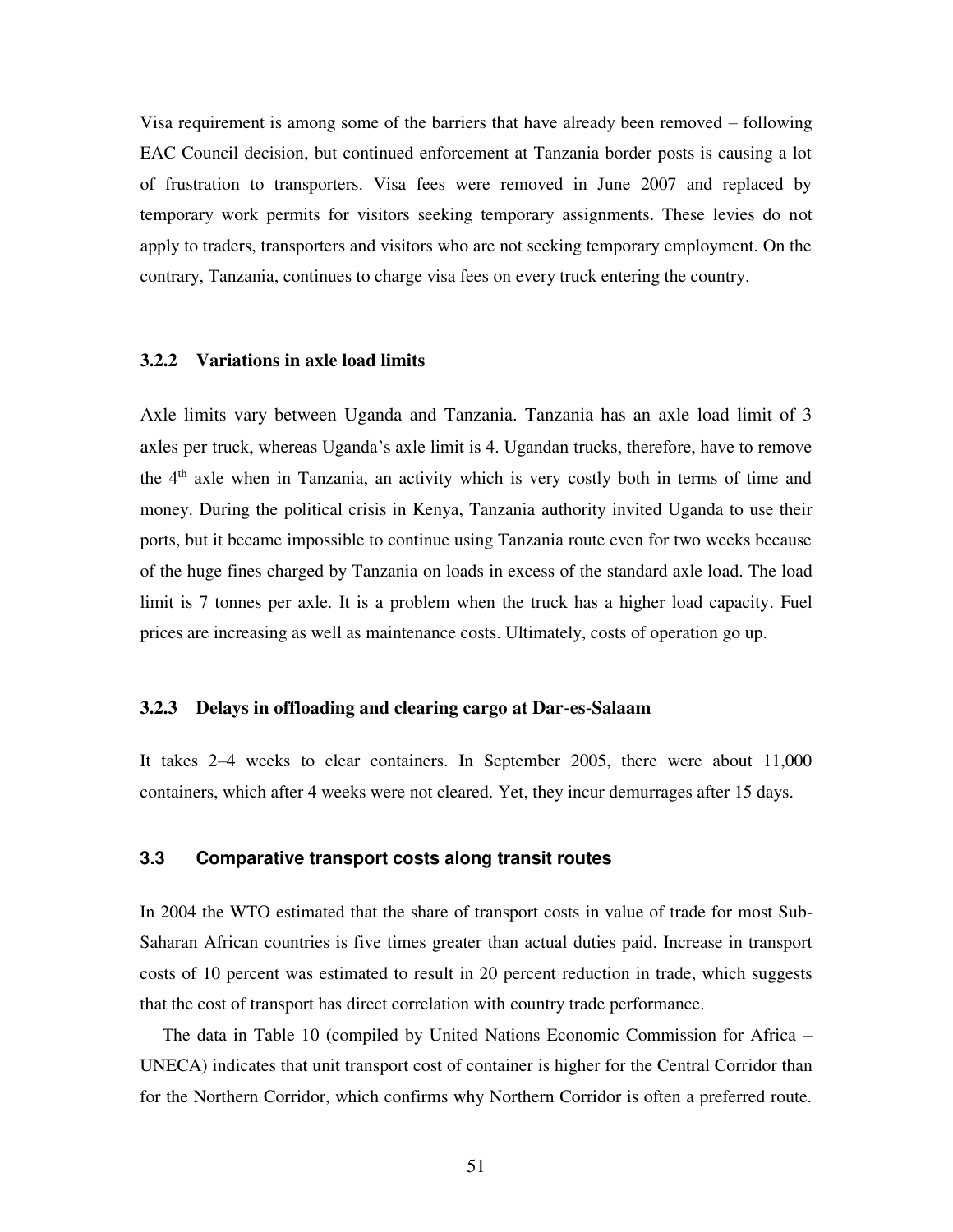It is about two times cheaper to transport container through the Maputo corridor than either the Central or Northern Corridor. East Africa suffers from poor infrastructure e.g. less than 30 percent of roads are paved. Administration problems such as check points, delayed movement of trucks (transport), standards requirements, and lack of harmonised transport systems, customs procedures compound the problem (it takes an average of 12 days to clear customs in SSA, compared to 7 days in Latin America, and 5.5 days in Asia).

| Route                   | Distance in km | Cost per km (US\$) |
|-------------------------|----------------|--------------------|
| Dar-es-Salaam-Kigali    | 1650           | 3.0                |
| Dar-es-Salaam-Bujumbura | 1750           | 3.0                |
| Doala-D'Jamena          | 1900           | 4.2                |
| Lome-Ouagadougou        | 1000           | 2.6                |
| Lome-Niamey             | 1234           | 2.6                |
| Mombasa-Kampala         | 1440           | 2.3                |
| Maputo-Johannesburg     | 561            | 1.4                |

Table 24. Estimated unit transport costs for container

Source: Pearson, Mark (2006) based on United Nations Economic Commission for Africa (UNECA) data.

The main transport and trade facilitation issues on the Northern Corridor are the time spent in Mombasa Port by imports and the cost of customs bonds for transit import and export cargoes. Also, the poor performance of rail transport necessitates intensive use of higher cost road services, which exceed rail rates by 38 to 56 percent (according to World Bank, 2006 estimates). Rail services are poor on the Central Corridor too, increasing the time container spend at Dar es Salaam Port.  $15$  Customs bonds and long distance add to costs. As a result, Mombasa, continues to be the main port handling the majority of Uganda's trade despite the recent efficiency improvements at the Dar port with the concessioning of the container terminal (port charges are broadly similar for the two ports). Export cargoes meeting shipping deadlines do not face delays in either port but incur costs related to customs bonds.

 $\overline{a}$ 

<sup>&</sup>lt;sup>15</sup> Unlike the Northern Corridor the availability of road services is limited.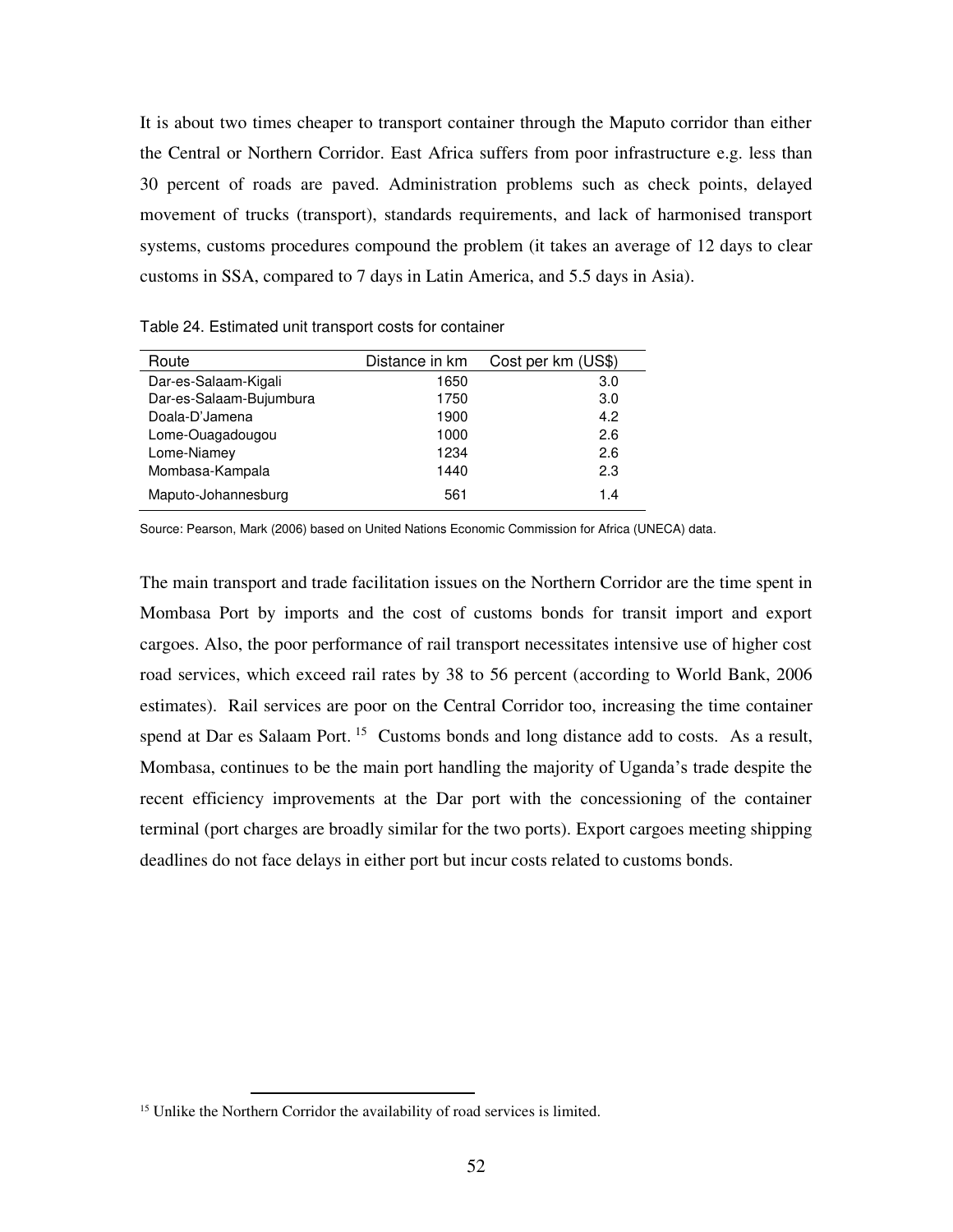# **4 Other non-tariff barriers to goods trade**

## **4.1 Arbitrary use of Rules of Origin**

Customs procedures are complicated by differences in the interpretation of the *Rules of Origin.* Rules of origin are the criteria used to define where a product was made. Under the WTO Agreement, members are required to ensure that their rules of origin are transparent, and do not have restricting, distorting or disruptive effects on international trade. They must also be administered in a consistent, uniform, impartial and reasonable manner, and based on a positive standard.<sup>16</sup>

What is happening in EAC is that Rules of Origin only apply when an import is wholly produced in that country. Where there has been any transformation on the product, the tendency is to use the COMESA rules of origin. At that point, controversy comes, in the interpretation. This problem will last as long as the five EAC members do not standardise certificates of origin. At the moment there is no clear consensus on this matter. Uganda prefers to argue that 'local content of local raw material should exceed 35 percent of the exfactory cost and the product should be classified in a separate tariff heading other than the non-originating raw materials used in production.' Others disagree.

The internal bureaucratic problems have not gone away either. Certification from Uganda Exports Promotion Board (that the goods are from Uganda) takes more than a week. Obviously, this bureaucratic delay greatly affects exporters especially those dealing in perishable products.

## **4.2 Business registration and licensing procedures**

 $\overline{a}$ 

Varying business procedures and treatment of EAC originating businesses as foreign businesses makes cross-border registration of business branches difficult and cumbersome. Payment for registration of business names and the multiplicity of licenses among the five EAC countries for production, distribution or sale of goods result in high costs of licensing.

<sup>&</sup>lt;sup>16</sup> Countries setting up a free trade area are allowed to use different rules of origin for products traded under their free trade agreement. The agreement establishes a harmonization work programme, based upon a set of principles, including making rules of origin objective, understandable and predictable.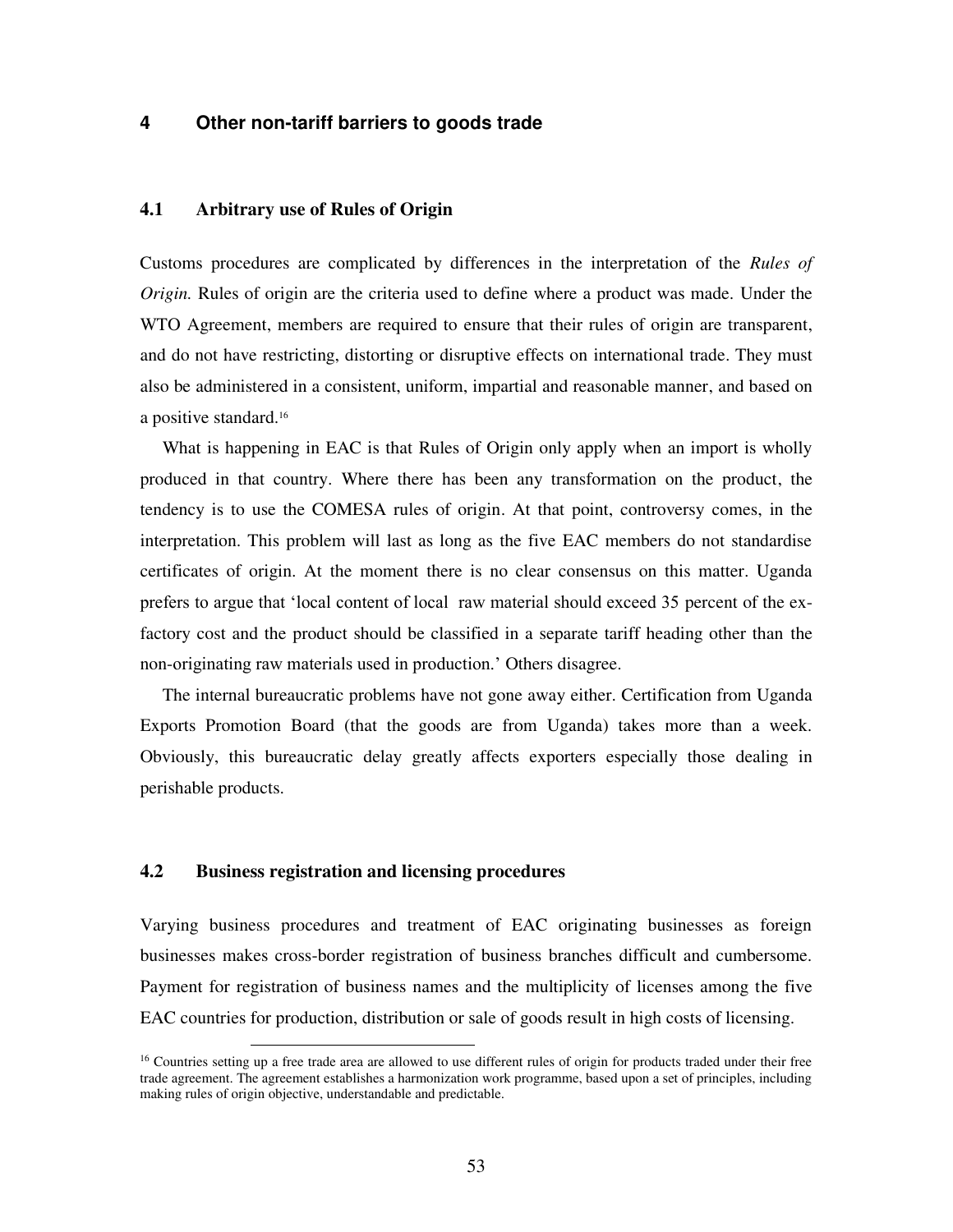The WTO Trade Related Property Rights Agreement exempts developing countries from certain obligations which four of the five EAC Member states would enjoy. All the East African countries, apart from Kenya, are categorized as Least Developed Countries. When it comes to cross border trade of pharmaceutical and medicinal products, it becomes very complicated about the manner in which the four LDCs in EAC should trade with Kenya.

# **4.3 Import and export bans**

Heightened concerns over food safety and potential impact of non-compliance with SPS standards following the EC fish trade restrictions by the end of the 1990s have resulted in stringent measures by EAC Member States. In Uganda, government departments have sought to increase budgetary resources to carry out regulatory enforcement, and awareness of the importance of food safety and agricultural health issues has spread into other industries, particularly at the level of food processors.

In the livestock sector, SPS problems are a major barrier to trade due to the presence of endemic diseases. In August, 2007, Kenya and neighbouring countries imposed trade restrictions (a ban) on Ugandan poultry as a result of concerns over a suspected case of Highly Pathogenic Avian Influenza (bird flu). Kenya demanded that a test for bird flu be conducted first, the test was conducted successfully and non existent of bird flue confirmed, but the ban has not been lifted up to today.

While importation of day-old chicks are permitted into Uganda, this is not so in Kenya and Tanzania. Rwanda usually imposes bans on the export of beans when it suspects supply shortage. These bans are very unpredictable in nature thus making it hard for Ugandan importers to plan appropriately. While others impose trade restrictions on Ugandan products, Ugandan markets remain open to imports from its neighbours. These restrictions have negative impacts on income generated by the livestock sector and directly impact on poverty and food security for the poor farmers reliant on livestock production.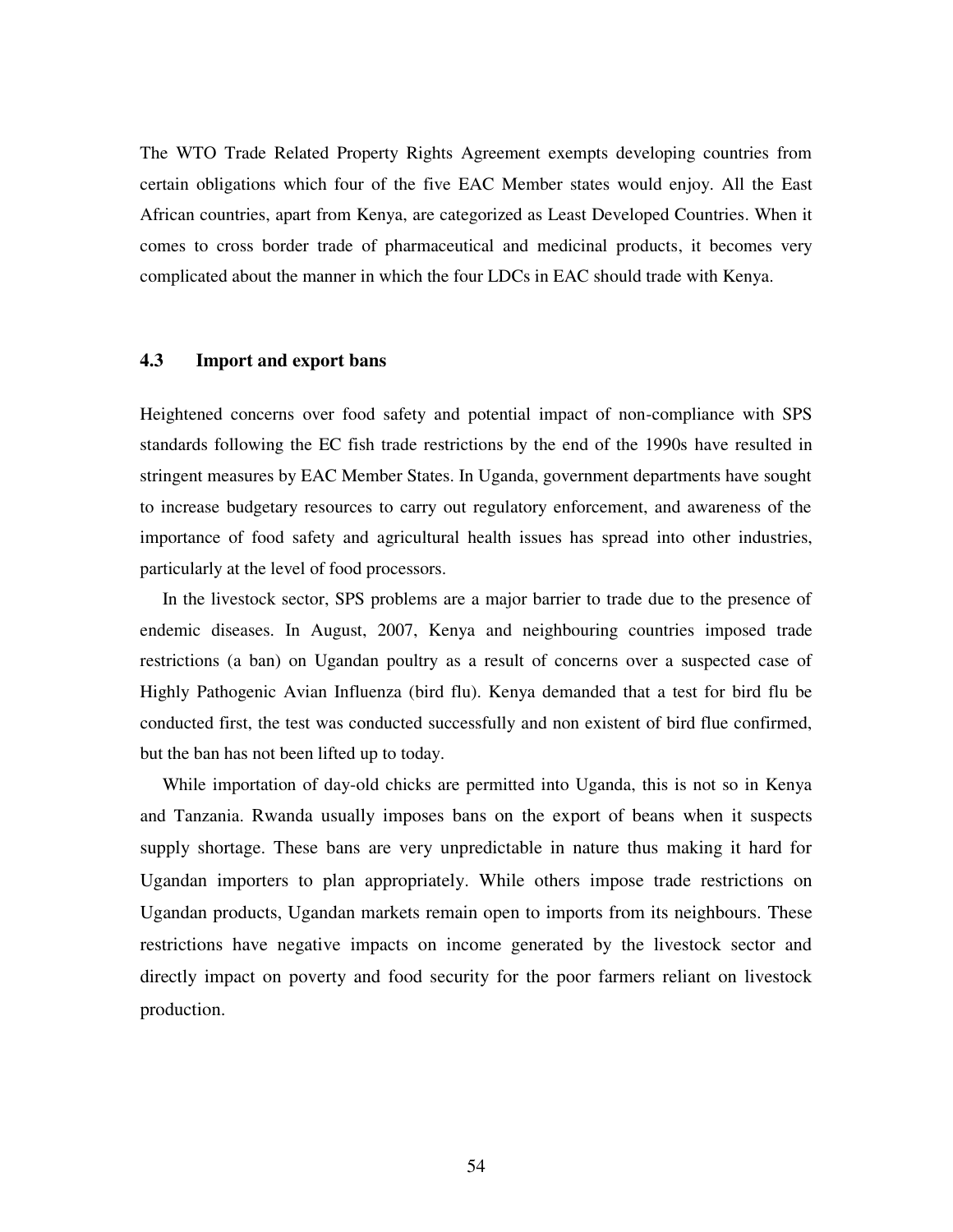## **4.4 Inspection for standards / compliance with SPS requirements**

A number of barriers identified were, by nature, technical barriers to trade which result, either directly or indirectly, from the requirement to comply with compulsory/mandatory standards, mainly in the area of food safety, animal and plant health (i.e. sanitary and phytosanitary or SPS) requirements.

There are two challenges to be tackled, fostering the development of sustainable SPS/quality management capacities (to reduce potential risks of market access problems related to some of its more important exports to regional markets and outside the region) and issue of harmonisation of standards.

Enormous amount of development assistance has gone towards promoting Uganda's agrofood exports, but with modest success in fostering the development of sustainable SPS/quality management capacities. Based on Diagnostic Trade Integration Study (DTIS) Action Plan and other capacity assessment and evaluations, and recently concluded workshop on mobilising aid for SPS-related technical cooperation in East Africa, a number of priority areas have been suggested in the SPS area. However, the proposed interventions are too broad and are not focused enough to create any impact.

Attention should now be focused on (i) prioritizing investments to specific SPS compliance issues and related capacity-building needs; (ii) awareness-raising and promotion of good practices among primary producers, enterprises and capacity of regulatory agents; (iii) clearly defining the roles and responsibilities of different players; and (iv) strengthening institutional collaboration—within the private and public sector agencies, and among donors—in the implementation of agreed strategies and programs.

The EAC protocol required harmonisation of standards across the region but the realisation of this has not been forthcoming. The failure to harmonise standards has resulted in a situation where individual member states has continued to set their own standards, requiring the other states to comply, thus hindering cross border trade in the region. A Tanzanian food exporter pays Tsh200,000 (each time) for a Tanzania Bureau of Standards' certificate, but in the end the certificate is not recognized by the other EAC countries.

It is the mandate of the National Bureau of Standards to ensure that producers meet required industrial standards. It is also true that all EAC member states are required to recognise each others quality marks as stated before. However, due to inadequate capacity in standards/quality management, there has been miss-application or miss-interpretation of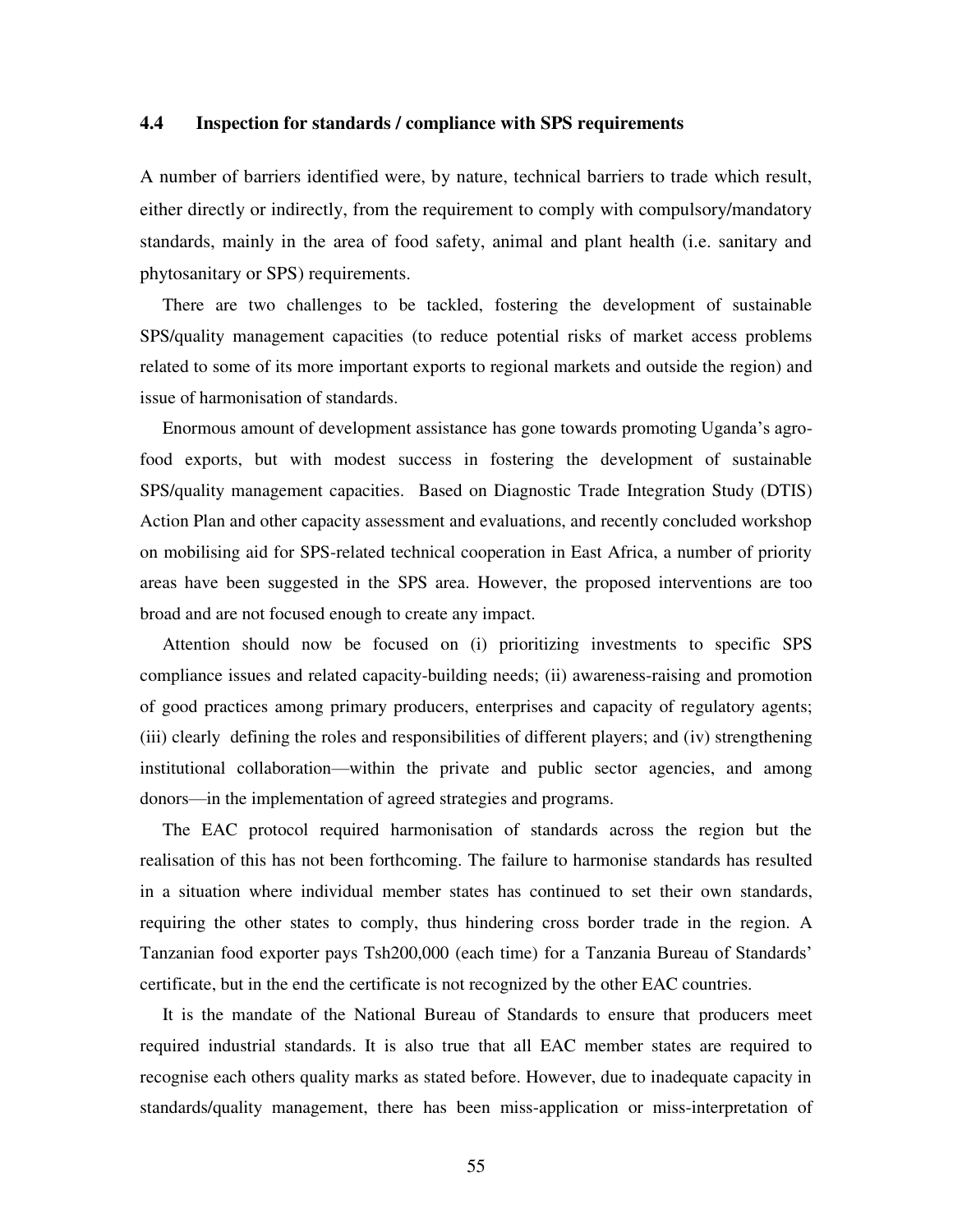standards with regard to the requirements/certification. Think about a sugar-producing factory that was set up around the Kagera Basin in Tanzania to manufacture brown sugar. The sugar produced from this factory bears the certification of Tanzania's Bureau of Standard and is being exported into Uganda.

In Uganda the sugar is sold at a price lower than the Uganda-produced sugar. The problem is that the existing standard in Uganda does not apply to brown sugar. While Tanzania sugar in this case, meets the certification requirements, it doesn't meet the standards requirement in Uganda.

Government admits that this (harmonisation of standards/monitoring the adoption and implementation of standards) is an area that has proved difficult to implement because of limited resources and capacity. Just to obtain samples from producers or manufacturers in the country by the national standards agencies (National Bureaus of Standards) for testing to ensure conformity to standards has not been possible. It has not been possible due to the high cost involved and limited capacity of the national agencies responsible for enforcement of standards such as the Uganda National Bureau of Standards (UNBS). This requires investments and technical assistance. At the moment, consumers may not have confidence that all products in the market are up to standards.

The issue of accreditation of laboratories to perform required tests also presents a technical barrier. Accreditation takes into account the general laboratory environment (which is really based on subjective judgement), competence of the personnel involved in the testing of products, the procedures followed in performing the tests, validation of the tests by performing the same tests on standard products and comparing the results. These competences are not the same in all countries. Rwanda for example, is facing accreditation problem of its laboratories due to insufficient competence to perform the required tests.

Yet, political will still counts. Compliance to industrial standards can prove impossible to implement especially if it is viewed as conflicting with the political agenda of promoting industrialisation. This has been the case, but it does not help in the long run. The credibility of the bureau of standards continues to be in doubt – affecting trade in the region. This effect has in the past, been down played by mutual understanding and a good track record that some of these standards agencies (e.g. UNBS) have built over time. The issue is now being looked into.

Of great importance also is the inspection systems used for goods traded across borders. These have to ensure that international standards are followed (and yet access to international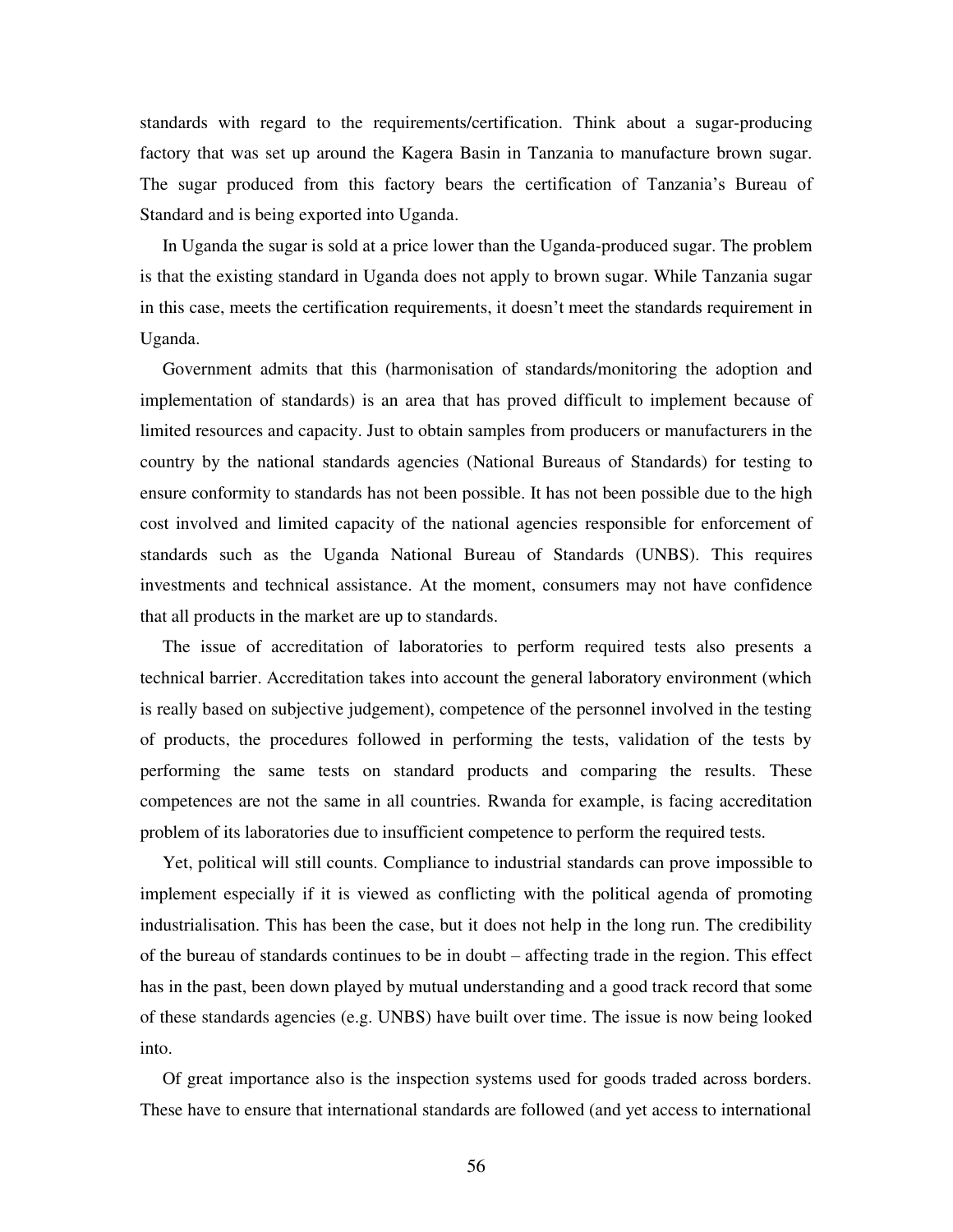standards on some products, especially those used by terrorists such as chemicals, are currently very difficult), accepted procedures followed, and that accepted sample sizes are used such that the test results obtained are unbiased. These are not in harmony and there are instances where goods are returned or destroyed due to this variation (lack of standardisation). Again, this is an area where technical assistance is very vital.

The national bureau of standards are not equipped enough to ensure that the local industries meet the international standards and therefore able to compete in the international markets. International standards require confidence in the measurement of industry equipment. For instance, in the manufacture of cement, if a certain amount of cement is put in the kiln and is burnt at  $1000^{\circ}$ C for 3 seconds, how sure are we that the temperature was actually at  $1000^{\circ}$ C? Otherwise, if the temperature were different, it would be very disastrous. This confidence is obtained from tests carried out to ensure that the equipment the industry is using is up to standard. Industries that do not have their equipments tested are therefore restricted on how far they can trade, and consequently how much they can sell.

#### **Other constraints**

#### *Information constraint*

Dissemination of information is poor. Traders are not aware of some of the decisions made at the EAC Council, decisions like the new transit regulations we mentioned in our earlier discussion. This and other related information barriers can be a major hindrance to regional integration.

#### *Insecurity/highway crimes*

Heightened security concerns along the route (mainly to combat counterfeits and smuggling) and highway thefts have resulted in additional concerns for traders and transporters along the Northern Corridor. There is a big problem of loss of containers on the way to Uganda/ Kampala, last year 32 containers were lost to thieves and a number of people lost their lives. Furthermore the events that unfolded after the December disputed election in Kenya led to one of the worst highway crimes ever witnessed in Kenyan history.

### *Influx of counterfeits products*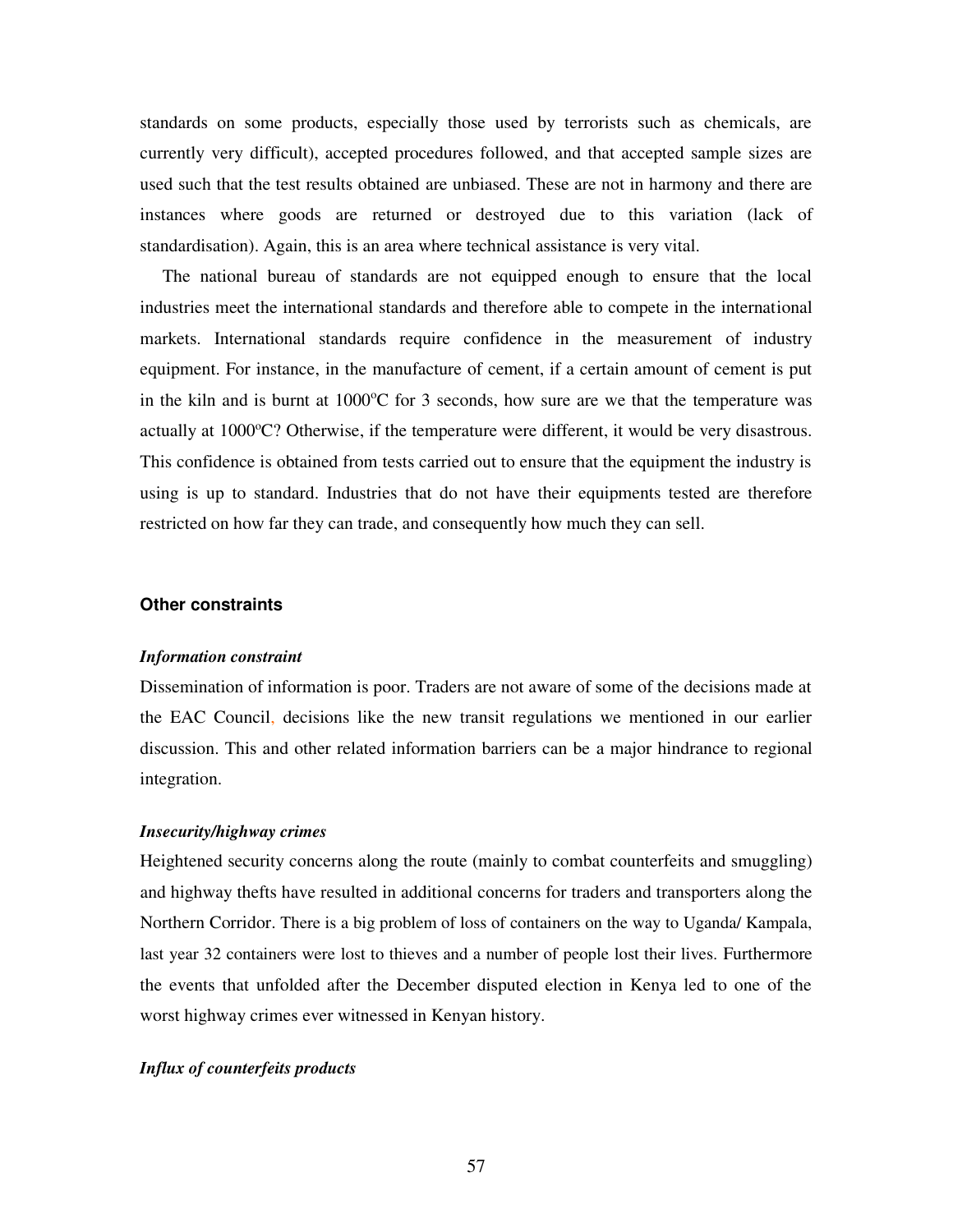There is a lot of mushrooming trade in counterfeit and adulterated products across the border. The sale of these products unfairly competes with the legitimate industry but more importantly adds unnecessary risk for the users. The regulatory authority does not have adequate resources (both financial and human resources) to curb the problem of counterfeits practices. It is only recently that the parliament passed a bill to deal with the problem of counterfeits.

In 2004, about 50 tonnes of counterfeit goods were impounded by the Uganda National Bureau of Standards (UNBS) because they failed to meet the minimum quality standards. These included foodstuffs, soft drinks, salt, cosmetics, clothes, building materials such as cement, and factory goods. According to officials at UNBS, counterfeit goods worth over Shs 600 million were either denied market in Uganda (returned) or destroyed by inspection units at various border points. Other affected products are pens (e.g. the case between Mulwana and Picfare), tiger head battery, textiles, and foam products (e.g. the case between Euro foam and Vita Foam), tooth brush (case between Mulwana ship toothbrush and another firm that produced the same from a German factory).

# *Smuggling*

Serious concern has been expressed about cross-border illicit trade. The most serious form of illicit trade activities across the borders is smuggling. A large part of this trade comprises dayto-day transactions between traders living in locations on either side of the national borders. Most commodities crossing borders are absorbed by the local markets along the border – usually delivered on bicycles and heads, and hands in 'caveras' (polythane bags) normally in small quantities. Identifying cross-border illicit traders of this nature is not so straightforward because they could easily be mistaken for goods for own personal use or gift from relatives. Besides, the region's borders are inherited from a colonial era that split entire communities who shared historical trading, family and cultural links, which makes these small-scale types of transactions to attract less attention.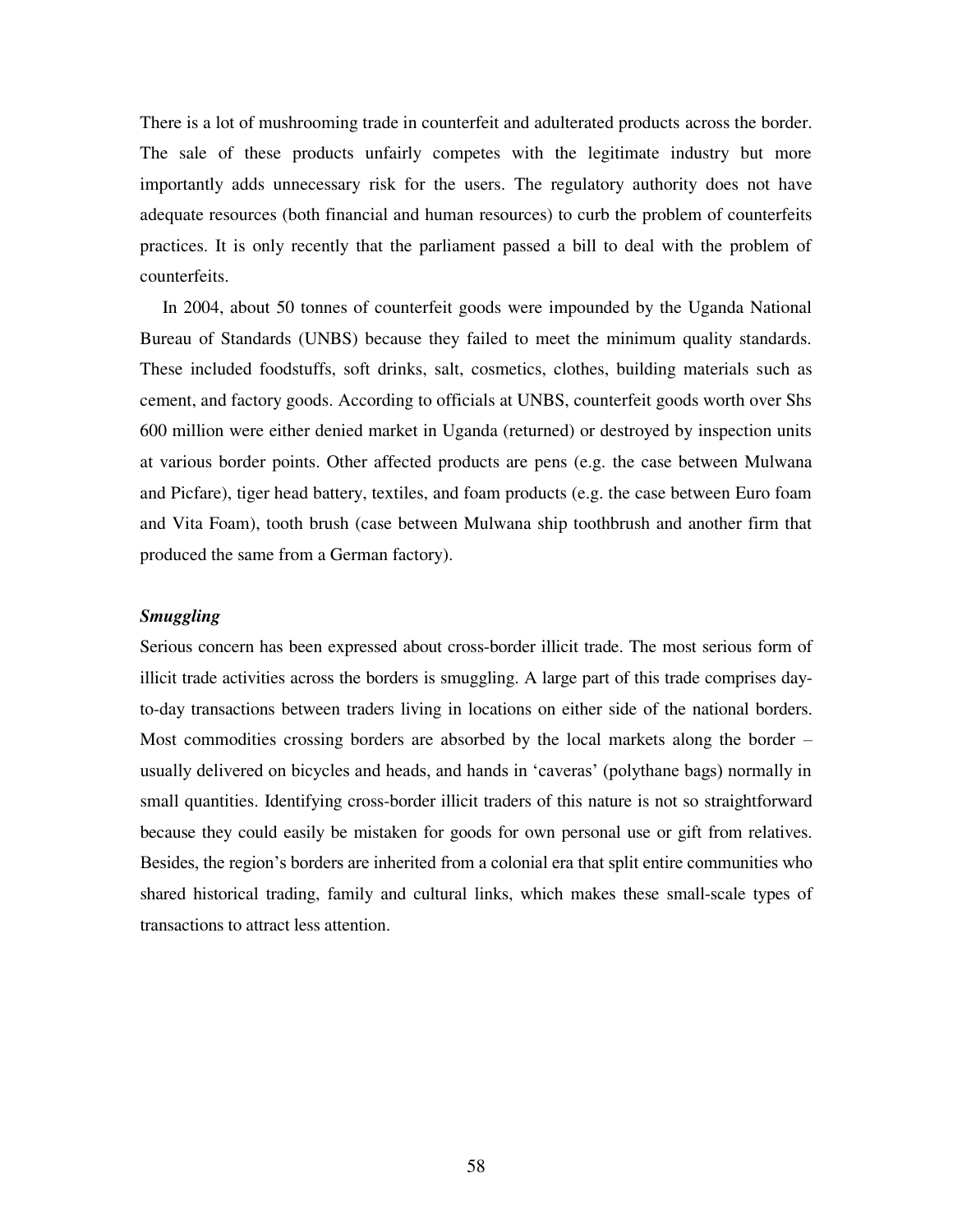# **5 Efforts to eliminate NTBs and challenges**

A lot has been done with assistance of donor community especially the World Bank, over the last ten years, in an effort to address myriad challenges associated with goods trade through the Northern Transit Corridor. For instance, the East African Trade and Transportation Facilitation Project (EATFP) that was established a few years ago, with financial support of the World Bank is among the initiatives that were expected to bring about reduction in transit times (and hence costs) along the Northern Corridor. The project was meant to improve the movement and clearance of goods along the corridor and facilitate the implementation of the East African Customs Union. Several of the project components were geared towards the enhancement of cargo clearance and delivery.

As part of EATFP initiative, a number of border posts along the northern corridor were to be improved to facilitate joint controls and one-stop border operations. It was also intended to support implementation of port community systems, enhancement of port security and the concessioning of the Kenya – Uganda railways. There is need to document the achievements and challenges of this project, so as to enrich the recommendations of elimination of the NTBs.

With further assistance of the World Bank sub-Saharan transport policy and Programme, the Northern Corridor established an observatory of non-tariff barriers and performance indicators. In order to address these barriers, the TTCA secretariat was supposed to set up a continuous monitoring of delays through agreed mechanisms with transportation association in the region. TTCA was supposed to monitor a wide range of operations along the route, from handling and clearance at the port and movement of goods along the transit route to customs clearance operations both in transit and at the final destination.

With regard to one – stop border posts, Kenya and Uganda had concluded a bilateral agreement, which provides the necessary legal framework for joint controls at their common border posts. The two countries have also agreed to take immediate steps towards the introduction of 24-hour services at their common border posts. It would appear that the directive by the minister of roads and public works in Kenya, to the effect that transit trucks be weighed once and issued with certificates, has not been fully complied with.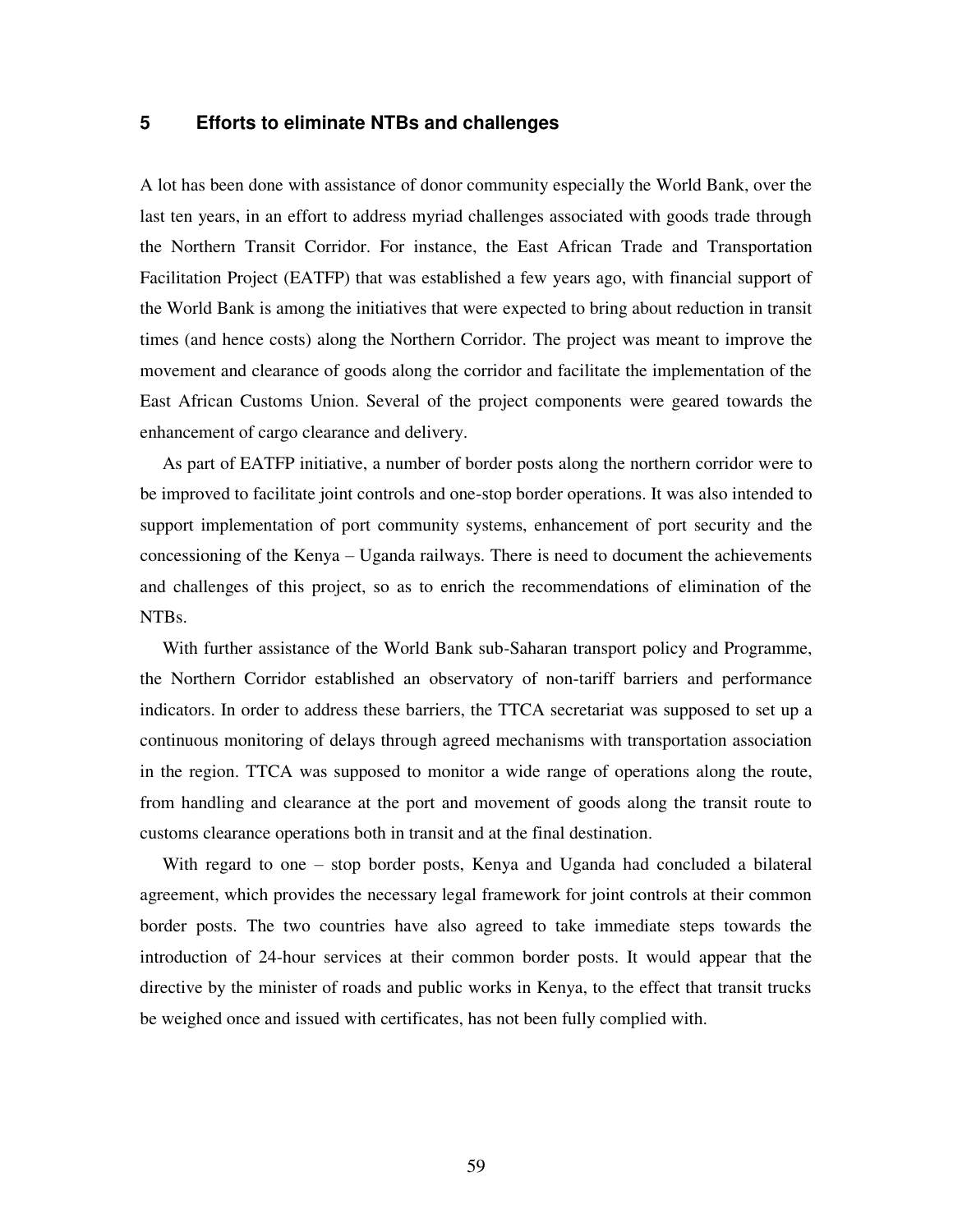### **What are the real obstacles?**

Stakeholders feel that success in elimination of NTBs can be expected to be more difficult for EAC, than was the case for tariff reductions. They associate this with the complex nature of the NTBs, the political will to tackle the problem, inadequate technical capacity across the partner states, the financial dependence at the national level, etc. A more detailed analysis of each of these issues follows.

## **Delayed decisions due to failure of Council to meet**

Major decisions are made by the council of ministers of all the member states, but as stakeholders pointed out they do not meet regularly. As a result, policy decisions that should have been taken at the regional level get delayed. Nothing gets done because member countries cannot take unilateral decisions before resolutions are made by the council of ministers. This delays the implementation of important strategies that could improve trade in the region.

### **Delayed implementation / harmonisation of policies and issues**

Stakeholders interviewed feel that all issues agreed upon by member states should be harmonised and given similar treatment although this has not the case. The laws or policies governing trade within the EA Community have not been harmonised to cater for the needs of all member countries. For instance, in the 2007/08 budget, Government (Uganda) imposed a ban on production and importation of polythene bags less than 30 microns, but Kenya government did not. Kenya continues to produce and export to Uganda polythene bags less than 30 microns – through unofficial routes (smuggling). Stakeholders have recommended that, for purpose of harmony, all the partner states need to devise a mechanism to restrain domestic players from undermining regulations that are put in place by other partner states. The same story of the polythene bags is heard in Rwanda. In Rwanda it is illegal to use polythene bags of whatever microns although the regulation in Uganda permits use of polythene bags of a thickness of 30 or more microns. Uganda can not, therefore, export products to Rwanda, which require such material for packaging.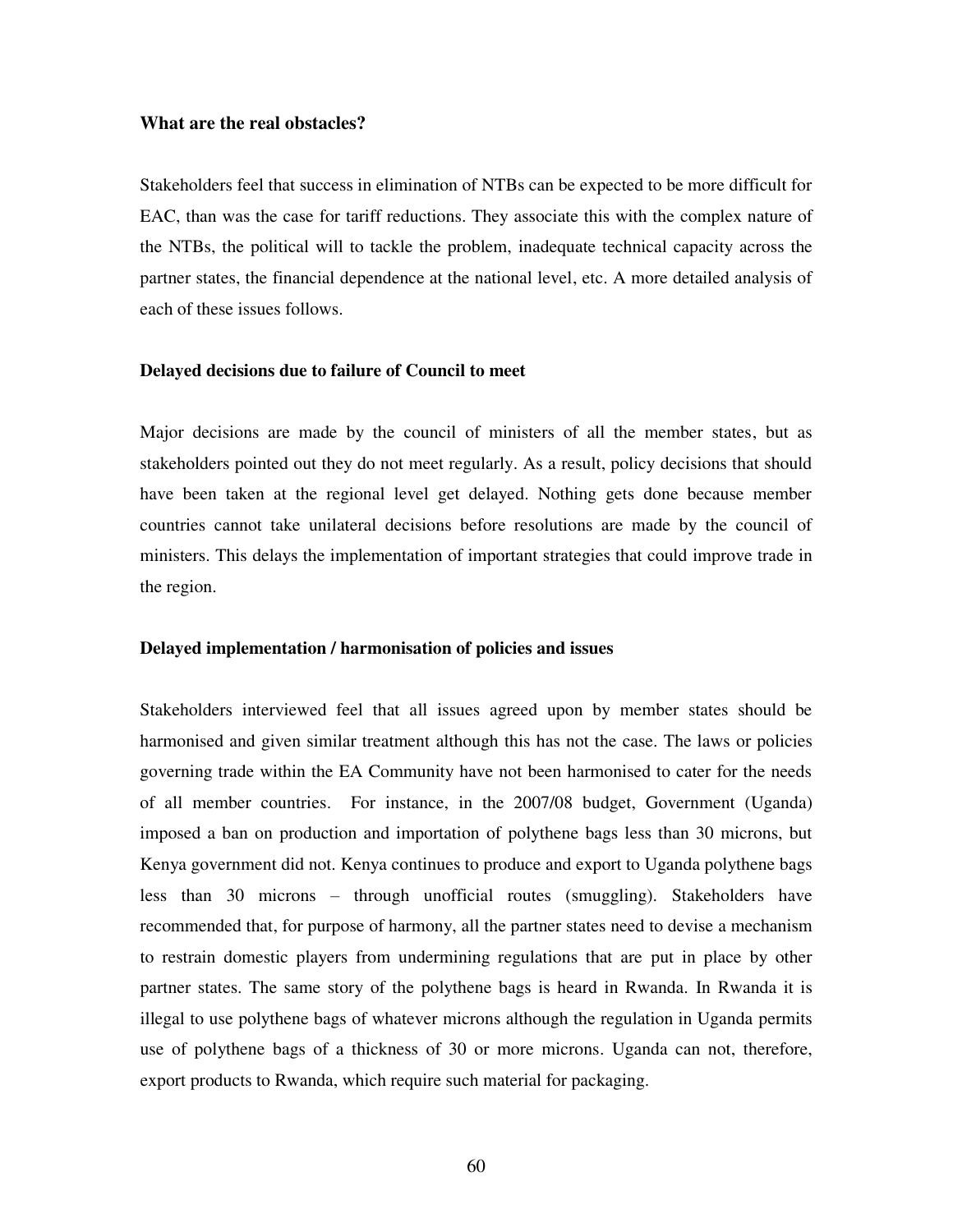With regards to standards, regulatory systems are different in the different member states.

Stakeholder feel that what is and might continue to make harmonization more difficult is the problem of multiple memberships in the regional trade arrangements. This will retard the integration process and delay the gains of EAC customs union. Think of Uganda and Kenya being members of the COMESA, with Kenya belonging to COMESA free trade area, Uganda not; and Tanzania not being part of COMESA, but belonging SADC.

### **Compliance with EAC system, lack of commitment, failure to implement council decisions**

There is a general belief that implementing agents from partner states still think in terms of their individual countries and not in terms of East African Community – including those working at customs and ports. As a result, they tend to favour their own citizens than others. We learnt that although agreement was reached on elimination of NTBs, its enforcement has been very poor. Part of the reason, according to some stakeholders, is that the EAC Secretariat lacks sufficient powers to penalise non-compliant members, so it ends up playing a role that stakeholder equates to that of an observer's.

Some stakeholders think that the 'go-slow' policy are designed by some states, in what they called 'a trade-game' because there are countries are benefiting this (delay in eliminating NTBs).

In September 2007, all member states of the EA community met in Arusha to discuss NTBs and how they can be eliminated. Resolutions were made. Among them was the development of the NTB mechanism that should guide the elimination of the trade barriers. National committees were formed, and charged with the responsibility of ensuring the implementation of the NTB monitoring mechanism. However, the Ugandan committee has never met at all. Therefore, the NTB monitoring mechanism is not working in Uganda. This has obviously, frustrated the efforts to eliminate the non tariff barriers. There is also a feeling that keeping the NTBs is deliberate and is being used as alternative to tariffs to avoid competition.

Furthermore, in the EAC meeting in Arusha about the NTBs, it was agreed that all drivers should have NTB sport and patch forms. The drivers are supposed to record all the barriers they face on the road. This form should then be submitted to the Ministry of Trade, Tourism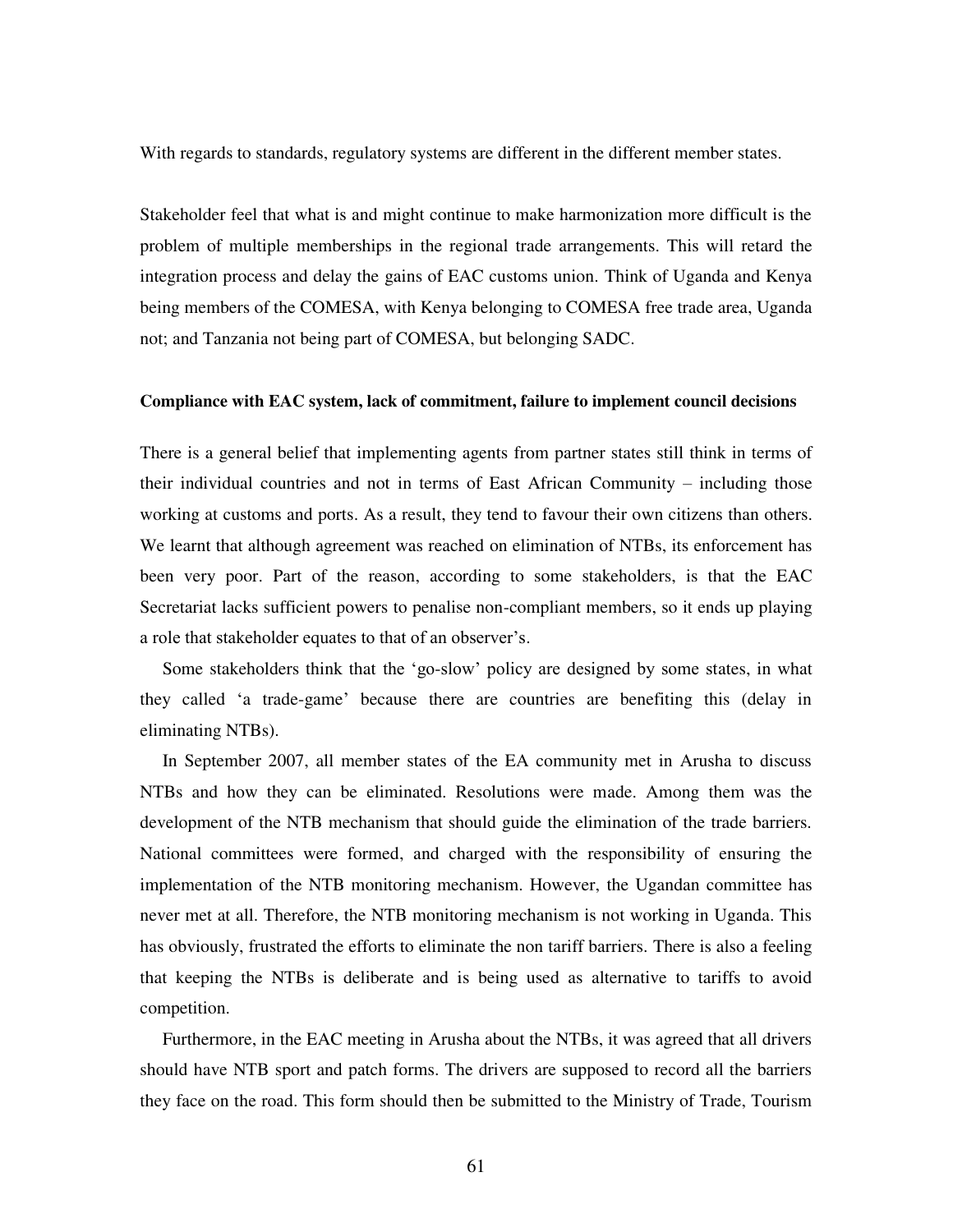and Industry for review, and then forwarded to the EAC Secretariat for redress. All this has not been implemented at all because the Uganda committee is not functional. The frame work of the implementation of NTB mechanism is not working and its progress is not being monitored and evaluated. The people supposed to ensure the implementation of this mechanism are not yet acting on it and this has caused delay. Lack of commitment on the part of governments was often cited, by both the private sector and officials in government ministries – in what they described as deliberate intentions by member countries to protect the interests of their countries in trade. Government agencies (e.g. revenue authorities, police, etc) both in Uganda and in the region have not been fully sensitised and oriented to effectively play their role in implementing directives and agreements geared towards eliminating NTBs.

### **Poor flow of information**

Article X of GATT requires that: laws, regulations and other information (including on crossborder procedures and customs administration) that affect or relate to importing and exporting must be published promptly in such a manner as to enable governments and traders to familiarize themselves with them.

In some of our meetings with officials of traders association, Government was criticised for keeping traders ignorant. That majority of the traders do not even know that there is an NTB monitoring mechanism through which they can report barriers. There is apparently an information gap between the policy makers, implementing agencies like National Bureaus of standards and the traders. Even the mechanism and language used to explain issues concerning trade in the EAC are not simplified enough to benefit traders.

How about the public? We were reminded that majority of the people do no know about EAC and what it is supposed to achieve. Stakeholders feel that unless people are made aware and sensitised about EAC integration process, they will be reluctant to endorse certain strategies that may be decided upon.

Whereas awareness at the senior regional level is high, public participation in the EAC partner states is still limited. Thus, broadening and deepening ownership among East Africa citizens remains a big challenge. This can be achieved by improved information sharing, the adoption of new methodologies for networking among stakeholders. The challenge is for EAC Member States to be as successful in energising mobilisation and implementation as it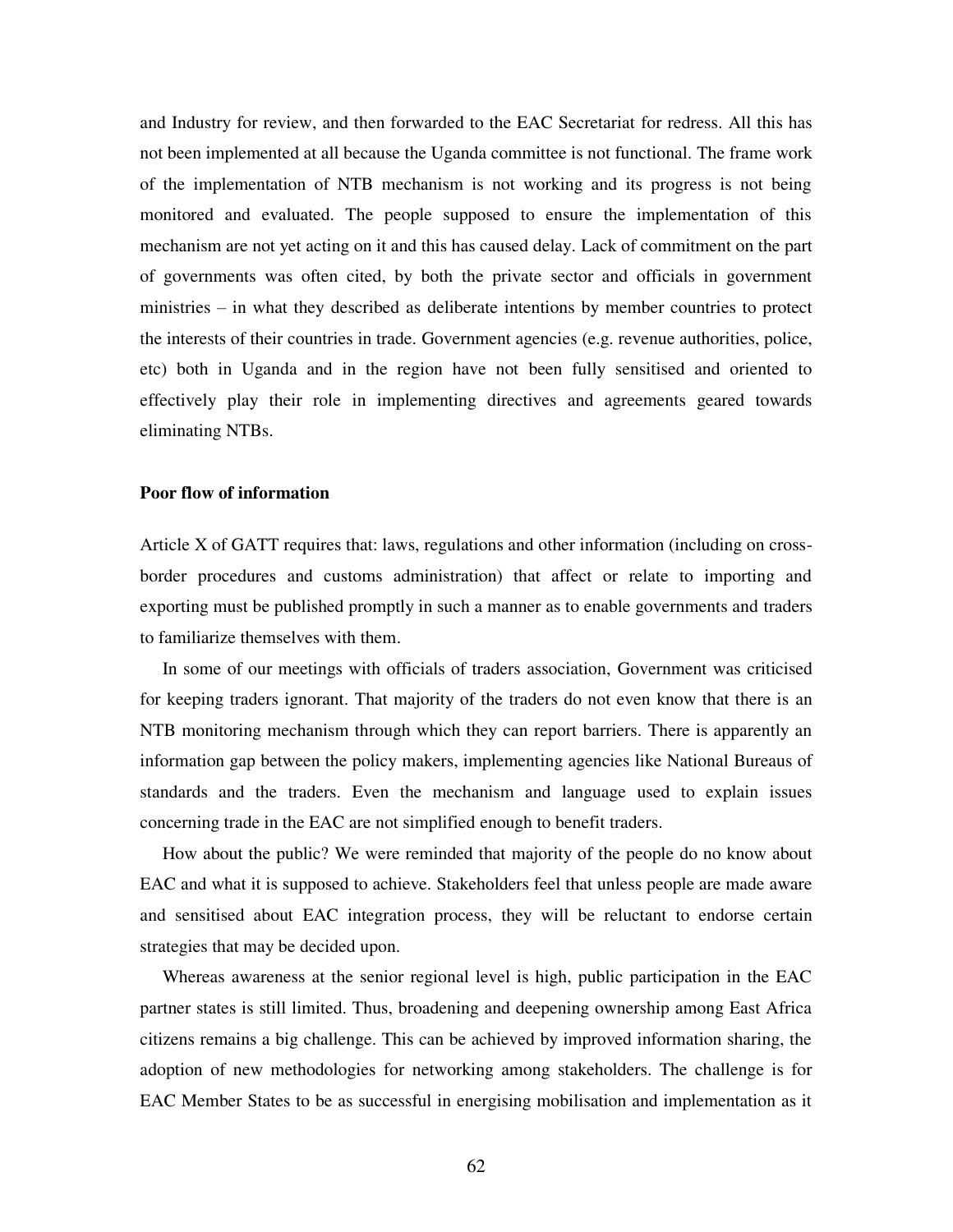has been in reviving the community. A change would concern defining a framework to ensure more effective interaction between the EAC Secretariat and different stakeholders.

## **Institutionalisation problem at the EAC**

Some stakeholders interviewed were not satisfied with the pace of development at the EAC Secretariat with regards to Arbitration process. That whenever they face problem, the process of getting justice is so slow that some problems are never solved. This is a source of frustration for many traders. Traders also feel that EAC lacks policy on how business people who have incurred losses (due to political conflicts, etc. such as the recent case in Kenya) can be compensated.

#### **Weak capacity of national institutions**

The regional structure is not adequate. The Bureaus of Standard are not sufficiently staffed; more staff with the right skills are required to implement the harmonisation process. Apart from the senior staffs of the National Bureaus of Standard, who are already actively participating in the East African Commission, the junior staffs are slow in realising that what they do here locally actually has a regional impact. They need to be sensitised, and this should be the responsibility of the Bureau of Standard as an institution.

Cultures of the regulatory bodies are different and institutional frameworks are ineffective with regard to developing standards and harmonisation of standards. The harmonisation process is being driven by the public sector. The private sector, who are the ones actually affected by the process, are not involved.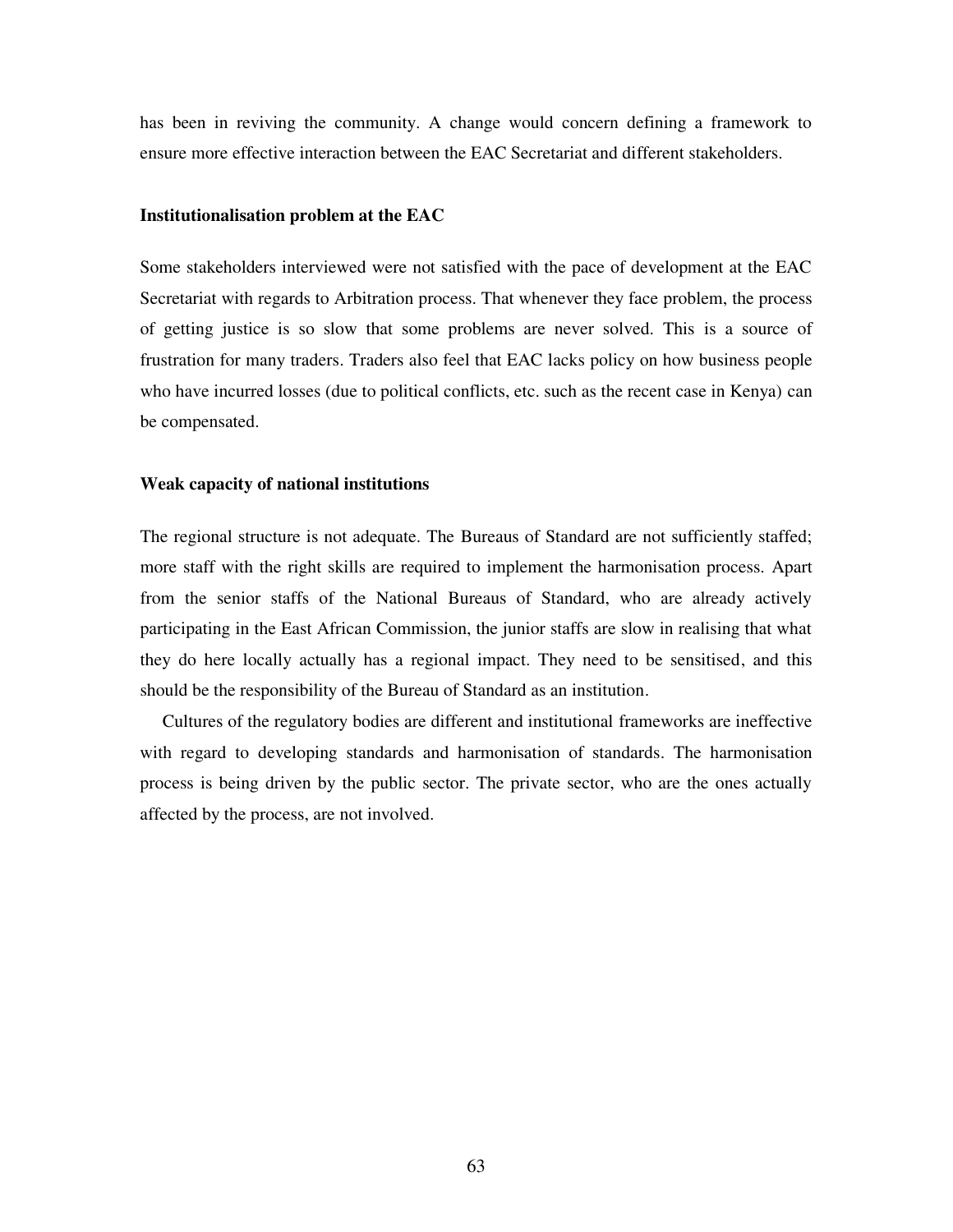# **6 Summary, conclusions and recommendations**

### **Summary**

 $\overline{a}$ 

The study analysed the existing non-tariff barriers to trade in goods within the East African Community. The northern corridor has tried to sustain its traditional role as the main route for Uganda's overseas imports and exports and as the life line of the Great Lakes region accounting for over 80 percent of the cargo (exports/imports) - by road to the landlocked countries. However, a number of non-tariff barriers exist along this route (and so, along the Central Corridor) which are impediments to free flow of goods trade within the region.

Among the critical NTBs are delays at port (port procedures), multiple transit fees, customs documentation (bureaucratic border post/customs procedures), restricted axle load limits and too many weigh bridges (leading to unnecessary delays), import and export inspection and certification procedures, police road blocks, Arbitrary use of Rules of Origin, arbitrary interpretation of standards and SPS requirements, and infrastructure constraints.<sup>17</sup>

Other barriers that are relatively less severe than the ones mentioned above are problems related to bribery and corruption, business registration and licensing procedures, import and export bans, congestion of trucks at the port and poor flow or dissemination of policy information.

The study found that port procedures (at Mombasa) take over 60 hours  $-$  i.e. about two weeks in most cases, to have goods cleared by Kenya Port Authority, followed by border post procedures that take 15 hours. It takes seven days to transport goods from Mombasa to the Kenya-Uganda Malaba border-post. Without barriers along the route, it should take 3-4 days. This finding is consistent with other studies e.g. the World Bank (2006) which found that transit cargo spent (on average) 17.9 days in Mombasa port in October 2005. The study estimate the reasonable time for stay at port to be 7 days instead of two weeks (or more) for cargo at Mombasa destined for Uganda.

 $17$  Prioritization of different NTBs identified was based the responses received from stakeholders. Stakeholders were asked to list the first three to four most important NTBs based on their experiences, and identify others that never affected their businesses in a significant way. Stakeholders used a number of parameters such as transaction time, and costs, indirect business loss, etc. to arrive at their decisions. Using frequency, the most mentioned NTBs were considered as critical.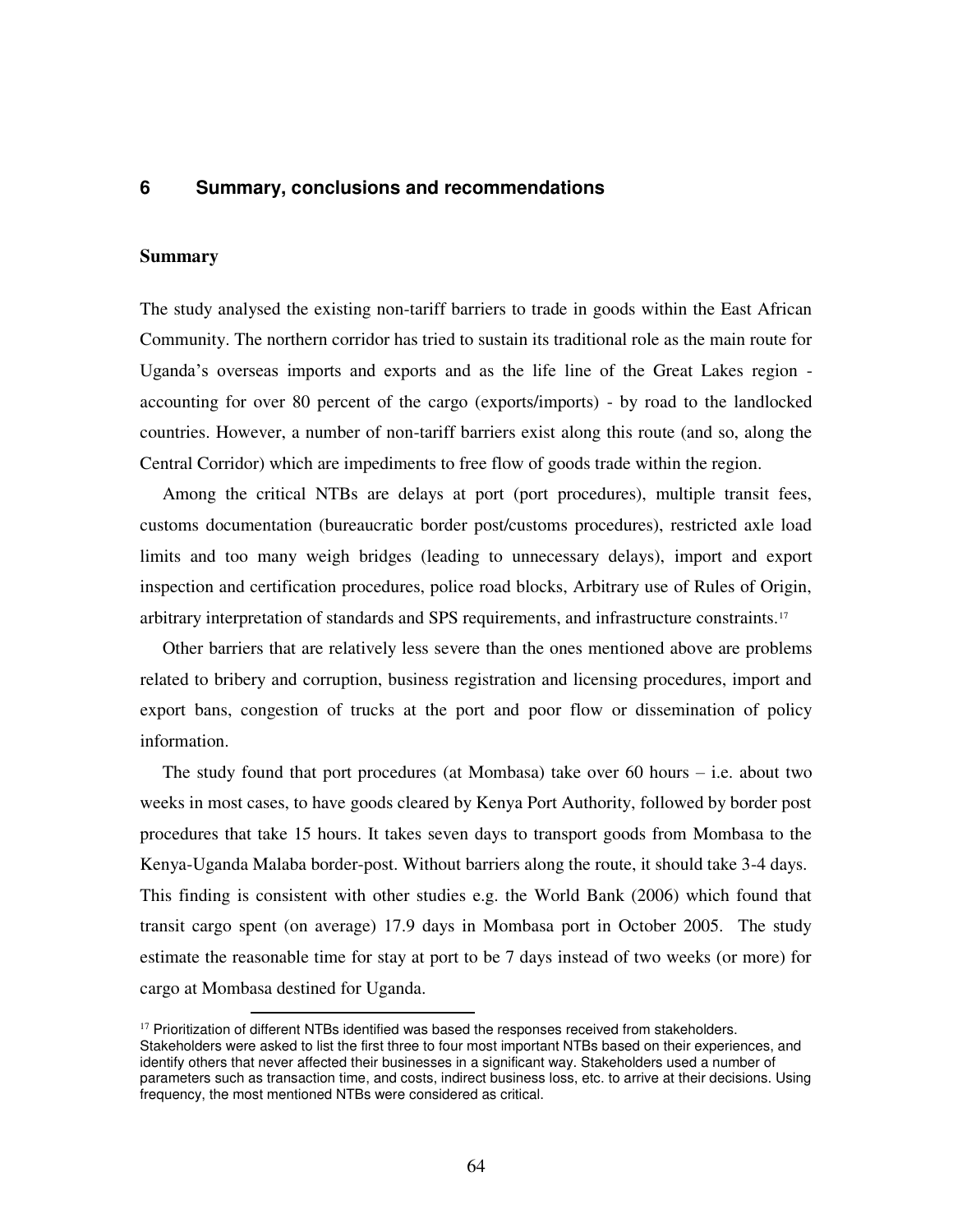These non-tariff barriers coupled with poor infrastructure, and corruption, all add to the difficulty and cost of trading. These, together with the already high transport costs on the route, result in Uganda, a land-locked country, failing to compete.

The instruments under the EAC Customs Union protocol have not been fully successful in reducing the transit barriers along the transit routes, such as delays and high transaction costs created by bureaucratic customs procedures, restricted axle load limits and too many weigh bridges, multiple fees and formalities for exports and imports, police roadblocks, etc.

Although consensus exist on elimination of most of the NTBs, their implementation poses serious challenges due to rigidities in government management at transit points, lack of political commitment, delayed decisions due to failure of Council to meet, failure to implement council decisions due to rigidity of implementing agencies to change, delay to harmonise cross-border policies and procedures, and to standardise regulatory systems and instruments.

Table 11 selects the NTBs that are critical to trade in EAC. The information summarised in Table 11 show that at least 40 percent of the current non-tariff barriers exist because governments (or government agencies) have delayed to implement decisions/resolutions made by council of ministers, or provision in the EAC Protocol to eliminate them, or directives by responsible ministers. These types of NTBs are classified as category 1 NTBs in the table.

The second category of the NTBs (category 2 NTBs), which accounts for about 50 percent of the total number of NTBs, arise from policy differences or lack of cross border harmonisation and standardisation of procedures and regulations. This category of NTBs requires building consensus. Benchmarking the EAC and national development of harmonised and simplified clearance and transit procedures and standards will require technical assistance and capacity building. Category 3 type of NTBs shall need long term intervention.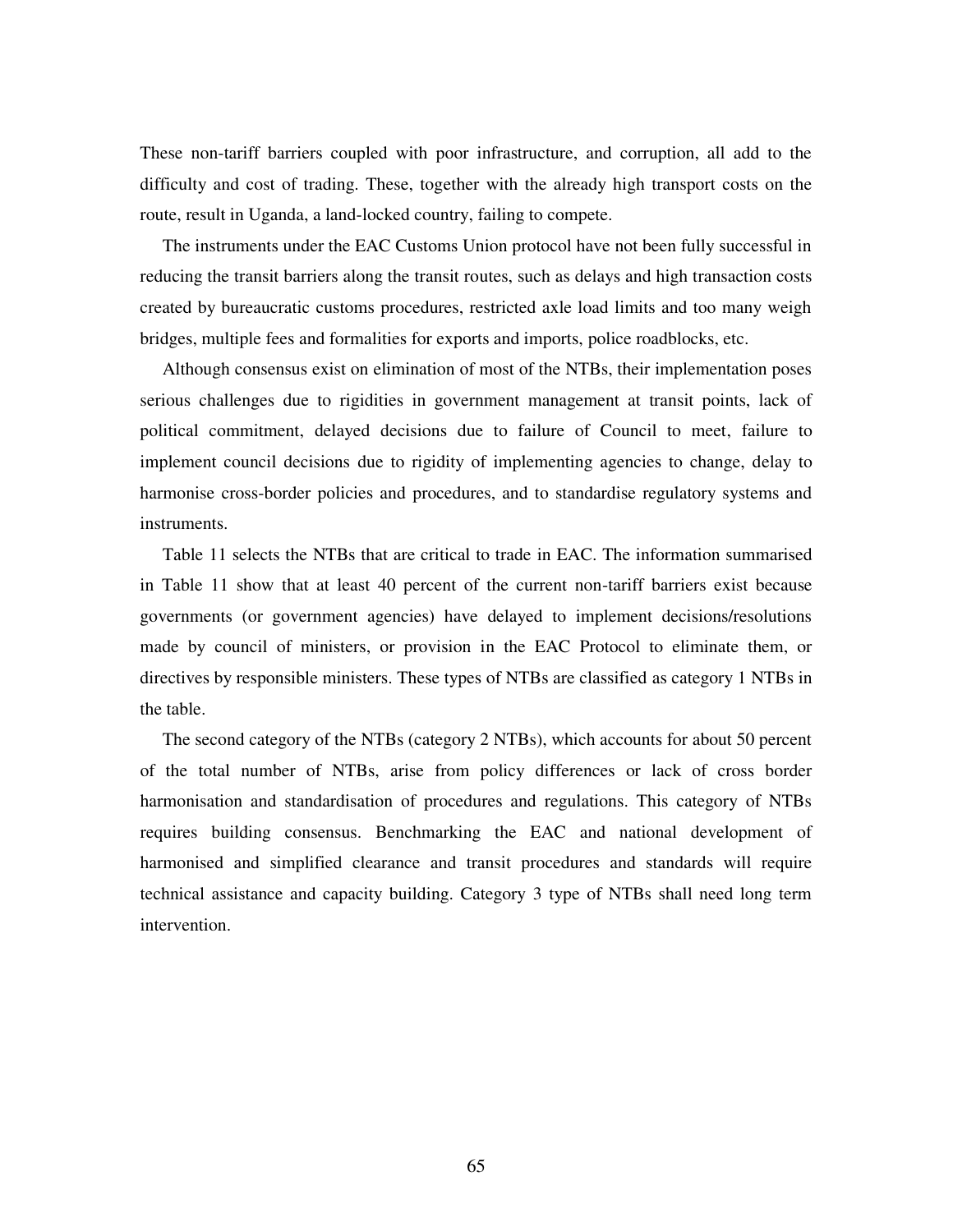|                | Selected EAC<br>reported NTBs                                      | Causes                                                                                                                                                                                                                                      | Solution agreed, but not<br>implemented                                                                                                                            | Category       |
|----------------|--------------------------------------------------------------------|---------------------------------------------------------------------------------------------------------------------------------------------------------------------------------------------------------------------------------------------|--------------------------------------------------------------------------------------------------------------------------------------------------------------------|----------------|
| 1              | Import and export<br>inspection and<br>certification<br>procedures | Failure to implement EAC<br>harmonized standards adopted<br>by EAC Partner States - to<br>ensure mutual recognition of<br>national quality marks on<br>products by national standard<br>agencies; many agents involved<br>in certification. | The mechanism agreed by the<br>Partner<br><b>States</b><br>exempt the<br>goods from vigorous verification<br>upon importation once they bear<br>the quality marks. | $\mathbf{1}$   |
| $\overline{2}$ | Delays in clearing<br>goods at port and<br>customs                 | Limited customs opening hours /<br>failure to implement decisions to<br>introduce 24 hour service                                                                                                                                           | Uganda and Kenya agreed to<br>introduce 24 - hour service at<br>common border posts.                                                                               | $\overline{2}$ |
| 3              | Inspection for<br>standards<br>(Incompatible<br>standards)         | Miss-application/ interpretation of<br>standards with regards to<br>certification, due to failure to<br>implement EAC decision                                                                                                              | <b>EAC Protocol requires</b><br>harmonization of standards                                                                                                         | 1              |
| 4              | Delays in offloading                                               | Low off take capacity, limited<br>facility                                                                                                                                                                                                  |                                                                                                                                                                    | 3              |
| 5              | Variation in transit<br>good license fees                          | Lack of standardization of transit<br>license fees                                                                                                                                                                                          |                                                                                                                                                                    | $\overline{2}$ |
| 6              | <b>Multiple transit fees</b>                                       | Lack of standardization of transit<br>fees                                                                                                                                                                                                  |                                                                                                                                                                    | $\overline{2}$ |
| $\overline{7}$ | Lengthy customs<br>procedures and<br>documentation                 | Lack of harmonization of<br>customs procedures and<br>documentation                                                                                                                                                                         |                                                                                                                                                                    | 2              |
| 8              | Arbitrary use of<br><b>Rules of Origin</b>                         | Problem of interpretation and<br>failure to standardize certificate<br>or origin                                                                                                                                                            |                                                                                                                                                                    | $\overline{2}$ |
| 9              | Varying system of<br>import declaration                            | <b>Failure to standardize certificate</b><br>or origin                                                                                                                                                                                      |                                                                                                                                                                    | $\mathcal{P}$  |
| 10             | Restricted/varying<br>axle load limits                             | Lack of harmonization of<br>standard axle load limits                                                                                                                                                                                       |                                                                                                                                                                    | 1              |
| 11             | Delays at<br>weighbridges                                          | Too many weighbridges,<br>acceptable weights not<br>harmonized                                                                                                                                                                              | The Kenyan Minister of Roads<br>and Public Works directed that<br>transit goods be weighed once<br>and issued with certificates                                    | 1              |
| 12             | Delays at police<br>roadblocks                                     |                                                                                                                                                                                                                                             |                                                                                                                                                                    | $\overline{c}$ |

## Table 25. Major non-tariff barriers in EAC

# **General conclusions and recommendations**

As mentioned earlier, the NTBs that are of priority concerns to Uganda include: delays at port or port procedures (category 2), multiple transit fees (category 2), customs documentation or bureaucratic border post/customs procedures (category 2), restricted axle load limits and too many weigh bridges – leading to unnecessary delays (category 2), import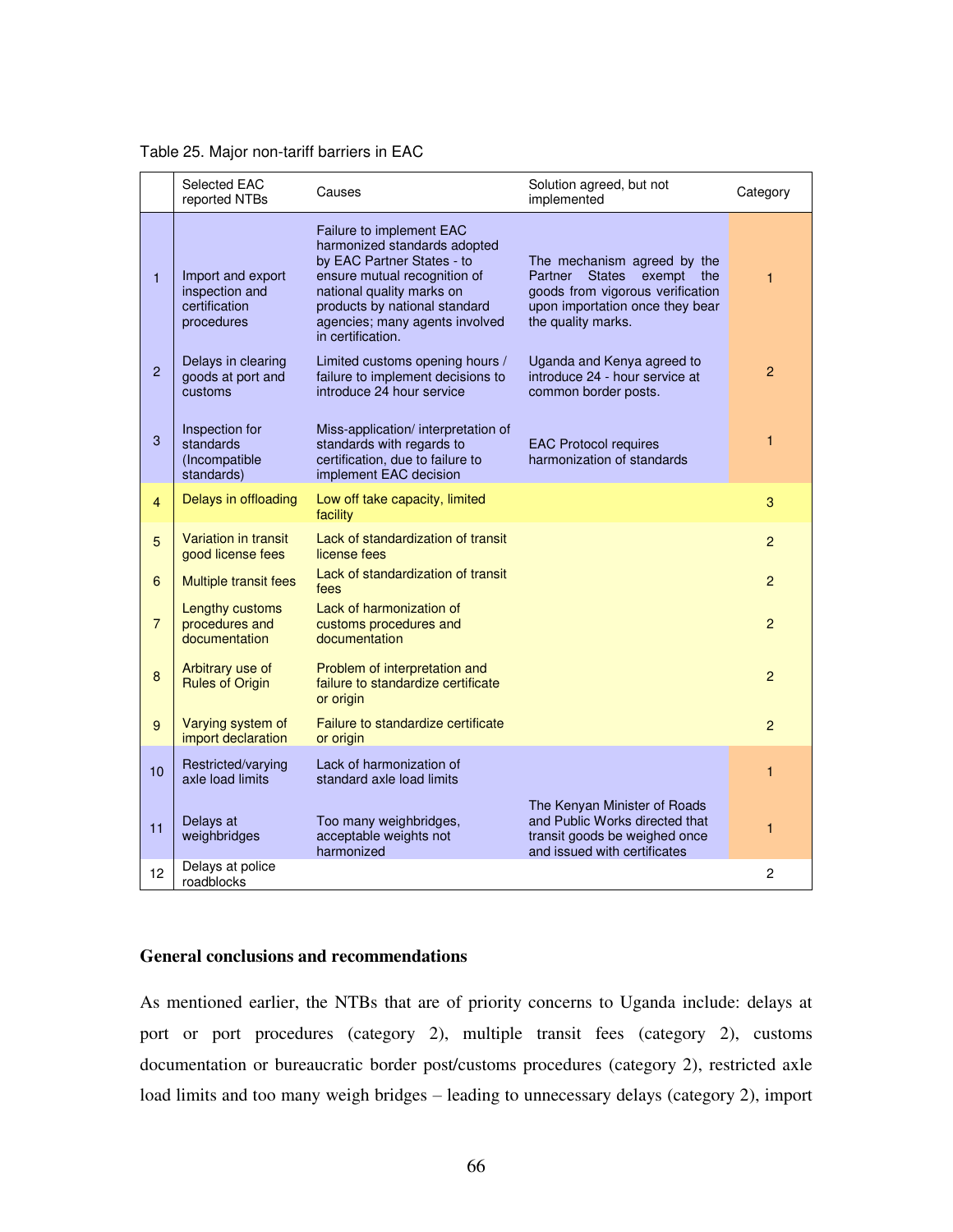and export inspection and certification procedures (category 1), police road blocks (category 2), Arbitrary use of Rules of Origin (category 2), arbitrary interpretation of standards and SPS requirements (category 1), and infrastructure constraints (category 3).

Challenges ranging from estimating the extent of constraint imposed on trade flows by the individual NTBs to political and economic factors make targeting (NTB elimination) difficult. Nonetheless, all NTBs identified under category 1 may well be the low hanging fruits that EAC may wish to target first. Targeting the barriers listed under category 2 can then follow (it may under special circumstances be targeted simultaneously with those in category 1), even though significant time and effort would be needed to devise and implement a plan for their removal.

Revised Kyoto Convention widely used as the basis for benchmarking the regional and national development of harmonised and simplified clearance and transit procedures and standards. Various instruments such as Single Administrative Documents (SADs), Time Release studies, the WCO Diagnostic and the WCO data model have been developed to enhance this process.

#### **Specific recommendations**

**One Stop Border Posts –** shall reduce the time taken at borders, thus reducing transit costs. This should be accompanied by sharing of data and computerisation of the services or operation of other border posts. A system of network, which could link all the revenue authorities in the EAC would enhance information sharing and efficiency, and reduce delays at customs and costs of documentation.

**Carriers License** – transit goods license should allow back-loads. This will reduce cost of transport

**Axle Load Limits and Vehicle Dimensions** – Need to allow trucks to operate with the same axle loads through-out the region

**NTB Monitoring System** – Need to track non-tariff barriers, which are moving target, eliminate those that are genuine NTBs and try to limit appearance of new ones.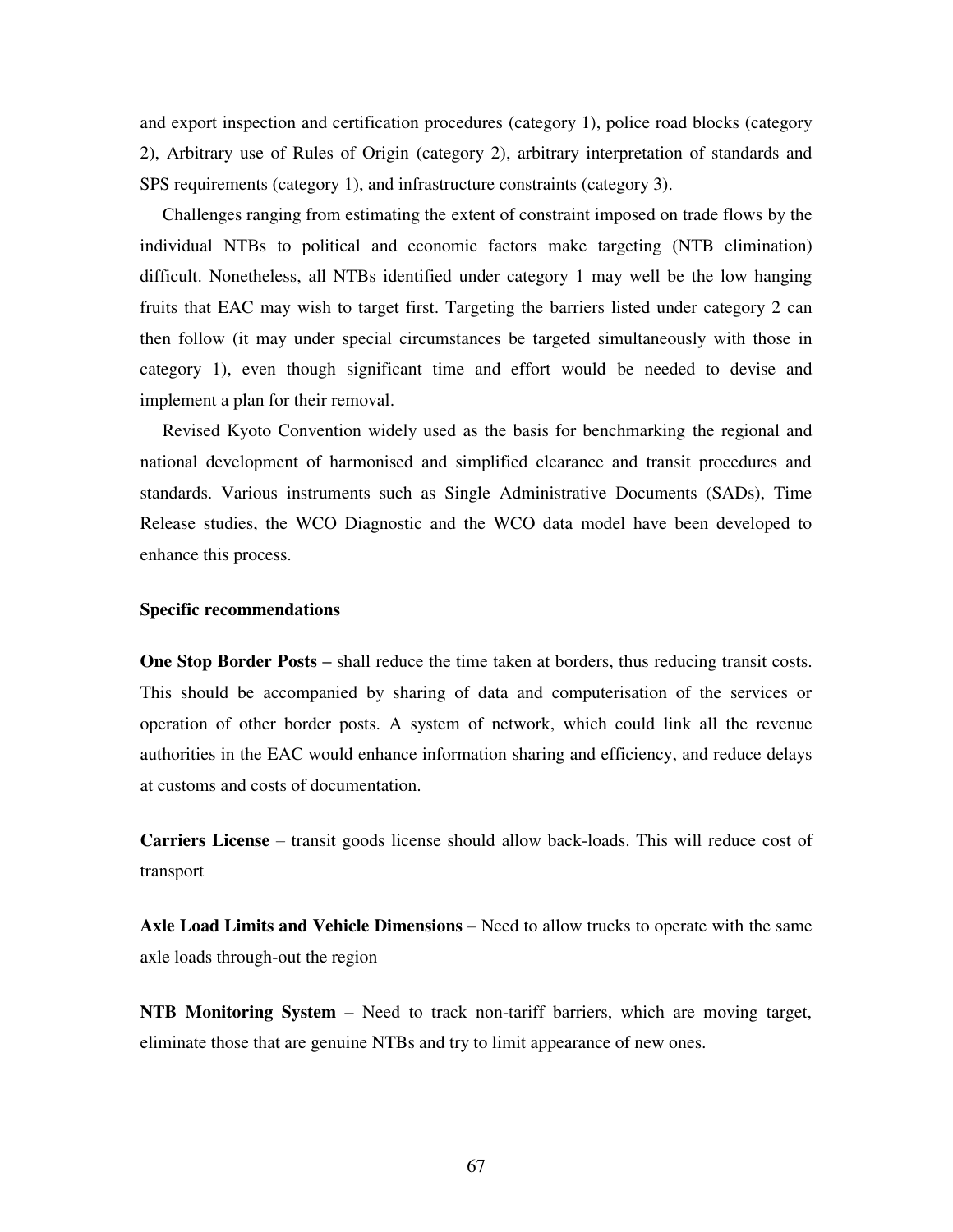**Harmonised Standards and SPS** – It is difficult to have trade between countries of the standards and health and phytosanitary regulations incompatible. Harmonisation of standards should be one of the priorities. A sector level approach in development of standards (and in building consensus) is recommended, involving relevant stakeholders such as commodity associations.

Attention should focus on (i) specific SPS compliance issues and related capacity-building needs; (ii) awareness-raising and promotion of good practices among primary producers, enterprises and capacity of regulatory agents; (iii) clearly defining the roles and responsibilities of different players; and (iv) strengthening institutional collaboration—within the private and public sector agencies, and among donors—in the implementation of agreed strategies and programs. SPS Priority needs for Uganda (that emerged from recent workshop are provided in Appendix 2)

**Improve infrastructure –** Need for joint/regional projects to improve infrastructure especially roads network and providing vessels on Lake Victoria to ease transport. An efficient railway system will reduce the costs of doing business and improve the competitiveness of products in the landlocked countries of the region. There is need to regulate rail service provider to prevent inefficiency and abuse of market power in niches that railways could dominate (such as container traffic); and repair the ships/ferries that operate on Lake Victoria.

**Applying principle of asymmetry** – Provide differential treatment to countries that are relatively more disadvantaged than others (e.g. landlocked countries) when applying transit or customs regulations and procedures, etc.

**Stakeholder participation and effective information sharing – Need for effective** consultation and stakeholders information (including business community) and collective decision making. There is also need for a focal point institution (at national level) outside the government spheres for effective dissemination of information e.g. on new regulations, or resolution and decisions of council, standards, awareness creation, and to update or educate stakeholders on progress in the integration. Through the focal point network, effective mechanisms for solving problems that traders face while doing business and getting feedback can be developed to improve beyond the border relation.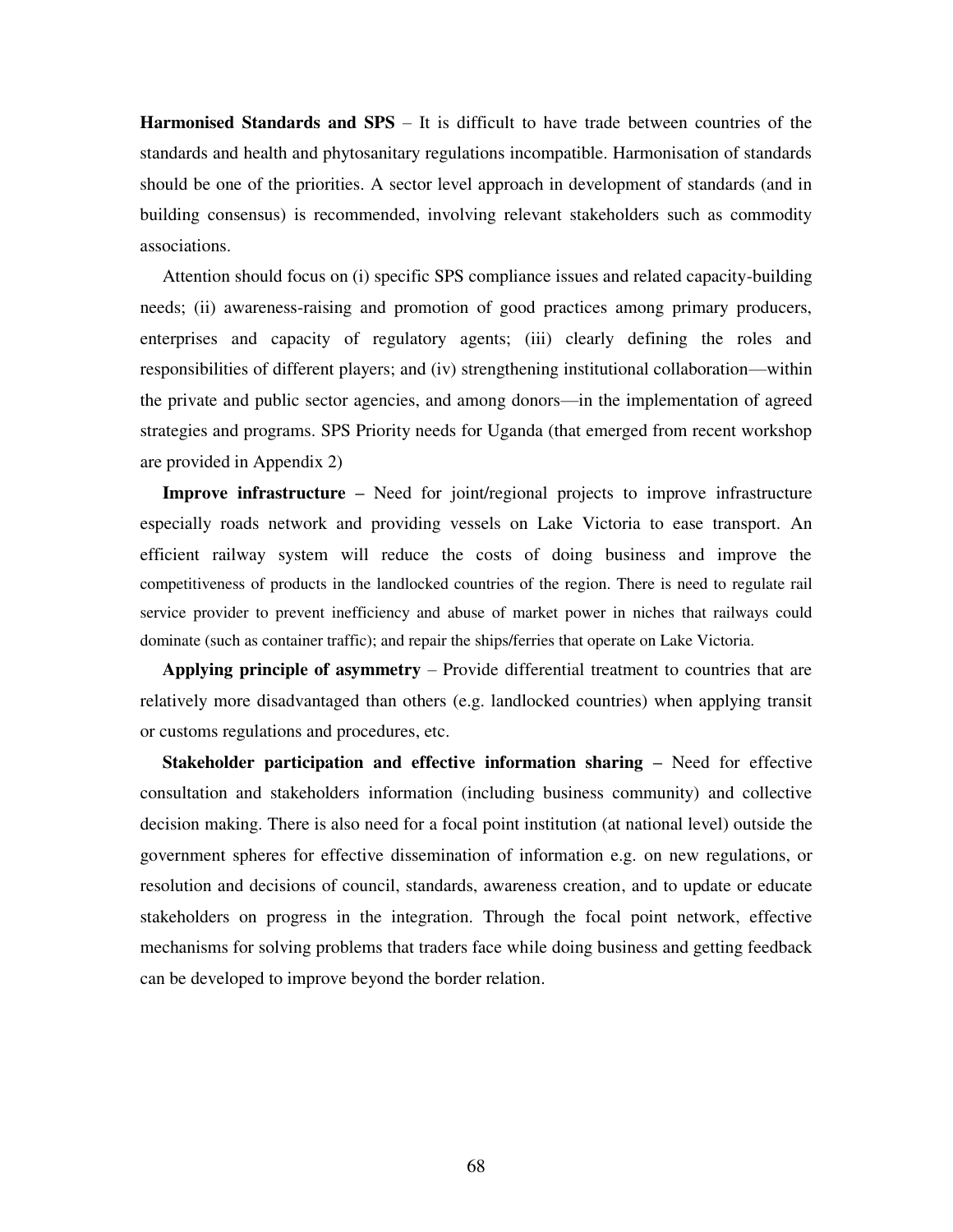## **References**

- Abegaz, M. 2008. "Mobilising Aid for Trade for SPS-Related Technical Cooperation in East Africa: SPS Balance Sheet for Uganda", unpublished report presented at (WTO, World Bank, FAO, WHO) – workshop on mobilising aid for trade, Kampala, May 28-29, 2008.
- Ayoki, M. 2007. "Strengthening South South Cooperation Amongst East African Community Member States", report prepared for United Nations Development Programme.
- East Africa Business Council (EABC). 2007. East African Community 2006/07 Business Climate Index Survey, Arusha, Tanzania.
- EAC. 1999. *Protocol on the Establishment of the East African Community Customs Union*, East African Community Secretariat, Arusha.
- East African Transportation Initiative (EATI). 1999. "Enhancing Transport Policy Harmonisation in Eastern and Southern Africa Through Dialogue", *Quarterly Newsletter*, Third Issue November, 1999.
- Hammels, D. 2001. "Time as a Trade Barrier", *Global Trade Analysis Project Working Paper* Number 18, Purdue University.
- Pearson, M. 2006. "Enhancing African Regional Integration: Trade Policy and Trade Facilitation", presentation to the World Bank Course on Regional Integration in Africa and Economic Partnership Agreements, Nairobi, Kenya, 22-24 May 2006
- Raman, V. 2006. "Transport and Trade Facilitation in Uganda," background paper for the *Uganda Diagnostic Trade Integration Study*, the World Bank, Washington, D.C.
- The Republic of Uganda (GoU). 2008. *Background to the Budget* 2008/09, Achieving Property for all Through Infrastructure Development, Enhancing Employment and Economic Growth, Ministry of Finance, Planning and Economic Development, Kampala, June 2008.
- WTO. 2005. *Doha Declarations*, World Trade Organisation, Geneva.
- World Bank. 2007. "Option for Strengthening East African Community's Trade Integration", unpublished report No. 40978–AFR.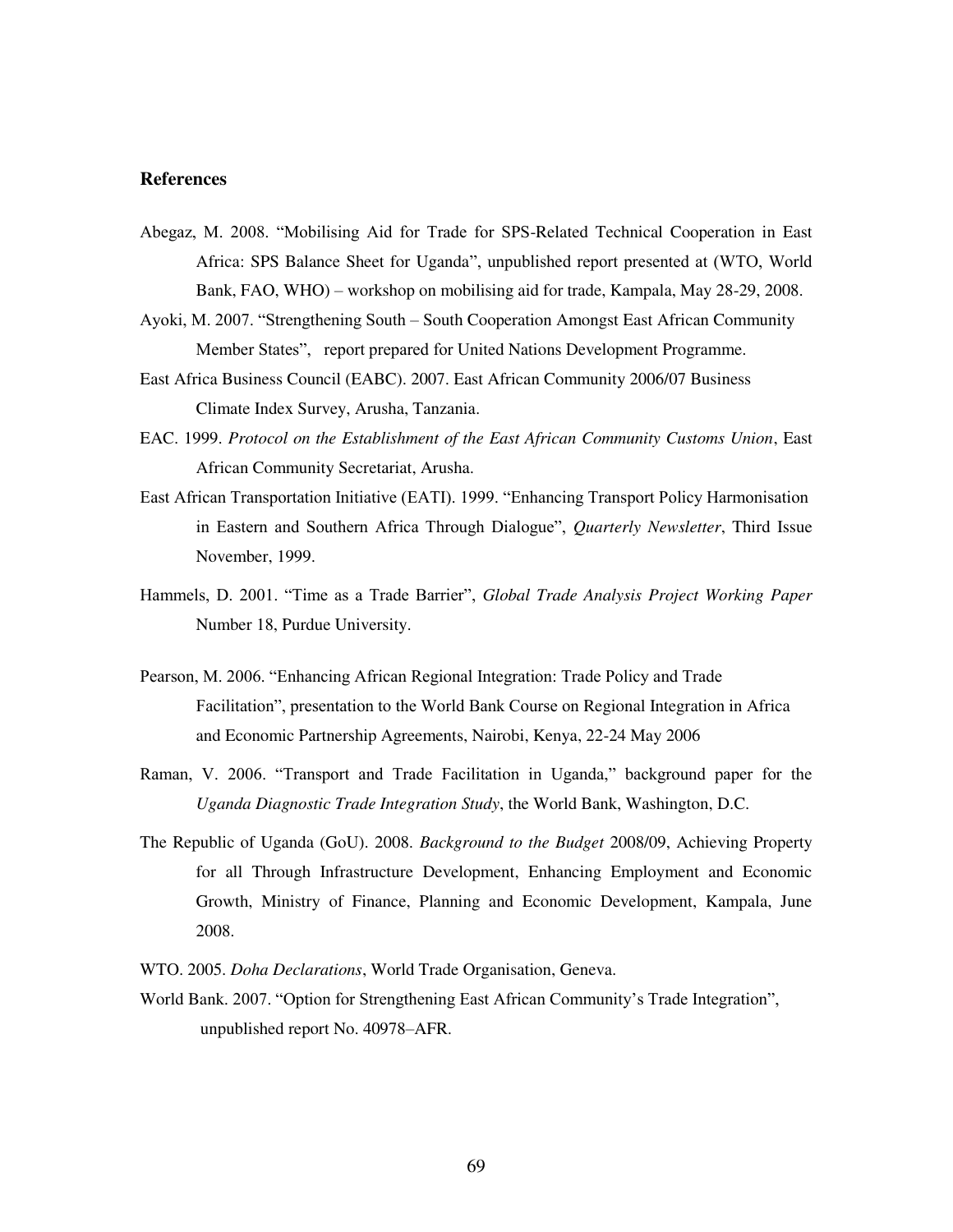## **Appendix 1: Preliminary action plan for eliminating NTBs**

|                | <b>Selected NTBs</b>                                            | <b>Action recommended</b>                                                                                                                                                                                                                                                     | <b>Responsible agency</b>                                           | <b>Time frame</b>      |
|----------------|-----------------------------------------------------------------|-------------------------------------------------------------------------------------------------------------------------------------------------------------------------------------------------------------------------------------------------------------------------------|---------------------------------------------------------------------|------------------------|
| $\mathbf{1}$   | Import and export<br>inspection and certification<br>procedures | Implement EAC harmonized standards adopted by EAC Partner States - to ensure<br>mutual recognition of national quality marks on products by national standard<br>agencies; reduce the number of agents involved in certification.                                             | <b>MTTI (NBS)</b>                                                   | Short term             |
| $\overline{2}$ | Delays in clearing goods at<br>port and customs                 | Introduce 24 hour service at common border posts; Use regional fora to address<br>problem of delays in Ports, including placing emphasis on use of electronic data<br>interchange and improved cargo tracking; establish advance shipping information<br>system in ASYCUDA++. | <b>URA</b> and other<br><b>Revenue Authorities in</b><br><b>EAC</b> | Short term             |
| 3              | Inspection for standards<br>(Incompatible standards)            | Harmonize standards as required by EAC Protocol<br>Harmonize selected East Africa regional SPS and quality regulations and<br>procedures that will facilitate trade<br>Develop accreditation laboratory                                                                       | <b>UNBS and other</b><br><b>Bureaus of Standards</b><br>in EAC      | Short term             |
| 4              | Delays at weighbridges                                          | Change regulations to have transit goods weighed once and issued with<br>certificates.                                                                                                                                                                                        |                                                                     | Short term             |
| 5              | Delays in offloading at port                                    | Improve off take capacity, and port facility                                                                                                                                                                                                                                  |                                                                     | Medium to<br>long term |
| 6              | Variation in transit good<br>license fees                       | Standardize transit license fees                                                                                                                                                                                                                                              |                                                                     | Medium term            |
| $\overline{7}$ | Lengthy customs<br>procedures and<br>documentation              | Harmonize customs procedures and documentation; establish advance shipping<br>information system in ASYCUDA++; Sensitize business community on import<br>procedures and processes.                                                                                            |                                                                     | Medium term            |
| 8              | Arbitrary use of Rules of<br>Origin                             | Standardize certificate or origin and build capacity of National Bureau of Standards                                                                                                                                                                                          |                                                                     | Medium term            |
| 9              | Varying system of import<br>declaration                         | Standardize certificate or origin                                                                                                                                                                                                                                             |                                                                     | Medium term            |
| 10             | Delays at police<br>roadblocks                                  | Reduce number of police roadblocks                                                                                                                                                                                                                                            |                                                                     | Medium term            |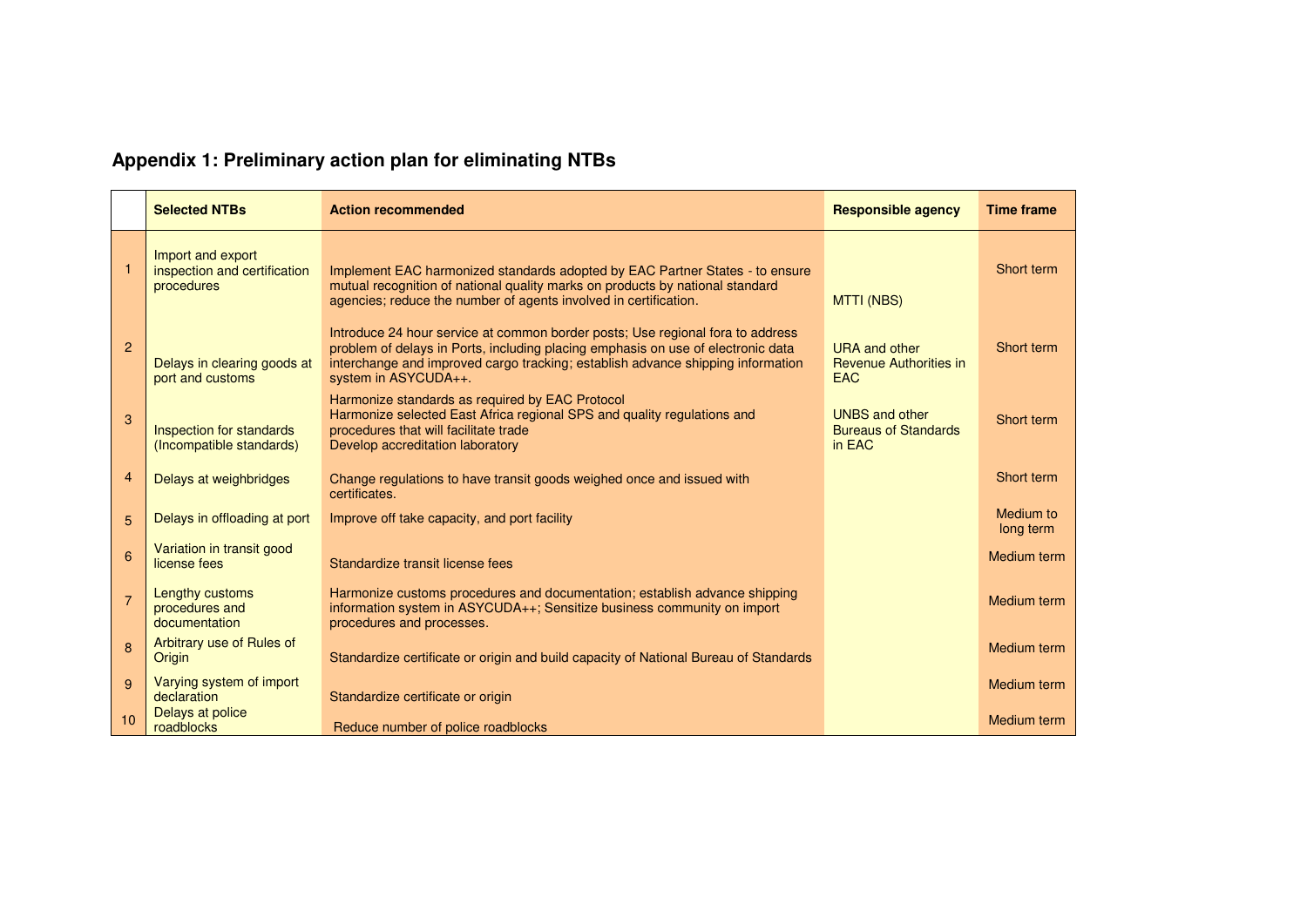## **Appendix 2: SPS Priority needs for Uganda**

(Final conclusion from workshop on Mobilizing Aid for Trade for SPS-Related Technical Cooperation in East Africa, Kampala, Uganda, 28-29 May 2008)

| <b>Details</b>                                                                                                                                        |                                                                                                                                              | <b>Timeframe</b> |        |           |
|-------------------------------------------------------------------------------------------------------------------------------------------------------|----------------------------------------------------------------------------------------------------------------------------------------------|------------------|--------|-----------|
|                                                                                                                                                       |                                                                                                                                              | Short term       | Medium | Long term |
| DEVELOPMENT OF NATIONAL SPS POLICY<br>Stock taking – establishment of existing gaps and Policy development<br>1.<br>following a consultative approach |                                                                                                                                              | $<$ 1yr<br>X     | 1-2yrs | $>3-5yrs$ |
| 2.                                                                                                                                                    | Policy implementation - include regulations development, legal reforms,<br>institutional development and rationalisation, awareness creation |                  | X      | X         |
| 3.                                                                                                                                                    | Training on Pest risk analysis                                                                                                               |                  |        |           |
| 4.                                                                                                                                                    | Monitoring & Evaluation- for the SPS policy                                                                                                  |                  | Χ      |           |
|                                                                                                                                                       |                                                                                                                                              |                  |        | х         |
| 1.                                                                                                                                                    | <b>LIVESTOCK SECTOR</b><br>Awareness creation                                                                                                | X                |        | X         |
| 2.                                                                                                                                                    | Conformity assessment and establishment of certification system                                                                              |                  |        |           |
| 3.                                                                                                                                                    | Infrastructure systems                                                                                                                       |                  | Χ      |           |
| 4.                                                                                                                                                    | Establish disease free zones                                                                                                                 |                  | х      |           |
| 5.                                                                                                                                                    | Cattle movement routes                                                                                                                       | X                |        |           |
| 6.                                                                                                                                                    | Research on breeding                                                                                                                         |                  |        |           |
| 7.                                                                                                                                                    | Good Handling Practices (GHP)                                                                                                                |                  |        | X         |
| 8.                                                                                                                                                    | Capacity building in animal husbandry                                                                                                        |                  |        | X         |
| 9.                                                                                                                                                    | Traceability                                                                                                                                 |                  |        | X         |
|                                                                                                                                                       |                                                                                                                                              |                  |        |           |
| 1.                                                                                                                                                    | <b>ANIMAL DISEASE</b><br>Policy enforcement surveillance mechanisms for cross boarder animal<br>disease - Regional aspect                    |                  |        | х         |
| 2.                                                                                                                                                    | Awareness creation                                                                                                                           | X                |        |           |
| 3.                                                                                                                                                    | Proper information flow                                                                                                                      | Х                |        |           |
| 4.                                                                                                                                                    | Strengthening existing control mechanisms                                                                                                    |                  | X      |           |
| 5.                                                                                                                                                    | Capacity building in risk assessment and mitigation measures for<br>quarantining, holding and pest risk analysis                             |                  |        | х         |
|                                                                                                                                                       | <b>FISHERIES</b>                                                                                                                             |                  | X      |           |
| 1.                                                                                                                                                    | Awareness creation on GHP across the entire chain                                                                                            |                  |        |           |
| 2.                                                                                                                                                    | Improve fish handling methods and the design of fishing boats for proper<br>hygiene                                                          |                  | X      |           |
| 3.                                                                                                                                                    | Build capacity in Monitoring Control and Surveillance                                                                                        |                  |        |           |
| 4.                                                                                                                                                    | Provision of adequate upstream infrastructure at landing sites                                                                               |                  |        | X<br>X    |
| 5.                                                                                                                                                    | Harmonise traceability system regionally                                                                                                     |                  |        |           |
| 6.                                                                                                                                                    | Approve other lakes and upgrade the landing sites                                                                                            |                  | Χ      |           |
| 7.                                                                                                                                                    | Infrastructure development in laboratories/accreditation and capacity<br>building                                                            | Χ                |        |           |
| 8.                                                                                                                                                    | Strengthening research institutions                                                                                                          |                  |        | X         |
| 9.                                                                                                                                                    | Development of infrastructure for aquaculture                                                                                                |                  |        |           |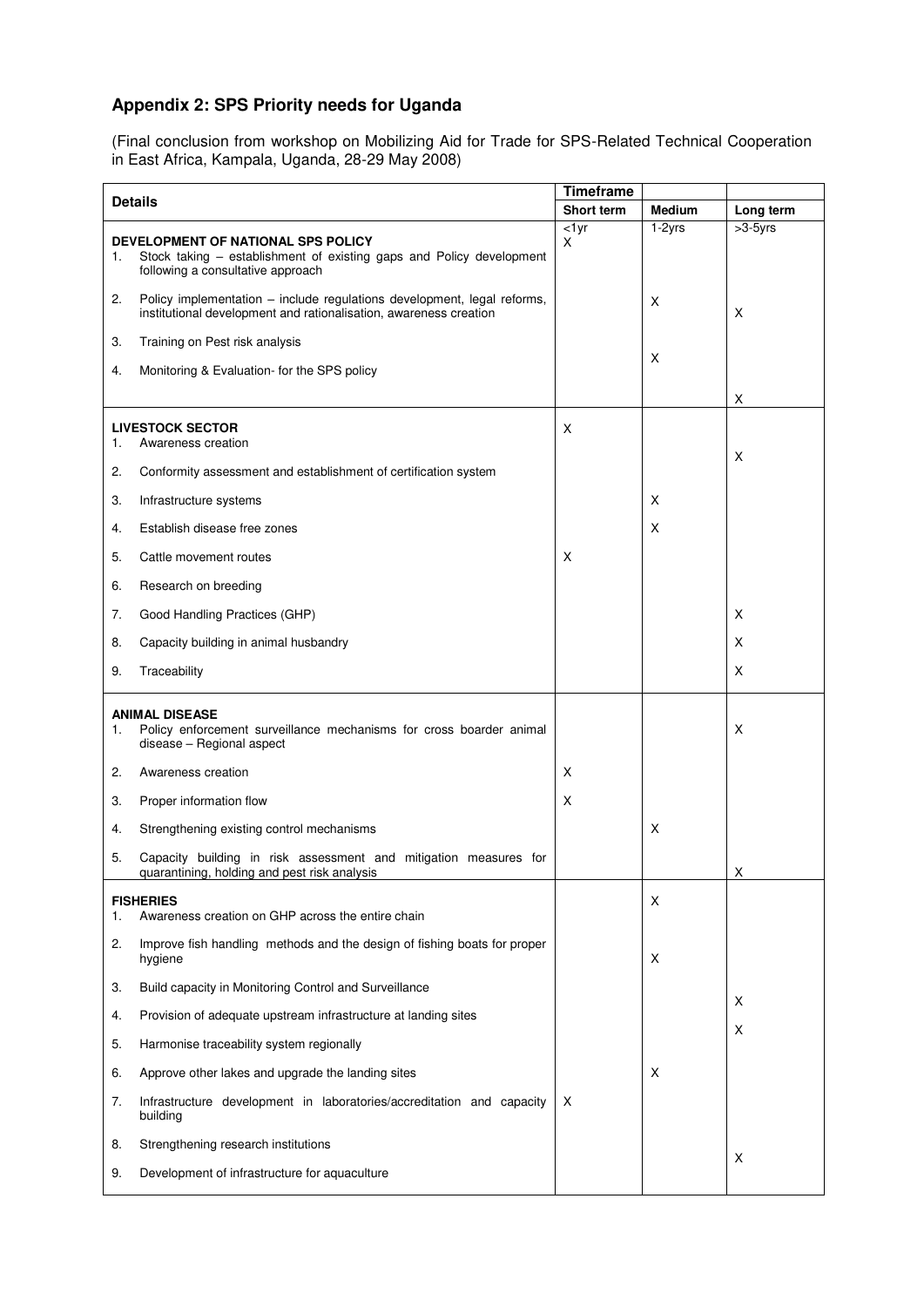| 10. Environmental Monitoring programming                                                                                                                                                                                                                                                                       |         |             | Χ |
|----------------------------------------------------------------------------------------------------------------------------------------------------------------------------------------------------------------------------------------------------------------------------------------------------------------|---------|-------------|---|
|                                                                                                                                                                                                                                                                                                                |         | X           |   |
|                                                                                                                                                                                                                                                                                                                |         |             |   |
|                                                                                                                                                                                                                                                                                                                | X       |             |   |
| <b>HORTICULTURE</b>                                                                                                                                                                                                                                                                                            | X       |             |   |
| Creation of awareness amongst the farmers                                                                                                                                                                                                                                                                      |         | х           |   |
| Creation of export groups/critical mass of small scale exporters<br>Standard pack houses<br>Training quality controllers<br>Improvement of the cold chain infrastructure<br>Production Marketing Distribution and Transportation infrastructure<br>Pesticide residue monitoring plan for fruits and vegetables | X       | X<br>х<br>X | X |
| <b>FOOD SAFETY</b><br>Safe water supply and its impact on SPS (water policy)<br>Implementation of National Food Safety Strategic Plan                                                                                                                                                                          | X       |             |   |
| 1. Improvement of policy framework for food safety                                                                                                                                                                                                                                                             | X       |             |   |
| 2. Streamlining institutional responsibility framework                                                                                                                                                                                                                                                         |         |             |   |
| 3. Food safety and handling infrastructure including Training of enterprises and<br>food inspectors.                                                                                                                                                                                                           |         | X           |   |
| 4. Certification for enterprises                                                                                                                                                                                                                                                                               |         |             |   |
| 5. Awareness creation including on the demand side (food safety in education<br>system)                                                                                                                                                                                                                        | X       | х           | X |
| 6. Development of Codes of Practices (COPs) on good agricultural practices,                                                                                                                                                                                                                                    |         | X           |   |
| good manufacturing practices and mycotoxine detection in foods, food<br>safety management systems                                                                                                                                                                                                              |         |             | X |
|                                                                                                                                                                                                                                                                                                                |         | X           |   |
| <b>CROSS CUTTING ISSUES</b>                                                                                                                                                                                                                                                                                    |         |             |   |
| Bolstering the enforcement capacity including training of responsible<br>1.<br>enforcement agencies                                                                                                                                                                                                            |         | х           | Х |
| Strengthening of national notification systems/information flow<br>2.                                                                                                                                                                                                                                          |         | х           |   |
| Building capacity for sustained compliance with SPS/sustainability.<br>3.                                                                                                                                                                                                                                      |         |             |   |
| Awareness of SPS issues by policy makers and politicians<br>4.                                                                                                                                                                                                                                                 | X       |             | X |
| 5.<br>Development of Codes of Practice                                                                                                                                                                                                                                                                         | $\sf X$ |             |   |
|                                                                                                                                                                                                                                                                                                                | X       |             |   |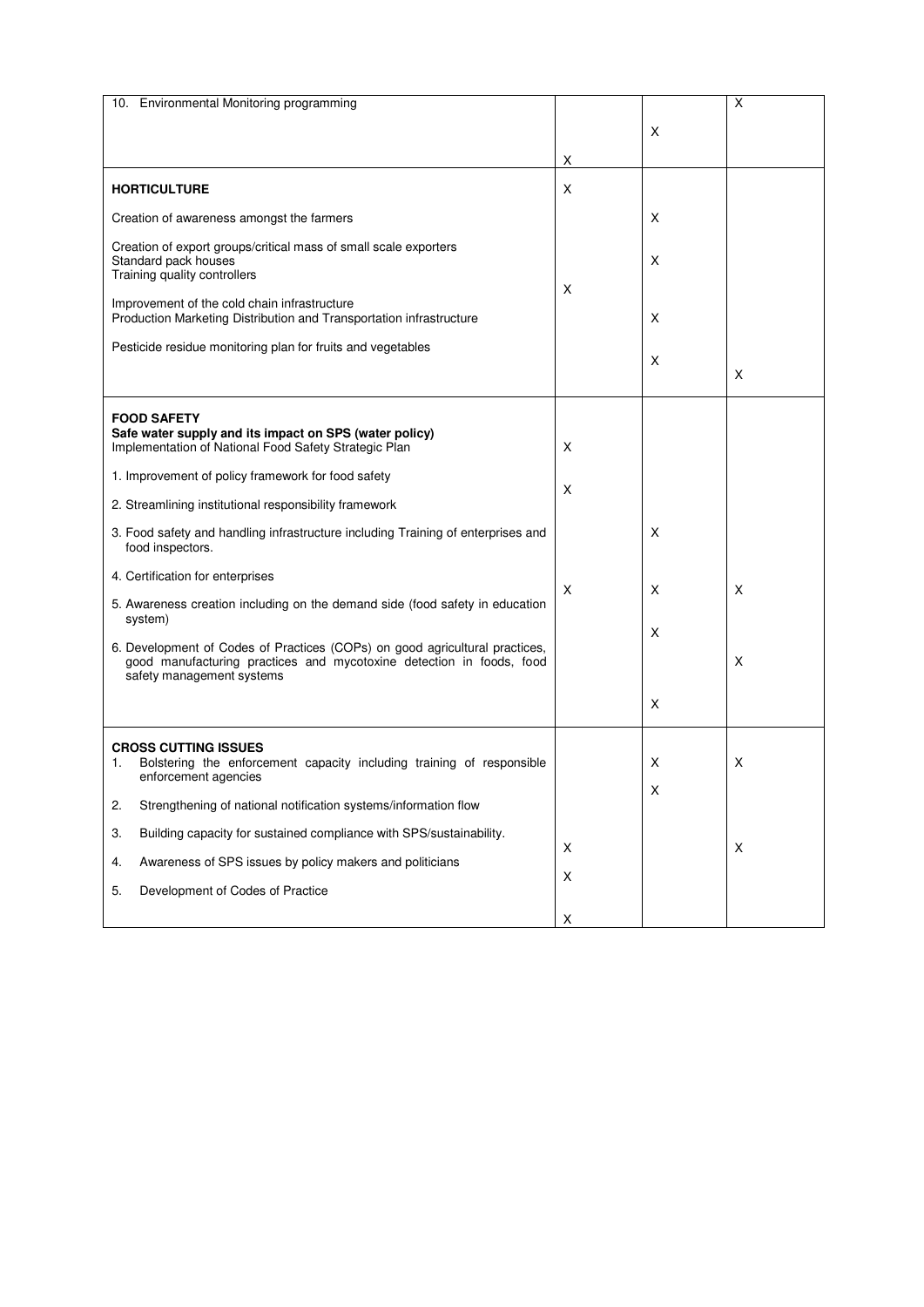## **Appendix 3: Region (EAC) outstanding priority SPS action areas**

(Final conclusion from workshop on Mobilizing Aid for Trade for SPS-Related Technical Cooperation in East Africa, Kampala, Uganda, 28-29 May 2008)

| <b>Title of action</b>                                                                                                                                                  | <b>Background</b>                                                                                                                                                                                                                                                                                                                                                                                                                                                                                                                                                                                                                                                                                  | Specific details to be covered                                                                                                                                                                                                                                                                                                                                                                                                                                                                                                                                                                                                                               | <b>Timeline</b> |
|-------------------------------------------------------------------------------------------------------------------------------------------------------------------------|----------------------------------------------------------------------------------------------------------------------------------------------------------------------------------------------------------------------------------------------------------------------------------------------------------------------------------------------------------------------------------------------------------------------------------------------------------------------------------------------------------------------------------------------------------------------------------------------------------------------------------------------------------------------------------------------------|--------------------------------------------------------------------------------------------------------------------------------------------------------------------------------------------------------------------------------------------------------------------------------------------------------------------------------------------------------------------------------------------------------------------------------------------------------------------------------------------------------------------------------------------------------------------------------------------------------------------------------------------------------------|-----------------|
| Further<br>harmonize<br>in<br>standards<br>selected<br>product areas                                                                                                    | Most "harmonized" standards relate to product<br>specifications. Only limited number cover sampling<br>and testing methods, labelling or other matters that<br>might truly affect trade. Only few "harmonized"<br>standards have been formally adopted as national<br>standards. In selected product areas, further<br>harmonization might be beneficial to trade<br>(examples are standards being developed within<br>COMESA for maize and dairy products). Private<br>sector is best positioned to identify these areas and<br>it is thus critical that a stronger demand-driven<br>element be introduced in the ongoing process of<br>harmonization.                                            | Coordination between EAC, COMESA, SADC standardization committees and<br>activities<br>RECS two way communication with International Standards Setting<br>Organizations (ISSOs) committees - informing member NSBs and bringing new<br>items for international standardization regional<br>Representation of RECS in ISSOs, choice of type of membership and funding<br>(funding could be secured through various means such as ongoing technical<br>assistance, fee-waivers and contribution from regional associations)                                                                                                                                    |                 |
| Streamline regulations and<br>create a system of mutual<br>recognition of conformity<br>EAC<br>assessments<br>in<br>member countries.                                   | Complementary to the harmonization process is the<br>need to establish systems of mutual recognition on<br>the implementation side. Systems need not feature<br>equivalent capacities, yet over a broad range of<br>areas there is scope to introduce common -<br>standard-operating - procedures, record-keeping,<br>auditing, etc. In addition, unnecessary regulations<br>should be eliminated as much as possible. The<br>possibility of developing "model" legislation (e.g. a<br>basic model food safety law) should also be further<br>examined.                                                                                                                                            | UNIDO/EAC/NORAD is focusing on the development of the model on food<br>safety legislation, but assessment needed for animal and plant health model.<br>Improvement of SPS protocol draft to indicate on what needs to be harmonized<br>and its translation for countries without the capabilities to meet the requirements.<br>Ensure no contradiction and mutual support between EAC and COMESA SPS<br>protocols<br>Assessment and upgrading of regulations dealing with SPS<br>Encourage member states to have a national SPS committee to be responsible<br>for coordinating all SPS issues.<br>Members to be signatories to all SPS conventions.         |                 |
| Create economies of scale<br>and cooperation through<br>establishment of centers of<br>excellence and a regional<br>accreditation body<br>Increase collaboration in the | Different institutions and countries are currently<br>duplicating analytical, testing and other capacities.<br>There is evidently much to be gained from<br>establishing single "centers of excellence" in<br>specialized areas (training, testing of pesticides,<br>regional PRAs, etc.), leading to more effective use<br>of research capacity, equipment and staff. This also<br>applies to the creation of a regional accreditation<br>body (in accordance with the EAC SQMT Protocol).<br>There is also scope for joint programs in a number<br>of fields such as applied research, pilot programs<br>(e.g. food safety and backward linkages in tourism<br>sector), stakeholder training etc | - Each country to have a minimum capacity to handle SPS issues, an inventory<br>of capacity to be done and program to build capacity<br>- identify center of excellence by use of scientific criteria and develop business<br>plans<br>- Specify role of centers i.e. to develop analysis methods, rules and guidelines,<br>- Establishing a regional accreditation body. Highlight pros and cons of<br>establishing a regional body vis a vis a national body specialized organizations<br>to member states to get consent.<br>National bureaus of standards seem to have put   Implement a traceability system for all products covered under SPS auspices |                 |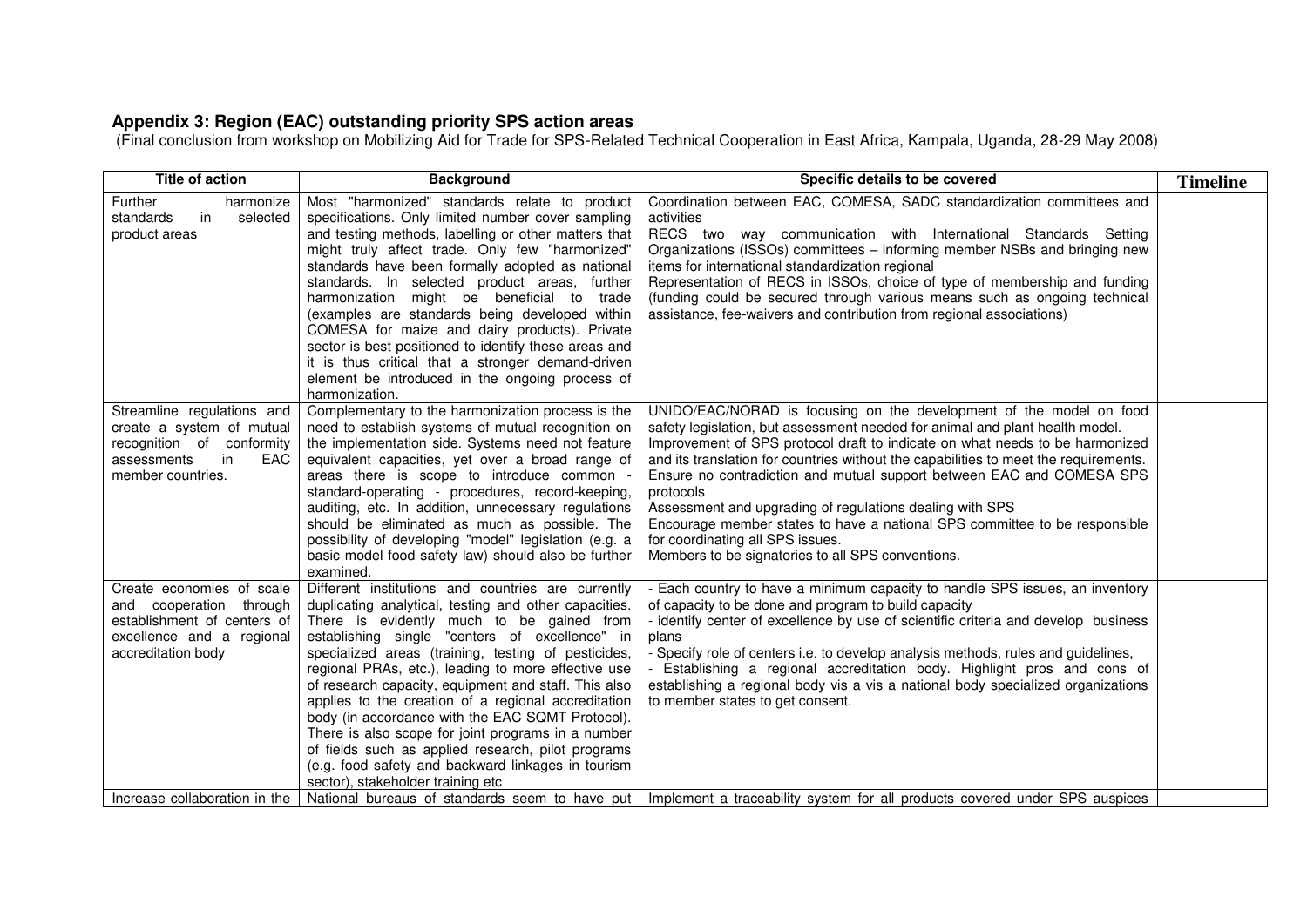| Title of action                                                                                                      | <b>Background</b>                                                                                                                                                                                                                                                                                                                                                                                                                                                                                                                                                                                                                      | Specific details to be covered                                                                                                                                                                                                                                                                                                                                                                                                                                                                                                                                                     | <b>Timeline</b> |
|----------------------------------------------------------------------------------------------------------------------|----------------------------------------------------------------------------------------------------------------------------------------------------------------------------------------------------------------------------------------------------------------------------------------------------------------------------------------------------------------------------------------------------------------------------------------------------------------------------------------------------------------------------------------------------------------------------------------------------------------------------------------|------------------------------------------------------------------------------------------------------------------------------------------------------------------------------------------------------------------------------------------------------------------------------------------------------------------------------------------------------------------------------------------------------------------------------------------------------------------------------------------------------------------------------------------------------------------------------------|-----------------|
| management<br>0f<br>transboundary risks, notably<br>the movement of plant pests<br>and animal diseases               | more efforts in the regionalization process than<br>other government agencies, research institutes, etc.<br>If collaboration occurs, it is often forced by an event<br>or a crisis, notably outbreaks of diseases or<br>infestation by pests. There is scope to develop a<br>variety of regional surveillance and contingency<br>planning initiatives to better manage selected<br>priority risks. Regional information alert systems and<br>joint planning and monitoring would help to prevent<br>the spread of pests and diseases through largely<br>uncontrolled borders.                                                          | and especially on products of animal origin affected by trans-boundary diseases.<br>Establish a regional surveillance system for diseases ad undertake a cost<br>benefit analysis at national levels for need of this system<br>Coordinate with other institutions in the region i.e. AU, COMESA to be able to<br>use their data<br>Have a SPS committee drawn from national SPS committees.<br>Identify and keep a data base of regional experts/research institutions.<br>Have a coordination mechanism that allows CODEX, IPPC, OIE country<br>representations meet and consult |                 |
| Finalize the development of<br>the EAC SPS Protocol and<br><b>SPS</b><br>establish<br>joint<br>management mechanisms | The EAC (and COMESA and SADC) trade<br>agreement calls upon its members to harmonize<br>SPS measures with international standards and to<br>seek synergies in building up regional capacities in<br>SPS management. Within the EAC, progress on<br>SPS has been modest to date - apart from<br>interlinked developments in SQMT (Protocol<br>adopted 2001). The planned SPS Protocol should<br>be finalized and further thought should be given to<br>establishing joint management mechanisms and<br>developing regional positions (e.g. coordination of<br>EAC delegations in Codex, OIE and IPPC sub-<br>committee meetings, etc.). | As discussed above                                                                                                                                                                                                                                                                                                                                                                                                                                                                                                                                                                 |                 |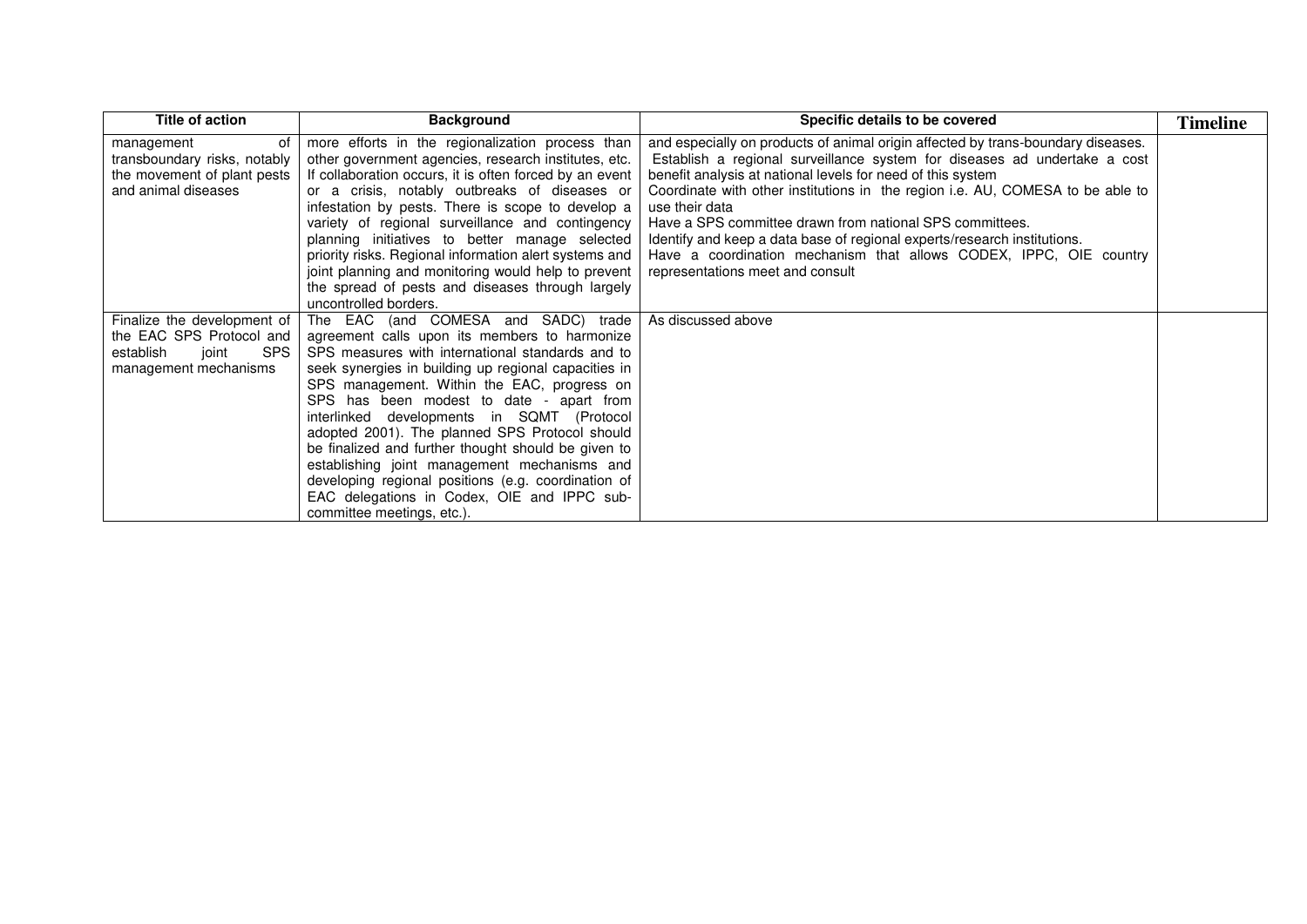**Table A1. Sensitive products under the EAC Customs Union**

| Heading No. | <b>Description</b>                                                      | Duty rate (%)                              |
|-------------|-------------------------------------------------------------------------|--------------------------------------------|
|             |                                                                         |                                            |
| 4.01        | Milk/ and cream, not concentrated nor containing added sugar or other   |                                            |
|             | sweetening matter (of fat content, 1-6% by weight)                      | 60                                         |
| 4.02        | Milk/and cream, not concentrated nor containing added sugar or other    |                                            |
|             | sweetening matter (in powder, granules or other solid forms)            | 60                                         |
| 10.01       | <b>Wheat and Meslin</b>                                                 |                                            |
|             | Durum wheat                                                             | 0                                          |
|             | Other                                                                   | 0                                          |
|             | Specially prepared for sowing                                           | 0                                          |
|             | Hard wheat                                                              | 35                                         |
|             | Other                                                                   | 35                                         |
| 10.05       | Maize (Corn)                                                            | 50                                         |
| 10.06       | Rice-in the husk (Paddy or rough), husked (brown) rice, semi-milled or  |                                            |
|             | wholly milled, broken rice                                              | 75 or US \$200 per MT                      |
| 11.02       | Wheat or meslin flour                                                   | 60                                         |
| 11.02       | Maize (Corn) flour                                                      | 50                                         |
| 17.01       | Cane or beet sugar and chemically pure sucrose, in solid form           |                                            |
|             | (Raw sugar not containing flavouring or colouring matter)               |                                            |
|             | cane sugar : juggery                                                    | 35                                         |
|             | Other                                                                   | 100 or US \$200 per MT whichever is higher |
|             | Beet sugar: juggery                                                     | 35                                         |
|             | Other                                                                   | 100 or US \$200 per MT whichever is higher |
|             | Other containing added flavouring or colouring matter                   | 100 or US \$200 per MT whichever is higher |
|             | Industrial sugar                                                        | 100 or US \$200 per MT whichever is higher |
|             | Other                                                                   | 100 or US \$200 per MT whichever is higher |
| 24.02       | Cigars, cheroots, cigarillos and cigarettes, of tobacco or of tobacco   |                                            |
|             | substitutes                                                             | 35                                         |
| 24.03       | Other manufactured tobacco and manufactured tobacco substitutes;        |                                            |
|             | "homogenized" or "reconstituted" tobacco; tobacco extracts and essences | 35                                         |